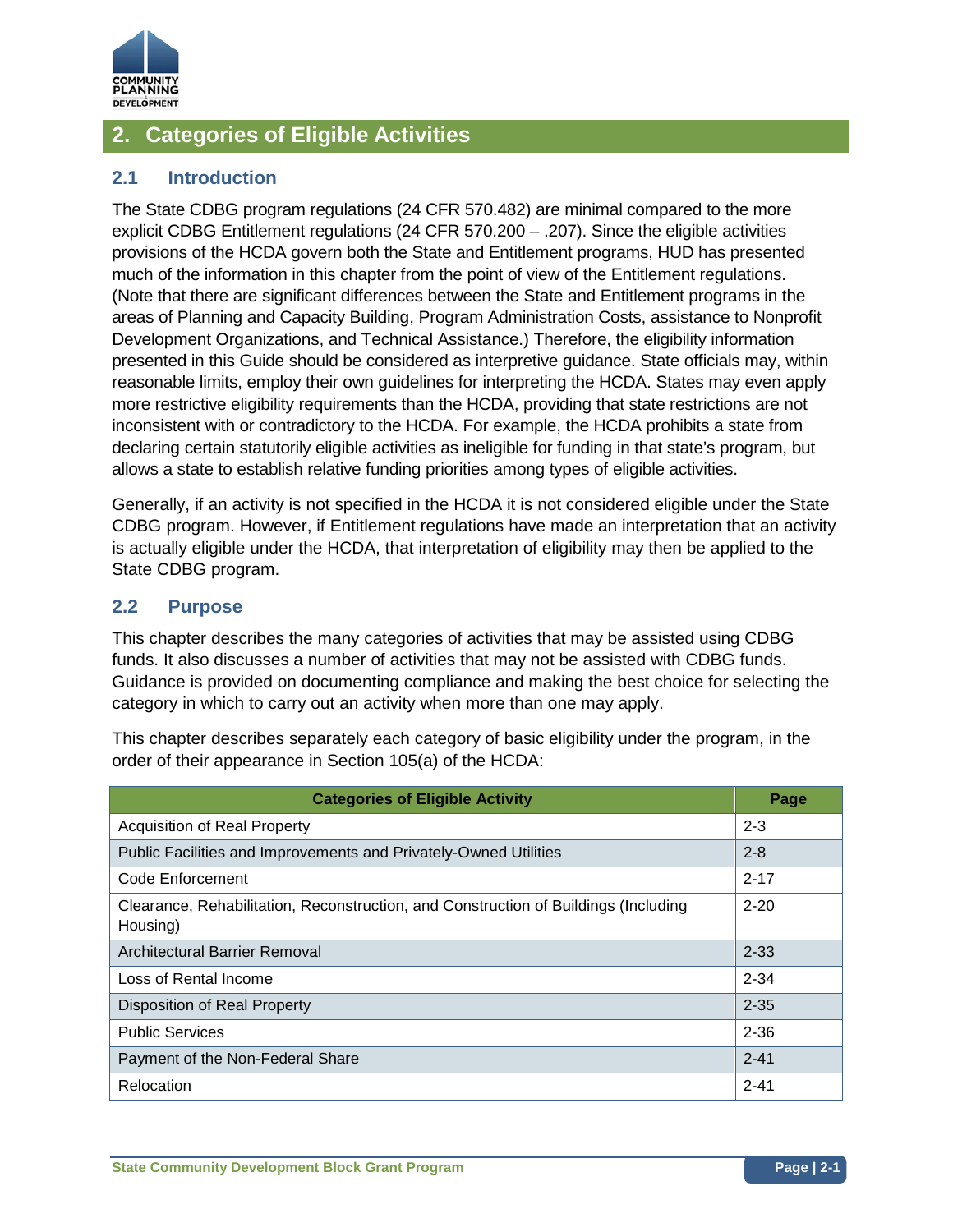

| <b>Categories of Eligible Activity</b>                                                            | Page     |
|---------------------------------------------------------------------------------------------------|----------|
| Planning and Capacity Building                                                                    | $2 - 43$ |
| <b>Program Administration Costs</b>                                                               | $2 - 45$ |
| Activities Carried Out through Nonprofit Development Organizations                                | $2 - 48$ |
| Economic Development Assistance to For-Profit Business                                            | $2 - 57$ |
| Additional Applicable Requirements – Activities Funded Under Section 105(a)(14), (15)<br>and (17) | $2 - 63$ |
| Technical Assistance                                                                              | $2 - 66$ |
| <b>Housing Services</b>                                                                           | $2 - 68$ |
| Assistance to Institutions of Higher Education                                                    | $2 - 69$ |
| Microenterprise Assistance                                                                        | $2 - 69$ |
| In-Rem Housing                                                                                    | $2 - 73$ |
| Homeownership Assistance                                                                          | $2 - 73$ |
| <b>Construction of Tornado-Safe Shelters</b>                                                      | $2 - 75$ |
| Lead-based Pain Hazard Evaluation and Reduction                                                   | $2 - 77$ |
| Other provisions relating to Eligible Activities                                                  | $2 - 78$ |

This chapter also discusses activities that are specifically ineligible and covers ways of documenting compliance with the activity selected and how grant recipients can make the best choices, given the available options.

The purpose of this chapter is to help ensure that grant recipients will: (1) use CDBG funds only for activities that fall under categories of basic eligibility authorized by the HCDA; (2) properly classify the activity; and (3) provide adequate documentation for each activity as required by the selected category. The importance of using CDBG funds only for eligible activities is self-evident. The proper classification of each assisted activity by one of these categories of eligibility is also important because the HCDA and regulations place very different requirements on the various eligibility categories. For example, there is a statutory and regulatory limitation on the amount of CDBG funds that may be used for activities assisted under the category of Public Services. Some services that are assisted under the program may also be eligible under a category other than Public Services and, if properly classified by the grant recipient under another category, would not be subject to the 15 percent public service cap.

The HCDA also places special requirements on certain categories of eligible activities, such as Code Enforcement and Special Economic Development Activities. An improperly classified activity may be unnecessarily subject to additional program requirements. Conversely, an activity may be carried out in a manner that does not meet the requirements of the selected category but might be eligible under the requirements of another category not selected by the grant recipient.

It should be noted that two categories of eligibility which appear in the HCDA are not applicable to states: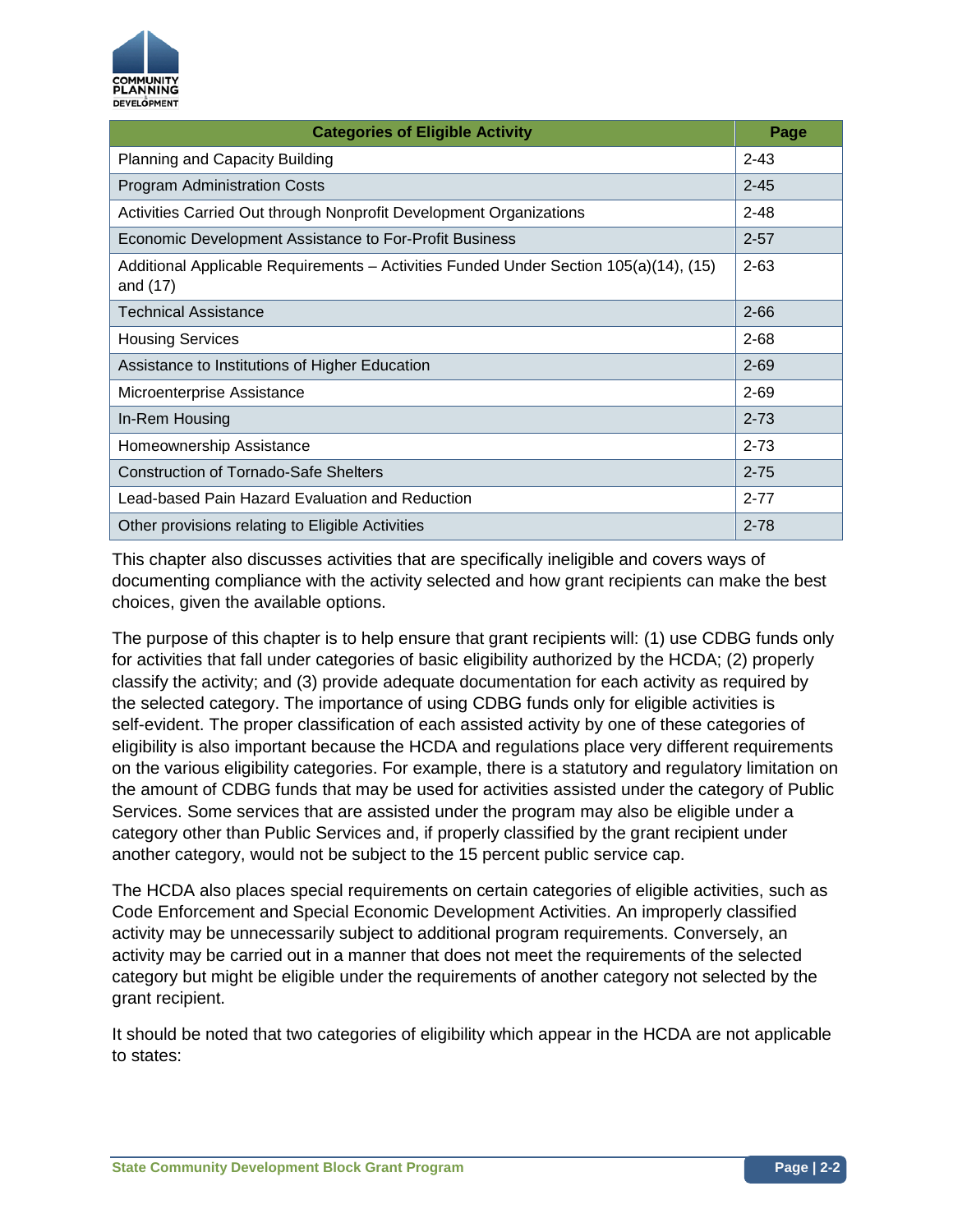

- Section 105(a)(10) completion of federal Urban Renewal projects: There are no Urban Renewal projects in nonentitlement areas, which are still open and uncompleted.
- Section 105(a)(18) rehabilitation or development of housing under Section 17 of the U.S. Housing Act of 1937: Section 17 of the 1937 Act has since been repealed.

## **2.3 Acquisition of Real Property**

### **2.3.1 The HCDA**

#### **Section 105(a)(1)**

- (a) Activities assisted under this title may include only
	- (1) the acquisition of real property (including air rights, water rights, and other interests therein) which is
		- (A) blighted, deteriorated, deteriorating, undeveloped, or inappropriately developed from the standpoint of sound community development and growth;
		- (B) appropriate for rehabilitation or conservation activities;
		- (C) appropriate for the preservation or restoration of historic sites, the beautification of urban land, the conservation of open spaces, natural resources, and scenic areas, the provision of recreational opportunities, or the guidance of urban development;
		- (D) to be used for the provision of public works, facilities, and improvements eligible for assistance under this title; or
		- (E) to be used for other public purposes

#### **2.3.2 Eligible Activities**

The HCDA authorizes the use of CDBG funds by a state grant recipient to acquire real property in whole or in part by purchase, long-term lease, donation, or otherwise. In order to be considered acquisition, a permanent interest in the property must be obtained. Long-term leases can be considered to constitute a permanent interest for this purpose. In the Entitlement program, policy memos have established that a lease period of 15 years or more gives sufficient control to the acquiring party to constitute a permanent interest.

More specifically, CDBG funds may be used under this category by:

- The state grant recipient,
- Any other public agency,
- A public nonprofit entity, or
- A private nonprofit entity

to acquire real property for any public purpose. However, the acquisition costs attributable to a building to be used for the general conduct of government, and acquisition of property to be used for political activities, are not eligible.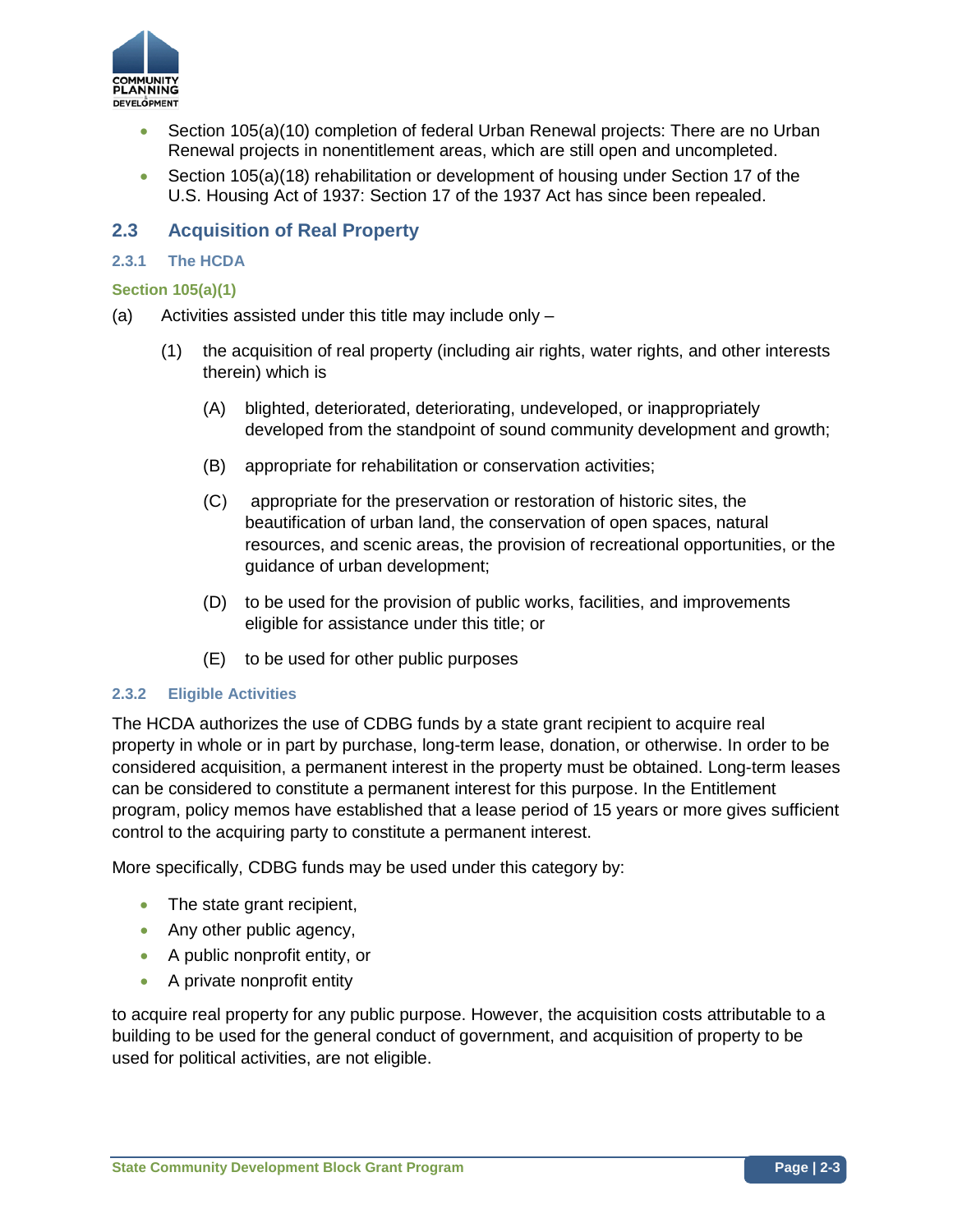

### **Example**

Real property to be acquired could include:

- Land
- Air rights,
- Easements,
- Water rights.
- Rights-of-way,
- Buildings and other real property improvements, or
- Other interests in the real property.

Costs that may be paid for with CDBG funds under this category include the cost of surveys to identify the property to be acquired, appraisals, the preparation of legal documents, recordation fees, and other costs that are necessary to effect the acquisition.

### *Real property acquisition under this category does not include:*

- The cost of moveable equipment, furnishings, or machinery if this is the principal purpose of the activity, since such items are not real property. They may, however, qualify under another category, such as assistance to a for-profit business, when needed for carrying out an economic development project, or under Public Services. (See discussion of these categories later in this chapter.)
- Acquisition of property that is then expected to be donated or sold at less than the purchase price to the same entity from which the property was purchased. This is not an eligible activity since it is not considered to involve a legitimate change of ownership. (However, if land is acquired and then given or sold at less than the purchase price to a for-profit business as part of an economic development project, this could be eligible under HCDA Section 105(a)(17) as assistance to a for-profit business."
- Acquisition of newly-constructed housing or an interest in the construction of new housing, unless such housing is already constructed and for sale on the open market at the time that a commitment is made to use CDBG funds for such a purchase. The prohibition of this type of acquisition is based on the fact that such acquisition would be considered to constitute assisting new housing construction, which is generally ineligible for CDBG assistance.

**Note:** Acquisition of real property that does not meet the limitations for eligibility under this category may be eligible for CDBG assistance under other categories of basic eligibility. For example, CDBG funds may be provided to private individuals and private entities to acquire real property in the following situations:

- Under certain circumstances, CDBG funds may be provided to private individuals and private for-profit entities to acquire property to be rehabilitated, if the property is then rehabilitated and used or sold for residential purposes.
- Private non-profit entities may use CDBG funds to acquire real property for commercial or industrial uses, and private for-profit entities may also do so when appropriate for an economic development project.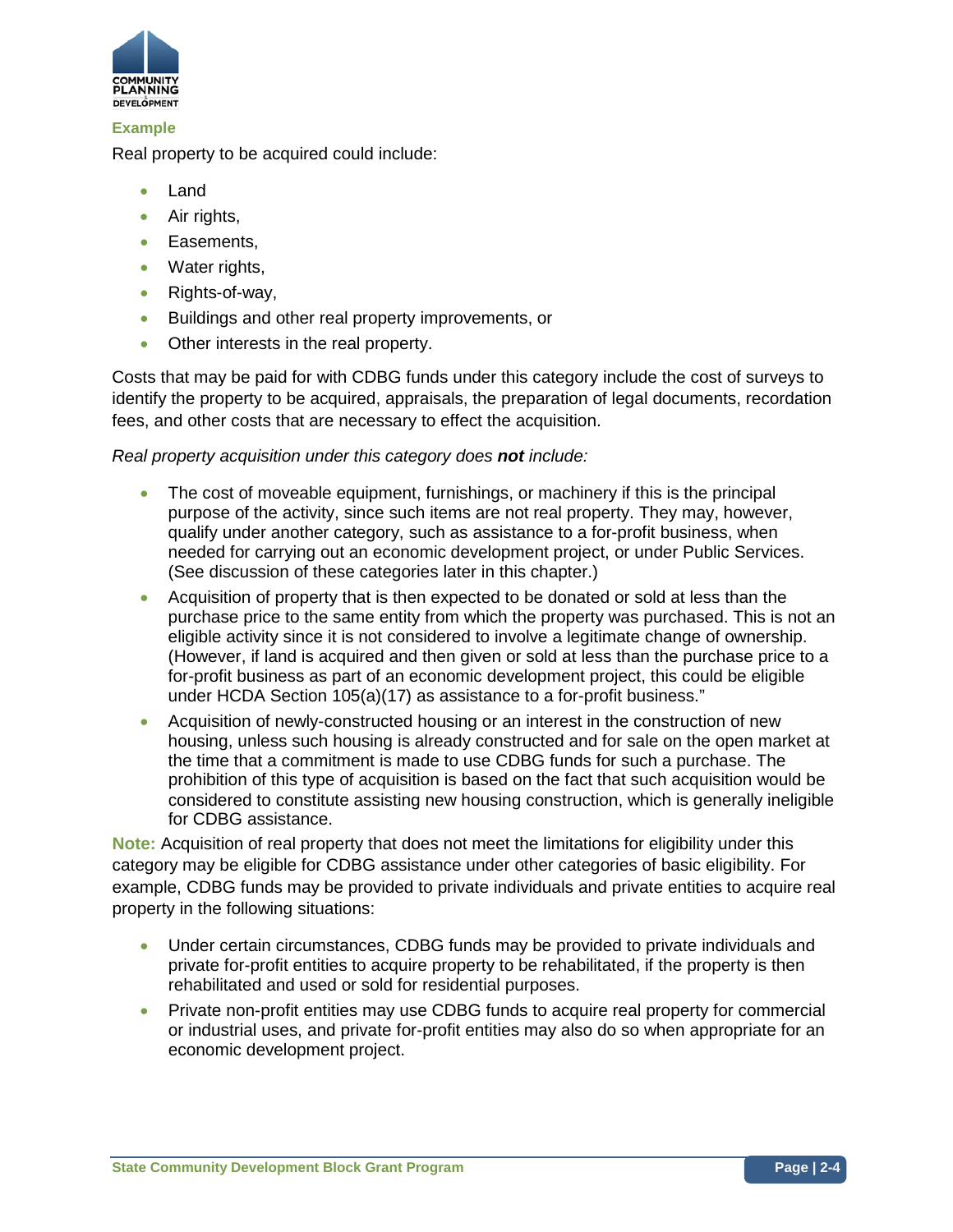

## **2.3.3 Complying With National Objectives – Acquisition of Real Property**

Qualifying an acquisition activity under one of the CDBG national objectives depends entirely on the use of the acquired real property following its acquisition. A preliminary determination of compliance may be based on the planned use. The final determination must be based on the actual use of the property, excluding any short-term, temporary use.

Where the acquisition is for the purpose of clearance that will eliminate specific conditions of blight or physical decay, the clearance activity may be considered the actual use of the property. However, any subsequent use or disposition of the cleared property must be treated as a "change of use," under 24 CFR 570.489(j), as applicable.

Acquisition of real property may qualify as meeting the low/moderate income, slum and blight or urgent need national objectives as indicated in the charts that follow section 2.3.4.

### **2.3.4 Additional Considerations**

If property acquired with CDBG funds, or any interest therein, is subsequently transferred to another entity within five years of closeout, the property or interest must be sold to the entity at **the current fair market value** unless the property will be used for an activity that meets a CDBG national objective. Sale proceeds would be considered program income.

The purchase of real property by the grant recipient or other entities under this eligibility category is subject to the requirements of the Uniform Relocation Assistance and Real Property Acquisition Policies Act of 1970. Among other things, this could mean that persons displaced as a result of the acquisition must be provided with financial assistance. Temporary easements, acquisition from another public agency, and voluntary offers in response to a public solicitation are exempt from Uniform Act requirements. *Reference: 24 CFR 570.488 and –.606; 49 CFR Part 24.*

Since the ultimate use of the property determines how a national objective will be met, whenever the use differs from that contemplated at the time of acquisition, a review must be made of the new use to ensure it will meet a national objective. When such review results in the determination that the national objective being met differs from that ascribed to the activity initially, an adjustment must be made to the program records to reflect this change. If the objective claimed for the original acquisition costs was that of benefit to L/M income persons, and the objective being met by the new use falls under either of the other two national objectives, the new use of the property would be authorized only if the classification of the acquisition costs to the new objective would not result in a violation of the "overall expenditures certification" that the state made for the year's allocation of funds which the state used to fund the activity. See Chapter 4, Overall Expenditures—Benefit to L/M Income Persons, of this Guide for further information on the certification issue.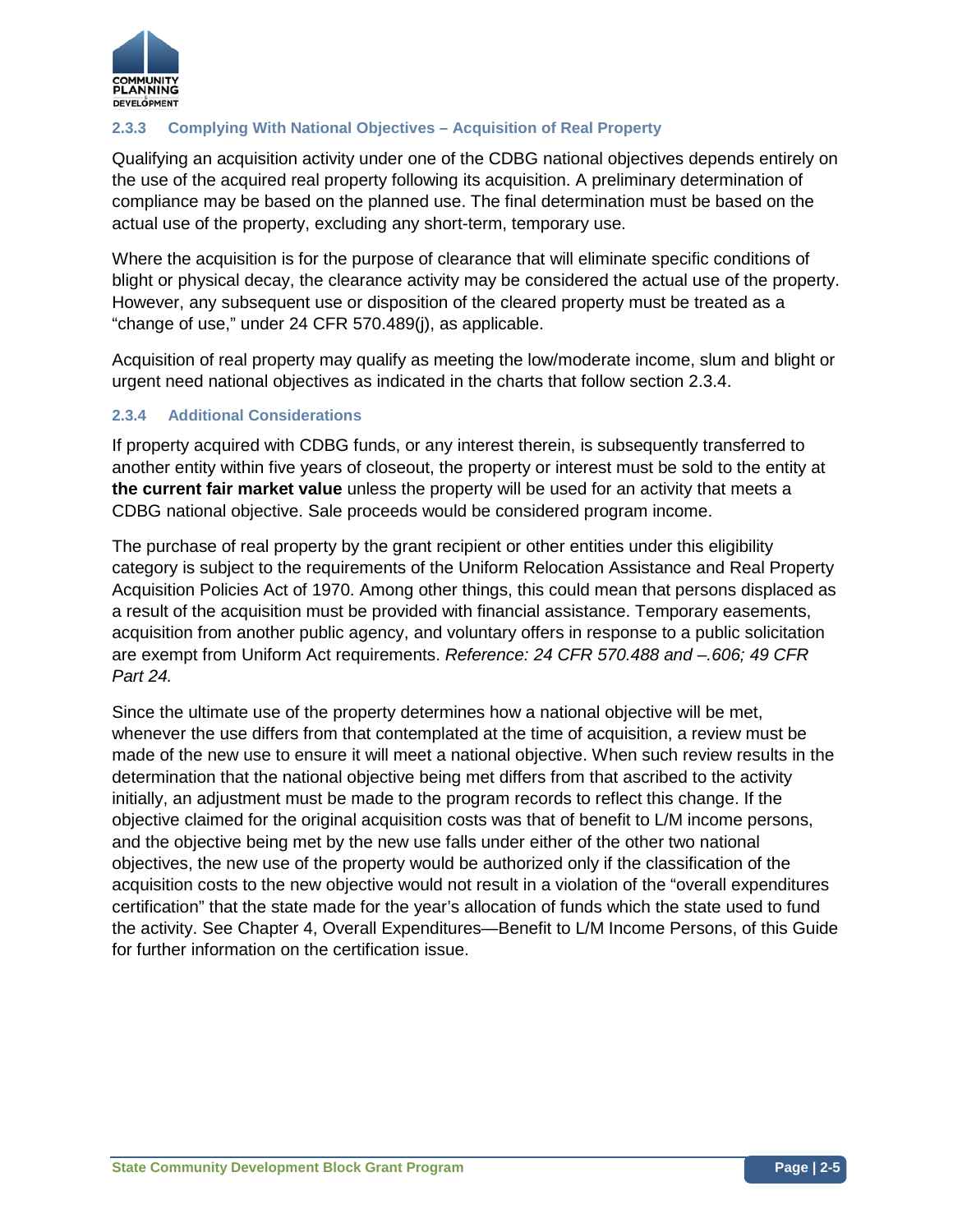

| <b>National Objectives - Acquisition of Real Property</b> |                                                                                                                                                                                                                                                                                        |                                                                                                                                                                                                                                                                            |                                         |
|-----------------------------------------------------------|----------------------------------------------------------------------------------------------------------------------------------------------------------------------------------------------------------------------------------------------------------------------------------------|----------------------------------------------------------------------------------------------------------------------------------------------------------------------------------------------------------------------------------------------------------------------------|-----------------------------------------|
| <b>Objective</b>                                          | <b>Qualifies If</b>                                                                                                                                                                                                                                                                    | <b>Example</b>                                                                                                                                                                                                                                                             | <b>Additional Information</b>           |
| <b>L/M Income</b><br><b>Area Benefit</b>                  | The property will be used for an activity<br>the benefits of which are available to all<br>the residents in a particular area that<br>is primarily residential, and at least<br>51 percent of those residents (or fewer if<br>the exception criteria apply) are L/M<br>income persons. | Purchasing land for use as a park serving a<br>primarily residential neighborhood that is<br>predominantly L/M income.                                                                                                                                                     | For more information, see<br>page 3-5.  |
| L/M Income<br>Limited<br><b>Clientele</b>                 | The property will be used for an<br>activity the benefits of which will be<br>limited to a specific group of people; at<br>least 51 percent of who are L/M<br>income persons.                                                                                                          | Buying a building to be converted into a<br>sheltered workshop for developmentally-disabled<br>adults.                                                                                                                                                                     | For more information, see<br>page 3-10. |
| L/M Income<br><b>Housing</b>                              | The property will be used for housing to<br>be occupied by L/M income persons.                                                                                                                                                                                                         | Buying an apartment house to provide dwelling<br>units to L/M income households at affordable<br>rents, where at least 51 percent of the units will<br>be occupied by L/M income households.                                                                               | For more information, see<br>page 3-13. |
| <b>L/M Income</b><br><b>Jobs</b>                          | The property acquired is to be used for an<br>activity that will create or retain<br>permanent jobs at least 51 percent of<br>which will benefit L/M income persons.                                                                                                                   | Acquiring vacant property that is planned to be<br>used for a commercial purpose and will be made<br>available for that purpose only if the business<br>commits to provide at least 51 percent of the<br>new permanent jobs that will be created to L/M<br>income persons. | For more information, see<br>page 3-16. |
| Slum or<br><b>Blighted Area</b>                           | The acquired property is in an area<br>designated by the grant recipient as a<br>blighted area, and the property will be<br>used in a manner that addresses one or<br>more of the conditions that contributed to<br>the deterioration of the area.                                     | Using CDBG funds to acquire deteriorated<br>buildings located in a blighted area for<br>rehabilitation or demolition.                                                                                                                                                      | For more information, see<br>page 3-26. |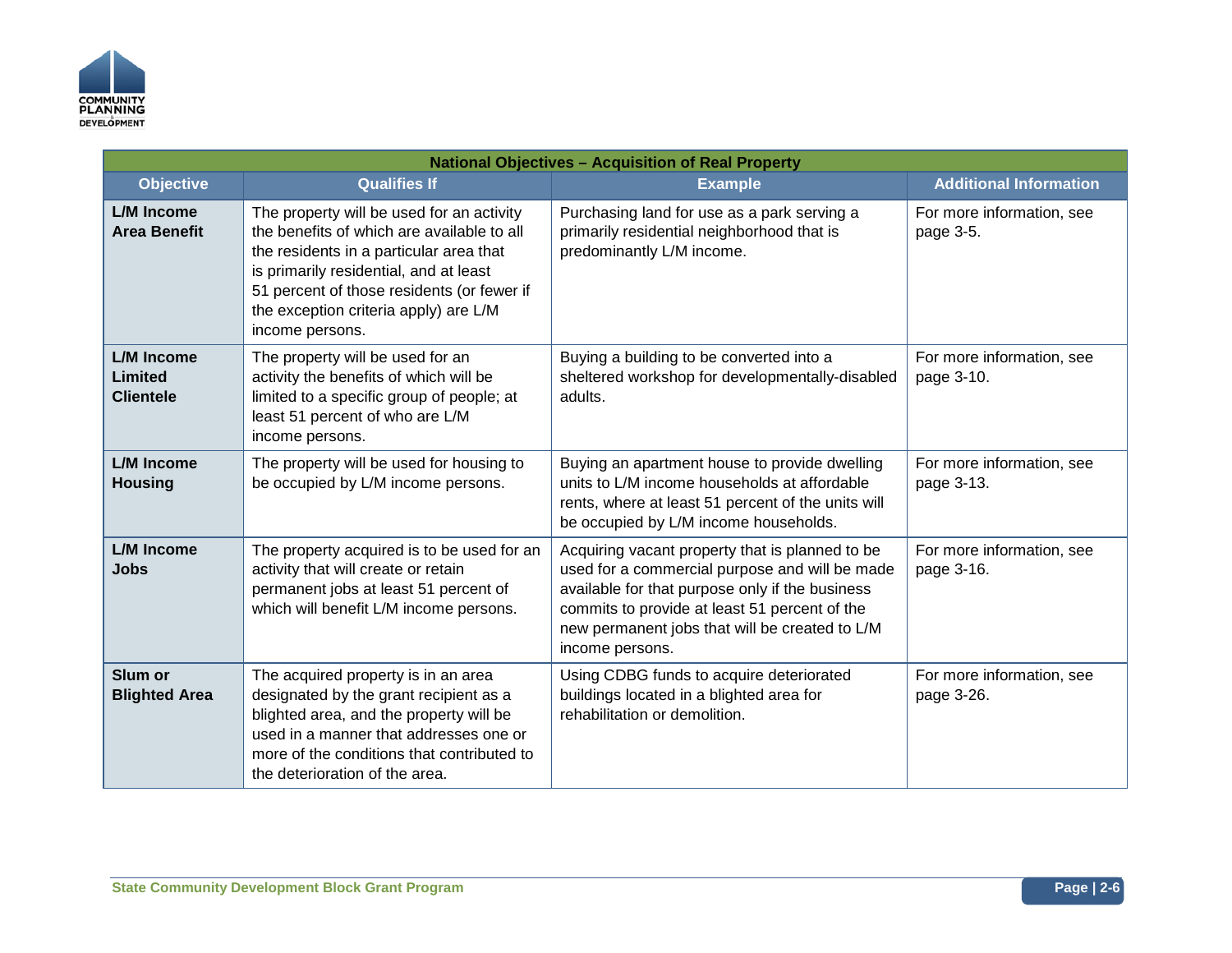

| ELOPMENT            | <b>National Objectives - Acquisition of Real Property</b>                                                                                                                                                                                                                                                                                                                                                                                                      |                                                                                                                                                                                       |                                         |  |
|---------------------|----------------------------------------------------------------------------------------------------------------------------------------------------------------------------------------------------------------------------------------------------------------------------------------------------------------------------------------------------------------------------------------------------------------------------------------------------------------|---------------------------------------------------------------------------------------------------------------------------------------------------------------------------------------|-----------------------------------------|--|
| <b>Objective</b>    | <b>Qualifies If</b>                                                                                                                                                                                                                                                                                                                                                                                                                                            | <b>Example</b>                                                                                                                                                                        | <b>Additional Information</b>           |  |
| <b>Spot Blight</b>  | The acquisition of property is located<br>outside a designated blighted area and<br>the acquisition is a prerequisite for<br>clearance that will eliminate specific<br>conditions of blight or physical decay on a<br>spot basis.                                                                                                                                                                                                                              | The acquisition of a dilapidated property<br>containing an abandoned grain elevator, the<br>presence of which is detrimental to public health<br>and safety which will be demolished. | For more information, see<br>page 3-28. |  |
| <b>Urgent Needs</b> | The acquisition is part of an activity<br>designated to alleviate existing conditions,<br>and the state grant recipient certifies and<br>the state determines that those conditions<br>are a serious and immediate threat to the<br>health or welfare of the community, they<br>are of recent origin or recently became<br>urgent, the state grant recipient is unable<br>to finance the activity on its own, and<br>other sources of funds are not available. | Acquisition of property located in a flood plain<br>that was severely damaged by a recent flood.                                                                                      | For more information, see<br>page 3-30. |  |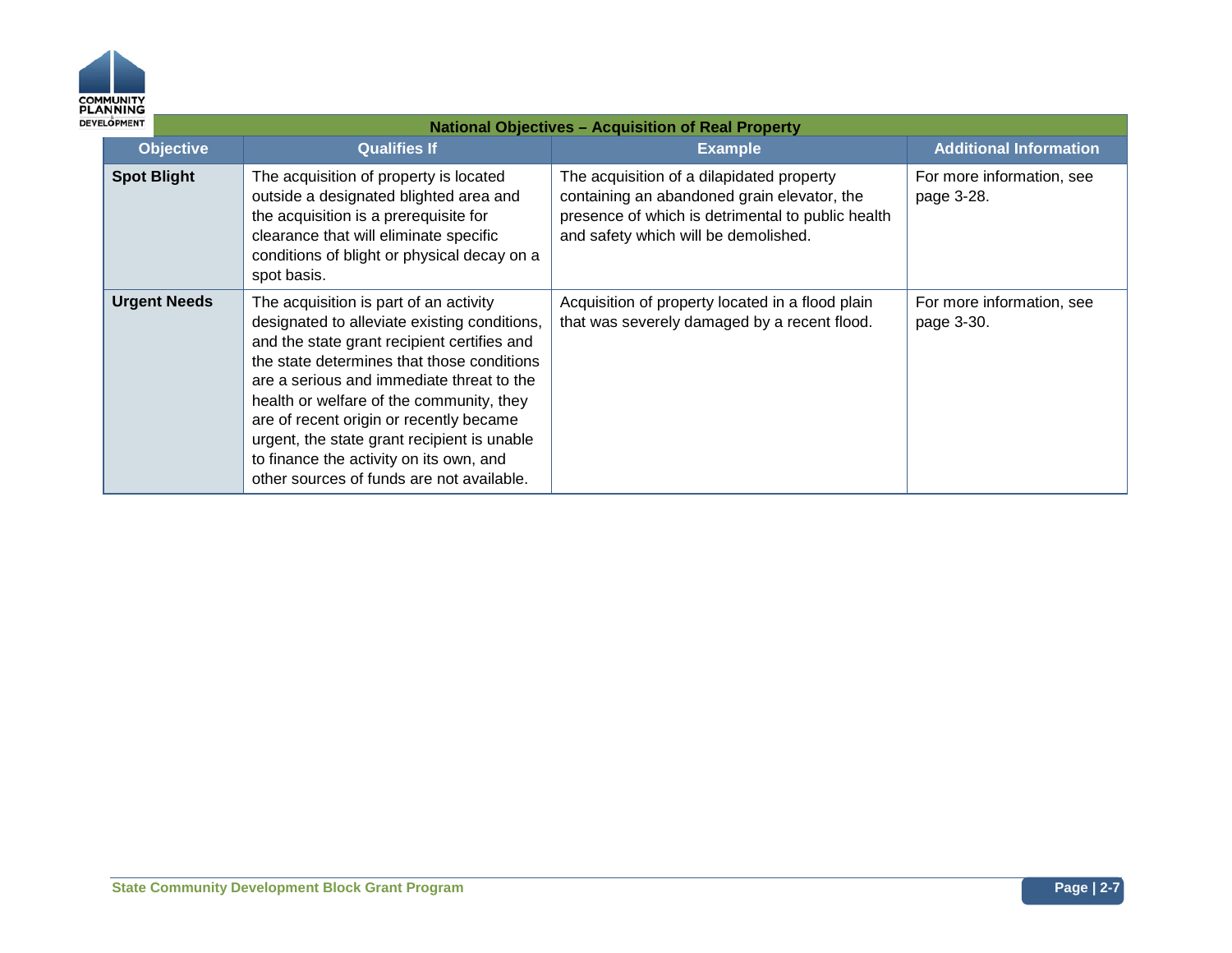

## **2.4 Public Facilities and Improvements and Privately- Owned Utilities**

#### **2.4.1 The HCDA**

#### Section 105(a)(2)

- (a) Activities assisted under this chapter may include only
	- (2) the acquisition, construction, reconstruction, or installation (including design features and improvements with respect to such construction, reconstruction, or installation that promote energy efficiency) of public works, facilities (except for buildings for the general conduct of government), and site or other improvements;

#### **2.4.2 Eligible Activities**

CDBG funds may be used by the grant recipient or other public or private nonprofit entities for the:

- Acquisition (including long term leases for periods of 15 years or more),
- Construction,
- Reconstruction.
- Rehabilitation (including removal of architectural barriers to accessibility), or
- Installation of public improvements or facilities (except for buildings for the general conduct of government).

Neither the HCDA nor the regulations define the terms "public facilities" or "public improvements." However, in the CDBG program, these terms are broadly interpreted to include all improvements and facilities that are either publicly owned or that are traditionally provided by the government, or owned by a nonprofit, and operated so as to be open to the general public. Such facilities include firehouses, civil defense shelters, public schools, libraries, and housing shelters. Public improvements include streets, sidewalks, curbs and gutters, parks, playgrounds, water and sewer lines, flood and drainage improvements, parking lots, utility lines, and aesthetic amenities on public property such as trees, sculptures, pools of water and fountains, and other works of art.

The Entitlement program regulations specify that facilities designed for use in providing shelter for persons having special needs are considered to be public facilities (and not permanent housing), and thus are covered under this category of basic eligibility. Such shelters include nursing homes, convalescent homes, hospitals, shelters for victims of domestic violence, shelters and transitional facilities/housing for the homeless, itinerant farm workers, group homes for the developmentally disabled, and shelters for disaster victims.

In the CDBG program, site improvements of any kind made to publicly owned property are considered a "public improvement" eligible for assistance under this category. This distinction would be of particular importance if a community sought to construct new housing on a publicly-owned property--direct CDBG assistance could not be used for the new construction, but could be used for site improvements such as water and sewer connections and development of streets and sidewalks.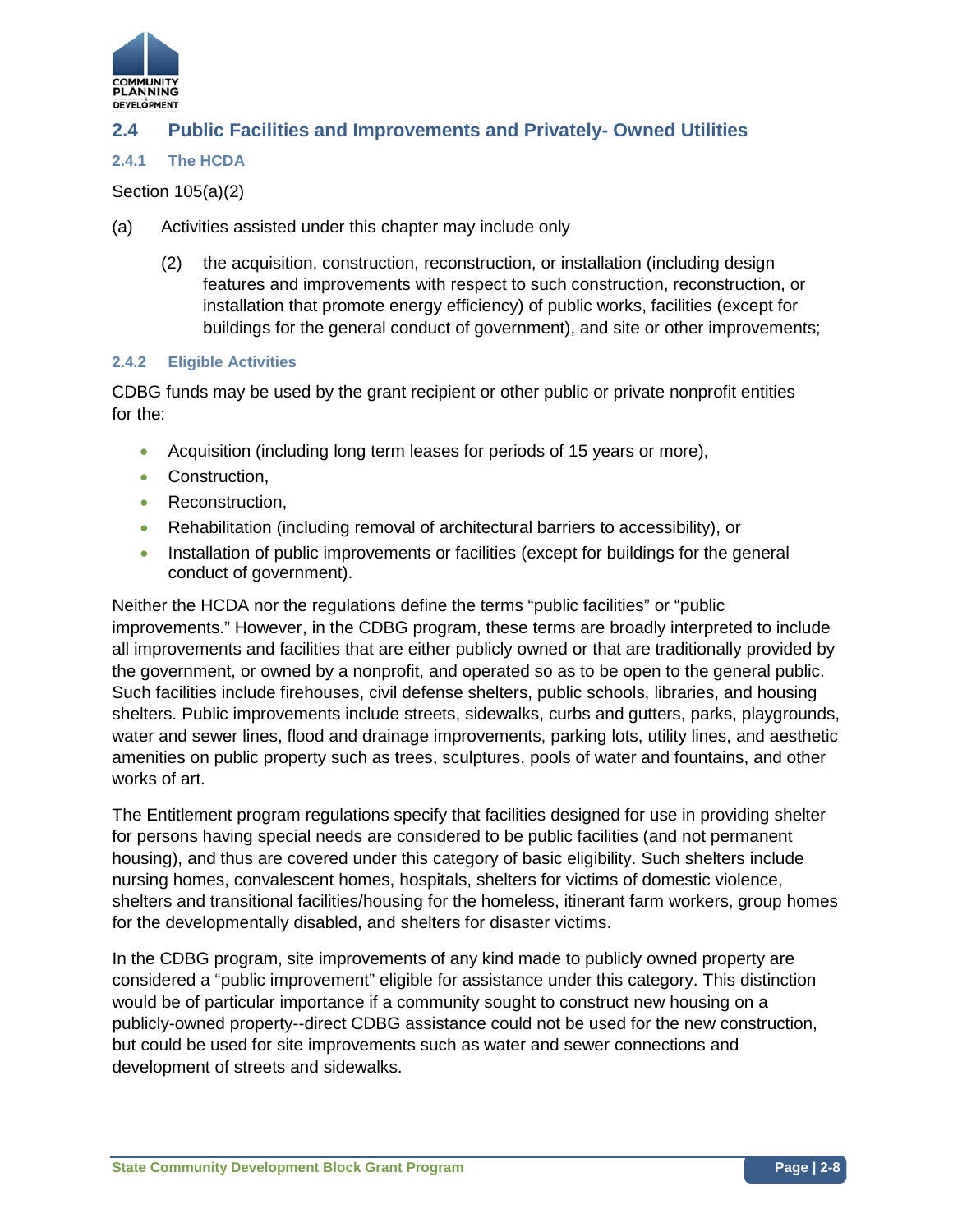

With one notable exception, this category does not authorize expenditures for "buildings for the general conduct of government." The exception is that CDBG funds *may be used* to remove from such buildings material and architectural barriers that restrict the mobility and accessibility of elderly or severely disabled persons.

As defined in Section 102(a)(21) of the HCDA, the term "buildings for the general conduct of government" means "city halls, county administrative buildings, State capitol or office buildings or other facilities in which the legislative or general administrative affairs of government are conducted." The term includes courthouses but does not include jails or prisons. It does not include buildings used to deliver services to the public, such as police stations or fire stations. County service centers, which are used by some communities to make certain services available to the public at a long distance from the main center, are also not included under this term.

Generally speaking, buildings that house administrative functions of the government are considered to be "buildings for the general conduct of government." Thus, CDBG assistance to a building in which the chief of police and the fire captain of a city have their offices would generally be ineligible.

Public facilities and improvements authorized under this category also do not include:

- Costs of operating or maintaining public facilities or improvements;
- Costs of purchasing construction equipment;
- Costs of furnishings and other personal items such as uniforms;
- New construction of public housing

#### **2.4.3 Inclusion of Privately-Owned Utilities**

The inclusion of this category serves to ensure that publicly regulated utilities may be assisted with CDBG funds without regard to whether the utility is publicly or privately owned. Thus, the CDBG program does not constitute a barrier to a community's determination to shift one or more of its publicly owned utilities to private ownership where economic considerations dictate.

#### **2.4.4 Eligible Activities for Privately-Owned Utilities**

The grant recipient, other public agencies, private nonprofit entities, and for-profit entities may use CDBG funds to:

- Acquire,
- Construct.
- Reconstruct,
- Rehabilitate, or
- Install the distribution lines and related facilities for privately-owned utilities. This includes placing existing lines and facilities underground.

**Definition:** A privately owned utility may be defined as a publicly-regulated service provided through the use of physical distribution lines to private properties and that is owned and operated by a non-public entity. Utilities include, but are not necessarily limited to, natural gas, electricity, telephone, water, sewer, and cable television services.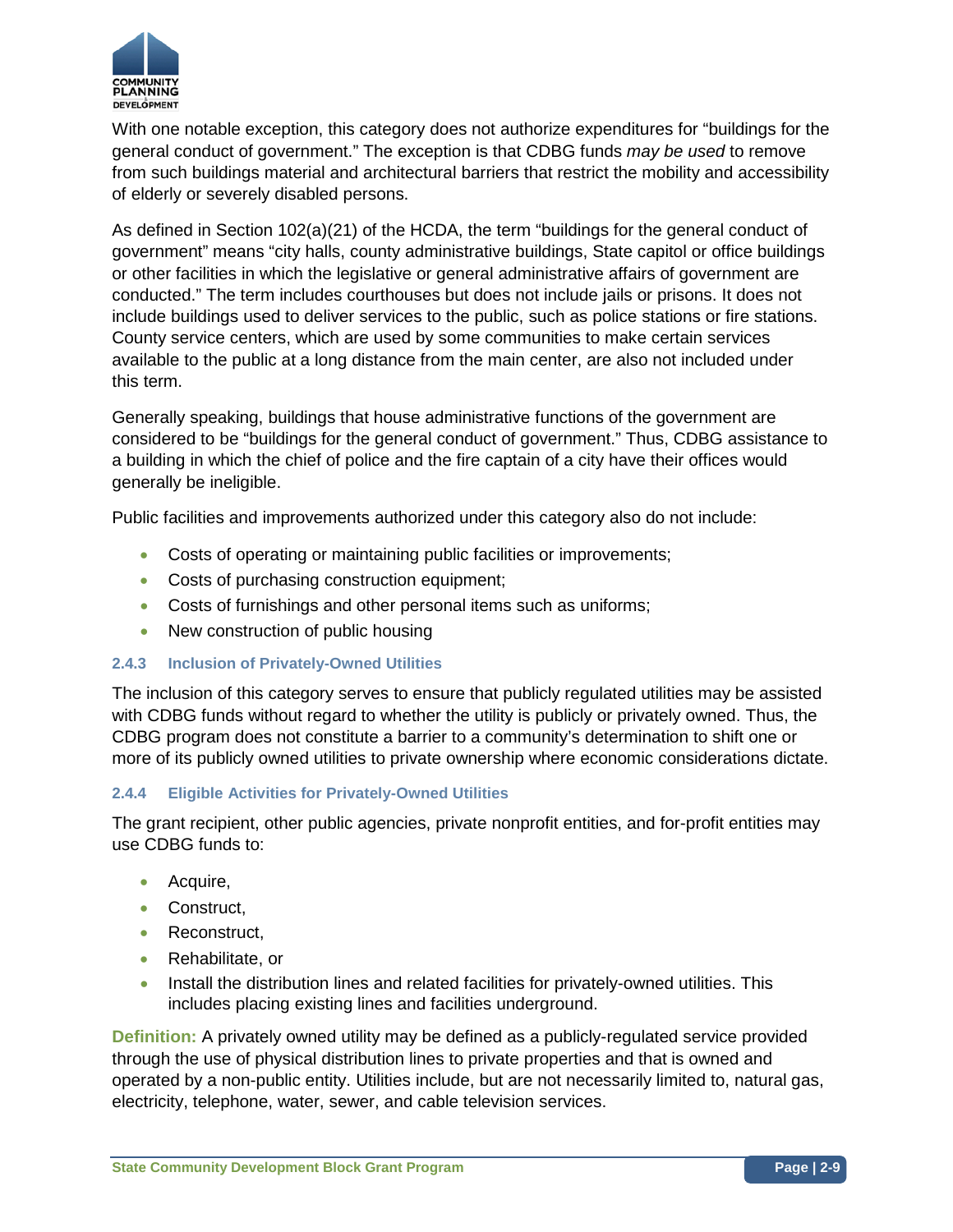

*For example, a grant recipient could use CDBG funds to:* 

- Pay the costs of placing underground new or existing power lines and telephone lines where such lines are owned by private companies.
- Pay the costs of installing water lines where the water service is owned and operated by a private company or a rural water system.

#### **2.4.5 Complying with National Objectives: Public Facilities and Improvements and Privately-Owned Utilities**

Except for highly specialized facilities, such as senior centers and day-care centers, most public facilities and improvements are intended to benefit all the residents of an area. Thus, to qualify under the national objective of benefit to L/M income persons, in most cases, they must serve a primarily residential area having at least 51 percent L/M income residents.

Different types and sizes of public facilities and improvements have different service areas. The service area might differ from existing census groupings. It may be larger than the boundary limits of the city. The service area may even be multi-county, or even statewide. Note that public facilities that serve the entire jurisdiction of the state grant recipient, such as a main library, may qualify under the L/M Income Benefit national objective only if the percentage of L/M income persons in the entire jurisdiction is sufficiently high to meet the "Area Benefit" test.

Some facilities, by their nature, serve an area that is larger--sometimes much larger--than the grant recipient's jurisdiction. Regional parks and education facilities, such as community colleges, fall into this category. In such cases, it is important to note that the entire area served by the facility must be considered in determining if it meets the L/M Income Area Benefit subcategory of the L/M Income Benefit national objective.

A municipal fire department, rescue squad, or other emergency department may also serve the surrounding rural areas; small towns may contract with the county sheriff's office to provide police protection in their jurisdiction. The service area of the CDBG activity may thus need to include these surrounding areas as well. However, territory covered by "mutual aid" agreements, such as with other nearby jurisdictions' fire departments, would not need to be included in the service area.

Jails and other detention facilities are considered to benefit the entire community served by the facility; L/M income benefit determinations must be based on the service area of the facility, not just on the occupants of the facility. State and federal prisons are particularly problematic in this regard; the service area could be an entire state or multiple states. The few prisons that have been assisted with CDBG funds have been funded on the basis of job creation for L/M Income Persons, not Area Benefit.

States are responsible for establishing policies for their program concerning:

- Determining the appropriate service area of activities,
- When surveys may be used instead of census tract/block numbering area data to generate L/M income beneficiary data, and
- Appropriate survey methodologies for obtaining the L/M income beneficiary data.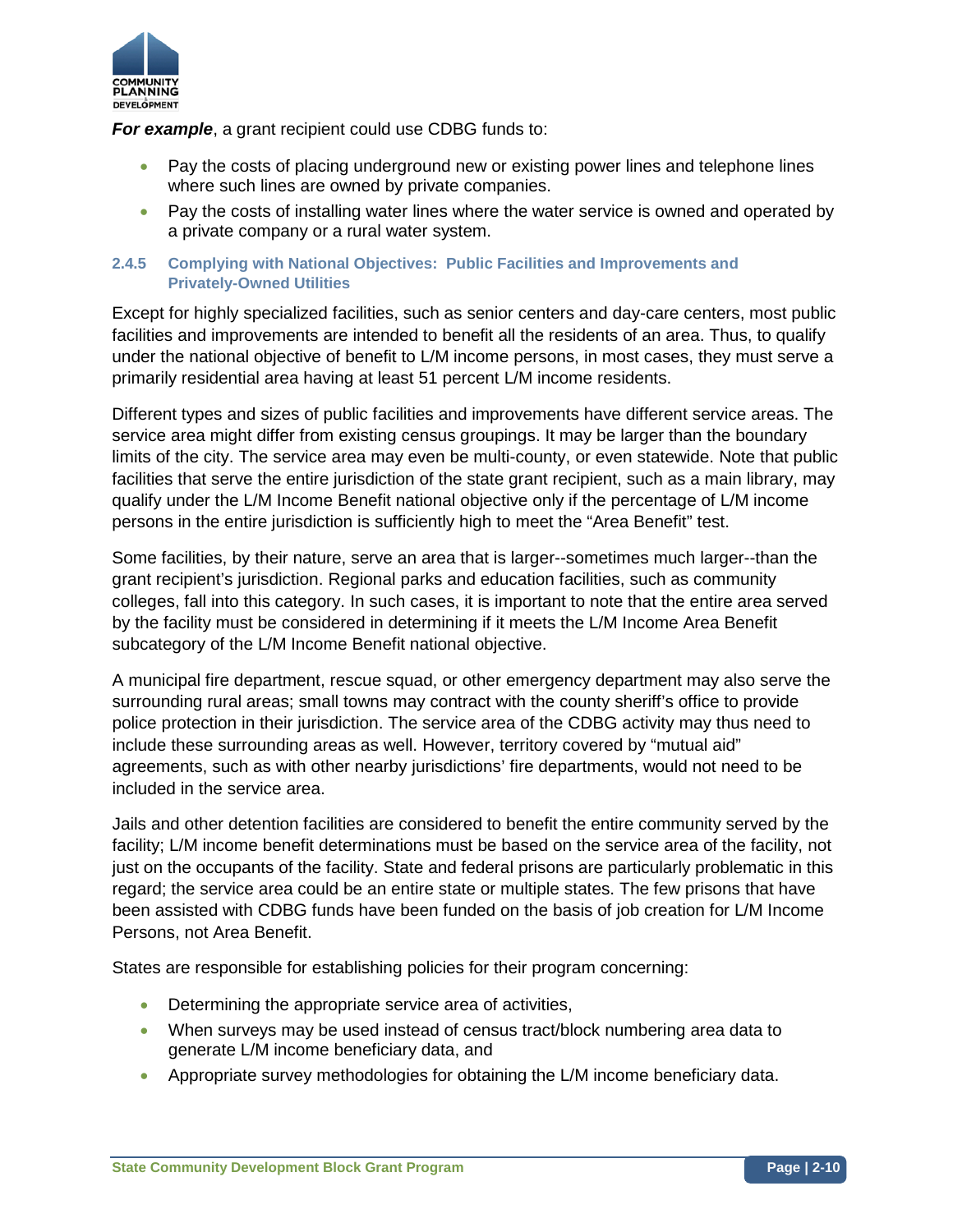

The charts following Additional Considerations, below, show several ways that facilities and improvements eligible under this category may meet a national objective of the CDBG program.

**Privately owned utilities** may qualify as meeting a national objective of the CDBG program in the same ways as are applicable to Public Facilities and Improvements.

#### **2.4.6 Additional Considerations**

#### **Water/sewer hook-ups:**

• The costs of connecting individual properties (such as private homes) to service collection or distribution lines are NOT eligible as a public facility. Similarly, costs of constructing, installing, or reconstructing water wells, septic tanks, drain fields, etc. for individual properties are not eligible as a public facility. These activities must be classified as a cost of construction or rehabilitation of a building, as appropriate. (For further information, refer to Eligibility of Rehabilitation Activities, page 2-20.) (For further information, refer to Special Situations, page 3-8)

#### **"911" Emergency telephone response systems:**

• The HCDA and the State CDBG regulations impose special requirements on how the establishment or operation of emergency telephone numbering systems can qualify under the L/M Income Benefit national objective. See Chapter 3, Meeting a National Objective, and 24 CFR 570.483(b)(1)(iii) (For further information, see Appendix B, Code of Federal Regulations, State CDBG regulations.)

#### **"211" Calling systems:**

• 211 calling systems reduce the number of calls made to access community-based organizations and government agencies. Many community service referrals (low cost housing, meals, utility assistance, etc.) are made to low- and moderate-income persons. There are special requirements on how the establishment or operation of a 211 calling system can qualify under L/M Income Benefit national objective. See HUD Notice CPD-04-07, 6/9/04 for more information.

#### **Title to public facilities:**

• Nonprofit entities frequently hold title to and operate facilities such as senior centers, centers for the handicapped, and neighborhood facilities. When such facilities are owned by nonprofit entities, they may qualify for assistance under this category only if they are made available to the general public. Where applicable, facilities owned by a nonprofit must be open for use by the general public during all normal hours of operation.

#### **Facilities containing both eligible and ineligible uses:**

• If a public facility contains both eligible and ineligible uses, 24 CFR 570.200(b)(1) of the Entitlement regulations should be consulted for guidance on funding for the eligible portion of the facility.

#### **Fees**

• Reasonable fees may be charged for the use of the facilities assisted with CDBG funds, but charges, such as excessive membership fees, which will have the effect of precluding L/M income persons from using the facilities, are not permitted.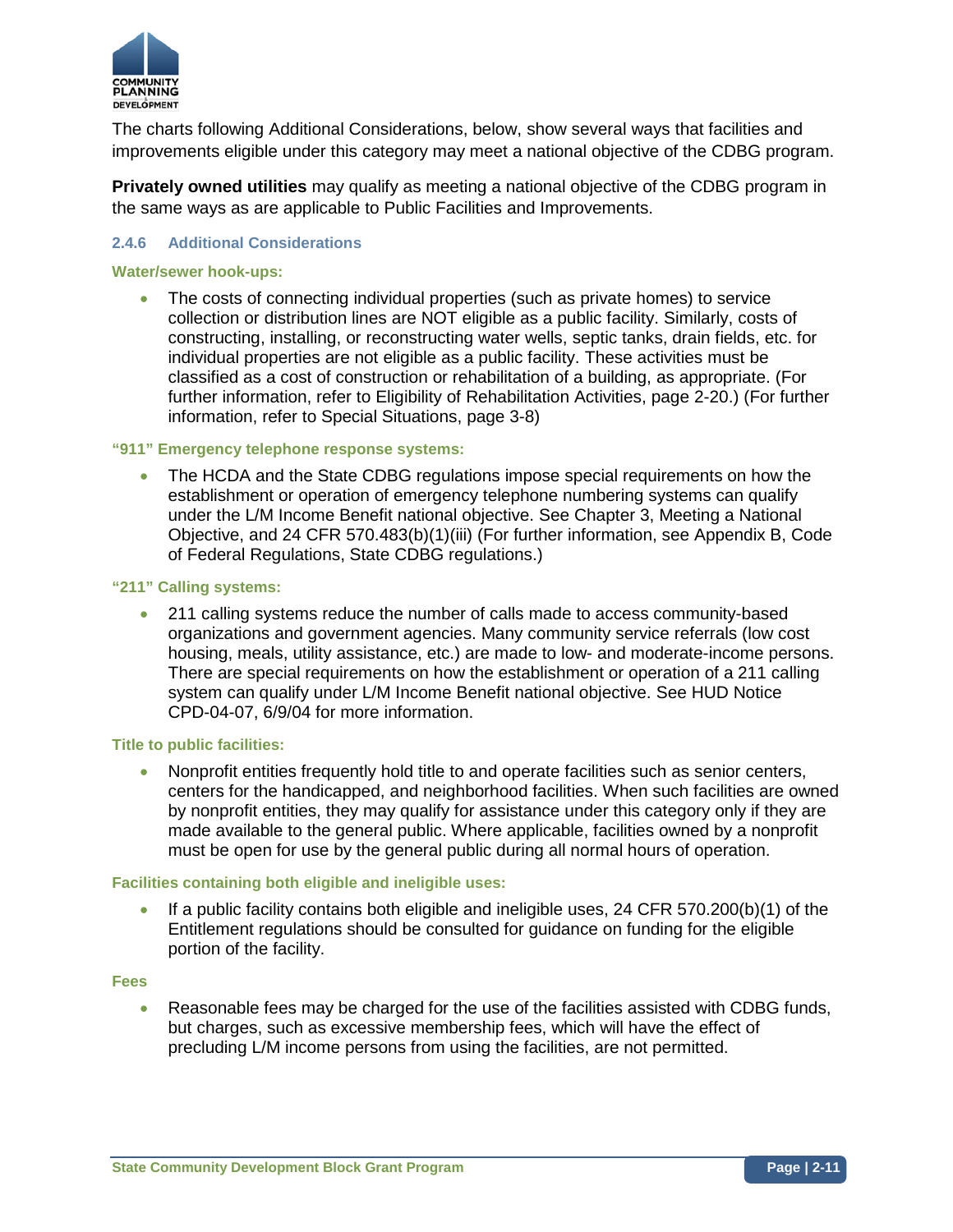

#### **Special assessments:**

- There is no special category of basic eligibility authorizing the use of CDBG funds to pay for special assessments. However, because of the broad use of this technique for funding public improvements, the use of CDBG funds to pay special assessments on behalf of property owners for a public improvement has been considered to constitute a form of using CDBG funds to assist the public improvement and is thus authorized under this category. Therefore, all the rules applicable to a CDBG-assisted public improvement apply even if CDBG funds are only used to pay special assessments for that improvement, but do not assist in the construction. These include Davis-Bacon labor standards as well as the rules described in Appendix D, Special Assessments under the CDBG Program, concerning the requirement to pay assessments on behalf of L/M income property owners.
- For purposes of the CDBG program, "special assessment" is defined as the recovery of the capital costs of a public improvement, such as streets, water or sewer lines, curbs, and gutters, through:
	- (1) a fee or charge levied or filed as a lien against a parcel of real estate as a direct result of a benefit derived from the installation of a public improvement; or
	- (2) a one-time charge made as a condition of access to the public improvement.
- The term "special assessment" does not relate to taxes, or to the establishment of the value of real estate for the purpose of levying real estate, property or ad valorem taxes. The term does not include periodic charges based on the use of public improvements (such as water and sewer user charges) even if such charges include the recovery of all or some portion of the capital costs of the public improvement.
- Because many communities levy special assessments against property owners to help pay for the costs of certain public facilities, it is important to be aware of limitations, implications, and requirements that are unique to the CDBG program in this regard.
- Although impact fees generally are not eligible to be paid with CDBG funds, there are several instances in which impact fees are eligible for CDBG funding. For example, impact fees associated with housing developed under Section 105(a)(15) (activities carried out through nonprofit development organizations) or developed as housing of last resort may be paid with CDBG funds. In either case, the impact fees must be a necessary expense of developing housing in the community in order to be an eligible expense.
- Where CDBG funds are used to pay all or part of the cost of a public improvement, the rules at 24 CFR 570.482(b) (described in Appendix B, Code of Federal Regulations, Title 24 570.482 – .497) apply if special assessments are used to recover capital costs.

#### **2.4.7 Other Considerations**

#### **Economic development infrastructure projects:**

• Not all public facilities or improvements activities are designed to benefit a primarily residential service area; certain public facility activities may be undertaken for economic development purposes. For example, a city may install or upgrade water, sewer, or road facilities to serve a commercial/ industrial site, in exchange for a business agreeing to locate or expand there. In such activities, the activity may be funded on the basis of meeting a national objective by creating jobs for L/M income persons.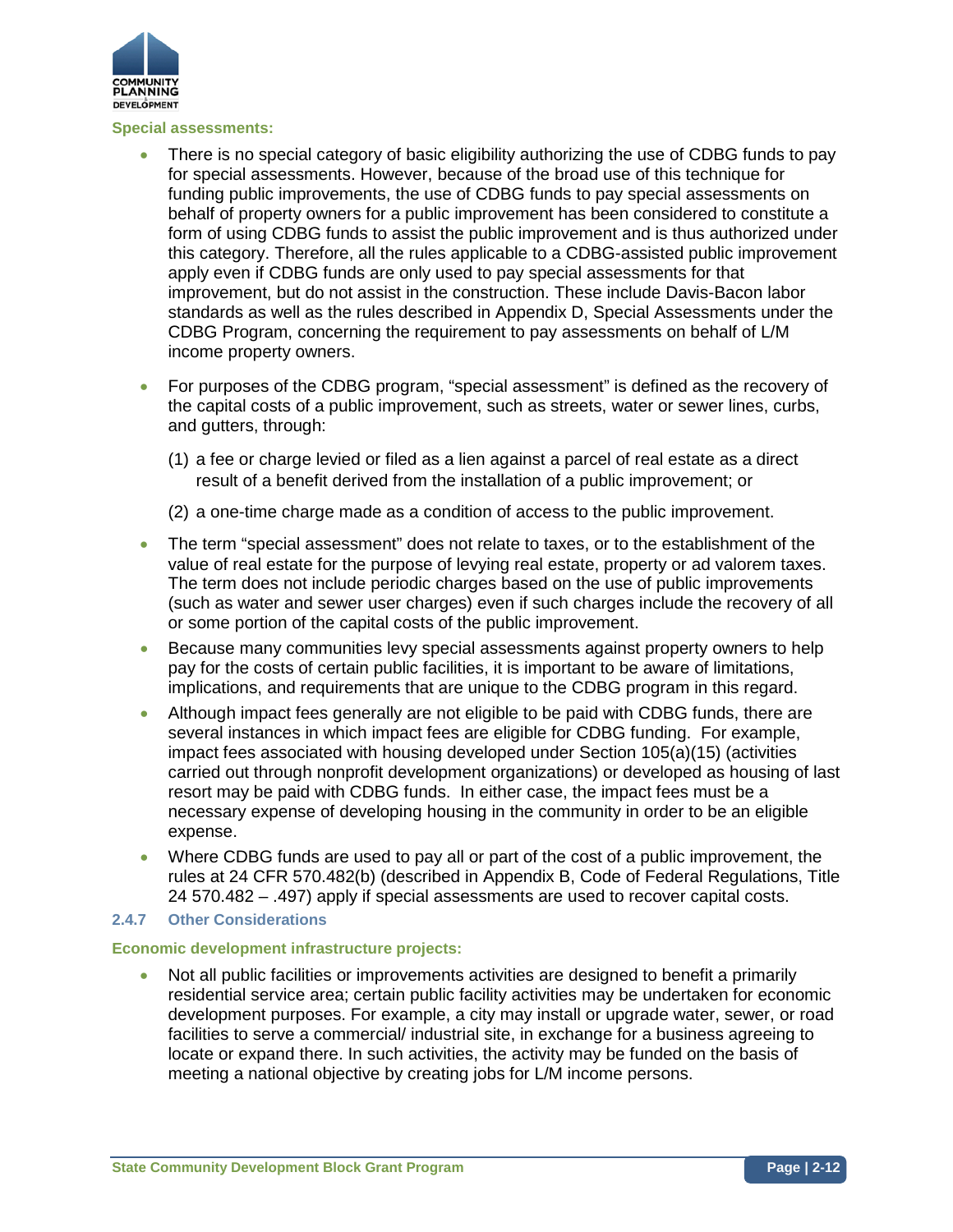

• In certain cases, the area served by a public improvement that enables a business to create or retain jobs may also include other properties (for example, bringing new water or sewer service to a fringe area of a community that will not only help a business to locate there but that also will bring that new water/sewer service to houses that are located in that area). When, overall, the properties served by the public improvement are primarily residential, the benefits to the residents must also be considered. Therefore, the assisted public improvement in such a case must not only meet the L/M Income Benefit based on the Jobs criteria but must also meet the Area Benefit.

(See also the discussion on page 3-27 of this Guide concerning the case where more than one business may create or retain jobs as a result of a public improvement.)

#### **Combining CDBG funds with other federal money:**

- State CDBG money is frequently combined with funding from other federal programs to finance the construction of public facilities. Water and sewer systems are commonly funded with a combination of State CDBG, EPA Clean Water or Drinking Water State Revolving Fund, and USDA-Rural Utilities Service money. Because Congress authorizes these various programs under different statutes, different sets of federal requirements apply to each of them. (Some federal requirements, such as the Davis-Bacon Wage Rate Act, apply to some federal programs but not others.)
- If State CDBG funds are commingled with those of other federal programs, or are used to jointly fund the same improvements, the statutory and regulatory requirements of the CDBG program must be applied to the entire project. However, if State CDBG funds are used to exclusively finance one type of improvement, and other federal funds are used to construct another type of improvement, the CDBG requirements will only apply to the improvements paid with CDBG funds.

#### **2.4.8 Example**

- A city uses a combination of State CDBG and State Clean Water Revolving Fund money to install 30 blocks of sanitary sewer lines, which are engineered, bid and constructed as one project. The CDBG requirements apply to the entire project.
- A city receives State CDBG funds to run several miles of water lines that will connect the existing city water system to a new rural water system; the rural water system is being built using Rural Utilities Service loans and grants. The city has contracted with the rural water system to administer their State CDBG grant for them. The CDBG program requirements apply only to the city's project, not to the entire rural water system, provided that separate engineering and construction contracts have been advertised and let for the city's project versus the rural water system project.
- A village receives State Drinking Water Revolving Fund money to expand and upgrade its water treatment plant; at the same time, it receives State CDBG funds to replace all the existing water distribution lines in the village. Each program is run by a separate state agency, but under the state's "single application" process, the village submitted only one application presenting all the improvements as one project. The two state agencies committed their respective funding based on the knowledge that the other funding would also be provided. The CDBG program requirements would apply only to the replacement of the distribution lines, not to the water treatment plant, provided that separate engineering and construction contracts have been advertised and let for the city's distribution lines versus the treatment plant.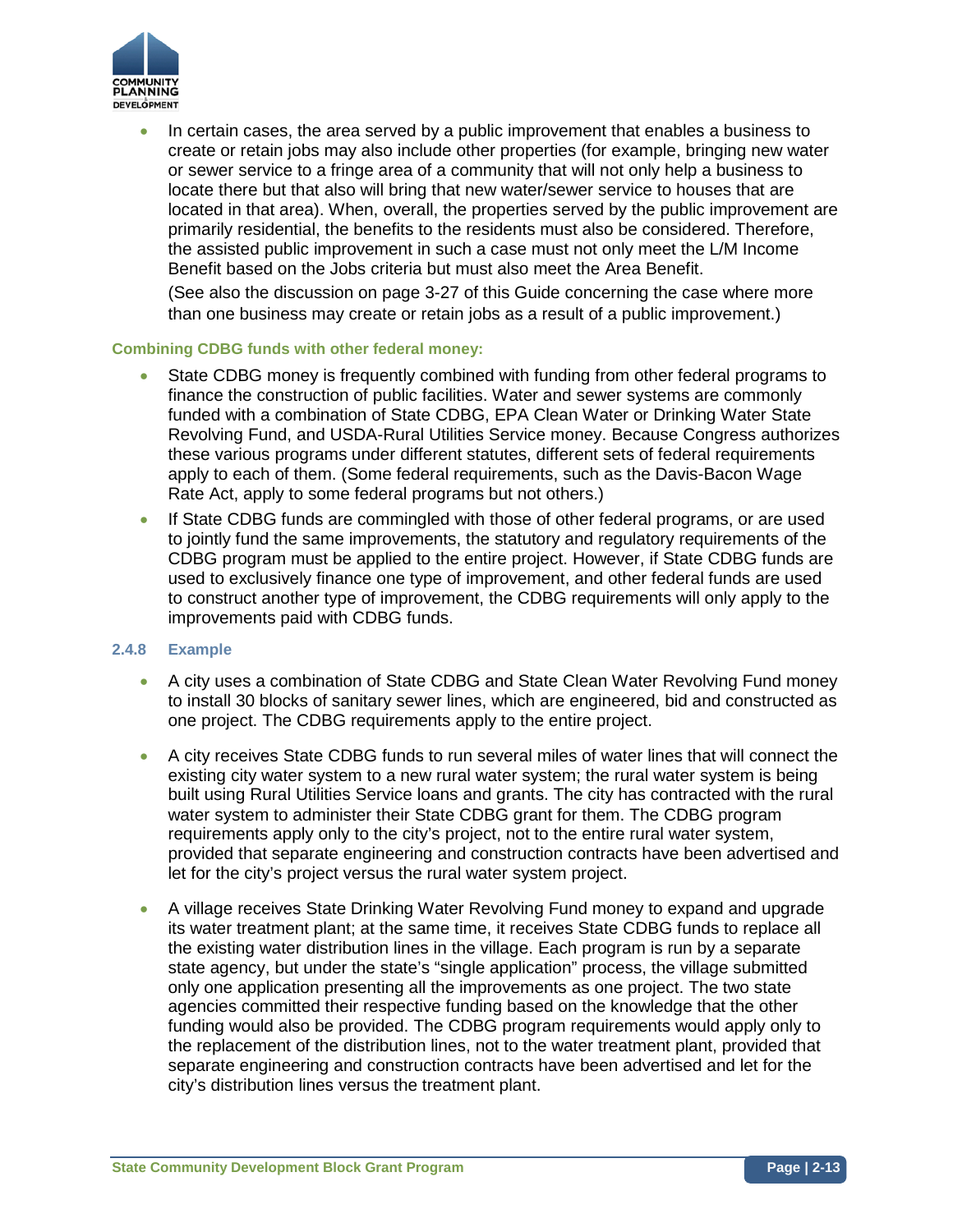

• One year, a town receives Rural Utilities Service funding to extend water and sewer lines to a previously unserved neighborhood. The next year, the town receives a State CDBG Housing Rehabilitation Grant for the same neighborhood, and one of the activities will be providing water and sewer hookups to income-eligible residents. The CDBG requirements apply only to the housing rehabilitation/water and sewer hookups, provided that the water and sewer hookups are not included in the construction contract for the distribution/collection lines.

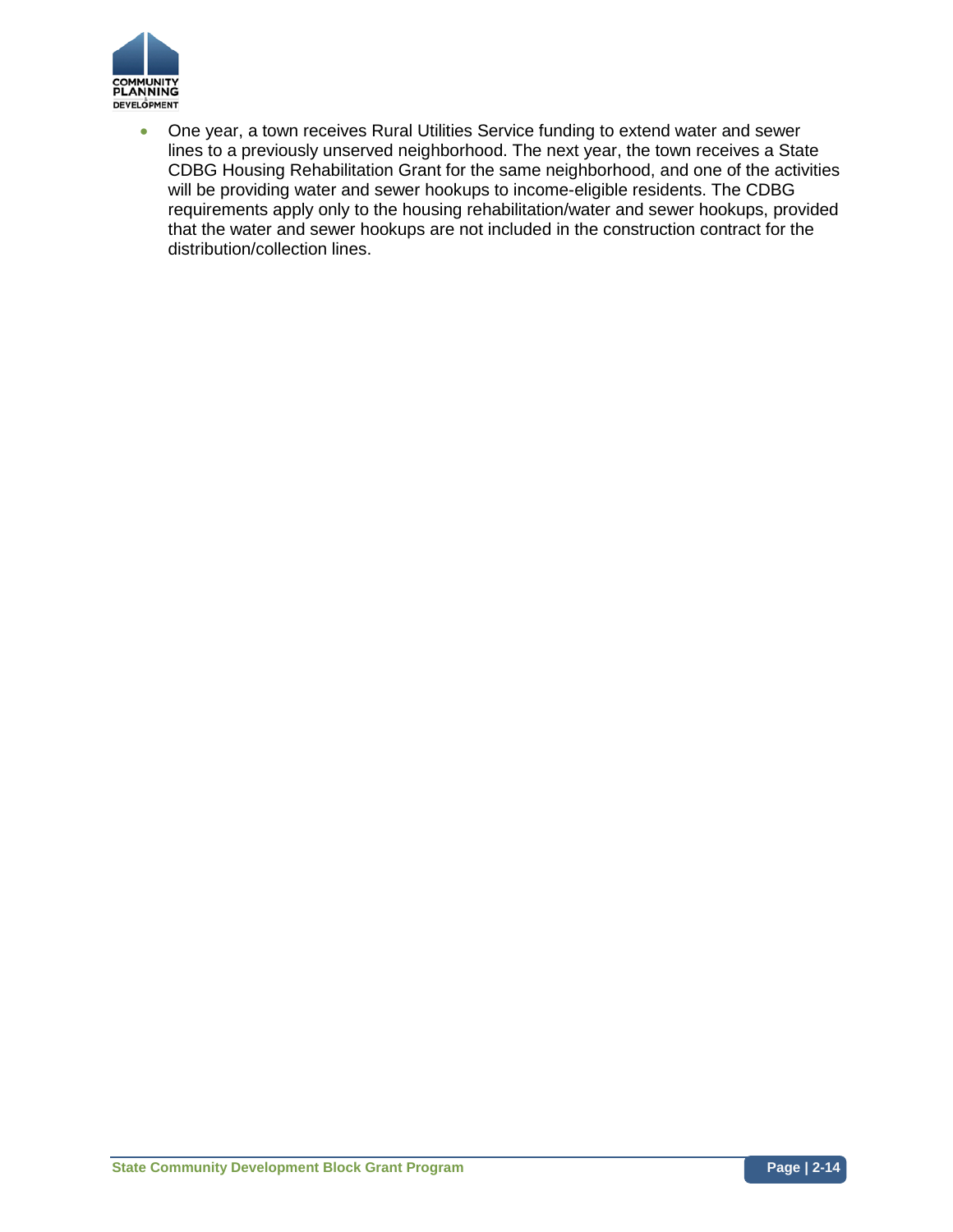

|                                                  | National Objectives - Public Facilities and Improvements and Privately-Owned Utilities                                                                                                                                                                       |                                                                                                                                                                                                                                                                                           |                                      |  |
|--------------------------------------------------|--------------------------------------------------------------------------------------------------------------------------------------------------------------------------------------------------------------------------------------------------------------|-------------------------------------------------------------------------------------------------------------------------------------------------------------------------------------------------------------------------------------------------------------------------------------------|--------------------------------------|--|
| <b>Objective</b>                                 | <b>Qualifies If</b>                                                                                                                                                                                                                                          | <b>Example</b>                                                                                                                                                                                                                                                                            | <b>Additional Information</b>        |  |
| <b>L/M Income</b><br><b>Area Benefit</b>         | The public facility or improvement will be<br>used for a purpose the benefits of which<br>are available to all the residents in a<br>particular area that is primarily residential,<br>and at least 51 percent of those residents<br>are L/M income persons. | Paving of gravel road and the installation<br>of drainage in a predominantly L/M<br>income community.                                                                                                                                                                                     | For more information, see page 3-5.  |  |
| <b>L/M</b> Income<br>Limited<br><b>Clientele</b> | The public facility or improvement will be<br>used for an activity designed to benefit<br>a particular group of persons at least<br>51 percent of whom are L/M<br>income persons.                                                                            | Rehabilitation of a building to be used as<br>a center for training severely disabled<br>adults to enable them to live<br>independently.                                                                                                                                                  | For more information, see page 3-10. |  |
| <b>L/M</b> Income<br><b>Housing</b>              | The public facility or improvement<br>exclusively assists in the provision of<br>housing to be occupied by L/M<br>income persons.                                                                                                                            | Site improvements on publicly-owned<br>land to serve a new apartment structure<br>to be rented to L/M income households<br>at affordable rents.                                                                                                                                           | For more information, see page 3-13. |  |
| <b>L/M</b> Income<br><b>Jobs</b>                 | The provision of a particular public<br>improvement needed by one or more<br>businesses to allow creation or retention of<br>jobs, primarily for L/M income persons.                                                                                         | Rebuilding a public road adjacent to a<br>factory to allow larger and heavier trucks<br>access to the facility determined to be<br>necessary for plant expansion and the<br>creation of new jobs, where the business<br>agrees to fill 51 percent of the jobs with<br>L/M income persons. | For more information, see page 3-16  |  |
| Slum or<br><b>Blighted Area</b>                  | The public facilities and improvements are<br>located in a designated blighted area and<br>are designed to address one or more<br>conditions which contributed to the<br>deterioration of the area.                                                          | Renovation of an abandoned,<br>deteriorated elementary school building,<br>located in an area designated by the<br>grant recipient as blighted pursuant to<br>CDBG rules, in order to re-open it as a<br>library and community center.                                                    | For more information, see page 3-26. |  |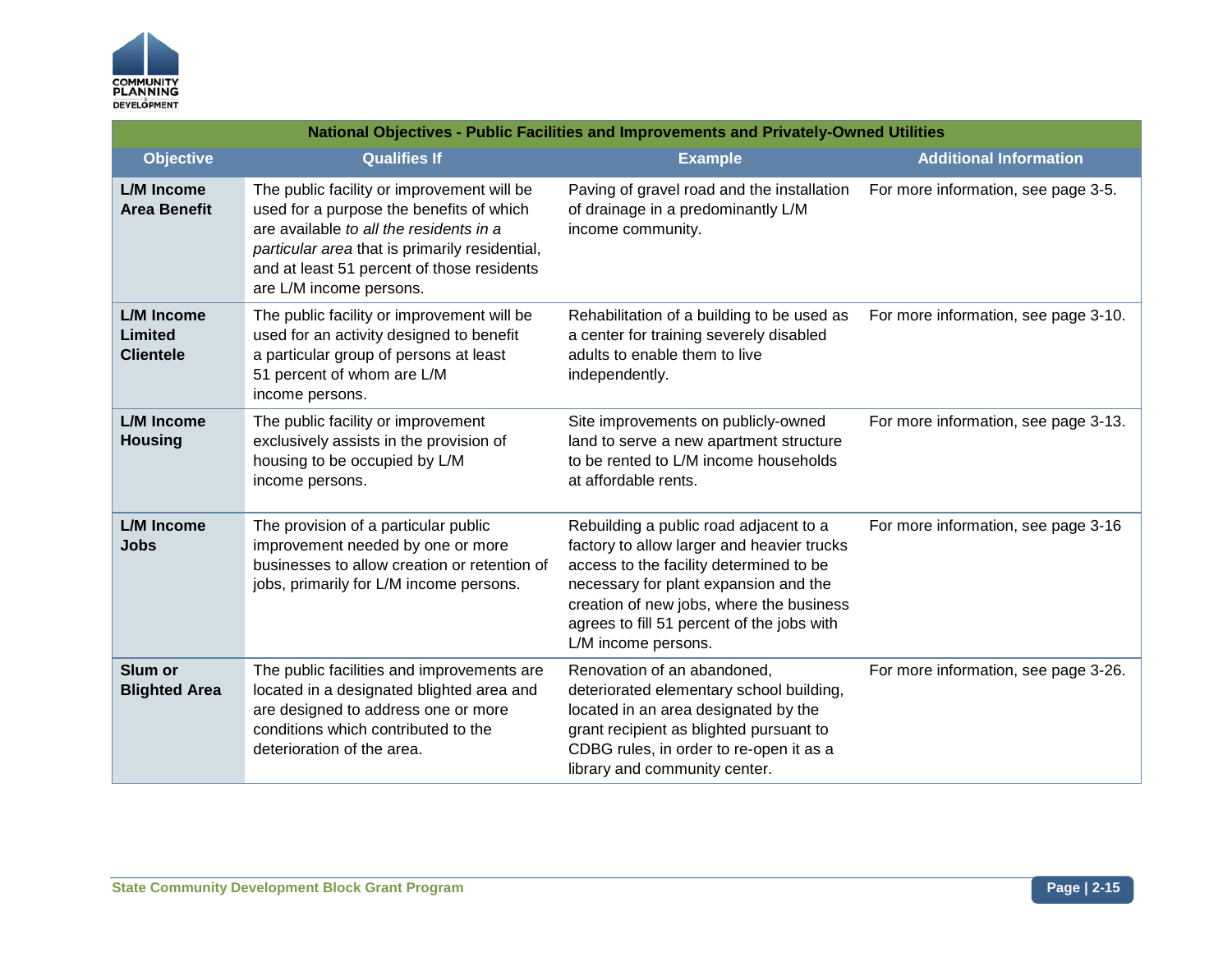

|                     | National Objectives - Public Facilities and Improvements and Privately-Owned Utilities                                                                                                                                                                                                                                                                                                                                                                                              |                                                                                                                                                                                                                                   |                                      |  |
|---------------------|-------------------------------------------------------------------------------------------------------------------------------------------------------------------------------------------------------------------------------------------------------------------------------------------------------------------------------------------------------------------------------------------------------------------------------------------------------------------------------------|-----------------------------------------------------------------------------------------------------------------------------------------------------------------------------------------------------------------------------------|--------------------------------------|--|
| <b>Objective</b>    | <b>Qualifies If</b>                                                                                                                                                                                                                                                                                                                                                                                                                                                                 | <b>Example</b>                                                                                                                                                                                                                    | <b>Additional Information</b>        |  |
| <b>Spot Blight</b>  | The public facilities or improvements<br>are for the historic preservation or<br>rehabilitation of blighted or decayed public<br>facilities/improvements located outside of a<br>designated blighted area. Rehabilitation<br>must be limited to the extent necessary to<br>eliminate specific conditions detrimental to<br>public health and safety.                                                                                                                                | Rehabilitation/restoration of a severely<br>deteriorated building of historic<br>significance that is being used as a<br>museum that is located outside a<br>designated blighted area (and does not<br>serve an L/M income area). | For more information, see page 3-28. |  |
| <b>Urgent Needs</b> | The acquisition, construction, or<br>reconstruction of a public facility or<br>improvement designed to alleviate existing<br>conditions and the grant recipient certifies<br>that those conditions are a serious and<br>immediate threat to the health or welfare of<br>the community, the conditions are of recent<br>origin, there is no other known source of<br>funds it can use to implement the activity<br>and the locality is unable to finance the<br>activity on its own. | Extension of municipal water system<br>distribution lines into a residential area<br>where residents' private wells have<br>recently been found to be contaminated<br>with high levels of fecal coliform bacteria.                | For more information, see page 3-30. |  |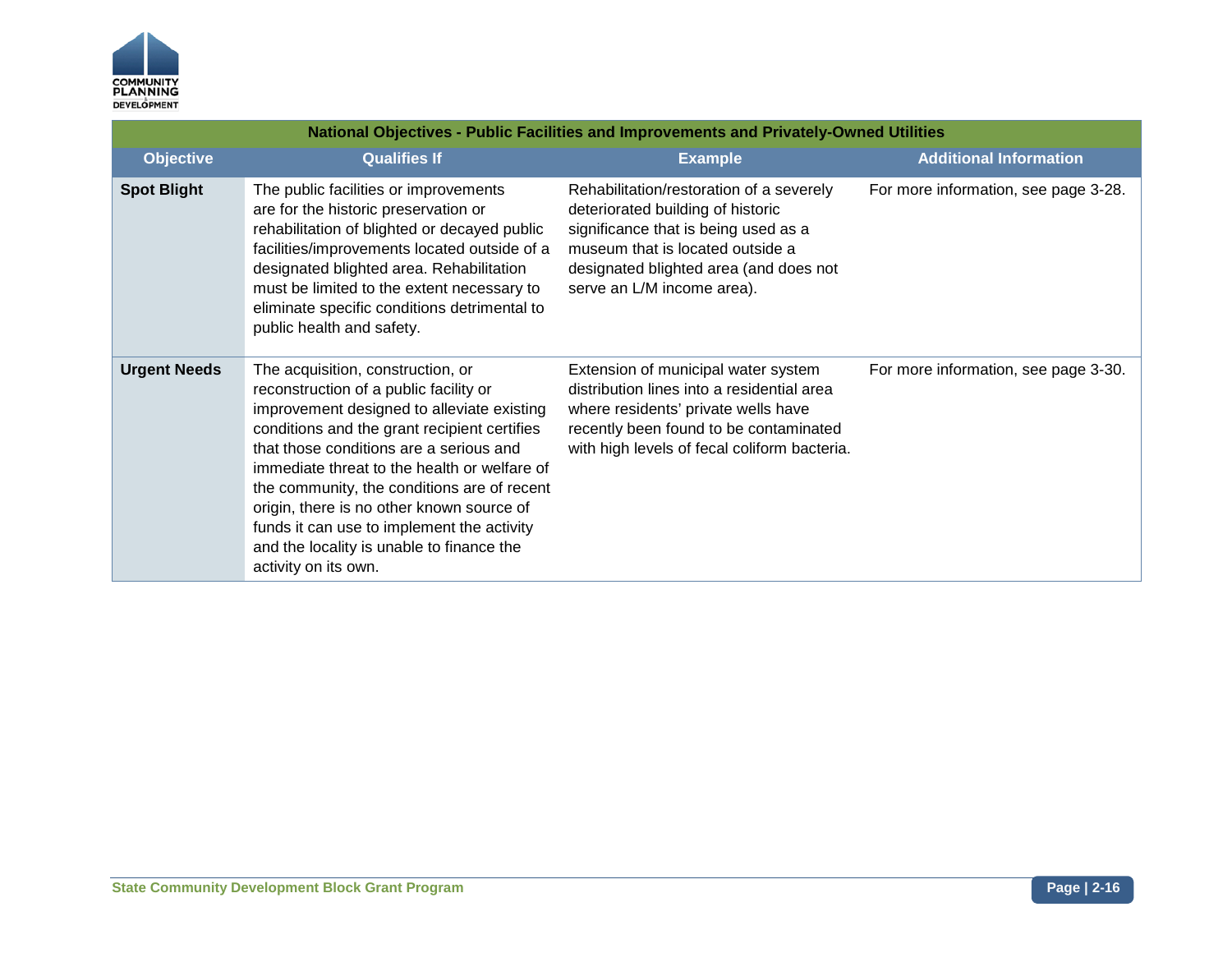

## **2.5 Code Enforcement**

#### **2.5.1 The HCDA**

Section 105(a)(3)

- (a) Activities assisted under this chapter may include only
	- (3) code enforcement in deteriorated or deteriorating areas in which such enforcement, together with public or private improvements or services to be provided, may be expected to arrest the decline of the area;

### **2.5.2 Eligible Activities**

Code enforcement involves the payment of salaries and overhead costs directly related to the enforcement of state and/or local codes.

CDBG funds may be used for code enforcement only in deteriorating or deteriorated areas where such enforcement, together with public or private improvements, rehabilitation, or services to be provided, may be expected to arrest the decline of the area.

Eligible code enforcement activities do not include the costs of correcting code violations identified during inspections. The cost of correcting such violations may be eligible for CDBG assistance under other eligibility categories, such as rehabilitation.

#### **2.5.3 Compliance with National Objectives - Code Enforcement**

Code enforcement may qualify as meeting a national objective of the CDBG program as shown in the charts on the following pages.

#### **2.5.4 Additional Considerations**

Code enforcement expenditures should not be included in costs subject to the 20 percent limit on planning and administration, even though all expenditures are for staff and related costs, because they are considered to be an activity delivery cost.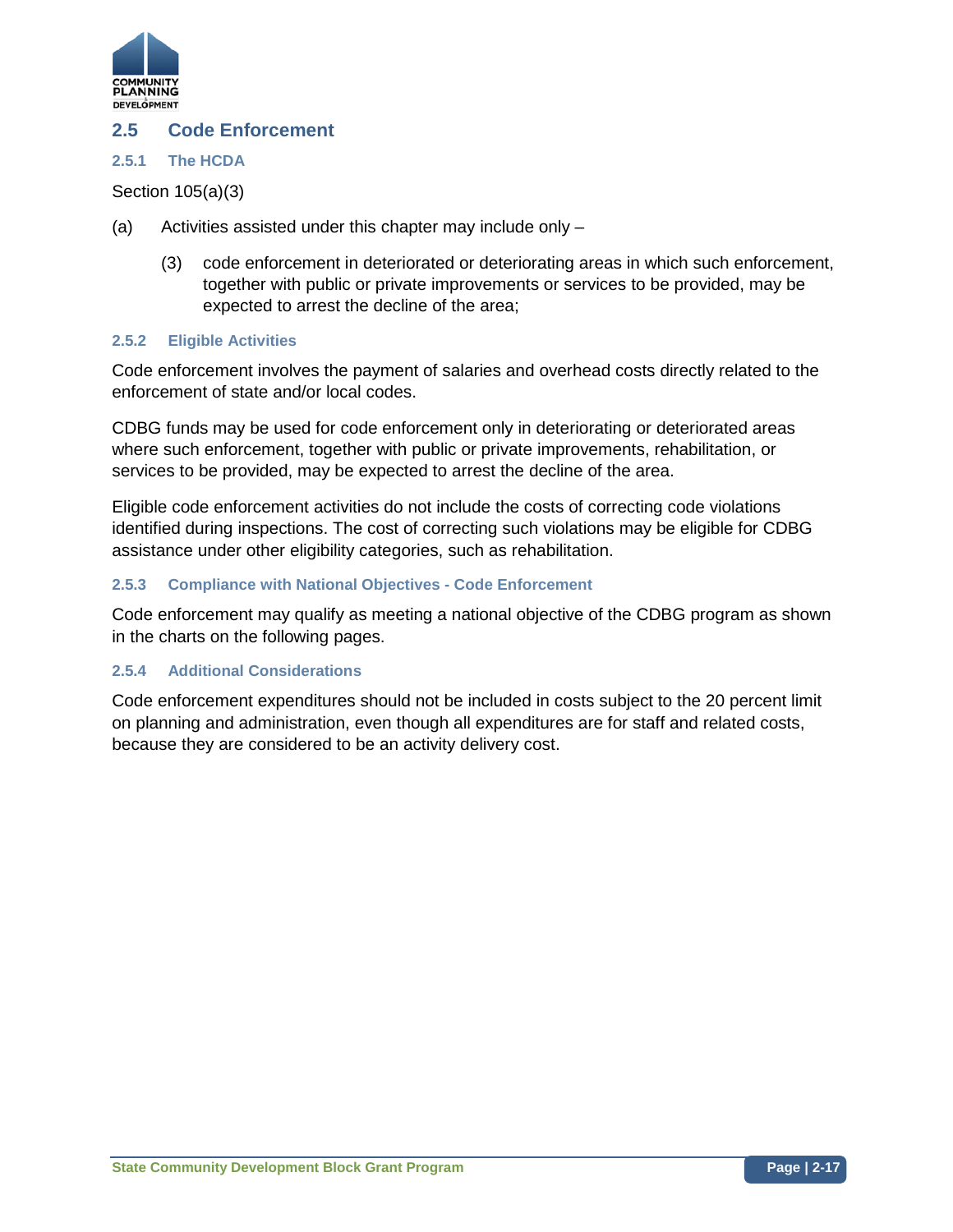

| <b>National Objectives - Code Enforcement</b>    |                                                                                                                                                                                                                                                                                                                                                                                  |                                                                                                                                                                                             |                                      |
|--------------------------------------------------|----------------------------------------------------------------------------------------------------------------------------------------------------------------------------------------------------------------------------------------------------------------------------------------------------------------------------------------------------------------------------------|---------------------------------------------------------------------------------------------------------------------------------------------------------------------------------------------|--------------------------------------|
| <b>Objective</b>                                 | <b>Qualifies If</b>                                                                                                                                                                                                                                                                                                                                                              | <b>Example</b>                                                                                                                                                                              | <b>Additional Information</b>        |
| L/M Income<br><b>Area Benefit</b>                | The code enforcement is targeted at a<br>deteriorated or deteriorating area delineated<br>by the grant recipient and:<br>At least 51 percent of the residents of the area<br>are L/M income persons and<br>(2) The code enforcement, together with<br>public improvements, rehabilitation, and<br>services to be provided, may be expected to<br>arrest the decline of the area. | Code enforcement efforts in an L/M<br>income deteriorated neighborhood<br>targeted for rehabilitation assistance,<br>construction of a neighborhood facility,<br>and street reconstruction. | For more information, see page 3-5.  |
| L/M Income<br><b>Limited</b><br><b>Clientele</b> | Not applicable                                                                                                                                                                                                                                                                                                                                                                   | Not applicable                                                                                                                                                                              | Not applicable                       |
| <b>L/M</b> Income<br><b>Housing</b>              | Not applicable                                                                                                                                                                                                                                                                                                                                                                   | Not applicable                                                                                                                                                                              | Not applicable                       |
| <b>L/M</b> Income<br><b>Jobs</b>                 | Not applicable                                                                                                                                                                                                                                                                                                                                                                   | Not applicable                                                                                                                                                                              | Not applicable                       |
| Slum or<br><b>Blighted Area</b>                  | The code enforcement is targeted at a<br>designated blighted area and:<br>(1) Is designed to address one or more of the<br>conditions which contributed to the<br>deterioration of the area and<br>(2) The code enforcement, together with<br>public improvements, rehabilitation, and<br>services to be provided, may be expected to<br>arrest the decline of the area.         | Building inspections for code violations<br>in a designated blighted area, which<br>are part of a comprehensive effort to<br>arrest decline in that area.                                   | For more information, see page 3-26. |
| <b>Spot Blight</b>                               | Not applicable                                                                                                                                                                                                                                                                                                                                                                   | Not applicable                                                                                                                                                                              | Not applicable                       |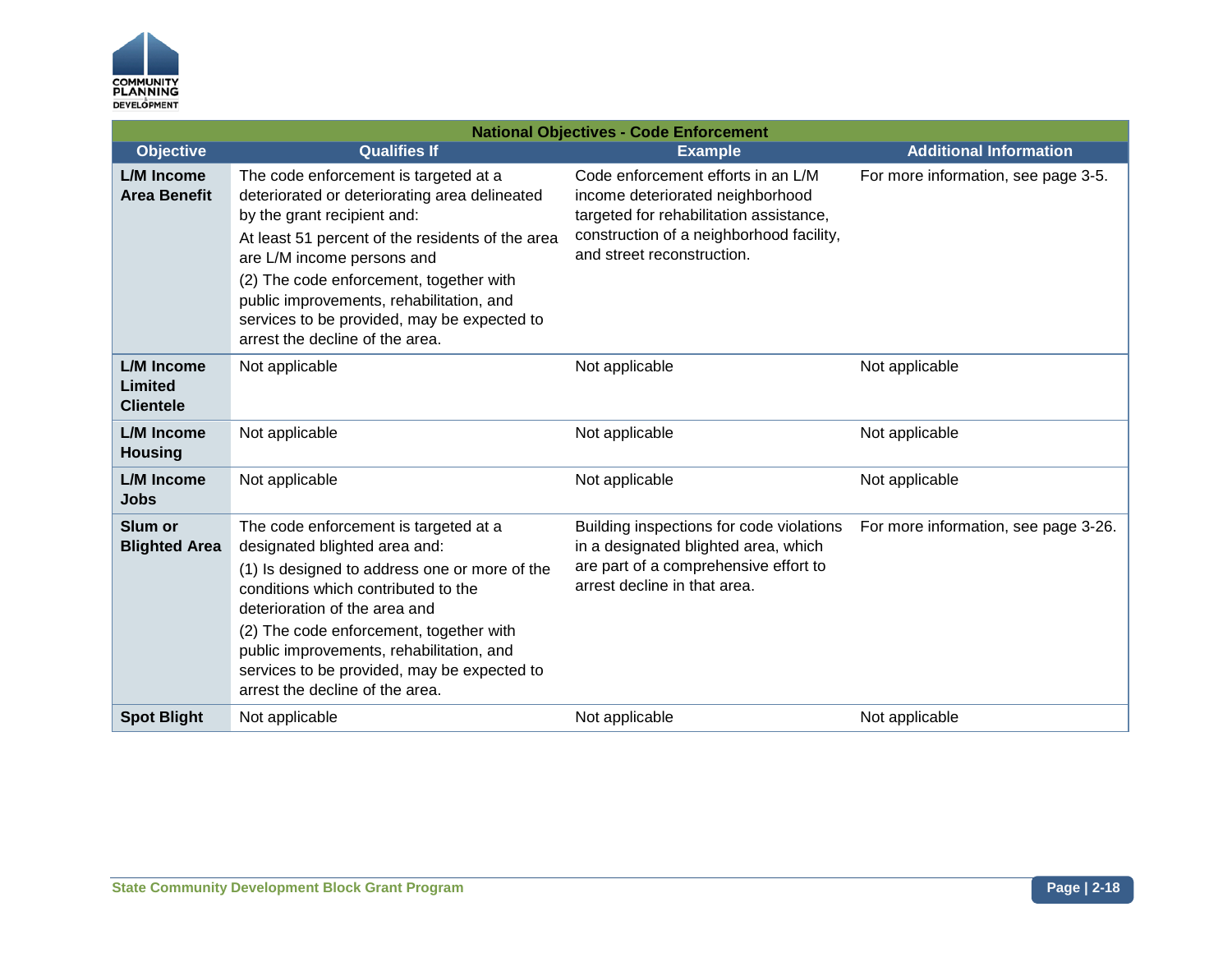

| <b>National Objectives - Code Enforcement</b> |                                                                                                                                                                                                                                                                                                                                                                                                                                                                                                                                                                                                                                                                                                                                                                                                       |                                                                                                                                                                               |                                      |
|-----------------------------------------------|-------------------------------------------------------------------------------------------------------------------------------------------------------------------------------------------------------------------------------------------------------------------------------------------------------------------------------------------------------------------------------------------------------------------------------------------------------------------------------------------------------------------------------------------------------------------------------------------------------------------------------------------------------------------------------------------------------------------------------------------------------------------------------------------------------|-------------------------------------------------------------------------------------------------------------------------------------------------------------------------------|--------------------------------------|
| <b>Objective</b>                              | <b>Qualifies If</b>                                                                                                                                                                                                                                                                                                                                                                                                                                                                                                                                                                                                                                                                                                                                                                                   | <b>Example</b>                                                                                                                                                                | <b>Additional Information</b>        |
| <b>Urgent Needs</b>                           | While this situation is likely to be infrequent, it<br>is possible for code enforcement to qualify if:<br>(1) The code enforcement is targeted at a<br>deteriorated or deteriorating area;<br>The code enforcement, together with<br>(2)<br>public or private improvements,<br>rehabilitation, and services to be provided,<br>may be expected to arrest the decline of<br>the area; and<br>(3) The grant recipient is able to certify that<br>the existing conditions which the code<br>enforcement is designed to alleviate pose<br>a serious and immediate threat to the<br>health or welfare of the community, they<br>are of recent origin or recently became<br>urgent, the grant recipient is unable to<br>finance the activity on its own, and other<br>sources of funds are not available. * | Code enforcement activities taking<br>place in an area that has been<br>severely affected by a flood and are<br>part of the community's overall<br>response to the emergency. | For more information, see page 3-30. |

\* In cases where disaster causes the blight of an area, it may be easier to qualify the code enforcement under the "Blighted Area" category than under the "Urgent Need" category.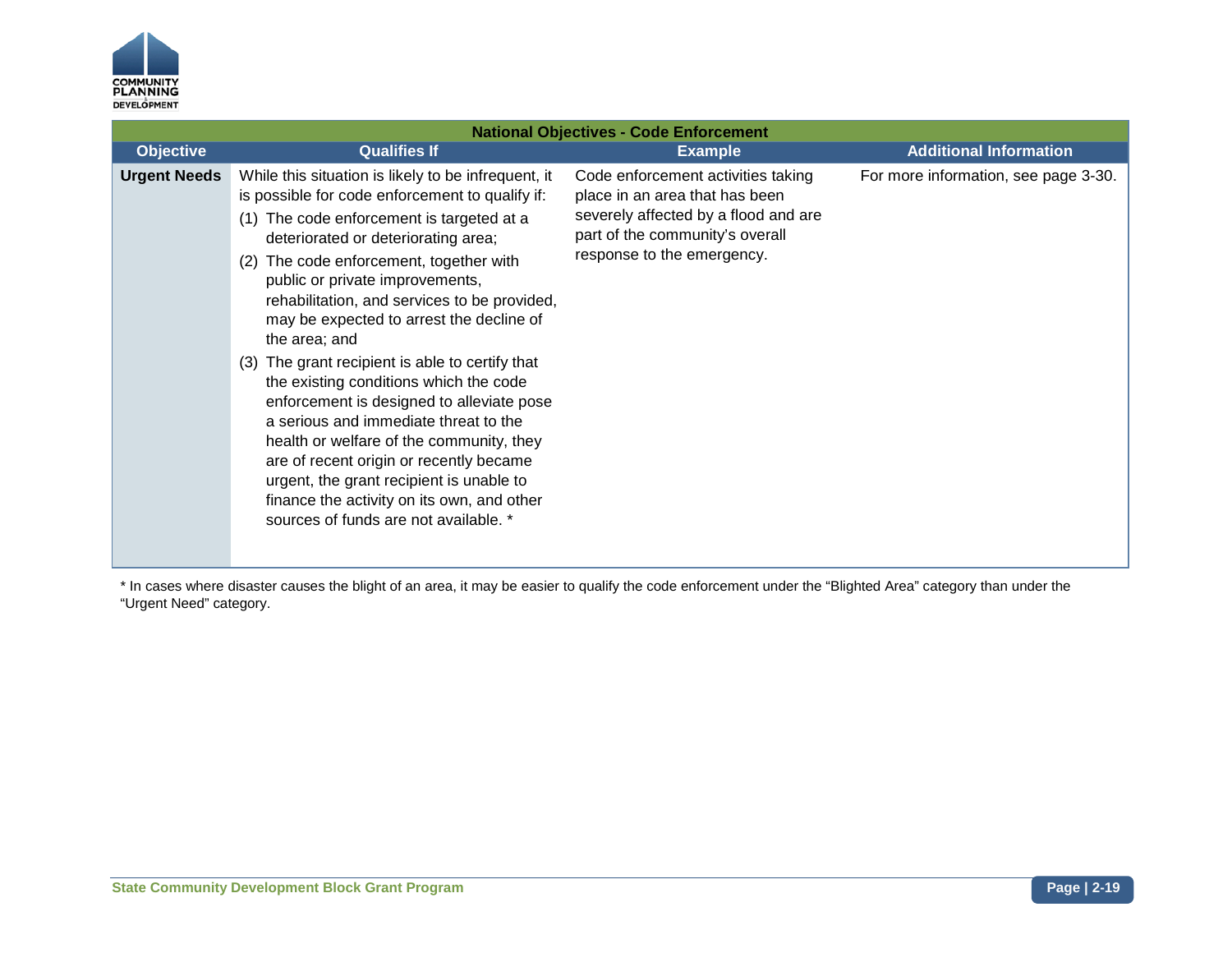

#### **Clearance, Rehabilitation, Reconstruction, and Construction of Buildings (Including Housing) 2.6**

### **2.6.1 The HCDA**

Section 105(a)(4)

- (a) Activities assisted under this chapter may include only
	- (4) clearance, demolition, removal, reconstruction, and rehabilitation (including rehabilitation which promotes energy efficiency) of buildings and improvements (including interim assistance, and financing public or private acquisition for reconstruction or rehabilitation, and reconstruction or rehabilitation, of privately owned properties, and including the renovation of closed school buildings);

Section 105(a)(25)

- (a) Activities assisted under this chapter may include only
	- (25) lead-based paint hazard evaluation and reduction, as defined in section 1004 of the Residential Lead-Based Paint Hazard Reduction Act of 1992.

### **2.6.2 Eligibility of Clearance and Remediation Activities**

Under this category, CDBG funds may be used for:

- Clearance, demolition, and removal of buildings and improvements,
- The movement of structures to other sites,
- The remediation of known or suspected environmental contamination, including project-specific environmental assessment costs not otherwise eligible, and
- The demolition of HUD-assisted or HUD-owned housing units with prior approval of HUD

#### **2.6.3 Additional Clearance Considerations**

Where activities under this category are integral to the construction of a building or improvement on the cleared property, and where such construction is also to be assisted with CDBG funds, the clearance activities may be treated as a part of the construction costs and need not be qualified separately under the program.

#### **2.6.4 Eligibility of Rehabilitation Activities**

The HCDA provision for rehabilitation activities, Section 105(a)(4), provides limited information on how to apply eligibility. The following information on rehabilitation eligibility was developed as interpretation of the Entitlement program regulations and therefore can be used as interpretive guidance.

#### **2.6.5 Eligible types of property**

**Residential:** Residential property, whether privately or publicly owned. This includes manufactured housing when such housing constitutes part of the community's housing stock and is classified as real property.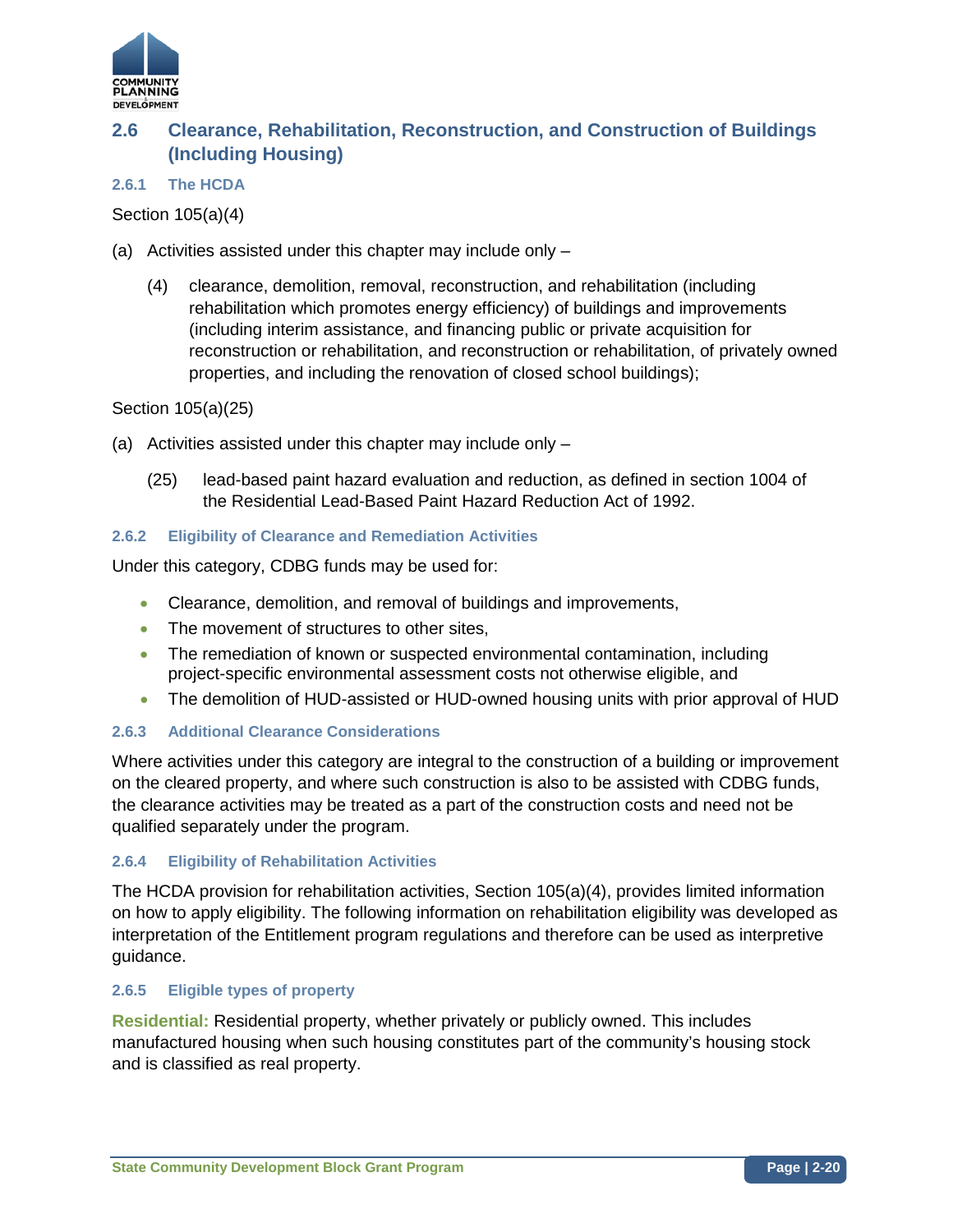

**Commercial/industrial:** Commercial or industrial property, but where such property is owned by a for-profit, rehabilitation under this category is limited to exterior improvements of the building and the correction of code violations. (Further improvements for such buildings may qualify under the category of Special Economic Development Activities.)

**Other:** Nonprofit-owned, nonresidential buildings and improvements that are not considered to be public facilities or improvements.

**Note:** Additions to existing buildings may be assisted under this category when they are incidental to the rehabilitation of the property, and may be provided as a part of other rehabilitation if the addition does not materially increase the size or function of the building.

### **2.6.6 Eligible types of assistance**

**Costs:** Costs of labor, materials, supplies and other expenses required for the rehabilitation of property, including repair or replacement of principal fixtures and components of existing structures (for example, the heating system). The purchase and installation of washers, dryers, and dishwashers are allowed since activities, including rehabilitation, that promote energy efficiency, 42 U.S.C. 5305(a)(4), are permissible. The January 14, 2011 Memorandum on "Guidance Regarding the Use of CDBG Funds for Washers, Dryers, and Dishwashers" provides more information for CDBG grantees.

**HOME Administrative Costs –** CDBG funds can be used to pay for HOME administrative costs.

**Financing:** Grants, loans, loan guarantees, interest supplements, and other forms of financial assistance may be provided under this category. (A grant recipient may make a "lump sum drawdown" for the purpose of financing rehabilitation of privately-owned properties. See 24 CFR 570.513 for details.)

**Refinancing:** Loans for refinancing existing indebtedness secured by a property being rehabilitated with CDBG funds, if such refinancing is determined by the grant recipient to be necessary or appropriate to achieve its community development objectives.

**Property Acquisition:** Assistance to private individuals and entities (whether profit or not-for-profit) to acquire for the purpose of rehabilitation and to rehabilitate properties *for use or resale for residential purposes.*

**Security Devices:** Installation costs of sprinkler systems, smoke detectors, dead bolt locks, and other devices for security purposes.

**Insurance:** The costs of initial homeowner warranty premiums and, where needed to protect the grant recipient's interest in properties securing a rehabilitation loan, hazard insurance premiums, as well as flood insurance premiums for properties covered by the Flood Disaster Protection Act of 1973, as amended, pursuant to 24 CFR 570.605.

**Conservation:** Costs required to increase the efficient use of water (for example, water saving faucets and shower heads) and improvements to increase the efficient use of energy in structures through such means as installation of storm windows and doors, insulation, and modification or replacement of heating and cooling equipment.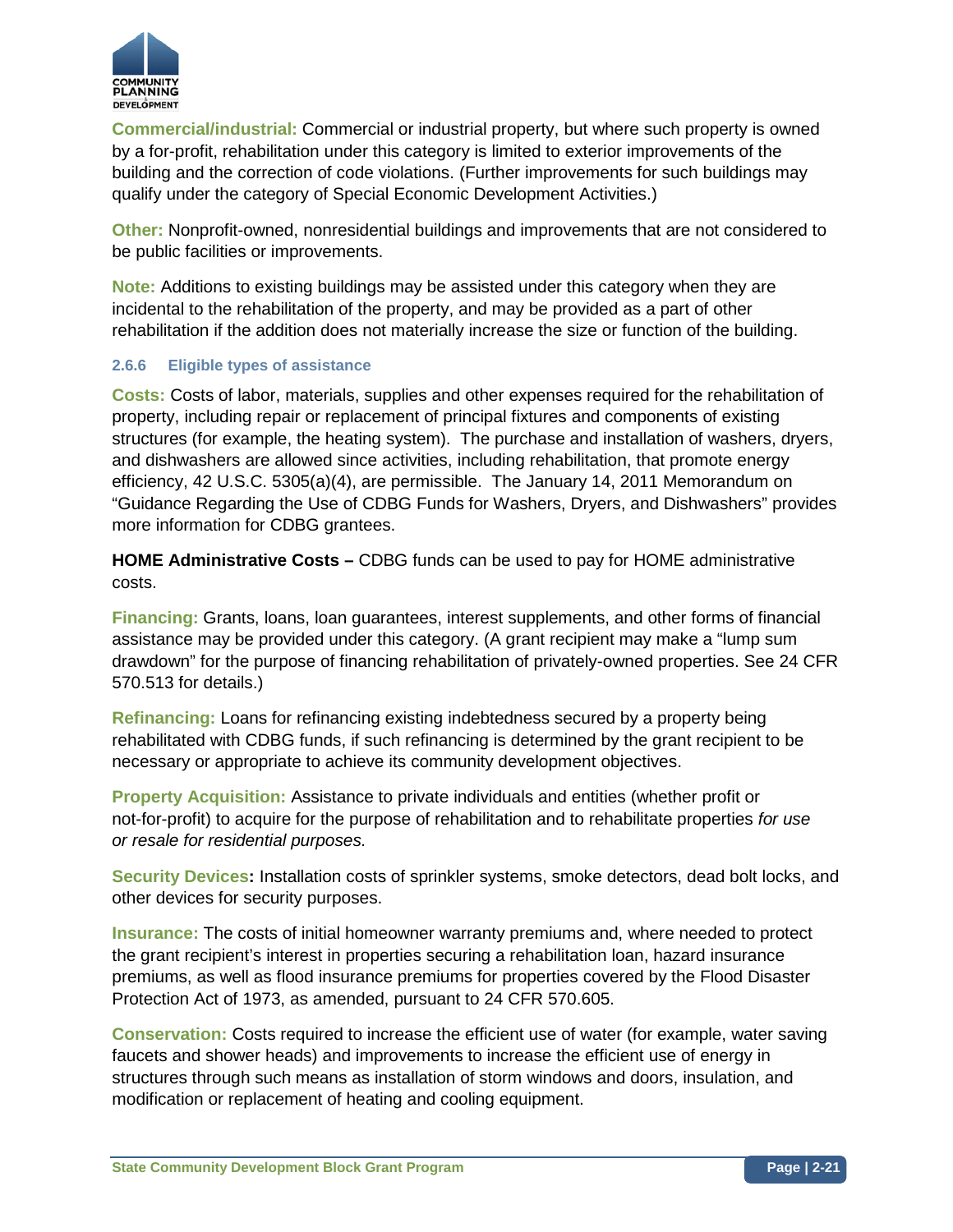

**Water and Sewer:** Costs of connecting existing residential structures to water distribution lines or local sewer collection lines, or installing wells, septic tanks, septic fields for individual houses, as well as replacing any of the above. (Costs of installing water and sewer collection lines are not eligible as rehabilitation.)

**Tools:** Costs of acquiring tools to be lent to owners, tenants, and others who will use the tools to carry out rehabilitation.

**Barrier Removal:** Costs to remove material and architectural barriers that restrict the mobility and accessibility of elderly and severely disabled persons to buildings and improvements that are eligible for rehabilitation under this category.

**Landscaping, Sidewalks, and Driveway**s: Costs of installation or replacement of landscape materials, sidewalks, and driveways when incidental to other rehabilitation of the property.

**Renovation of Closed Buildings:** The conversion of a closed building from one use to another (for example, the renovation of a closed school building to residential use). Note that rehabilitation of a closed building for re-use as a public facility would be eligible as a public facility.

**Historic Preservation:** This category also authorizes the costs of preserving or restoring properties of historic significance, whether privately or publicly owned, except that buildings for the general conduct of government may not be restored or preserved with CDBG assistance (see the section on Public Facilities and Improvements concerning this limitation). Historic properties are those sites or structures that are either listed in or eligible to be listed in the National Register of Historic Places, listed in a state or local inventory of historic places, or designated as a state or local landmark or historic district by appropriate law or ordinance.

**Lead-based Paint Hazard Evaluation and Reduction:** The costs of evaluating and treating lead-based paint may be undertaken in the State CDBG program in conjunction with other rehabilitation activities under Section 105(a)(4) of the HCDA or as a separate activity under Section 105(a)(25). In addition to lead hazard abatement work itself, CDBG funds may be used for: testing the blood of children to determine the lead levels, inspecting and testing homes for lead hazards, temporarily relocating families during lead control work, community education and outreach, job training for lead hazard control workers, and collection and analysis of data on lead hazards.

**Rehabilitation Services:** Staff costs and related expenses required for outreach efforts for marketing the program, rehabilitation counseling, screening potential applicant households and structures, energy auditing, preparing work specifications, loan underwriting and processing, inspections, and other services related to assisting owners, tenants, contractors, and other entities that are participating or seeking to participate in rehabilitation activities eligible under this category.

**Business in a Residence:** In some cases where a business is conducted in a residential unit, it may be necessary to make improvements to the residence in order to conduct the business. (This would be the case where, for example, the business is providing child care and local requirements for such business dictate that modifications be made to the housing unit.) In any case where the improvements are of such nature that, in addition to facilitating the business,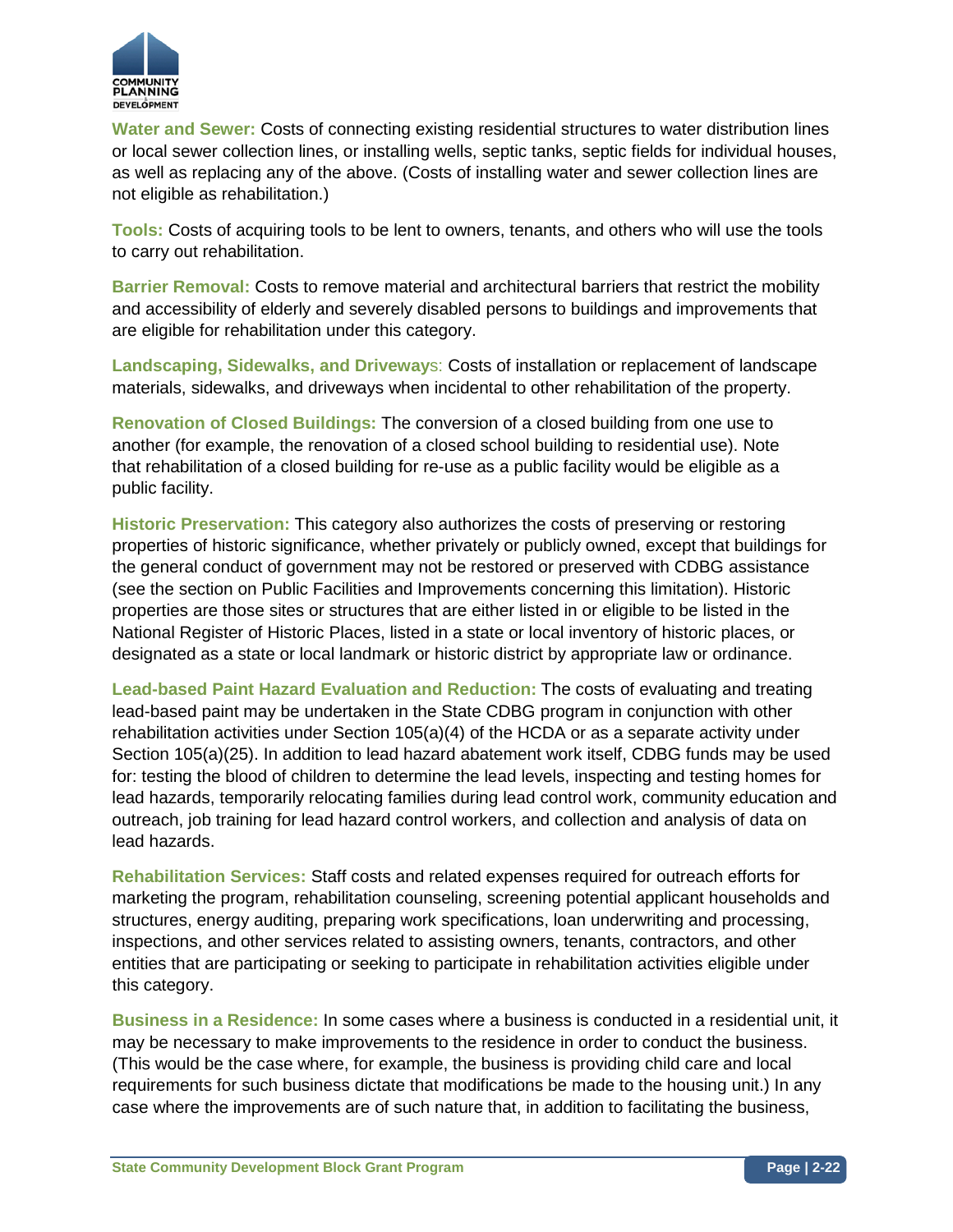

they also provide a benefit to the resident(s), such rehabilitation costs may be covered under this category. Other improvements not meeting this test needed for such a business could be eligible under the category of Special Economic Development.

### **Rehabilitation does not include:**

- Creation of a secondary housing unit attached to a primary unit;
- Installation of luxury items, such as a swimming pool;
- Costs of equipment, furnishings, or other personal property not an integral structural fixture, such as a window air conditioner; or
- The value of the homeowner's sweat equity to rehabilitate their own property

### **2.6.7 Use of subrecipients**

Grant recipients often use nonprofit entities to carry out a rehabilitation program. Where the nonprofit entity is acting in the same capacity as the grant recipient in selecting properties to be rehabilitated, it is appropriately designated as a subrecipient of the unit of local government. However, there are instances in which a nonprofit entity may not be considered a subrecipient with respect to the use of CDBG funds for rehabilitation. Simply put, where the nonprofit owns property that is in need of rehabilitation and it takes advantage of the grant recipient's program to use CDBG funds for such rehabilitation (in the same manner as other property owners do), the entity should not be considered a subrecipient for purposes of the program. The most significant aspect here is that any income the nonprofit might receive from the use or rental of the rehabilitated property would not be considered CDBG program income.

#### **2.6.8 Drawing down funds for rehabilitation**

The general Treasury rules for drawing federal funds require that funds not be drawn until needed. In the CDBG program, this means that a state and its grant recipients are to minimize the elapsed time between the state's receipt of funds from its line of credit (the Treasury) and the state grant recipient's disbursement of funds for CDBG activities. The rules also generally require that any program income on hand must be used before drawing additional funds from the Treasury (but see the special rule applying to revolving funds at 24 CFR 570.489(f)). There are, however, two regulatory provisions that allow drawing funds from the Treasury in advance which apply with respect to rehabilitation. They are: (a) Lump Sum Drawdown; and (b) Escrow Accounts. Each of these is discussed below.

#### **2.6.9 Special note on lump sum drawdowns and escrow accounts**

Section 104(h) of the HCDA requires HUD to establish standards governing the use of lump sum drawdowns. These standards are at 24 CFR 570.513 of the Entitlement program regulations. Any state or state grant recipient wishing to use a lump sum drawdown must follow the provisions of 24 CFR 570.513. Escrow accounts are not expressly authorized in the HCDA. States and state grant recipients wishing to use escrow accounts are advised to follow the provisions of 24 CFR 570.511 of the Entitlement program regulations.

**Lump Sum Drawdown:** A state grant recipient may draw, as a single amount, the total amount needed for rehabilitation if it enters into an agreement with a financial institution that meets the requirements set forth in 24 CFR 570.513(b)(2) and if it complies with other requirements under 24 CFR 570.513. Some of the key requirements outlined in that provision include: the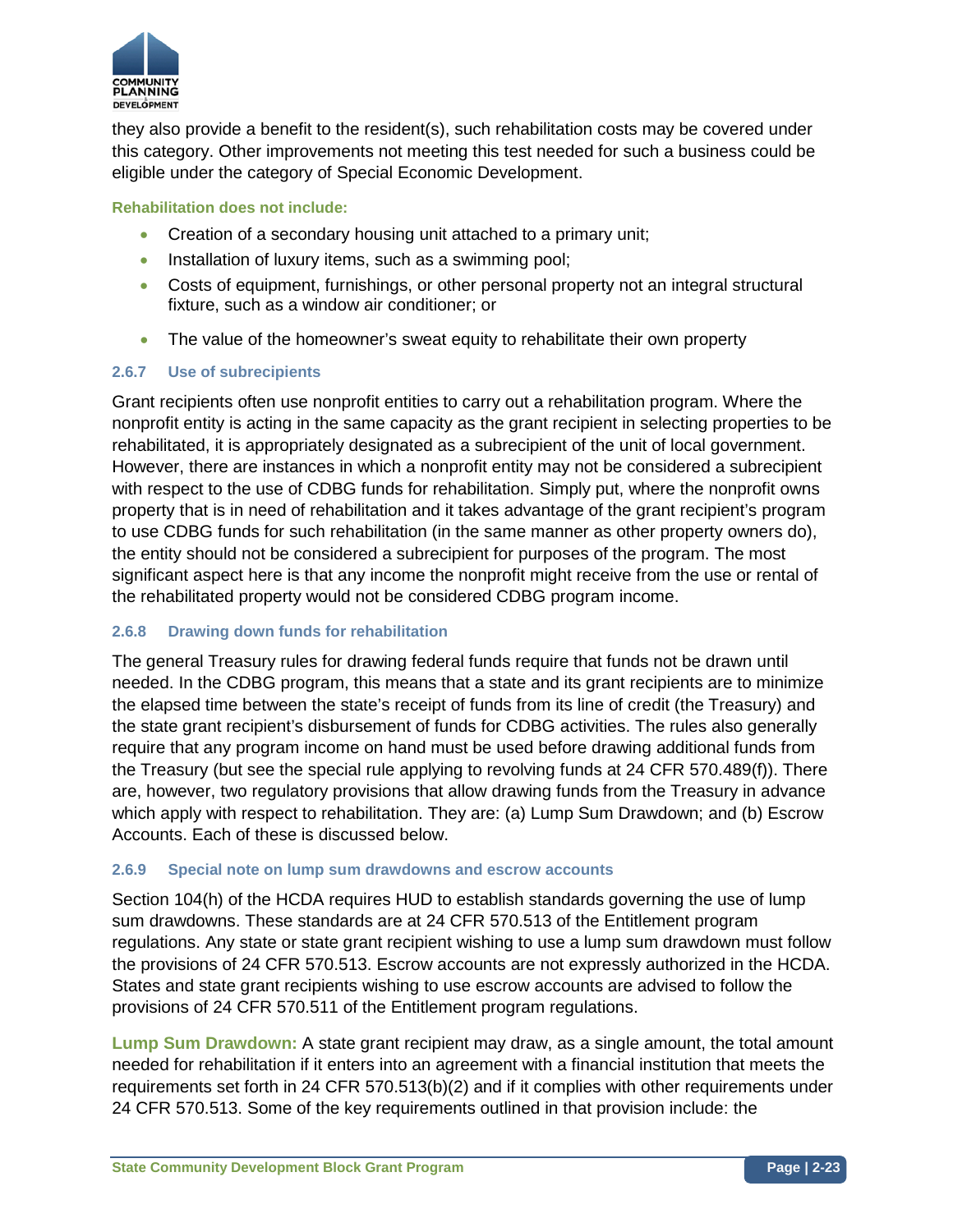

agreement may not exceed two years; the financial institution must agree to provide certain benefits in conjunction with the activities paid for from the account; there are time benchmarks for when the rehabilitation carried out with funds in the account must begin and the pace at which the funds must be used; and there are limits to what the funds can be used for. *Reference: 24 CFR 570.513*

**Escrow Account:** Some state grant recipients have experienced difficulty in making timely payments from their CDBG account to contractors engaged in rehabilitation. Where a CDBG rehabilitation program makes use of small and minority contractors or subcontractors, delays in making payment for invoices presented by such entities can mean that the contractors or subcontractors are unable to participate in CDBG-assisted rehabilitation, since they cannot afford to wait long for payment. In such cases, a state grant recipient may establish an escrow account for purposes of making timely payments from that account rather than from the program account, provided it does so in conformance with the requirements set forth at 24 CFR 570.511. Some of the key requirements contained in that provision include: the use of this feature must be limited to residential rehabilitation; the account may not hold more than the amount expected to be disbursed within ten working days; and interest earned on the funds on deposit is to be returned to HUD at least quarterly. It should be noted that, if a state grant recipient has a lump-sum account, as described in the subsection above, it may serve the same purpose as an escrow account and the two may not need to be used together. *Reference: 24 CFR 570.511*

### **2.6.10 Additional Considerations for Rehabilitation**

When CDBG funds are used under this category for refinancing, the state or state grant recipient should maintain documentation showing that the rehabilitation was done with CDBG funds and that the borrower needed the refinancing in order to make the rehabilitation affordable.

If a state grant recipient or a subrecipient makes a number of loans for rehabilitation, it is important that appropriate steps be taken to manage its portfolio of loans. Some guidance and advice on this matter is contained in Appendix H, Selling or Securitizing CDBG-Funded Loans.

### **2.6.11 Eligibility of Reconstruction Activities**

Reconstruction became explicitly eligible for CDBG assistance as a result of a legislative change under Section 225 of the Omnibus Consolidated Rescissions and Appropriations Act of 1996 (P.L. 104-234, enacted April 26, 1996). This change [in Section 105(a)(4) of the Housing and Community Development Act of 1974 as amended] broadens grant recipients' ability to use CDBG funds for "reconstruction" of properties.

While the HCDA does not define the term "reconstruction," for CDBG purposes, it is generally defined as meaning the rebuilding of a structure on the same site in substantially the same manner. Deviations from the original design are permitted for reasons of safety or if otherwise impractical. The structure to be reconstructed may be residential or nonresidential, and either publicly or privately owned. A reconstructed unit need not contain the same number of rooms as the unit it replaces. States are cautioned that reconstruction that involves increasing the number of housing units on a site may constitute new housing construction. However, there could be situations in which a single-unit structure could be reconstructed as a multi-unit structure, such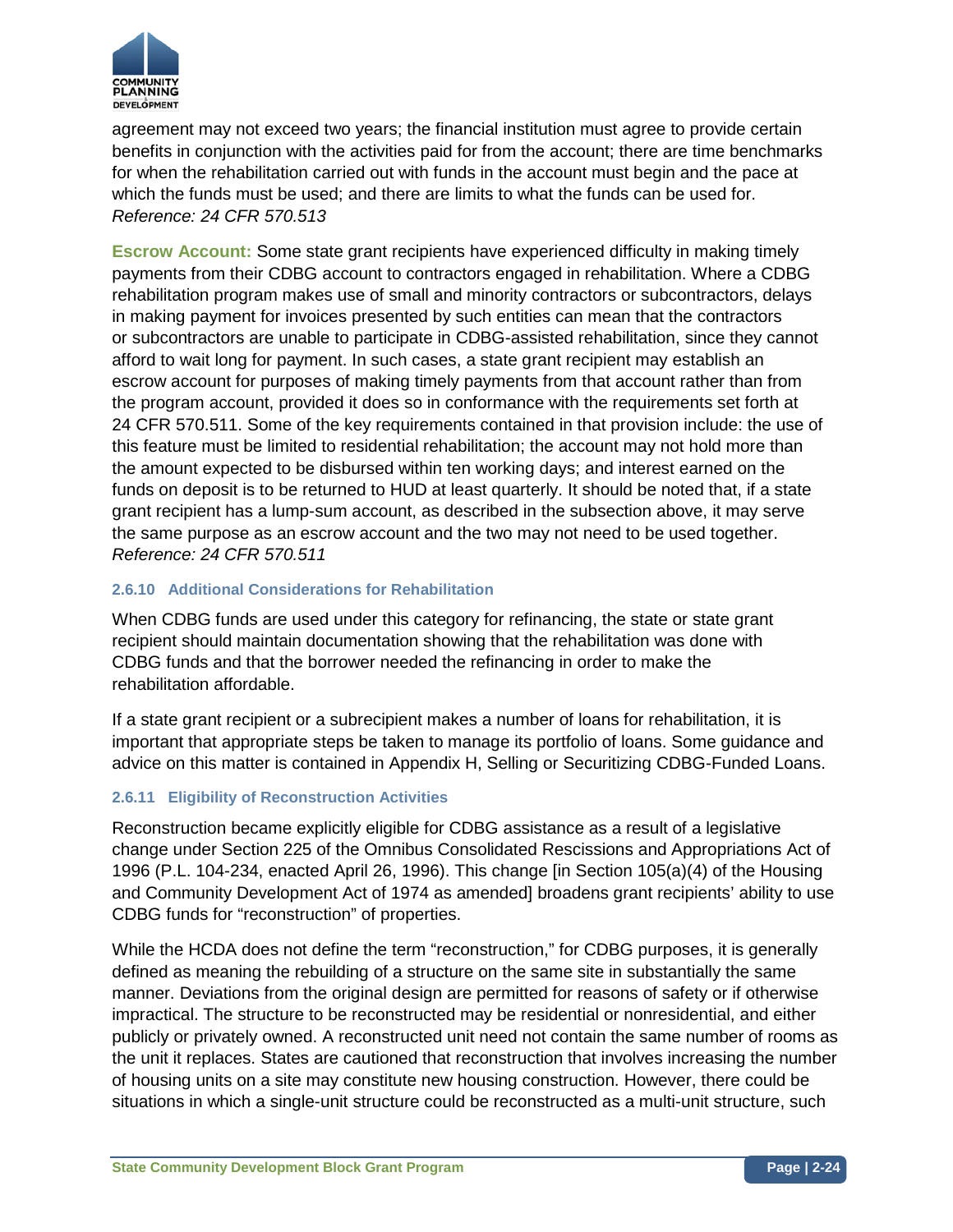

as to allow existing residents to comply with local housing standards or occupancy standards. (Note that any decrease in the number of units on a site may require compliance with the one-for-one replacement of L/M income dwelling units at 24 CFR Part 42, Subpart C.) The cost of replacing an existing substandard unit of manufactured housing with a new or standard unit of manufactured housing could also be covered under reconstruction of residential structures.

## **2.6.12 Eligibility of Construction of Buildings (Including Housing)**

The construction of new buildings, particularly new residential housing, is not explicitly eligible under the HCDA. However, CDBG funds may be used in certain specified circumstances to finance the construction of new permanent residential structures. Those limited circumstances are as follows:

- A state grant recipient may construct housing of last resort under 24 CFR Part 42, Subpart I. (This is housing that the grant recipient has determined must be constructed in order to provide suitable replacement housing for persons to be displaced by a contemplated CDBG project, subject to the Uniform Act, and where the project is prevented from proceeding because the required replacement housing is not available otherwise.)
- Local development corporations and certain nonprofit organizations eligible under Section 105(a)(15) of the HCDA may construct new housing (including shared housing) as part of a neighborhood revitalization or community economic development project.

**Note:** Section 105(a)(18) of the HCDA lists as eligible the rehabilitation or development of housing assisted under Section 17 of the U.S. Housing Act of 1937. However, that section of the U.S. Housing Act has been repealed.

#### **2.6.13 Additional Considerations for Construction of Buildings (Including Housing)**

It is important to note that several activities that support new housing may be carried out using CDBG funds even though other resources are supporting the actual housing construction costs. The following are examples of supportive activities:

- Acquisition of sites on which buildings will be constructed for use or resale as housing;
- Clearance of toxic contaminants of property to be used for the new construction of housing;
- Site improvements to publicly-owned land to enable the property to be used for the new construction of housing, provided the improvements are undertaken while the property is still in public ownership; and
- The cost of disposing of real property, acquired with CDBG funds, which will be used for new construction of housing.

In addition, certain "soft costs" necessary for the new construction of housing that would otherwise be ineligible have been previously determined to be eligible as general administrative costs under HCDA Section 105(a)(12). Such "soft costs" include:

- Surveys,
- Site and utility plans, and
- Application processing fees.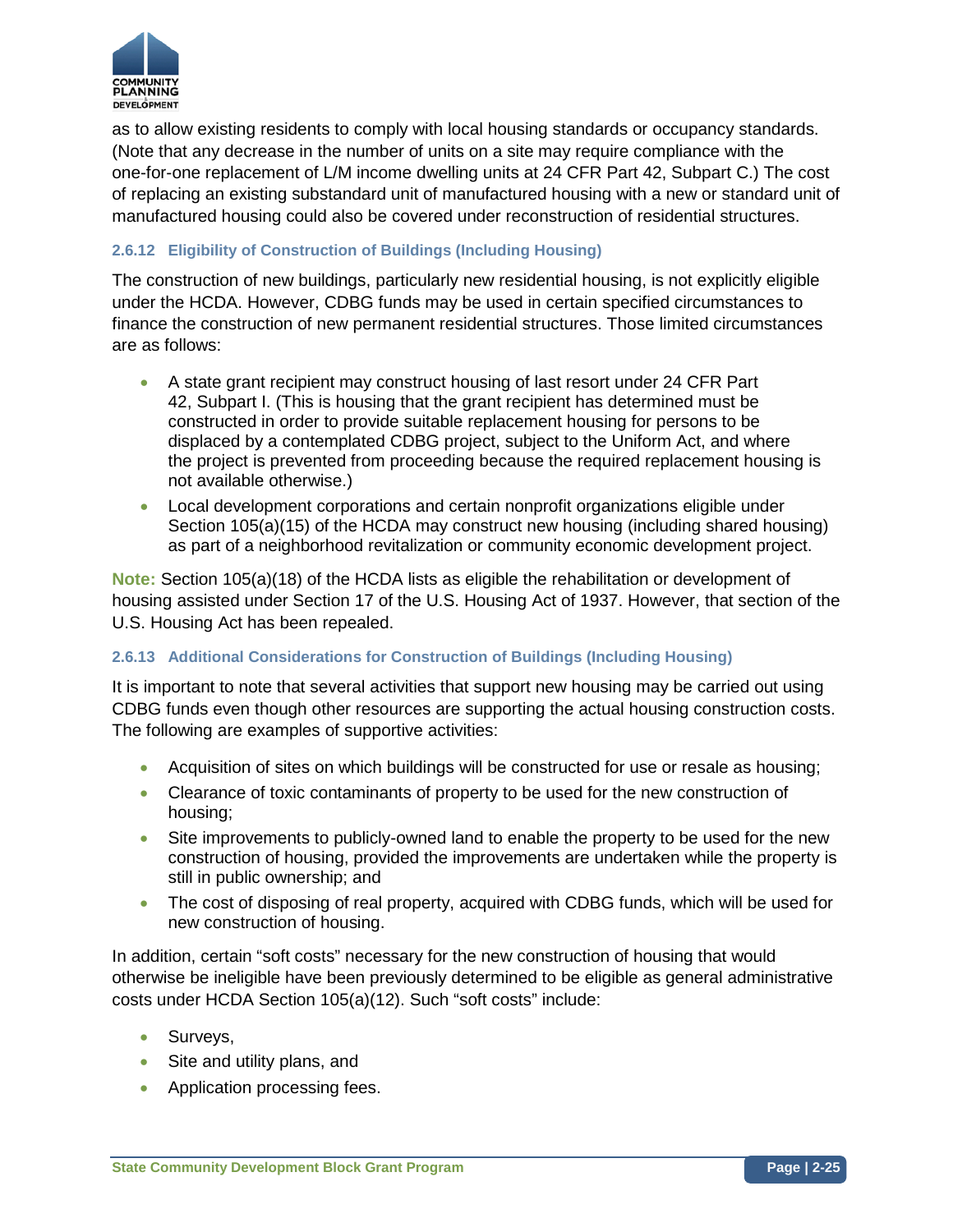

24 CFR 570.206(g) of the Entitlement program regulations further describes the types of "soft costs" which may be eligible. The limitations on the use of this provision by direct HUD grant recipients (under the Entitlement program and the HUD-Administered Small Cities program) are not applicable to the State CDBG program. Soft costs incurred in support of **eligible** new housing construction activities may be paid for as part of the cost of the new construction itself.

**Conversion:** It should be noted that the cost of converting an existing non-residential structure to residential use is not generally considered to constitute new construction under the CDBG program and is thus covered under the basic eligibility category of rehabilitation. However, in some cases, the conversion may involve construction that goes beyond the envelope of the non-residential structure. Where this is the case, the grant recipient should consult with the local HUD field office to ensure that the extent of such construction would not constitute new construction of housing and thus be ineligible for CDBG assistance.

### **2.6.14 Complying with National Objectives - Clearance**

Clearance activities may qualify as meeting a national objective of the CDBG program as depicted in the charts on the following pages.

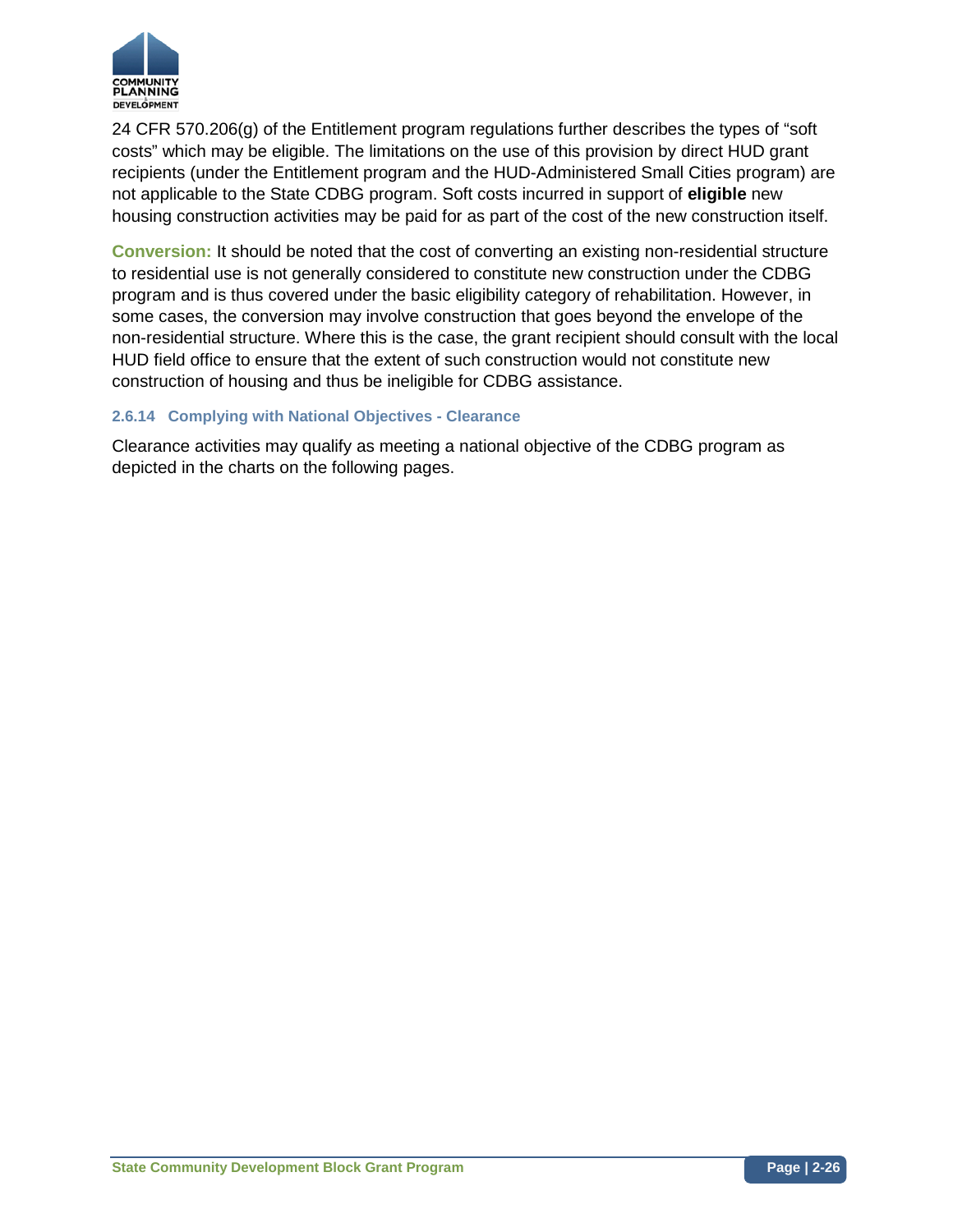

| <b>National Objectives - Clearance</b>        |                                                                                                                                                                                                                  |                                                                                                                                                                                                                                 |                                      |
|-----------------------------------------------|------------------------------------------------------------------------------------------------------------------------------------------------------------------------------------------------------------------|---------------------------------------------------------------------------------------------------------------------------------------------------------------------------------------------------------------------------------|--------------------------------------|
| <b>Objective</b>                              | <b>Qualifies If</b>                                                                                                                                                                                              | <b>Example</b>                                                                                                                                                                                                                  | <b>Additional Information</b>        |
| L/M Income Area<br><b>Benefit</b>             | The cleared property will be used<br>for a purpose the benefits of<br>which are available to all the<br>residents in a particular area, and at<br>least 51 percent of those residents<br>are L/M income persons. | Demolishing a vacant structure and<br>removing the debris to make a<br>community park and playground<br>serving a predominantly residential<br>L/M income community.                                                            | For more information, see page 3-5.  |
| <b>L/M Income Limited</b><br><b>Clientele</b> | The cleared property will be used for<br>an activity the benefits of which are<br>limited to a specific group of people,<br>at least 51 percent of who are L/M<br>income persons.                                | Demolishing a dilapidated structure<br>from the site on which a community<br>center will be built, the use of which<br>will be limited to the elderly.                                                                          | For more information, see page 3-10. |
| <b>L/M Income Housing</b>                     | The cleared property will be used for<br>providing housing to be occupied by<br>L/M income persons. Rental units for<br>L/M income persons must be<br>occupied at affordable rents.                              | Demolishing seriously dilapidated<br>buildings being used as temporary<br>housing for migrant farm laborers,<br>to make room for new migrant<br>farmer housing.                                                                 | For more information, see page 3-13. |
| <b>L/M Income Jobs</b>                        | The clearance is part of an activity<br>that will create or retain permanent<br>jobs, at least 51 percent of which are<br>for L/M income persons.                                                                | Using CDBG funds to clear an<br>environmentally contaminated<br>(brownfield) site on which a new<br>business will locate and agrees that at<br>least 51 percent of the jobs to be<br>created will be for L/M income<br>persons. | For more information, see page 3-16. |
| <b>Slum or Blighted</b><br>Area               | The clearance activities are within a<br>designated blighted area and are<br>designed to address one or more<br>conditions that contributed to the<br>deterioration of the area.                                 | Using CDBG funds to demolish one<br>or more deteriorated buildings located<br>in a designated blighted area.                                                                                                                    | For more information, see page 3-26. |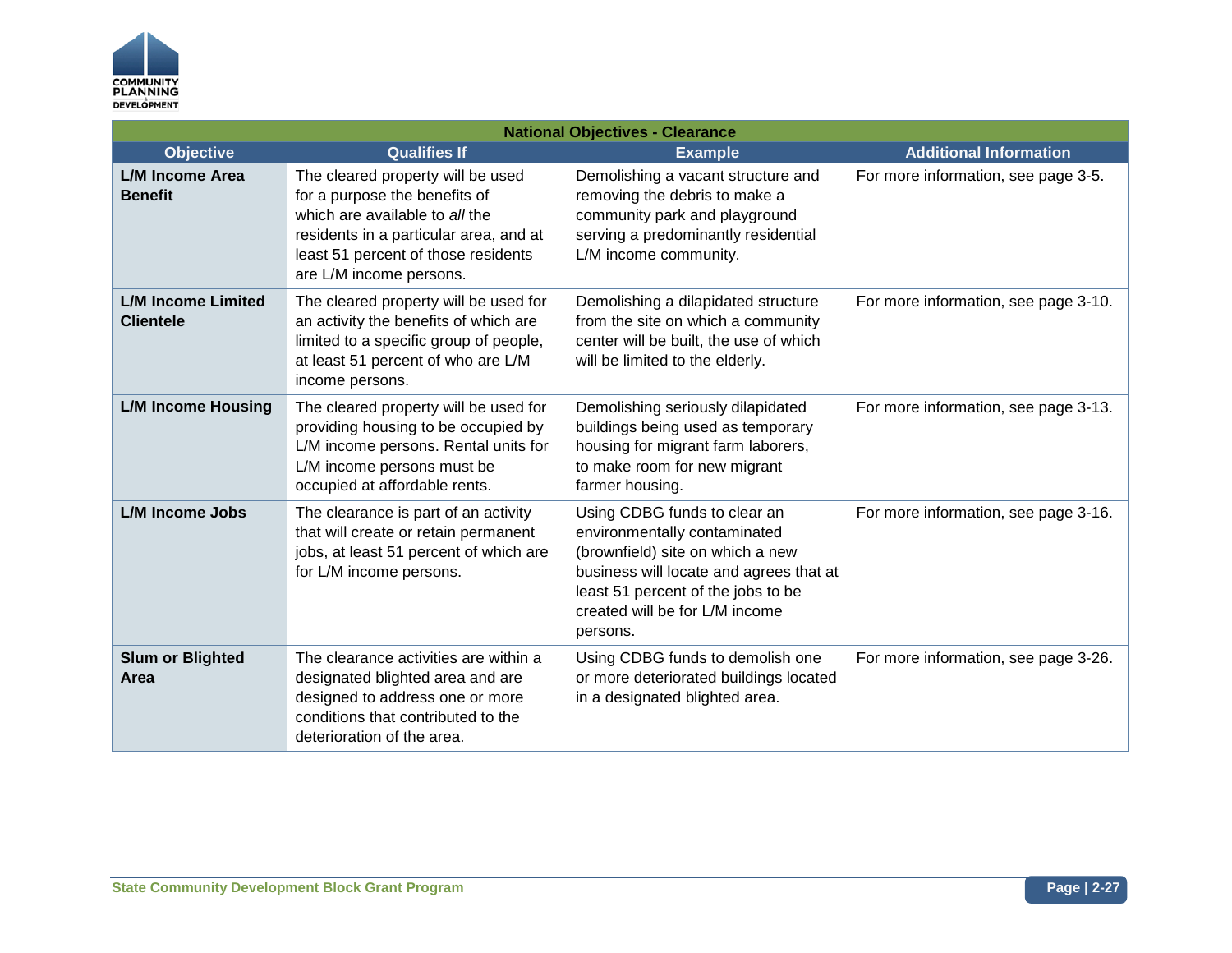

| <b>National Objectives - Clearance</b> |                                                                                                                                                                                                                                                                                                                                                                                                                         |                                                                                                                                                                                                                    |                                      |
|----------------------------------------|-------------------------------------------------------------------------------------------------------------------------------------------------------------------------------------------------------------------------------------------------------------------------------------------------------------------------------------------------------------------------------------------------------------------------|--------------------------------------------------------------------------------------------------------------------------------------------------------------------------------------------------------------------|--------------------------------------|
| <b>Objective</b>                       | <b>Qualifies If</b>                                                                                                                                                                                                                                                                                                                                                                                                     | <b>Example</b>                                                                                                                                                                                                     | <b>Additional Information</b>        |
| <b>Spot Blight</b>                     | The clearance activity is undertaken<br>to eliminate specific conditions of<br>blight or physical decay on a spot<br>basis not located in a designated<br>slum or blighted area.                                                                                                                                                                                                                                        | Demolition of an abandoned and<br>deteriorated grain elevator, the<br>presence of which is detrimental to<br>public health and safety, located in an<br>area that is not designated as a slum<br>or blighted area. | For more information, see page 3-28. |
| <b>Urgent Needs</b>                    | The clearance is part of an activity<br>designed to alleviate existing<br>conditions and the grant recipient<br>certifies that those conditions are a<br>serious and immediate threat to the<br>health or welfare of the community,<br>they are of recent origin or recently<br>became urgent, the grant recipient is<br>unable to finance the activity on its<br>own, and other sources of funds are<br>not available. | Clearance of a building that was<br>destroyed by a tornado and that<br>constitutes a safety hazard to the<br>community.                                                                                            | For more information, see page 3-30. |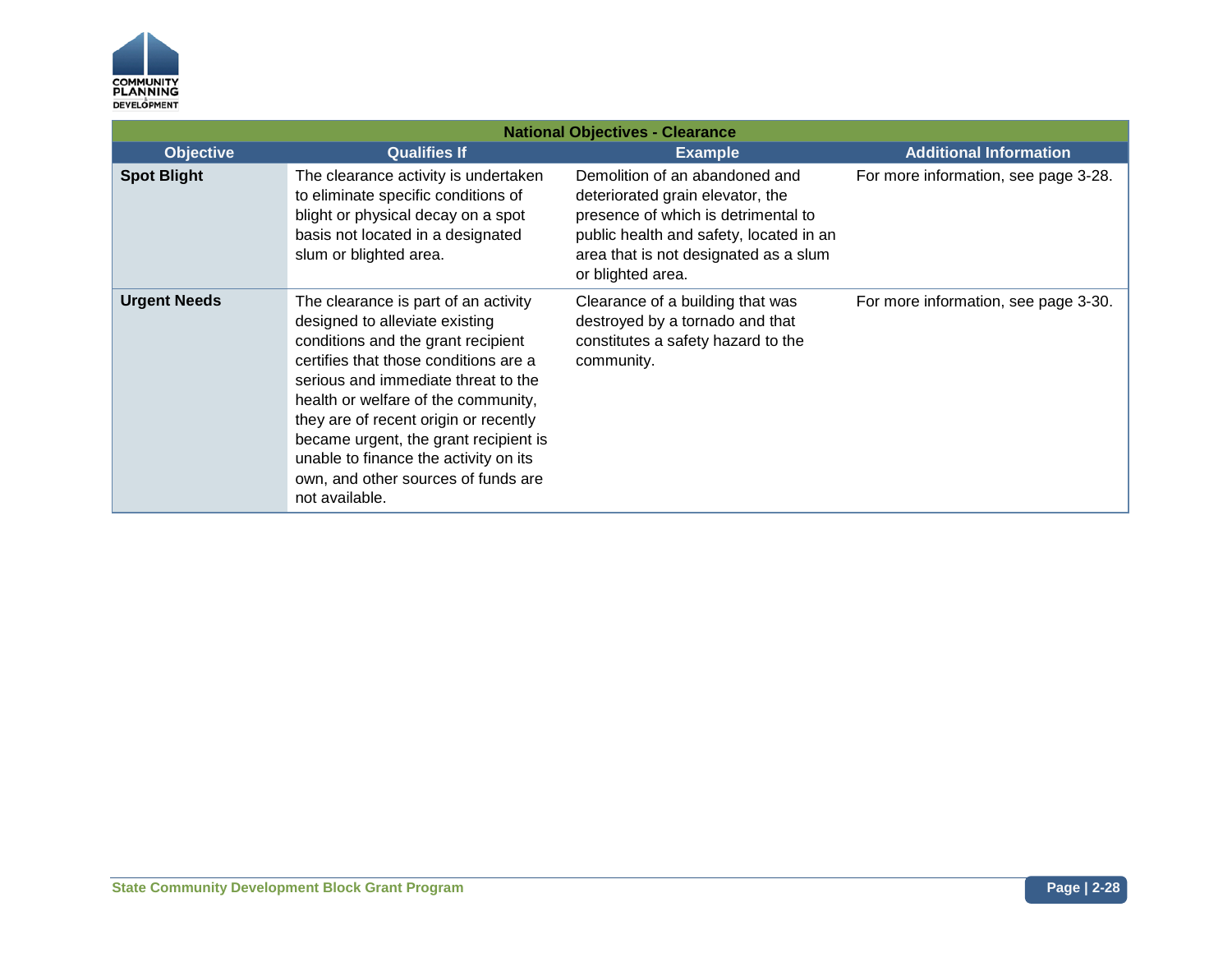

### **2.6.15 Complying with National Objectives - Rehabilitation**

Section 105(c)(3) of the HCDA requires that, in order for an activity involving the acquisition or improvement of property for housing to qualify as benefiting L/M income persons, the housing must be occupied by such persons. Even though a particular housing activity may provide a clear benefit to an area containing predominantly L/M Income residents, it cannot qualify on that basis. Instead, the housing must be occupied by L/M income households. (See page 3-3 of the Guide for a discussion about the distinction between L/M households and L/M persons in this regard.) That limitation is reflected in the following charts which provide general guidance on how rehabilitation activities may qualify as meeting a national objective under the CDBG program.

This section of the HCDA also limits the extent to which CDBG expenditures for housing activities may count towards the overall expenditures benefit requirement, as discussed in Chapter 4, Overall Expenditures—Benefit to L/M Income Persons, of this Guide. It should also be noted that the section on L/M Income Benefit for housing in Chapter 3, Meeting a National Objective, of this Guide covering National Objectives contains important information on the rules concerning housing activities that are not covered in the following charts in this section. That chapter also discusses the circumstances under which occupancy of a CDBG-assisted housing unit by an L/M income household may qualify for the assistance to that unit without regard to the income of households occupying any other units that may be located in the same structure.

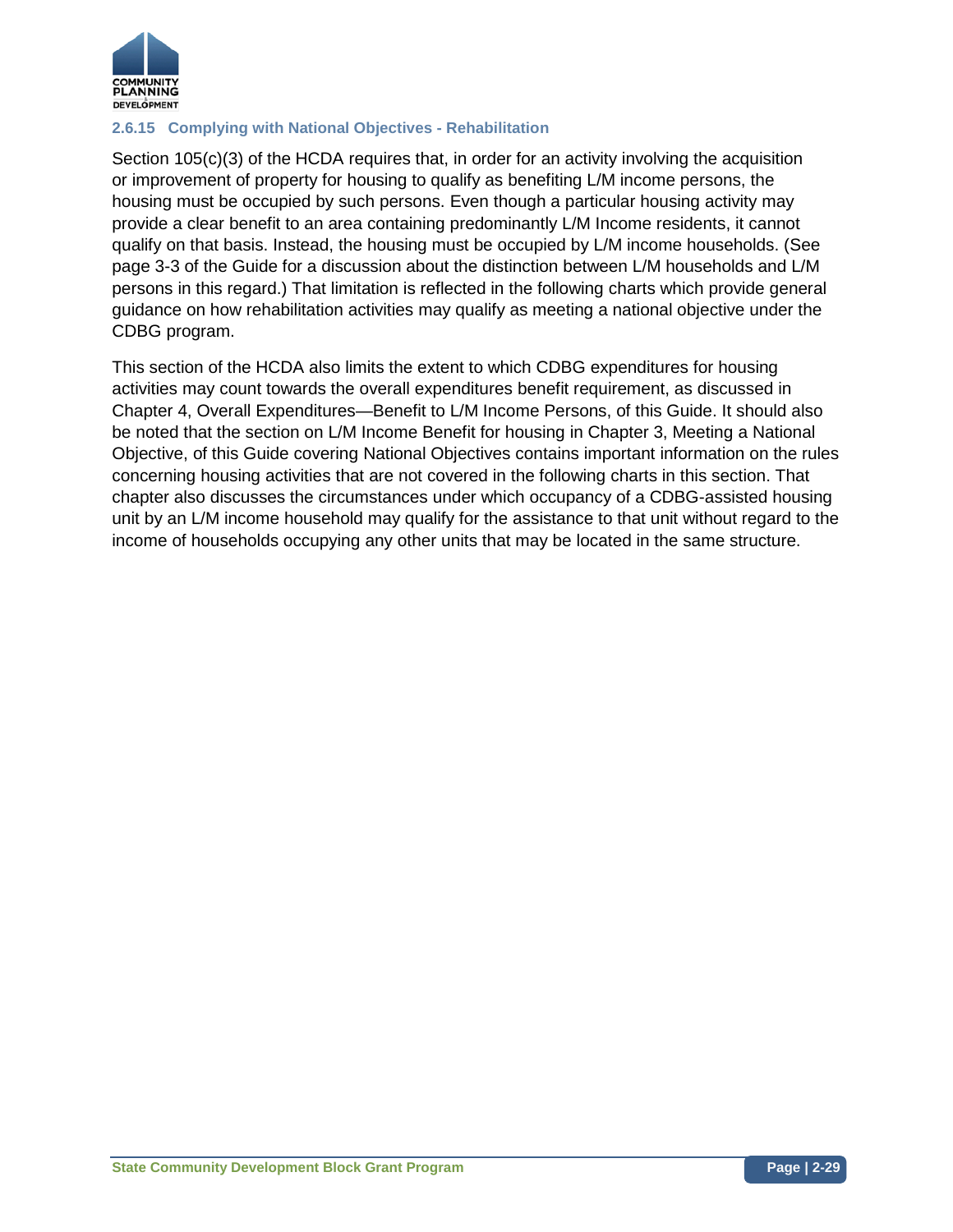

| <b>National Objectives - Rehabilitation</b>   |                                                                                                                                                                                                                                                                                                                  |                                                                                                                                                                                                                                                                                        |                                      |
|-----------------------------------------------|------------------------------------------------------------------------------------------------------------------------------------------------------------------------------------------------------------------------------------------------------------------------------------------------------------------|----------------------------------------------------------------------------------------------------------------------------------------------------------------------------------------------------------------------------------------------------------------------------------------|--------------------------------------|
| <b>Objective</b>                              | <b>Qualifies If</b>                                                                                                                                                                                                                                                                                              | <b>Example</b>                                                                                                                                                                                                                                                                         | <b>Additional Information</b>        |
| <b>L/M Income Area</b><br><b>Benefit</b>      | Rehabilitation of a building to be used<br>for a purpose that will benefit all the<br>residents of a qualifying L/M income<br>primarily residential area.                                                                                                                                                        | Facade improvements to a<br>commercial structure serving a<br>predominantly L/M income primarily<br>residential area.                                                                                                                                                                  | For more information, see page 3-5.  |
| <b>L/M Income Limited</b><br><b>Clientele</b> | Not applicable                                                                                                                                                                                                                                                                                                   | Not applicable                                                                                                                                                                                                                                                                         | Not applicable                       |
| L/M Income<br><b>Housing</b>                  | Rehabilitation of housing to be<br>occupied by L/M income persons.<br>Rental units must be occupied at<br>affordable rents.                                                                                                                                                                                      | Conversion of an abandoned<br>warehouse into rental housing for L/M<br>income households at affordable<br>rents. Also improvements to a single-<br>family residence used as a place of<br>business provided the improvements<br>generally benefit the unit's residential<br>occupants. | For more information, see page 3-13. |
| <b>L/M Income Jobs</b>                        | Rehabilitation of nonresidential<br>property that will create or retain jobs<br>for L/M income persons                                                                                                                                                                                                           | Correction of code violations that will<br>enable a business to survive and<br>retain jobs, the majority of which is<br>held by L/M income persons.                                                                                                                                    | For more information, see page 3-16. |
| <b>Slum or Blighted</b><br>Area               | Rehabilitation of residential structures<br>located in a blighted area, the<br>structure to be rehabilitated is<br>considered substandard under local<br>definition before rehabilitation, and all<br>deficiencies making the structure<br>substandard are corrected before less<br>critical work is undertaken. | Rehabilitation of substandard housing<br>located in a designated blighted area<br>and where the housing is expected to<br>be brought to standard condition and<br>sold to non-L/M income households.                                                                                   | For more information, see page 3-26. |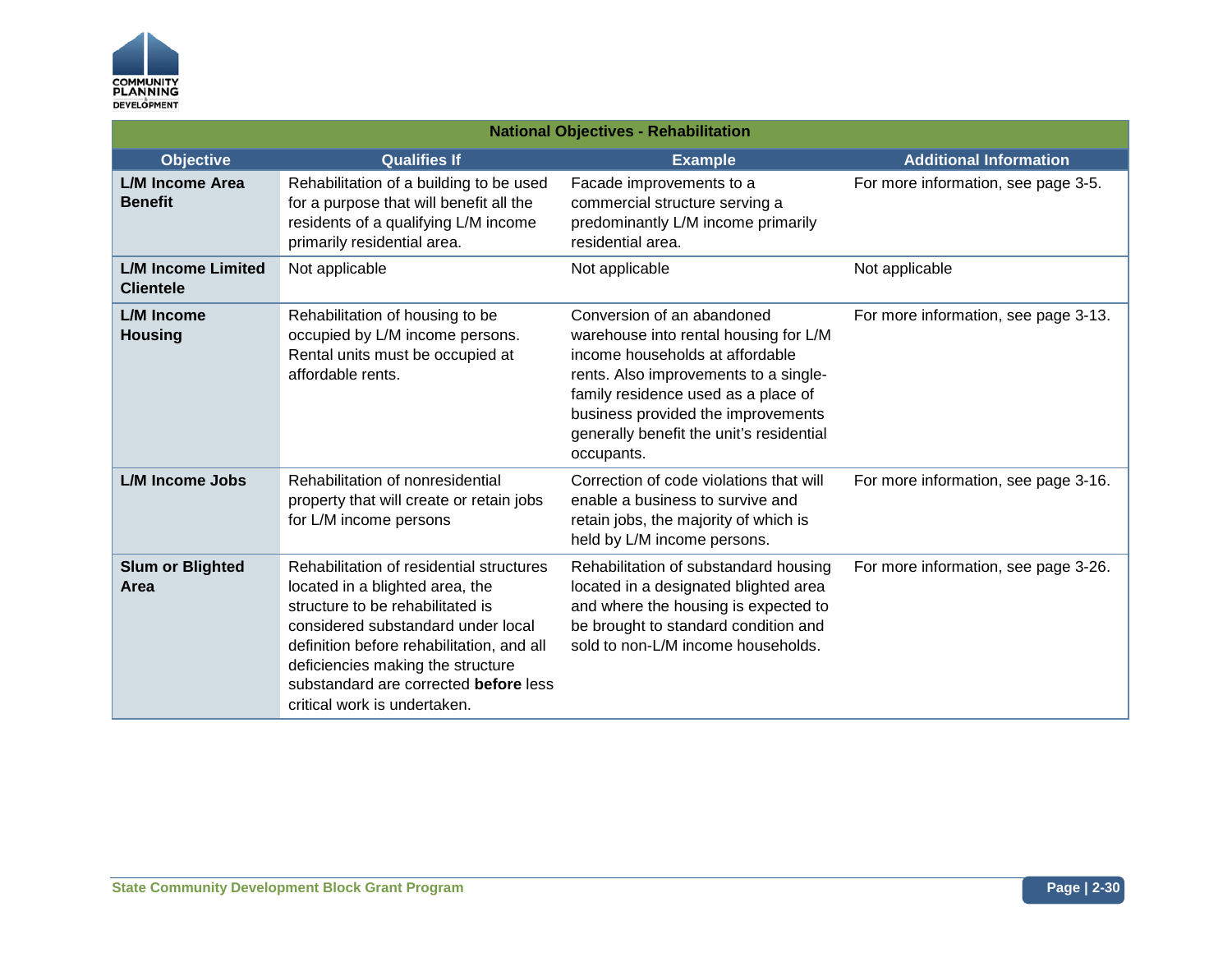

| <b>National Objectives - Rehabilitation</b> |                                                                                                                                                                                                                                                                                                                                                                                                                        |                                                                                                                                                                                                                                                                                                                                                                                                                                                                                           |                                      |
|---------------------------------------------|------------------------------------------------------------------------------------------------------------------------------------------------------------------------------------------------------------------------------------------------------------------------------------------------------------------------------------------------------------------------------------------------------------------------|-------------------------------------------------------------------------------------------------------------------------------------------------------------------------------------------------------------------------------------------------------------------------------------------------------------------------------------------------------------------------------------------------------------------------------------------------------------------------------------------|--------------------------------------|
| <b>Objective</b>                            | <b>Qualifies If</b>                                                                                                                                                                                                                                                                                                                                                                                                    | <b>Example</b>                                                                                                                                                                                                                                                                                                                                                                                                                                                                            | <b>Additional Information</b>        |
| <b>Spot Blight</b>                          | Rehabilitation of a structure located<br>outside a designated blighted area,<br>where the rehabilitation is limited to<br>the extent necessary to eliminate<br>specific conditions of blight or decay<br>that are detrimental to public health<br>and safety.                                                                                                                                                          | Rehabilitation of the deteriorated<br>exterior of an abandoned<br>manufacturing building located in an<br>area that has not been designated as<br>blighted and where the rehabilitation is<br>limited to removal of the exterior<br>blight. Rehabilitation of plumbing in a<br>building located in an area that has<br>not been designated as blighted and<br>where rehabilitation is limited to<br>corrections of code violators that are<br>detrimental to public health and<br>safety. | For more information, see page 3-28. |
| <b>Urgent Needs</b>                         | The rehabilitation is part of an<br>activity designed to alleviate existing<br>conditions for which the grant<br>recipient certifies are a serious and<br>immediate threat to the health or<br>welfare of the community, the<br>conditions are of recent origin or<br>recently became urgent, the grant<br>recipient is unable to finance the<br>activity on its own, and other sources<br>of funds are not available. | Rehabilitation of housing that has<br>been badly damaged by a tornado<br>and has been condemned.                                                                                                                                                                                                                                                                                                                                                                                          | For more information, see page 3-30. |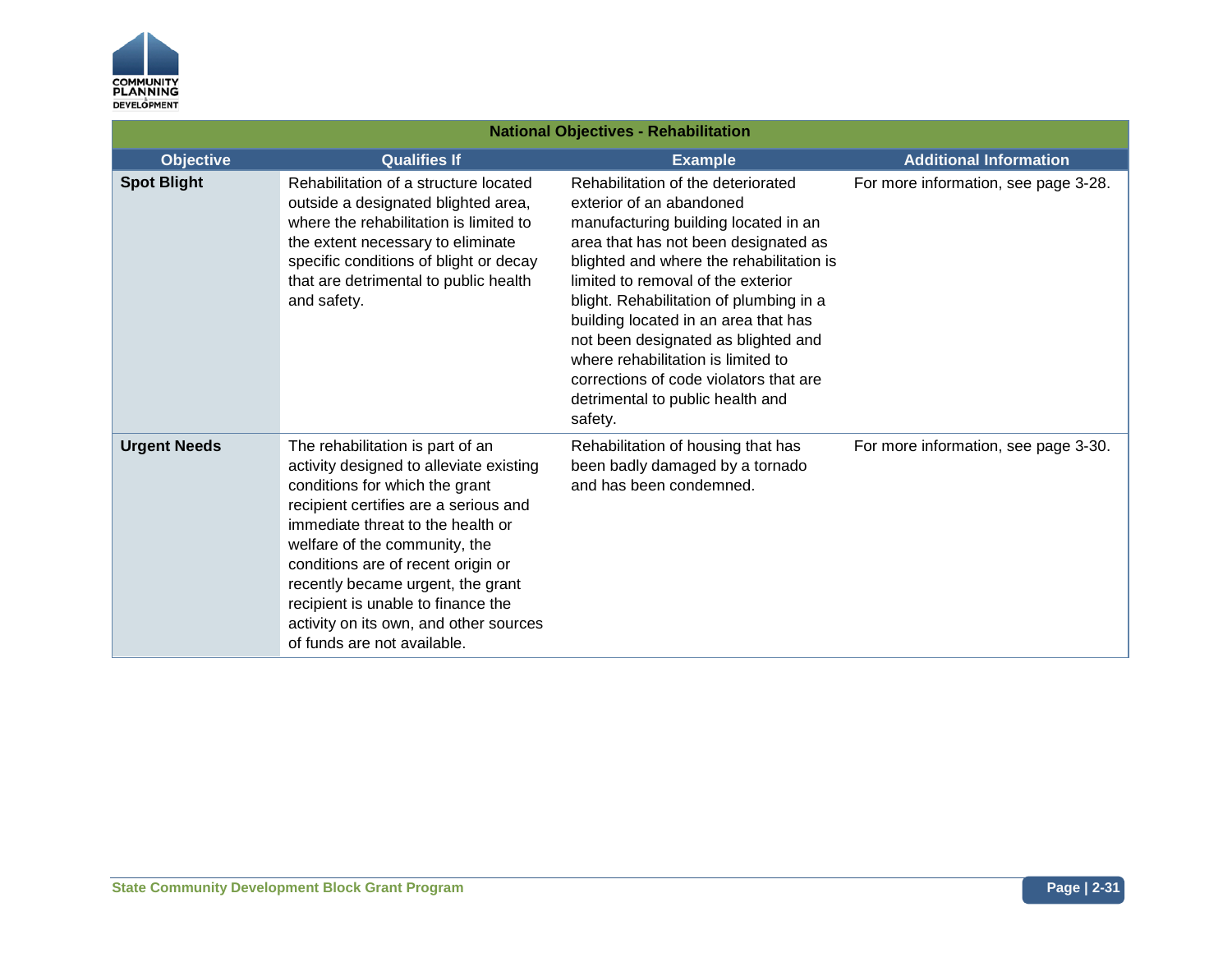

| <b>National Objectives - Construction of Buildings (Including Housing)</b> |                                                                                                                                                                                                                                                                                                                   |                                                                                                                                                                                                                                                                   |                                      |
|----------------------------------------------------------------------------|-------------------------------------------------------------------------------------------------------------------------------------------------------------------------------------------------------------------------------------------------------------------------------------------------------------------|-------------------------------------------------------------------------------------------------------------------------------------------------------------------------------------------------------------------------------------------------------------------|--------------------------------------|
| <b>Objective</b>                                                           | <b>Qualifies If</b>                                                                                                                                                                                                                                                                                               | <b>Example</b>                                                                                                                                                                                                                                                    | <b>Additional Information</b>        |
| L/M Income Area<br><b>Benefit</b>                                          | Not applicable                                                                                                                                                                                                                                                                                                    | Not applicable                                                                                                                                                                                                                                                    | Not applicable                       |
| <b>L/M Income Limited</b><br><b>Clientele</b>                              | Not applicable                                                                                                                                                                                                                                                                                                    | Not applicable                                                                                                                                                                                                                                                    | Not applicable                       |
| <b>L/M</b> Income<br><b>Housing</b>                                        | L/M income households will occupy the<br>new housing. Rental units must be<br>occupied at affordable rents.                                                                                                                                                                                                       | New construction of "last resort"<br>housing needed for an L/M income<br>household being displaced by a<br>CDBG-assisted project.                                                                                                                                 | For more information, see page 3-13. |
| <b>L/M Income Jobs</b>                                                     | Not applicable                                                                                                                                                                                                                                                                                                    | Not applicable                                                                                                                                                                                                                                                    | Not applicable                       |
| <b>Slum or Blighted</b><br>Area                                            | New housing qualifies if:<br>(1) The new housing is located within a<br>designated blighted area and<br>(2) Development of new housing<br>addresses one of the conditions<br>that contributed to the deterioration<br>of the area.                                                                                | New, modest-income rental housing<br>constructed by a nonprofit<br><b>Community Development</b><br>Corporation on a formerly-<br>contaminated site in a designated<br>blighted area, using a combination of<br>CDBG and Low Income Housing Tax<br>Credit funding. | For more information, see page 3-26. |
| <b>Spot Blight</b>                                                         | Not applicable                                                                                                                                                                                                                                                                                                    | Not applicable                                                                                                                                                                                                                                                    | Not applicable                       |
| <b>Urgent Needs</b>                                                        | The new housing is needed to respond<br>to a threat to the health or welfare of<br>the community of recent origin and no<br>other funding is available to meet the<br>threat and the new construction is<br>eligible (or the statutory waiver<br>Authority for Presidentially-declared<br>disasters is exercised. | Housing needed to replace units<br>completely destroyed by a flood and<br>needed to be built in a new location.                                                                                                                                                   | For more information, see page 3-30. |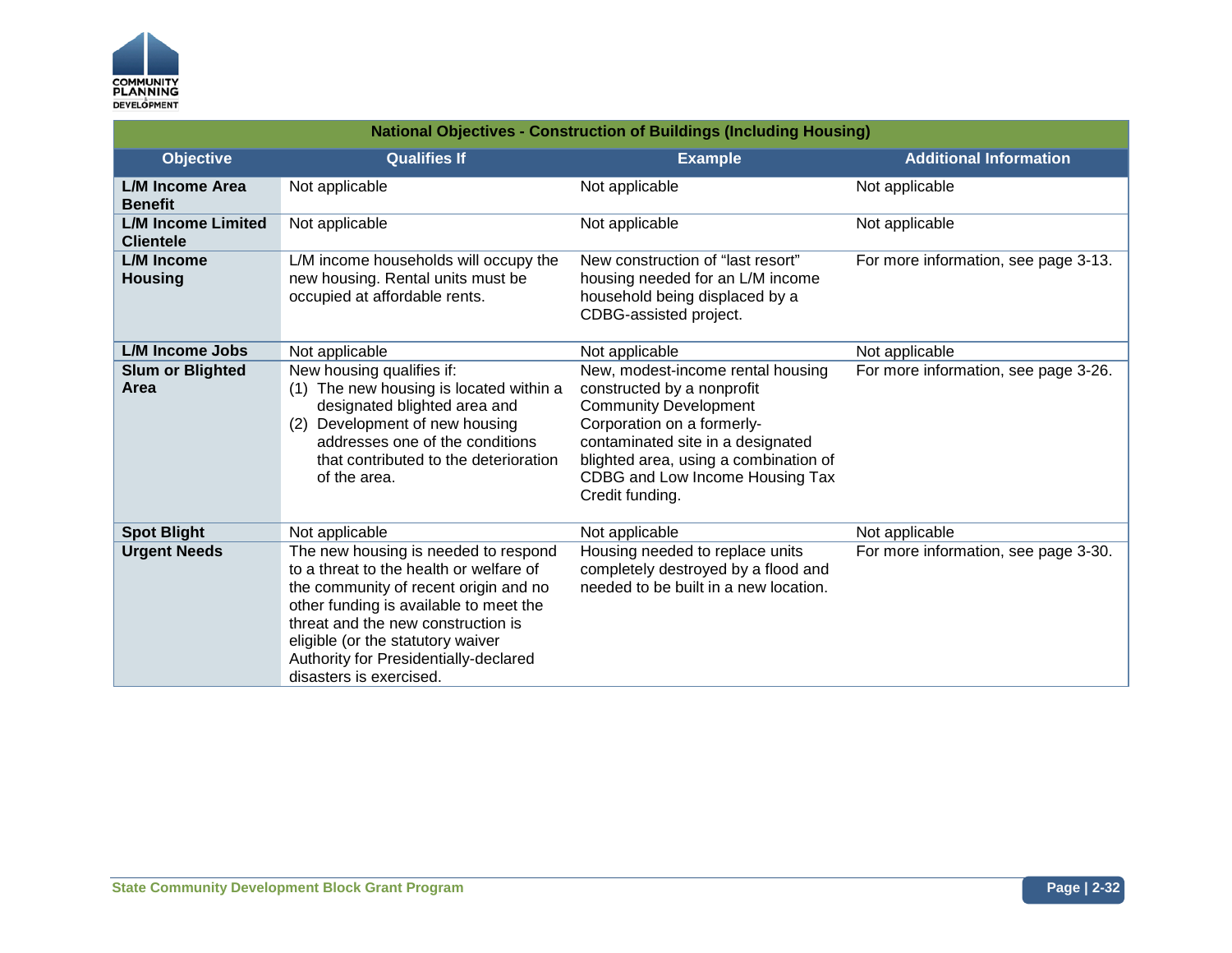

## **2.7 Architectural Barrier Removal**

#### **2.7.1 The HCDA**

Section 105(a)(5)

- (a) Activities assisted under this title may include only
	- (5) special projects directed to the removal of material and architectural barriers which restrict the mobility and accessibility of elderly and handicapped persons;

#### **2.7.2 Eligible Activities**

The HCDA makes specifically eligible the removal of material and architectural barriers that restrict the accessibility or mobility of elderly or handicapped persons.

Confusion has emerged concerning the distinction between removing barriers to accessibility and the need to provide for accessibility. Together, these issues led some grant recipients and beneficiaries to the impression that the involvement of the removal of barriers would qualify an entire activity for assistance under the CDBG program, or that the additional costs of making even newly constructed buildings accessible to the handicapped should be eligible for CDBG assistance under that authority, whether or not the rest of the building could so qualify.

The passage of the Americans with Disabilities Act (ADA) had much to do with this confusion. Pressure has mounted on grant recipients to provide accessibility in both public and private places. This has led to some attempts to use CDBG funds to provide accessibility in ways that go well beyond the simple removal of existing barriers.

For many years, the CDBG Entitlement regulations contained the removal of architectural barriers as a separate category of eligibility. However, this freestanding category was removed in 1995 because of the confusion it seemed to be causing and was woven into other eligibility categories as appropriate. The State and Entitlement CDBG regulations still contain a provision indicating that such barrier removal can meet the national objective of benefit to L/M income under Limited Clientele.

If the construction of or improvement to a building is eligible for assistance with CDBG, a state may consider the costs of making the building or improvement accessible to persons with handicaps to be eligible under either:

- HCDA Section 105(a)(5) or
- HCDA Section 105(a)(2), as an integral cost of the construction.

Similarly, the removal of architectural barriers when undertaken as part of the rehabilitation or reconstruction of public facilities or buildings may be considered to be eligible under:

- HCDA Section  $105(a)(5)$ ;
- HCDA Section 105(a)(2) (for public facilities, as an integral cost of the activity); or
- HCDA Section 105(a)(4) (for other buildings, as an integral cost of the activity).

Activities involving the construction or reconstruction of buildings for economic development purposes, or by certain types of nonprofit entities, may qualify under Section 105(a)(5) or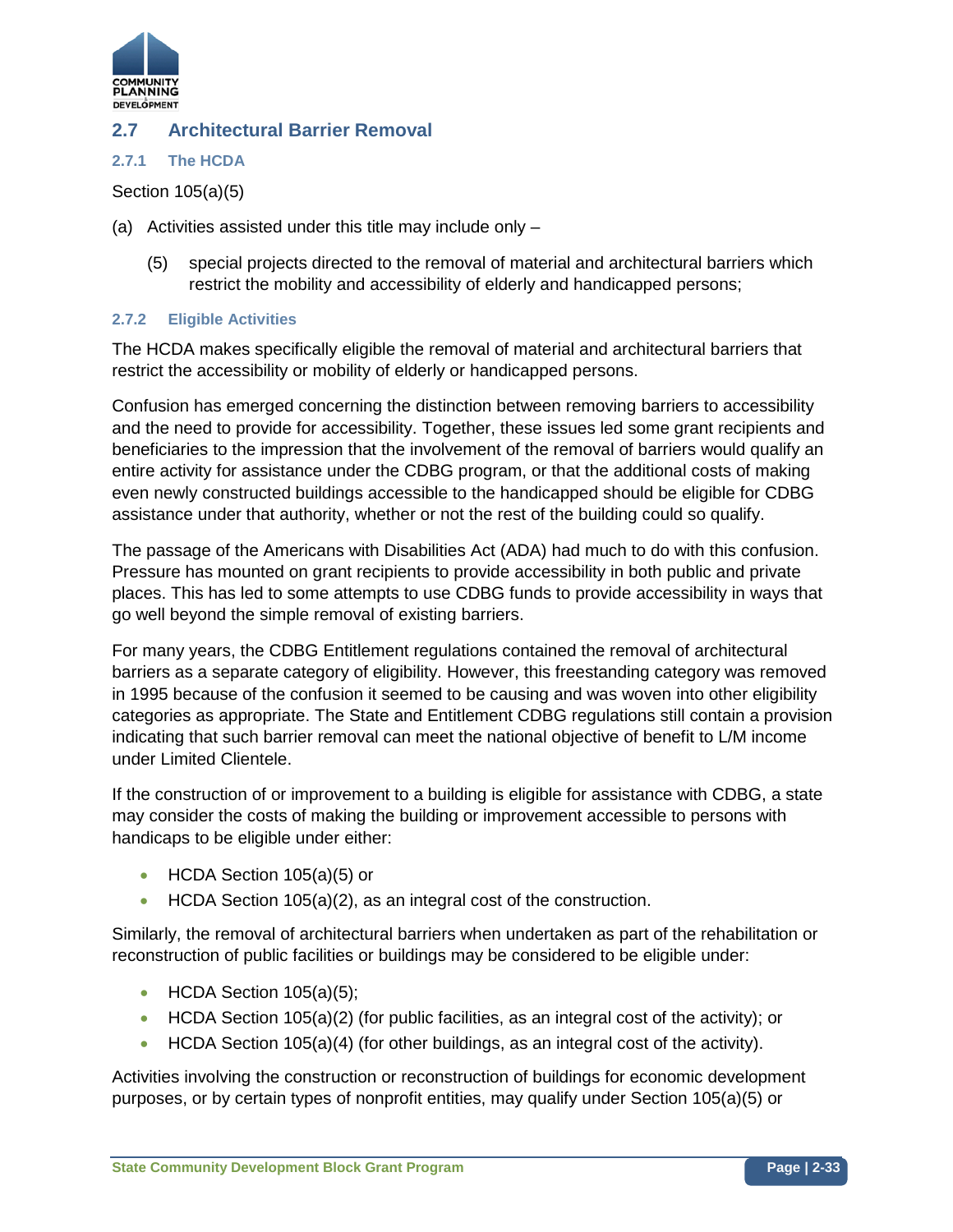

Section 105(a)(14), (15), or (17) as appropriate. However, if the basic building, facility, or activity is not otherwise eligible under another provision of the HCDA, then the removal of architectural barriers in such a building or facility must be eligible under Section 105(a)(5). The most obvious example of such an activity would be the removal of architectural barriers in a building for the general conduct of government.

The main issue with respect to handicapped accessibility lies in the ability to meet a national objective, as required under the CDBG program. If the new construction of a public facility or improvement cannot meet a national objective based on either area benefit or the clientele to be served, then the features required in such construction in order to provide for accessibility to handicapped persons also cannot meet a national objective.

The situation is somewhat different with rehabilitation or reconstruction. Since the cost of removing existing barriers is specifically eligible under the HCDA, the removal of accessibility barriers may be presumed to meet the L/M Income Limited Clientele criteria if the costs of removal are restricted, to the extent practicable, to the removal of such barriers in:

- The reconstruction of a public facility or improvement, or portion thereof, that does not meet the criteria for L/M Income Benefit under Area Benefit;
- The rehabilitation of a privately-owned nonresidential building or improvement that does not meet the criteria for L/M Income Benefit under Area Benefit or Jobs; or
- The rehabilitation of the common areas of a residential structure that contains more than one dwelling unit and that does not meet the criteria for L/M Income Benefit under Housing.

In a related matter, the use in the regulations concerning the presumption of L/M income status of handicapped persons became problematic as the use of the term "handicapped" broadened to include categories of disability that do not necessarily impact a person's ability to work. Thus, HUD revised the regulations to include the term "severely disabled adult" in lieu of "handicapped." See the discussion of this matter under the L/M Income Limited Clientele subsection in Chapter 3 of this Guide.

## **2.8 Loss of Rental Income**

### **2.8.1 The HCDA**

Section 105(a)(6)

- (a) Activities assisted under this title may include only
	- (6) payments to housing owners for losses of rental income incurred in holding for temporary periods housing units to be utilized for the relocation of individuals and families displaced by activities under this chapter;

#### **2.8.2 Eligible Activities**

CDBG funds may be used to pay housing owners for the loss of rental income incurred in holding, for temporary periods, housing units to be used for the relocation of individuals and families displaced by CDBG-assisted activities.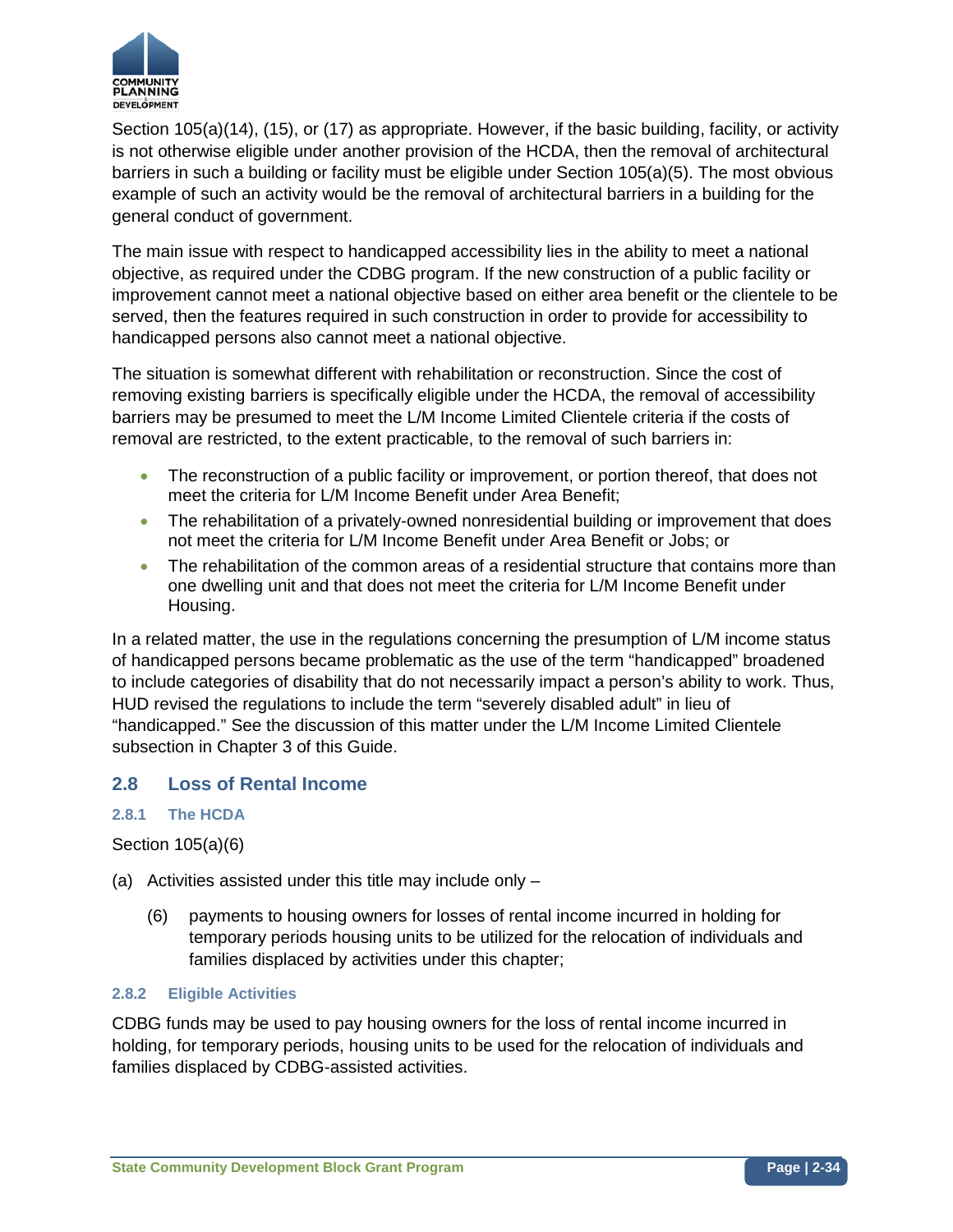

The statutory requirements concerning displacement require certain replacement housing to be made available to displacees. If the displaced household requires a type of housing unit that is scarce in that community, it may be necessary for the grant recipient to have an existing, available unit held open for the household for a short period until the displacement actually occurs.

### **2.8.3 Complying with National Objectives - Loss of Rental Income**

Determining compliance of this activity with the national objectives of the CDBG program must be based on the underlying relocation activity.

If the activity resulting in the relocation assistance to the displaced household qualified on the basis of benefit to L/M income persons, then paying housing owners for losses incurred in holding units for those displacees also qualifies as benefiting L/M income persons, even if the displaced household itself is not L/M income.

**Note:** If the relocation assistance to displacees qualified under the "Blight" or "Urgent Needs" national objectives, then paying housing owners for losses incurred in holding units for those displacees also would qualify under "Blight" or "Urgent Needs," as applicable.

#### **2.8.4 Additional Considerations**

Because the eligibility of this activity is dependent upon the housing unit being required to relocate a household displaced by another CDBG-funded activity, it is critical that the displacing activity and the displaced household be documented as well as the basis upon which the grant recipient determined that the housing was needed to be kept available for the displaced household.

### **2.9 Disposition of Real Property**

#### **2.9.1 The HCDA**

#### Section 105(a)(7)

- (a) Activities assisted under this title may include only
	- (7) disposition (through sale, lease, donation, or otherwise) of any real property acquired pursuant to this title or its retention for public purposes;

#### **2.9.2 Eligible Activities**

Under this category, CDBG funds may be used to pay costs incidental to disposing of real property acquired with CDBG funds, including its disposition at less than fair market value, provided the property will be used to meet a national objective of the CDBG program.

The property may be disposed of through:

- Sale,
- Lease,
- Donation, or
- Otherwise.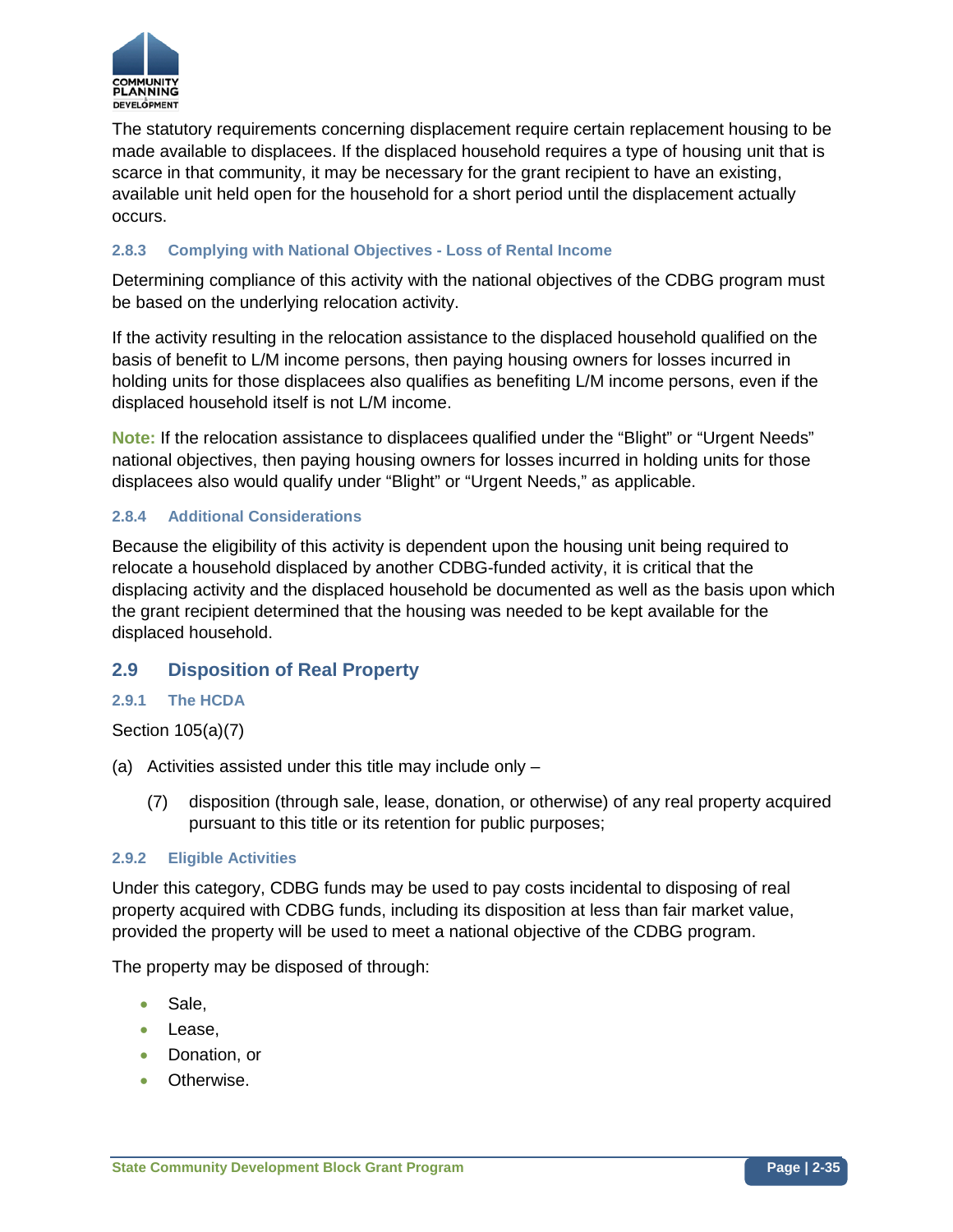

CDBG funds may also be used under this category to pay reasonable costs of temporarily managing such property until final disposition of the property is made.

### **Example**

Disposition costs include preparation of legal documents, as well as fees paid for:

- Surveys,
- Marketing,
- Financial services, and
- Transfer taxes and other costs involved in the transfer of ownership of property.

**Caveat:** Because this category only authorizes the costs of temporarily managing property pending its disposition, care should be taken to avoid spending CDBG funds to manage properties for which there are no plans for disposition in the near future or where the market is such that it is not likely to be sold in the near future.

### **2.9.3 Complying with National Objectives - Disposition**

For disposition costs to be eligible, the use of the CDBG-acquired property after disposition must meet a national objective of the CDBG program. When property is disposed of for the same purpose as that for which it was acquired, the costs of disposition will be considered to meet the same national objective ascribed to the CDBG funds spent on its acquisition. For an example on how such acquired property may meet a national objective, see the charts on National Objectives—Acquisition of Real Property on pages 2-7 through 2-8

If the property is being disposed of for a purpose other than that for which it was acquired, the new activity must be reviewed to determine whether a national objective will be met by the new use. See the discussion in the preceding section on Acquisition of Real Property on page 2-3 for more details. Property acquired with CDBG funds may be used for purposes that do not meet a national objective, but only after the CDBG program is reimbursed as specified under 24 CFR 570.489(j)(2).

#### **2.9.4 Additional Considerations**

The gross proceeds from the disposition of real property acquired with CDBG funds that are received by the grant recipient or a subrecipient more than 5 years after expiration of the grant agreement between the state and the unit of general local government (UGLG) are not considered program income. The proceeds from the sale of real property less than 5 years from the expiration of the grant agreement between the state and the UGLG are considered program income. *Reference: 24 CFR 570.489(e)(1)*

### **2.10 Public Services**

#### **2.10.1 The HCDA**

Section 105(a)(8)

(a) Activities assisted under this title may include only –

*(*8) provision of public services, including but not limited to those concerned with employment, crime prevention, child care, health, drug abuse, education, energy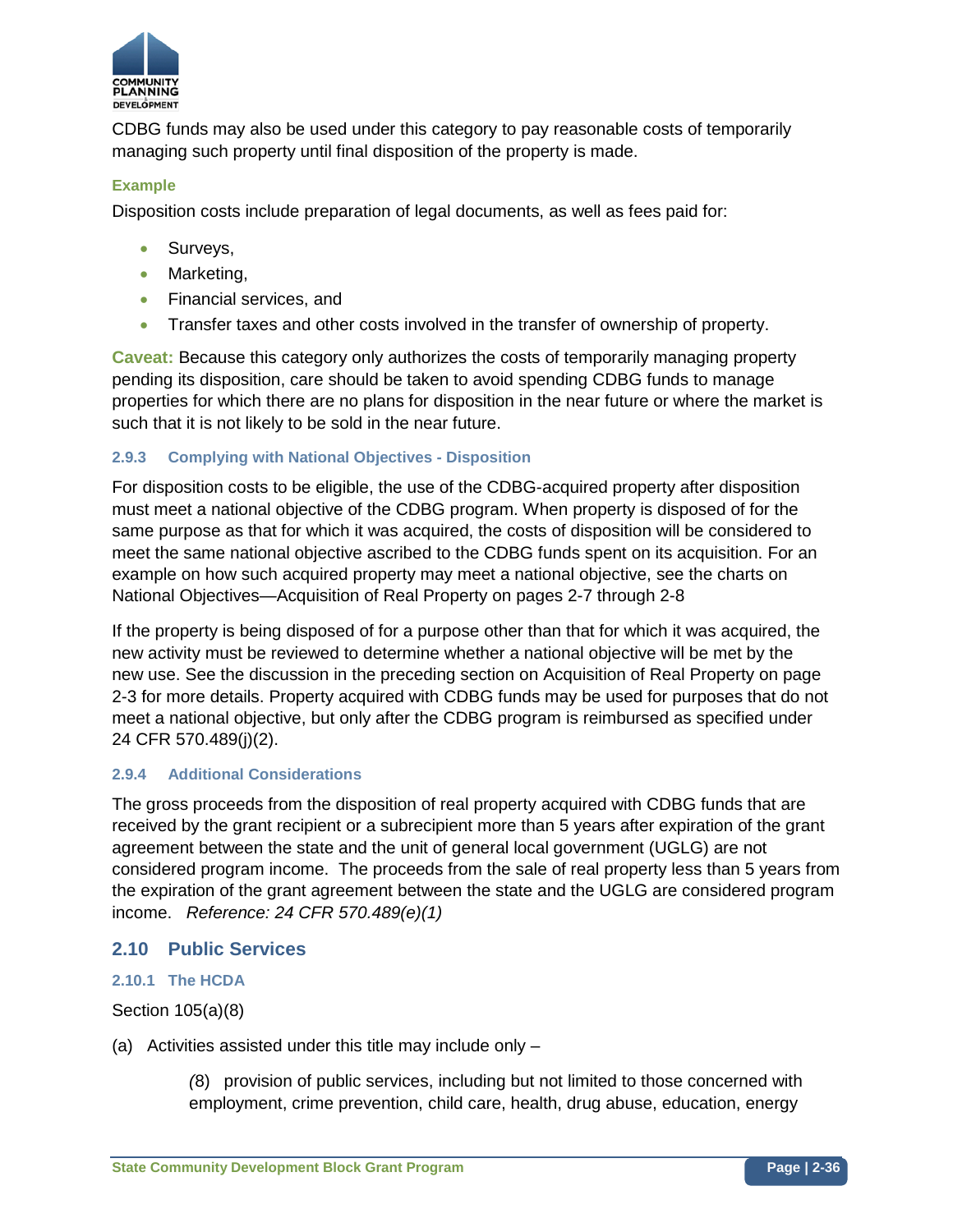

conservation, welfare or recreation needs, if such services have not been provided by the unit of general local government (through funds raised by such unit, or received by such unit from the State in which it is located) during any part of the twelve-month period immediately preceding the date of submission of the statement with respect to which funds are to be made available under this title, and which are to be used for such services, unless the Secretary finds that the discontinuation of such services was the result of events not within the control of the unit of general local government, except that not more than 15 per centum of the amount of any assistance to a unit of general local government (or in the case of nonentitled communities not more than 15 per centum statewide) under this title including program income may be used for activities under this paragraph unless such unit of general local government used more than 15 percent of the assistance received under this title for fiscal year 1982 or fiscal year 1983 for such activities (excluding any assistance received pursuant to Public Law).98-8), in which case such unit of general local government may use not more than the percentage or amount of such assistance used for such activities for such fiscal year, whichever method of calculation yields the higher amount, except that of any amount of assistance under this title (including program income) in each of fiscal years 1993 through 2000 to the City of Los Angeles and County of Los Angeles, each such unit of general government may use not more than 25 percent in each such fiscal year for activities under this paragraph, and except that of any amount of assistance under this title (including program income) in each of the fiscal years 1999, 2000, and 2001, to the City of Miami, such city may use not more than 25 percent in each fiscal year for activities under this paragraph;

## **2.10.2 Eligible Activities**

Under this category, CDBG funds may be used to provide public services (including labor, supplies, materials, and other costs), provided that each of the following criteria is met:

- (1) The public service must be either:
- A new service: or
- A quantifiable increase in the level of a service above that which has been provided by or on behalf of the unit of general local government through funds raised by such unit, or received by such unit from the state in which it is located during the 12 months prior to submission of the grant recipient's applicable Action Plan. (This requirement is intended to prevent the substitution of CDBG funds for recent support of public services by the grant recipient using local or state government funds.)

HUD may grant an exception to this limitation if it is determined that the level of service from the previous period has decreased for reasons beyond the unit of local government's control.

(2) No more than 15 percent of a state's yearly allocation of funds, plus program income distributed by the state as part of that year's method-of-distribution, may be expended for public service activities. Note that the 15 percent cap applies to the state, not to individual local governments receiving state CDBG funds. A state could make a grant to a town solely for public services activities. In the State CDBG program, compliance with the 15 percent cap is determined by expenditures over the life of a given fiscal year's allocation of funds (plus program income). (In contrast,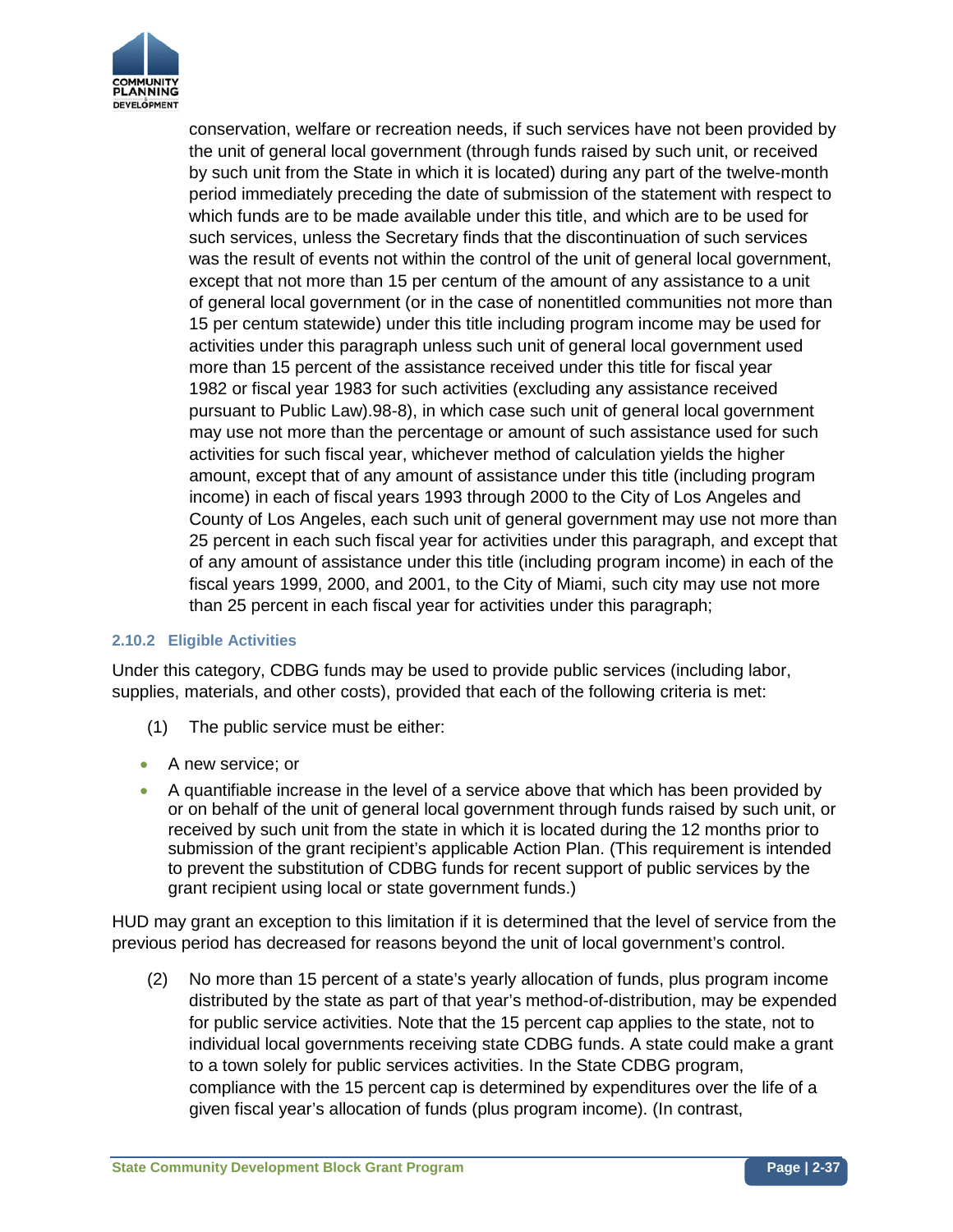

compliance is determined in the Entitlement program based on obligations during each 12-month program year period.)

**Public services that are not subject to the cap:** Certain types of services fall under other categories of basic eligibility (such as Sections 105(a)(15) and 105(a)(23)) and are not subject to the limitation that applies to services carried out under Section 105(a)(8). (See especially the category of Special Activities by Nonprofit Development Groups and Appendix E, Community Revitalization Strategy Areas.) In addition, discussion of the factors to consider in deciding how to categorize public services that a grant recipient may be interested in assisting with CDBG funds may be found in the subsection entitled "Making the Best Choice," at the end of this chapter on page 2-86. *Reference: 24 CFR 570.482(c)(2)*

## **Example**

Public services include, but are not limited to:

- Child care,
- Health care,
- Job training (including training a qualified pool of candidates for unspecified jobs. See categories Special Economic Development Activities and Special Activities by Nonprofit Development Organization),
- Recreation programs,
- Education programs,
- Public safety services,
- Fair housing activities (see Program Administration category),
- Services for senior citizens,
- Services for homeless persons, and victims of domestic violence (See also categories of supportive services under the Continuum of Care and Emergency Solutions Grants programs),
- Drug abuse counseling and treatment,
- Energy conservation counseling and testing,
- Homebuyer down payment assistance,
- Emergency assistance payments (for example, to keep tenants from losing housing), and
- Legal services (including walk-in legal counseling, foreclosure mitigation and prevention, landlord/tenant matters, veterans and public benefit appeals, child support orders, reasonable accommodations for persons with disabilities, and consumer protection).

Paying the cost of operating and maintaining that portion of a facility in which the service is located is also considered to fall under the basic eligibility category of Public Services, even if such costs are the only CDBG-funded contributions for those services.

The following **are not** eligible public services under this category: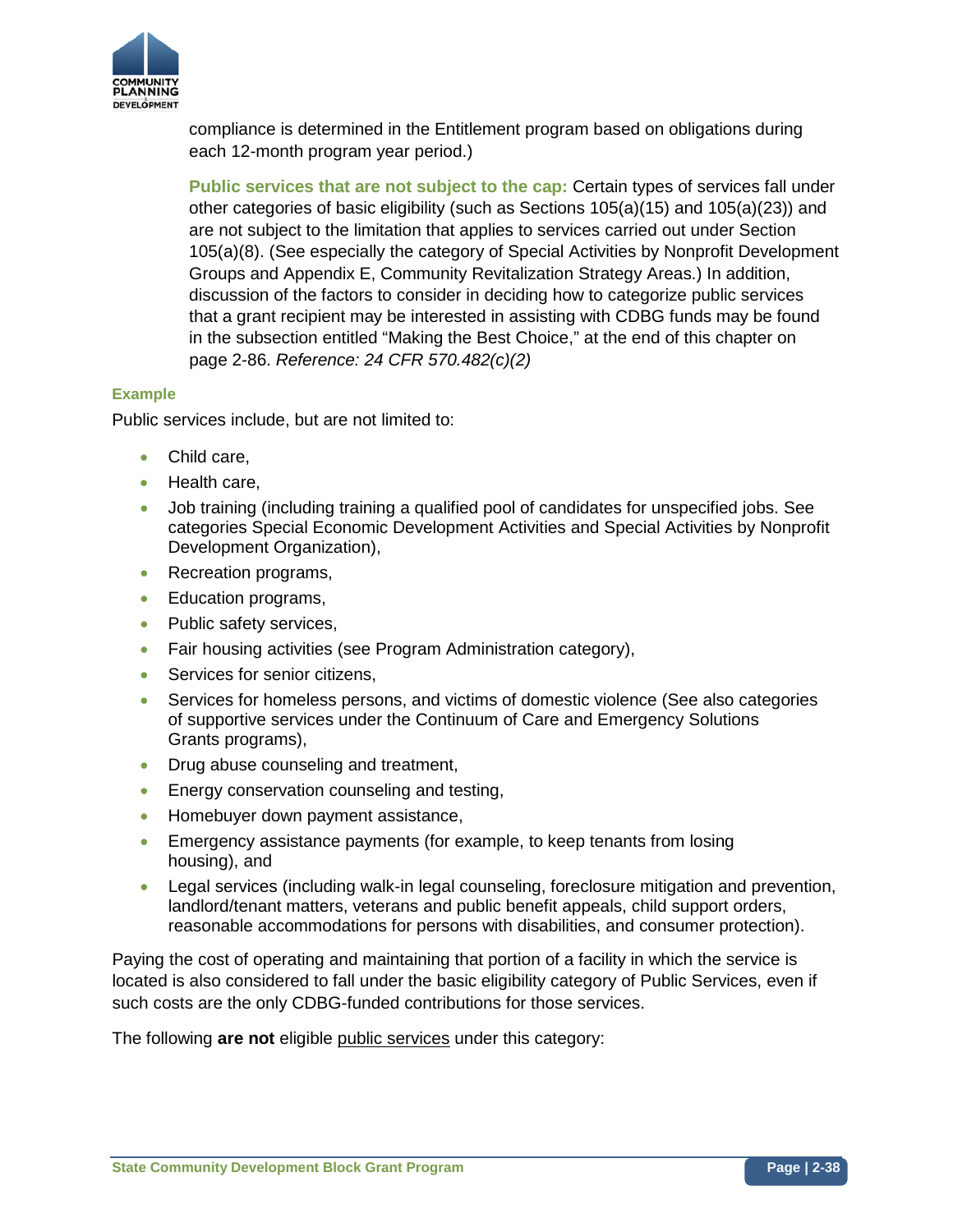

- Political activities;
- Ongoing grants or non-emergency payments (defined in the Entitlement program as more than three consecutive months) to individuals for their food, clothing, rent, utilities, or other income payments.
- Payment of expenses in connection with litigation against the Department.

## **2.10.3 Complying with National Objectives - Public Services**

Public service activities may qualify as meeting a national objective of the CDBG program as depicted in the charts on the following pages.

## **2.10.4 Additional Considerations**

*Substitution of CDBG funds for private or other federal funds:*

- The prohibition on substituting CDBG funds for recent local or state government funding of a public service does not extend to prohibiting the substitution of CDBG funds for private or other federal funding of a public service.
- It also does not prevent continued funding of a CDBG-funded public service at the same or smaller level in the subsequent program year.

## *Purchase or lease of personal property for a public service:*

• The purchase or lease of furnishings, equipment, or other personal property needed for an eligible public service may be paid for with CDBG funds.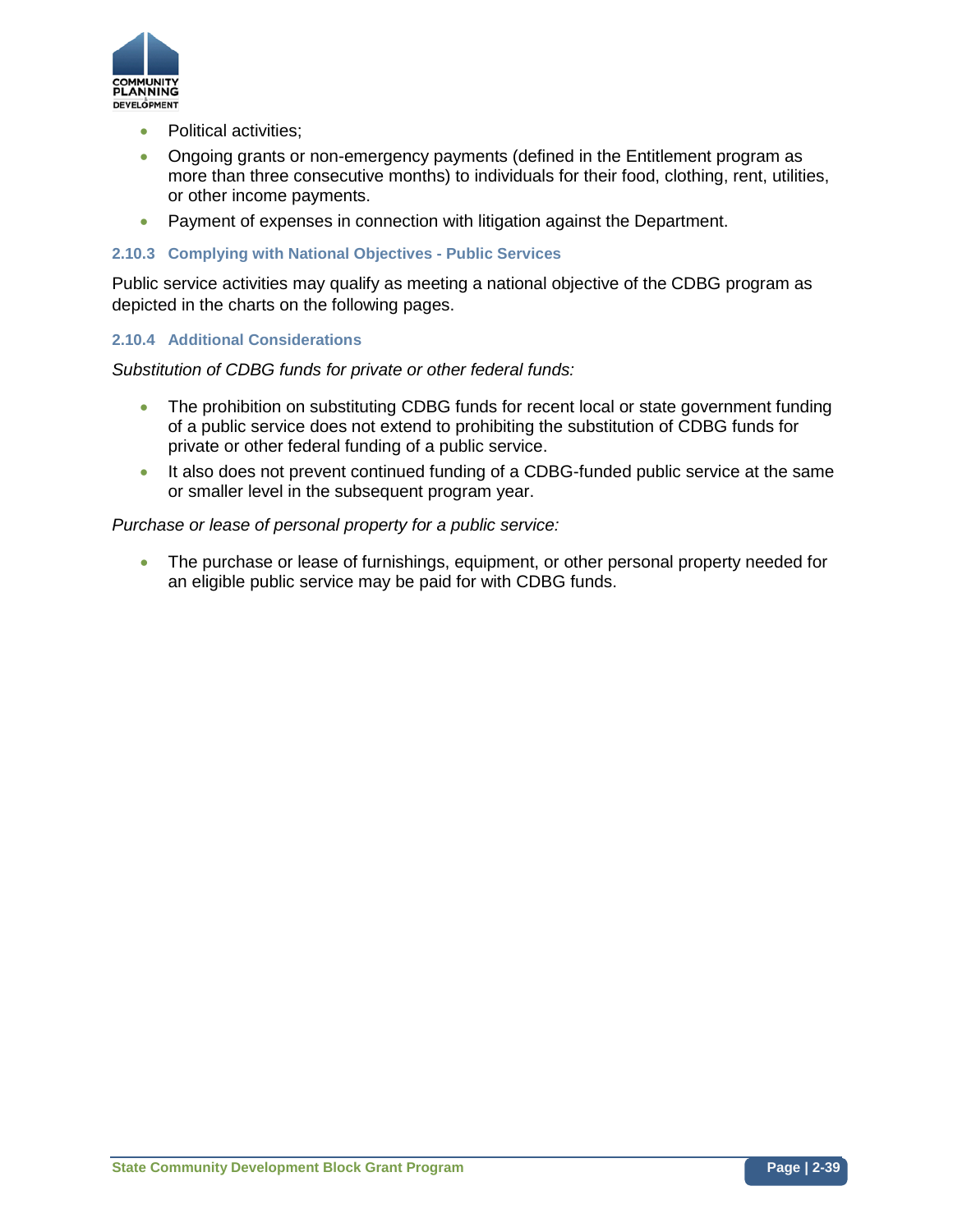

| <b>NATIONAL OBJECTIVES - PUBLIC SERVICES</b>  |                                                                                                                                                                                                                                                                                                                        |                                                                                                                                  |                                      |
|-----------------------------------------------|------------------------------------------------------------------------------------------------------------------------------------------------------------------------------------------------------------------------------------------------------------------------------------------------------------------------|----------------------------------------------------------------------------------------------------------------------------------|--------------------------------------|
| <b>Objective</b>                              | <b>Qualifies If</b>                                                                                                                                                                                                                                                                                                    | <b>Example</b>                                                                                                                   | <b>Additional Information</b>        |
| L/M Income Area<br><b>Benefit</b>             | The public service is available to all<br>the residents in a particular primarily<br>residential area, and at least 51<br>percent of those residents are L/M<br>income persons.                                                                                                                                        | Operation of after-school programs for<br>children attending an elementary<br>school serving a predominantly L/M<br>income area. | For more information, see page 3-5.  |
| <b>L/M Income</b><br><b>Limited Clientele</b> | The public service is limited to a<br>specific group of people, at least<br>51 percent of who are L/M income<br>persons. Services qualifying under this<br>category serve a specific clientele,<br>rather than providing service to all the<br>persons in a geographic area.                                           | Provision of meals to the homeless.<br>(Most public services qualify under<br>this category.)                                    | For more information, see page 3-10. |
| L/M Income<br><b>Housing</b>                  | Not applicable                                                                                                                                                                                                                                                                                                         | Not applicable                                                                                                                   | Not applicable                       |
| <b>L/M Income Jobs</b>                        | Not applicable                                                                                                                                                                                                                                                                                                         | Not applicable                                                                                                                   | Not applicable                       |
| <b>Slum or Blighted</b><br>Area               | The public service is provided within a<br>designated slum or blighted area, and<br>is designed to address one or more<br>conditions which contributed to the<br>deterioration of the area.                                                                                                                            | Provision of crime prevention<br>counseling to residents of a<br>designated slum or blighted area.                               | For more information, see page 3-26. |
| <b>Spot Blight</b>                            | Not applicable                                                                                                                                                                                                                                                                                                         | Not applicable                                                                                                                   | Not applicable                       |
| <b>Urgent Needs</b>                           | The public service is designed to<br>alleviate existing conditions that pose<br>a serious and immediate threat to the<br>health or welfare of the community,<br>they are of recent origin or recently<br>became urgent, and the grant recipient<br>is unable to find other available funds<br>to support the activity. | Additional police protection to prevent<br>looting in an area damaged by a<br>tornado.                                           | For more information, see page 3-30. |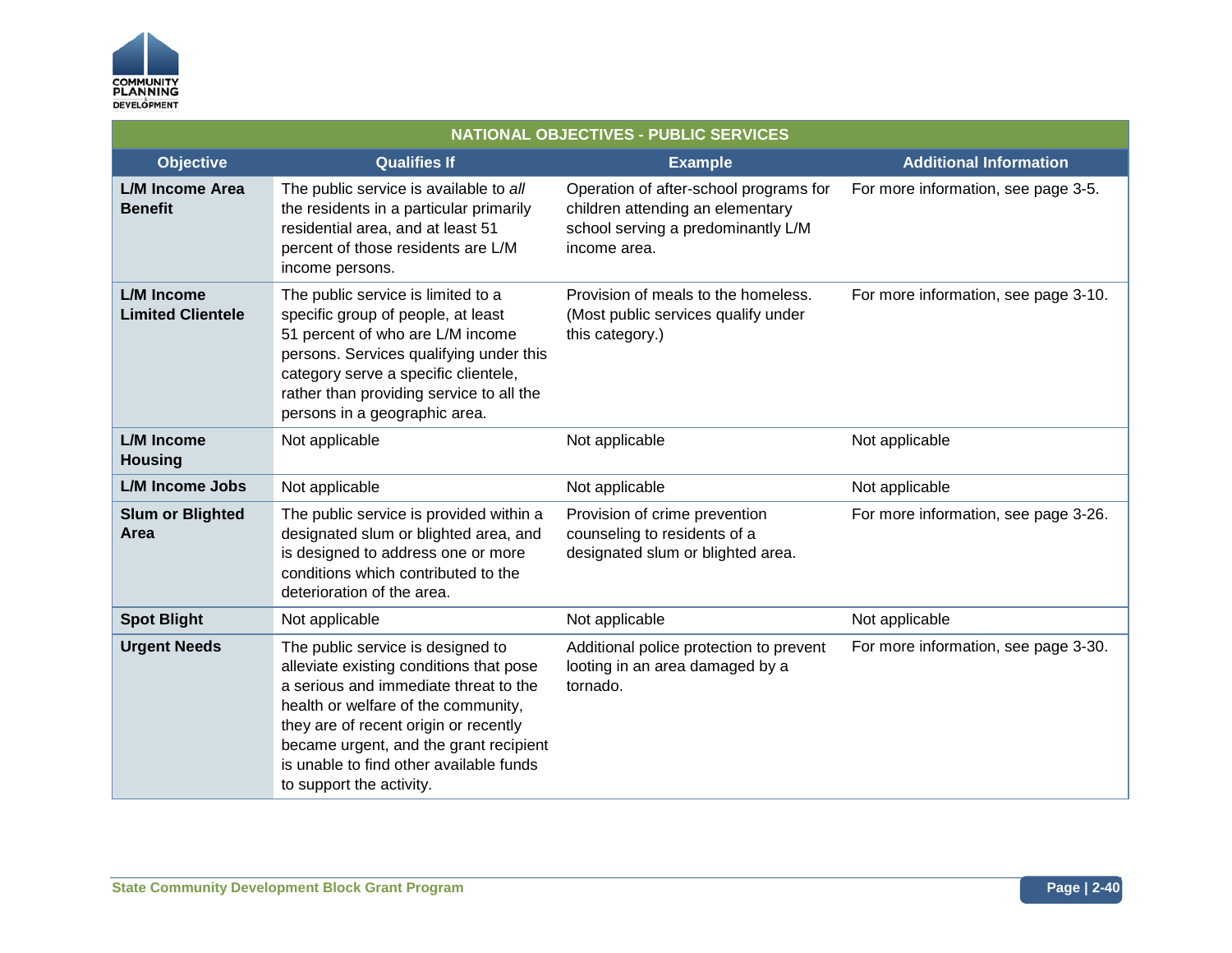

# **2.11 Payment of Non-Federal Share**

## **2.11.1 The HDCA**

Section 105(a)(9)

- (a) Activities assisted under this title may include only
	- (9) payment of the non-Federal share required in connection with a Federal grant-in-aid program undertaken as part of activities assisted under this chapter;

## **2.11.2 Eligible Activates**

This provision does not make any additional activities eligible for CDBG assistance because it limits the use of CDBG funds to paying the non-federal share only for activities that are otherwise eligible for CDBG assistance. Therefore, any proposed use of CDBG funds to pay the non-federal share of a federal grant-in-aid program should be evaluated against the requirements of the applicable eligibility category.

It should also be noted that the authority to use CDBG funds for the non-federal share of another program does not override any specific restriction against that use that may be contained in the HCDA or regulations for that program. For example, the HOME program requires a non-federal match, but specifically states that CDBG expenditures may not count towards meeting that requirement.

# **2.12 Relocation**

## **2.12.1 The HCDA**

Section 105(a)(11)

- (a) Activities assisted under this title may include only
	- (11) relocation payments and assistance for displaced individuals, families, businesses, organizations, and farm operations, when determined by the grantee to be appropriate;

## **2.12.2 Eligible Activities**

CDBG funds may be used for relocation payments and assistance to displaced persons, including:

- Individuals,
- Families,
- Businesses,
- Non-profit organizations, and
- Farms

Relocation payments are **required** in certain circumstances. See 24 CFR.570.488 and 24 CFR 570.606 for additional information.

A state may permit CDBG funds to be used for **optional** relocation payments and assistance to persons (individuals, families, businesses, non-profit organizations, and farms) displaced by an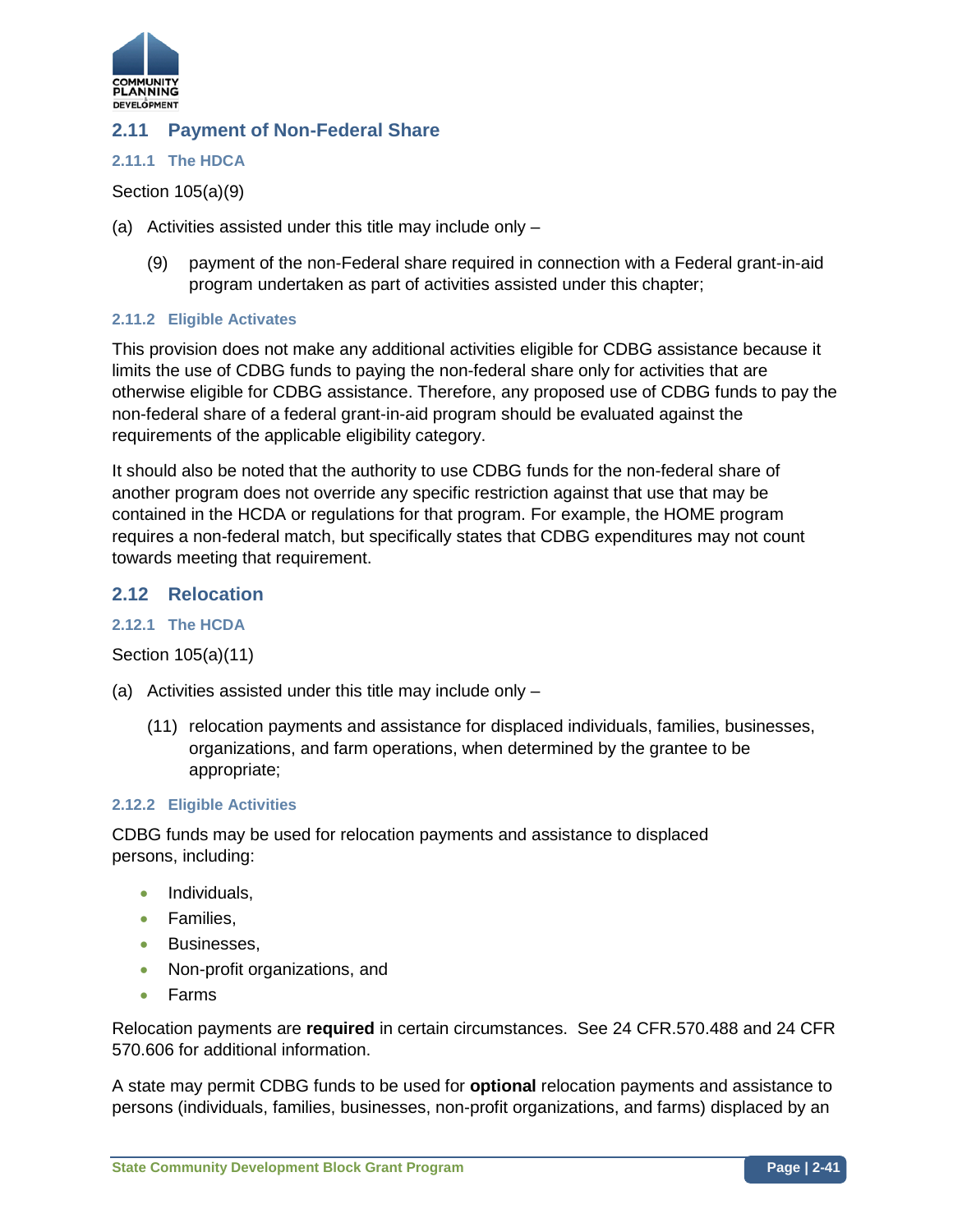

activity that is not subject to the requirements described above. This may include payments and other assistance for temporary relocation (when persons are not permanently displaced.).

Optional relocation payments and assistance may also include payments and assistance at levels higher than those required.

Unless optional payments and assistance are made pursuant to state or local law, a state grant recipient may make such payments and assistance only upon the basis of a written determination that such payments and assistance are appropriate, and only if the grant recipient adopts a written policy available to the public setting forth the relocation payments and assistance it elects to provide.

This written policy must also provide for equal payments and assistance within each class of displacees. *References: 24 CFR 570.488 and 24 CFR 570.606(d)*

## **2.12.3 Complying with National Objectives – Relocation**

The compliance of relocation activities with the national objectives of the CDBG program must be determined in one of two ways, depending on whether the relocation assistance is mandatory for the grant recipient.

Where such assistance is **required** under the Uniform Act or the HCDA, the activity may qualify as meeting the national objective of benefiting L/M income persons only where the acquisition or rehabilitation causing the relocation can also qualify under that objective.

If the grant recipient acquires property for construction of a public facility that will serve an area that qualified under the slums/blight objective, but cannot qualify as benefiting L/M income persons, the payment of assistance to those displaced by such activity would qualify under the slums/blight objective *even if most or all of the displacees are L/M income.*

This is because the grant recipient is required by law to make such payments and therefore it must be viewed as an integral part of the displacing activity.

In any case where the payment of such assistance is **voluntary** on the part of the grant recipient, however, the relocation payments could qualify either on the basis of the re-use of the property or the income of the recipients of the relocation assistance, at the grant recipient's option.

Thus, HUD would accept a claim of addressing the L/M Income Benefit objective where the voluntary payment of relocation benefits is made to L/M income persons who were displaced by an activity that could not be considered to meet that objective. This is because the payment of such benefits clearly would not be needed to make possible the activity causing the displacement.

## **2.12.4 Additional Considerations**

Because of the relationship of the optional versus mandatory aspects of relocation payments to the national objectives determinations, it is critical that states and state grant recipients make this distinction in their program files and identify the displacing project.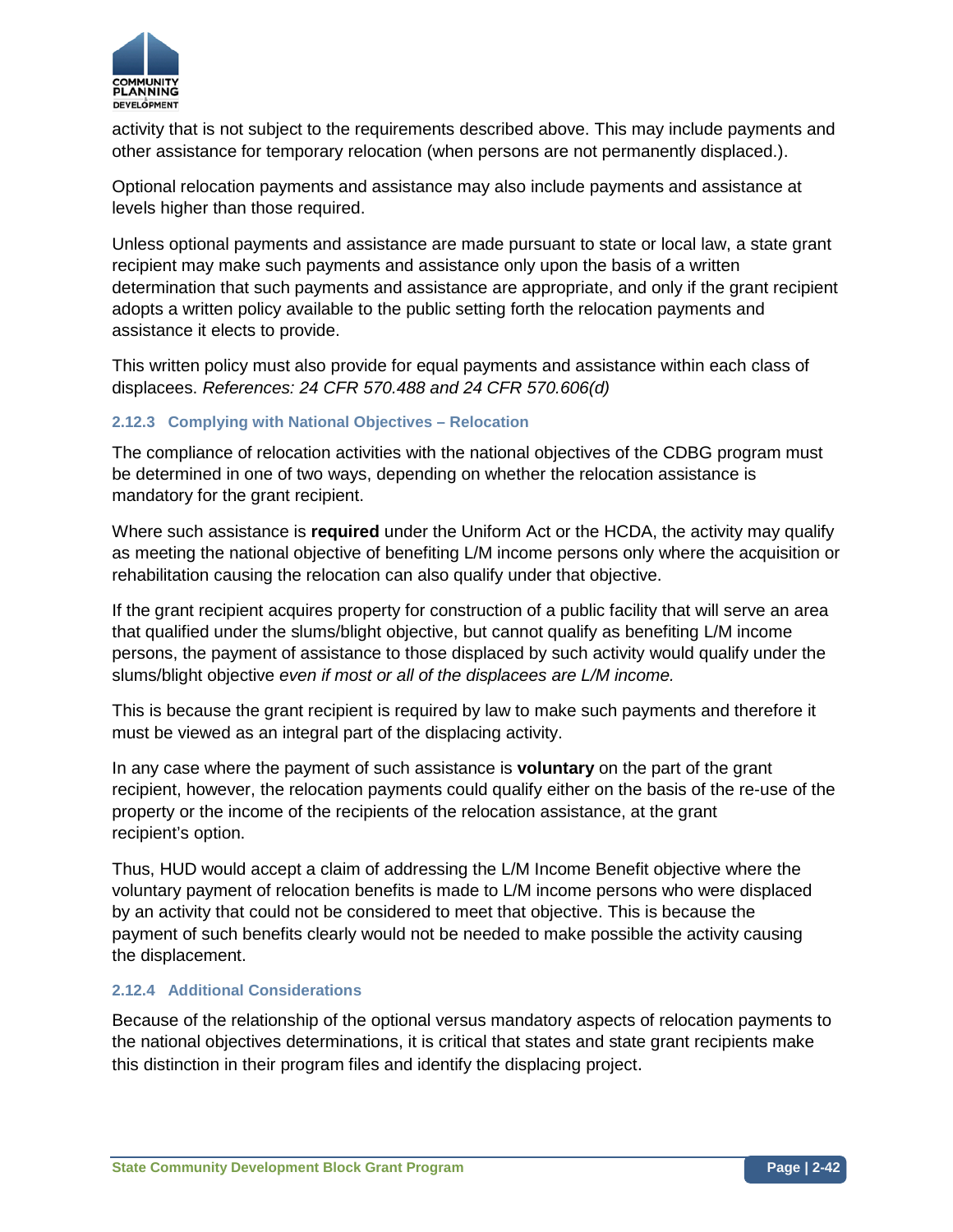

# **2.13 Planning and Capacity Building**

## **2.13.1 The HCDA**

## Section 105(a)(12)

- (a) Activities assisted under this title may include only
	- (12) activities necessary
		- (A) to develop a comprehensive community development plan, and
		- (B) to develop a policy-planning-management capacity so that the recipient of assistance under this title may more rationally and effectively
			- (i) determine its needs,
			- (ii) set long-term goals and short-term objectives,
			- (iii) devise programs and activities to meet these goals and objectives,
			- (iv) evaluate the progress of such programs in accomplishing these goals and objectives, and
			- (v) carry out management, coordination, and monitoring of activities necessary for effective planning implementation;

## Section 105(a)(16)

- (a) Activities assisted under this title may include only
	- (16) activities necessary to the development of energy use strategies related to a recipient's development goals, to assure that those goals are achieved with maximum energy efficiency, including items such as--
		- (A) an analysis of the manner in, and the extent to, which energy conservation objectives will be integrated into local government operations, purchasing and service delivery, capital improvements, budgeting, waste management, district heating and cooling, land use planning and zoning, and traffic control, parking, and public transportation functions; and
		- (B) a statement of the actions the recipient will take to foster energy conservation and the use of renewable energy resources in the private sector, including the enactment and enforcement of local codes and ordinances to encourage or mandate energy conservation or use of renewable energy resources, financial and other assistance to be provided (principally for the benefit of low- and moderate-income persons) to make energy conserving improvements to residential structures and any other proposed energy conservation activities;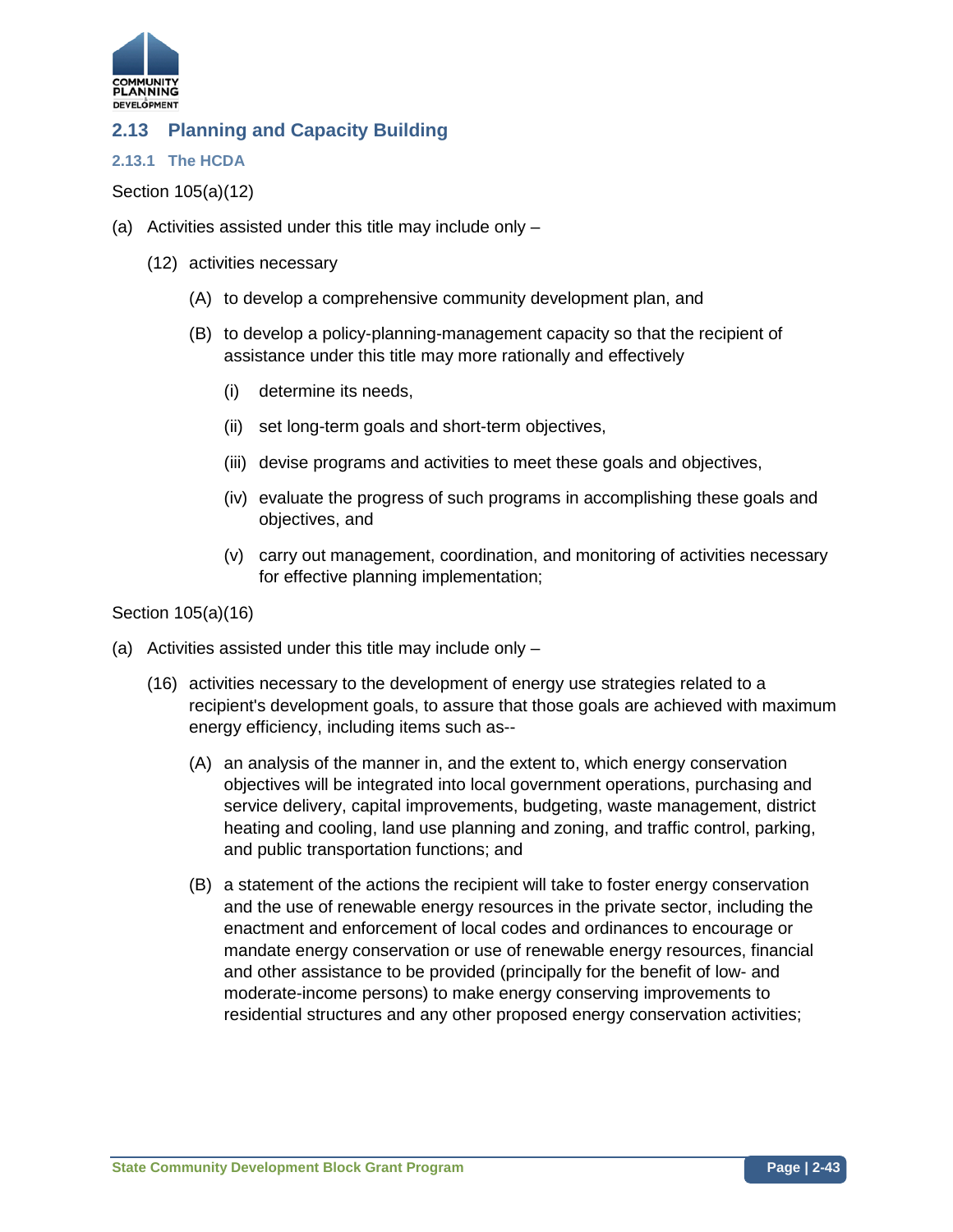

## **2.13.2 Eligible Activities**

CDBG funds may be used for:

- Studies,
- Analysis,
- Data gathering,
- Preparation of plans, and
- Identification of actions that will implement plans.

Under HCDA Section 105(a)(14), planning activities may also be carried out by public or private nonprofit entities.

## **Example**

The types of plans which may be paid for with CDBG funds include, but are not limited to:

- Comprehensive plans;
- Individual project plans;
- Community development plans;
- Capital improvement programs;
- Small area and neighborhood plans;
- Local analyses of impediments to fair housing choice;
- Environmental and historic preservation studies; and
- Functional plans (such as plans for housing, land use, energy conservation, or economic development).

Such funds may also be used under this category for activities designed to improve a state grant recipient's capacity (or that of its subrecipients) to plan and manage programs and activities for the grant recipient's CDBG program. However, the amount of CDBG funds that may be used for activities under this category (whether by the grant recipient or its subrecipients) is subject to the statutory limitation on planning and administrative costs.

## *Planning and capacity building activities do not include:*

- Engineering, architectural, and design costs related to a specific project (for example, detailed engineering specifications and working drawings); or
- Other costs of implementing plans.

## **Example**

While developing an economic development strategy for the city or county is an eligible planning activity, printing brochures promoting the city or county in order to attract businesses is not.

## **2.13.3 Complying with National Objectives - Planning and Capacity Building**

CDBG funds spent for planning and capacity building costs, *when undertaken in conjunction with other CDBG assisted* activities, are considered to address the national objectives of the CDBG program as a whole; no documentation of such compliance is required. *Reference: 24 CFR 570.483(f)*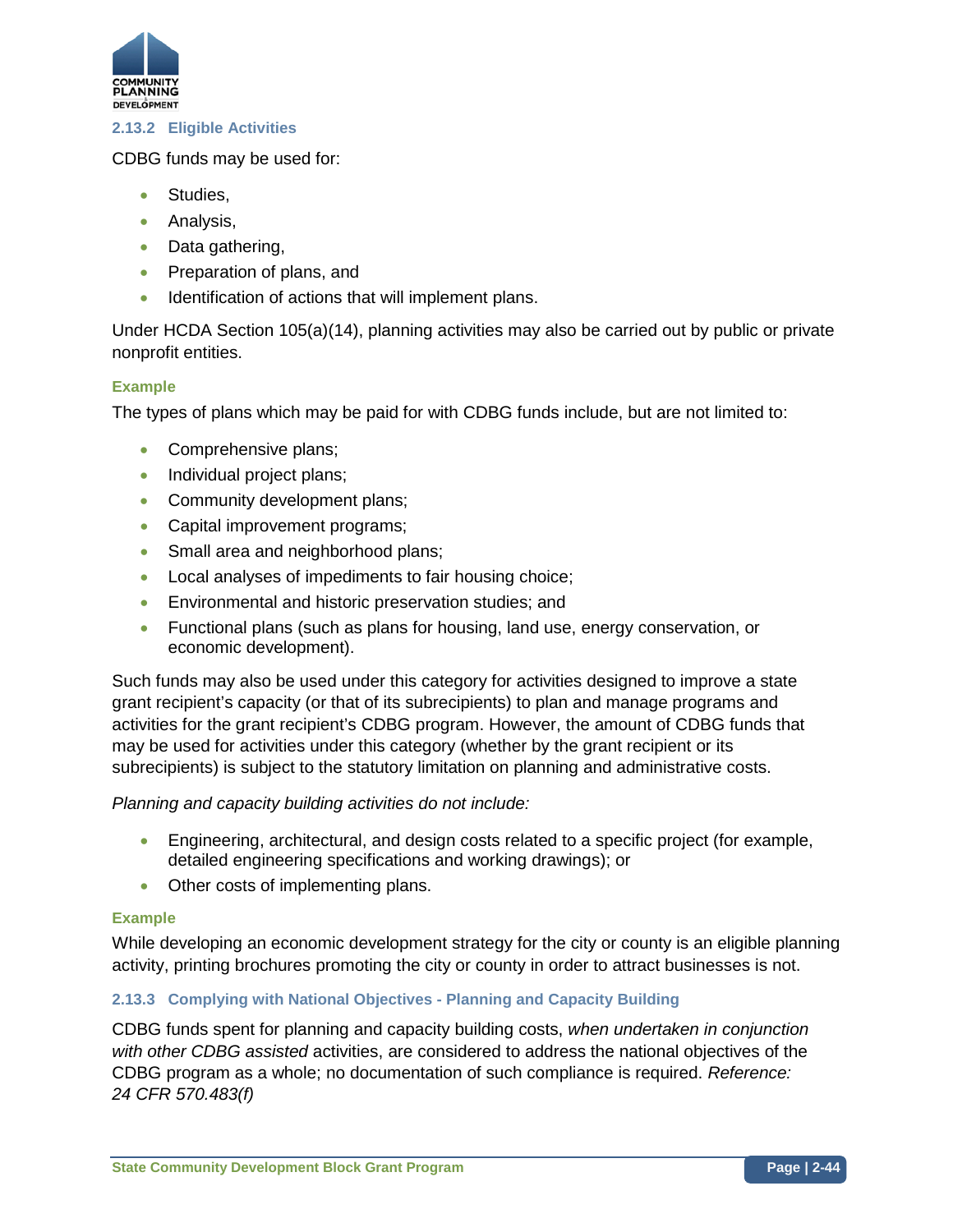

However, states may also award grants to units of general local government in which planning is the only activity, or in which planning activities are unrelated to any other activity funded as part of the grant. These are often referred to as *"planning-only grants"* or *"planning-only activities."* Planning-only grants or activities must comply with the requirements or the L/M income or slum and blight national objectives. (It is not possible for a planning-only grant or activity to comply with the Urgent Needs national objective.)

Planning-only grants or activities can meet the L/M Income Benefit objective if it can be shown that at least 51 percent of the persons who would benefit from implementation of the plan are L/M income persons. Planning-only grants or activities can meet the Slum/Blight national objective if the plans are for a slum or blighted area, or if all the elements of the planning are both necessary for and related to an activity which, if implemented, could be shown to meet the Slum/Blight national objective criteria. For either the L/M Income Benefit or the Slum/Blight national objective, such determinations are not dependent on the planned-for activity or project actually being implemented at some point. *Reference: 24 CFR 570.483(b)(5); 24 CFR 570.483(c)(3).*

## **2.13.4 Additional Considerations – Capacity Building**

Note that capacity building is also eligible under two other categories of Technical Assistance. The Technical Assistance provision (HCDA Section 105(a)(19)) makes eligible the use of CDBG funds to increase the capacity of public or nonprofit entities to carry out eligible neighborhood revitalization or economic development activities. The use of funds under that category is not subject to the 20 percent cap, but must be shown to meet a national objective. In addition, a state may use up to three percent of the grant amount for a combination of program administration and to provide technical assistance to local governments and nonprofit program recipients. These funds are subject to neither the 20 percent cap nor the requirement to meet a national objective. These two provisions are discussed in this Guide under the subsection of this chapter entitled Technical Assistance as well as in Appendix G.

## **2.13.5 Additional Considerations – Planning**

The cost of implementing plans, while not eligible as planning costs, may qualify for CDBG funding if the implementing actions are otherwise eligible activities.

A market study performed on behalf of the grant recipient to determine the market for some type of facility or business would be eligible under the category of Planning. But a market study performed on behalf of a particular business would only be eligible for CDBG funding under the category of Special Economic Development Activities. Similarly, conducting a market study on the need for a new hotel downtown would be eligible under Planning, while conducting a feasibility study of a specific proposed hotel project on a specific site would have to qualify under the Special Economic Development Activities category.

# **2.14 Program Administration Costs**

## **2.14.1 The HCDA**

Section 105(a)(13)

(a) Activities assisted under this title may include only –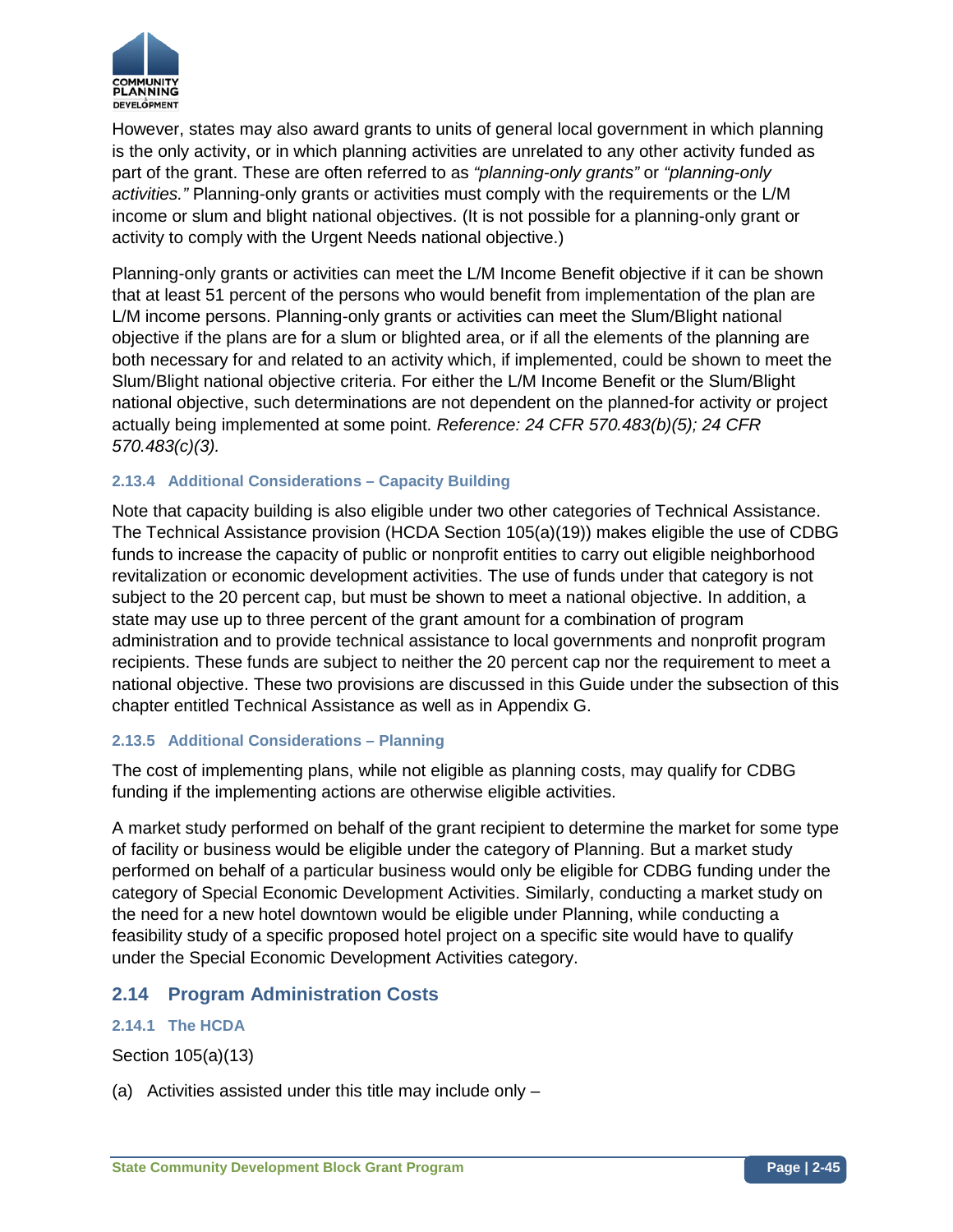

- (13) payment of reasonable administrative costs related to establishing and administering federally approved enterprise zones and payment of reasonable administrative costs and carrying charges related to
	- (A) administering the HOME Program under title II of the Cranston-Gonzalez National Affordable Housing Act; and
	- (B) the planning and execution of community development and housing activities, including the provision of information and resources to residents of areas in which community development and housing activities are to be concentrated with respect to the planning and execution of such activities, and including the carrying out of activities as described in section 701(e) of the Housing Act of 1954 on the date prior to the date of enactment of the Housing and Community Development Amendments of 1981;

## **2.14.2 Eligible** A**ctivities**

CDBG funds may be used to pay reasonable program administration costs and carrying charges related to the planning and execution of community development activities assisted in whole or in part with funds provided under the CDBG or HOME programs.

Program administration costs include staff and related costs required for overall program management, coordination, monitoring, reporting, and evaluation. In the State CDBG program, this category includes both the state's costs of administering the CDBG program as well as units of general local governments' (and their subrecipients') costs of administering grants awarded to them by the state.

Other activities eligible under this category include:

- Citizen participation costs,
- Fair housing activities,
- Indirect costs charged using an accepted cost allocation plan,
- Development of submissions or applications for federal programs,
- Staff and overhead costs for project delivery, and
- Certain costs of administering the HOME program or a federally designated Empowerment Zone or Enterprise Community.

#### **Office space:**

A state or state grant recipient may charge to the CDBG program the costs of rent and maintenance of office space to house the staff involved in program administration but may not purchase or construct offices for this purpose.

#### **Proration:**

Where an individual staff person performs some duties that are eligible as administration costs as well as other duties that are eligible under other categories of basic eligibility, the grant recipient may elect to charge either all of such person's costs to administration if the person's primary duties are program administration, or *only the portion* of the staff's duties that are covered under this category (provided appropriate time distribution records are kept).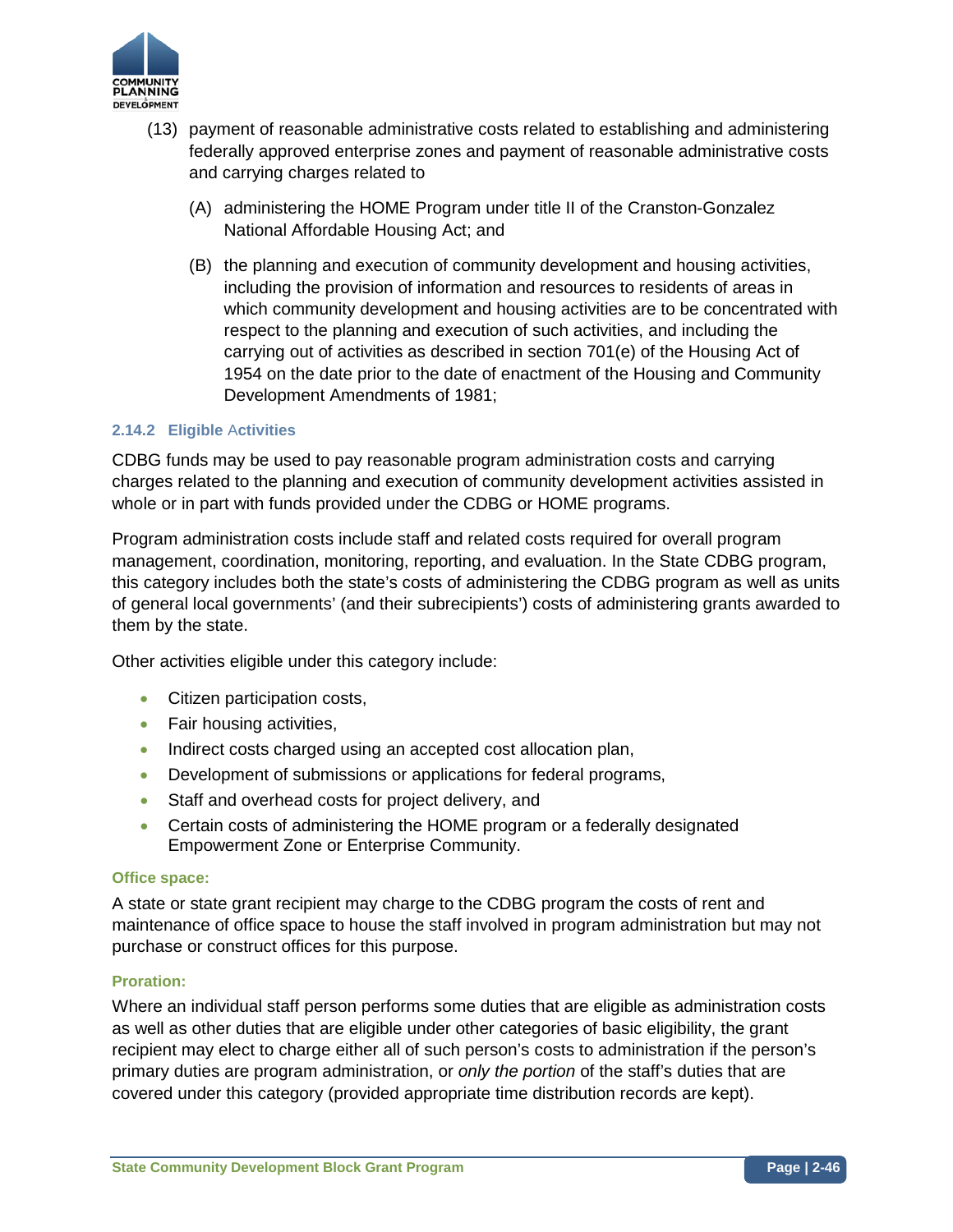

#### **20 percent cap:**

Costs that are charged to administrative costs and to planning and capacity building under Section 105(a)(12) are subject to a statutory limitation that not more than 20 percent of grant funds plus program income may be used for planning and administration. This 20 percent limitation applies to the entire state grant, not individual local governments. A state could make a grant to a town solely for planning activities. In the State CDBG program, compliance with the 20 percent cap is determined by expenditures over the life of a given fiscal year's allocation of funds (plus program income distributed by the state as part of that year's method-of-distribution).

#### **State administration cap:**

States can spend \$100,000 of their CDBG grant amount on state administrative costs, and can also spend up to three percent of the total CDBG grant on a combination of administrative costs and the cost of providing technical assistance to their sub grantees. The additional amount, above the \$100,000, spent on administrative costs, must be matched, on a one-for-one basis, by state or in-kind funds. The allowance of \$100,000 plus up to three percent for state administrative and technical assistance costs is also included within the overall 20 percent cap on planning plus administrative costs. For additional information see Appendix G.

#### **Example**

Overall program administration, coordination, monitoring, and evaluation include, but are not limited to, the following types of assistance:

- Preparing program budgets, schedules, and amendments;
- Evaluating program results against stated objectives;
- Coordinating the resolution of audit and monitoring findings;
- Developing systems for assuring compliance with program requirements;
- Monitoring program activities for progress and compliance with program requirements;
- Preparing reports and other compliance documents related to the program for submission to HUD;
- Developing interagency agreements and agreements with subrecipients and contractors to carry out program activities;
- Developing the Consolidated Plan; and
- Providing application workshops for potential sub grantees.

## **Not Eligible**

Costs associated with the following activities are not authorized under Program Administration:

- Political activities
- The acquisition, construction, or reconstruction of space in a government office building for staff administering the grant recipient's CDBG or HOME programs, since CDBG funds may not be used to assist "buildings for the general conduct of government." See the section on Public Facilities and Improvements for more information on this limitation.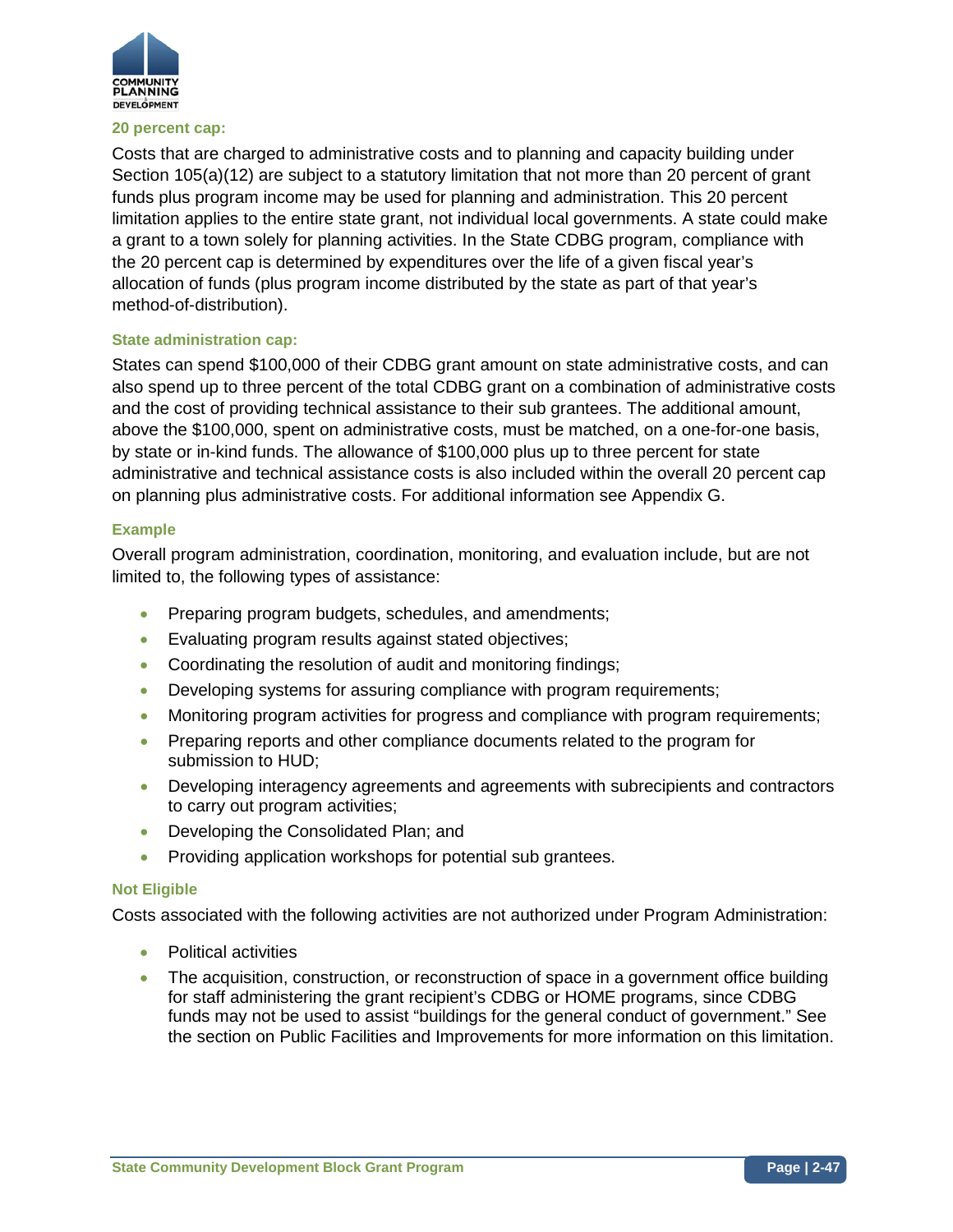

# **2.14.3 Complying with National Objectives – Program Administration Costs**

Costs that are appropriately charged to this category are presumed to meet a CDBG national objective, and the grant recipient does not have to maintain any other documentation for this purpose.

## **2.14.4 Other Consid**e**rations**

In general, states' approach to the eligibility of administrative costs is very different from that allowed under the CDBG Entitlement program. In the Entitlement program regulations, a distinction is made between general administrative costs and activity-specific administrative costs related to carrying out other eligible activities. The latter, sometimes called "activity delivery costs," represent the administrative costs incurred in implementing specific activities; they are considered part of the cost of those activities and are not subject to the 20 percent planning plus administrative cost cap. (Examples of such activity-specific administrative costs include: costs of printing brochures advertising the availability of housing rehabilitation loan funds; staff costs of underwriting and approving loans to businesses; staff costs of housing rehabilitation specialists performing work write-ups and inspecting completed construction work.)

Few, if any, states elect to make such distinctions between "activity delivery costs" and "general administrative costs" (such as indirect costs, staff costs of a bookkeeper, or costs of obtaining an audit when required). Most states choose to categorize all types of administrative costs together for administrative and eligibility purposes, since no distinctions are made under HCDA Section 106 (d)(3)(A). (No such distinction would be possible in any event for the state's own \$100,000 plus three percent administrative cost and technical assistance allowance, as states do not directly carry out activities in the CDBG program, with the exception of direct provision of TA by state staff.)

In addition, states may choose to limit state grant recipients to a lower percentage allowance for program administration costs. Some states set different maximum administrative cost allowances for different types of activities; for instance, up to ten percent for housing rehabilitation grants, but only six percent for infrastructure grants. Some states do not allow state grant recipients to charge any administrative costs to their CDBG grant and require the state grant recipient to cover all administrative expenses as a form of local funding match.

# **2.15 Activities Carried Out through Nonprofit Development Organizations**

## **2.15.1 The HDCA**

## Section 105(a)(14)

- (a) Activities assisted under this title may include only
	- (14) provision of assistance including loans (both interim and long-term) and grants for activities which are carried out by public or private nonprofit entities, including
		- (A) acquisition of real property;
		- (B) acquisition, construction, reconstruction, rehabilitation, or installation of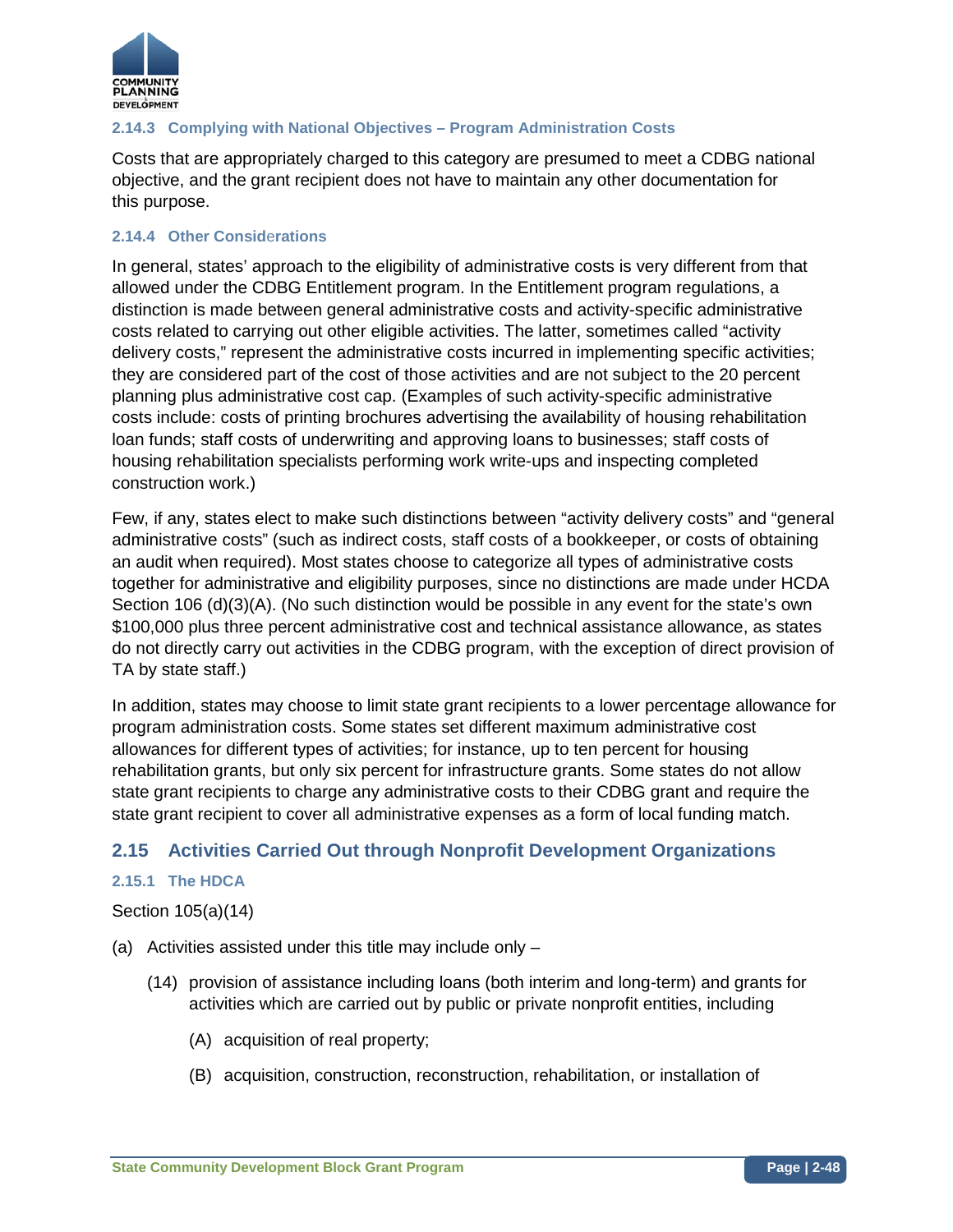

- (i) public facilities (except for buildings for the general conduct of government), site improvements, and utilities, and
- (ii) commercial or industrial buildings or structures and other commercial or industrial real property improvements; and
- (C) planning;

## Section 105(a)(15)

- (a) Activities assisted under this title may include only
	- (15) assistance to neighborhood-based nonprofit organizations, local development corporations, nonprofit organizations serving the development needs of the communities in nonentitlement areas, or entities organized under section 301(d) of the Small Business Investment Act of 1958 to carry out a neighborhood revitalization or community economic development or energy conservation project in furtherance of the objectives of section 101(c), and assistance to neighborhood-based nonprofit organizations, or other private or public nonprofit organizations, for the purpose of assisting, as part of neighborhood revitalization or other community development, the development of shared housing opportunities (other than by construction of new facilities) in which elderly families (as defined in section 3(b)(3) of the United States Housing Act of 1937) benefit as a result of living in a dwelling in which the facilities are shared with others in a manner that effectively and efficiently meets the housing needs of the residents and thereby reduces their cost of housing;

#### **Preface**

Two consecutive provisions of the HCDA authorize state grant recipients to provide funding to various types of nonprofit organizations to carry out CDBG activities. At first glance, they may appear redundant. It is important to note the differences between these two sections, as they deal with different types of organizations and deal with the eligibility of different types of activities.

## **2.15.2 Eligible Activities – Section 105(a) (14)**

HCDA Section 105(a)(14) authorizes funds to be provided (in the form of loans or grants) from state grant recipients to public and private nonprofit entities to carry out:

- Acquisition,
- Construction,
- Rehabilitation,
- Reconstruction.
- Installation of commercial or industrial buildings or structures and other related real property equipment and improvements, and
- Planning.

At first glance, this section might appear to add little to the scope of activities eligible under the HCDA. The activities listed are generally eligible under other statutory eligibility categories as well, and the list is illustrative rather than exclusive.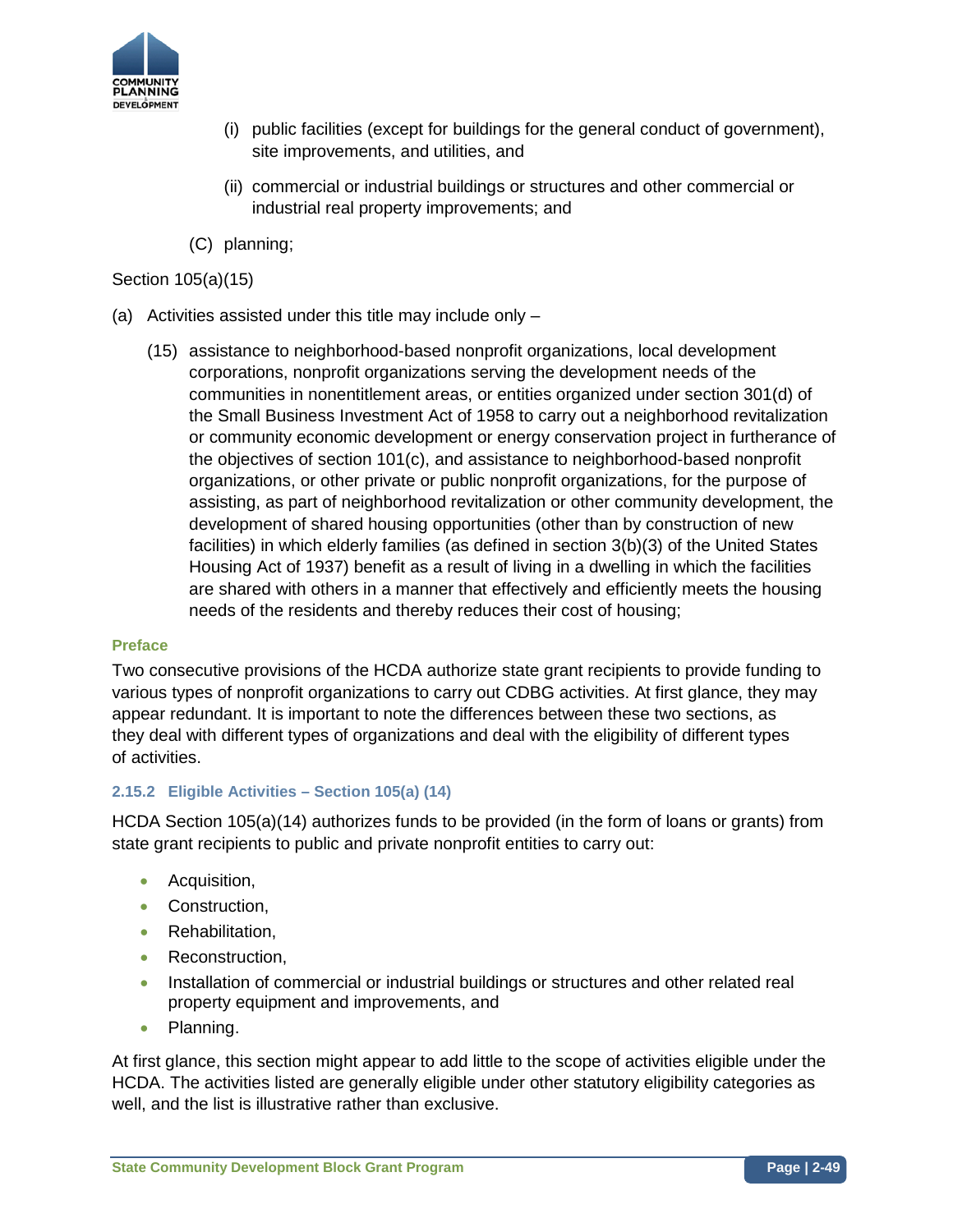

## **2.15.3 Eligible Entities -Section 105(a)(14)**

Neither the statute nor the CDBG regulations further define the term "public and private nonprofit entities," and there is no language elsewhere in the HCDA that prohibits a grant recipient from using other entities to carry out otherwise-eligible activities.

However, this section of the HCDA is significant in that:

- It was written with a distinct orientation toward economic development and physical development activities;
- Inclusion of "public nonprofit entities" allows certain publicly sponsored or quasi-governmental organizations to carry out CDBG activities (depending on state law, this may include industrial development, redevelopment or port authorities, local development corporations, housing authorities, etc.);
- The HUD entitlement regulations (at 24CFR570.203) implement and interpret this provision to make eligible the installation of rail spurs, private utilities, and other site improvements on private property, and the development of such projects as industrial parks and business incubators; and
- The HUD entitlement regulations (at 24 CFR 570.203) implement and interpret this provision to clarify that such activities may also be carried out directly by a grant recipient itself.

#### **Examples of Eligible Entities - Section 105(a)(14)**

- Construction by a subrecipient of a business incubator designed to provide inexpensive space and assistance to new firms to help them become viable businesses;
- Acquisition of land and installation of infrastructure by a County Industrial Development Authority to expand an existing industrial park;
- A loan to a private nonprofit organization to finance the development of a sheltered workshop to provide training and employment for developmentally disabled adults.

Planning activities eligible under this provision are discussed elsewhere in this Chapter under the "planning and capacity-building" section (page 2-43).

## **2.15.4 Eligible Entities - Section 105(a)(15)**

The range of entities and activities eligible under HCDA Section 105(a)(15) is simultaneously broader and narrower than under HCDA Section 105(a)(14).

When initially added to the HCDA, Section 105(a)(15) was limited to:

- Neighborhood-based nonprofit organizations,
- Local development corporations, and
- Entities organized under Section 301(d) of the Small Business Investment Act of 1958.

Making use of this provision in rural areas and small communities was difficult, given the dearth of organizations serving these areas that qualified, and given the vagaries of defining a "neighborhood" in such areas. The 1992 Amendments to the HCDA revised this section to make it much more useful in small communities and rural areas, adding the following to the above list: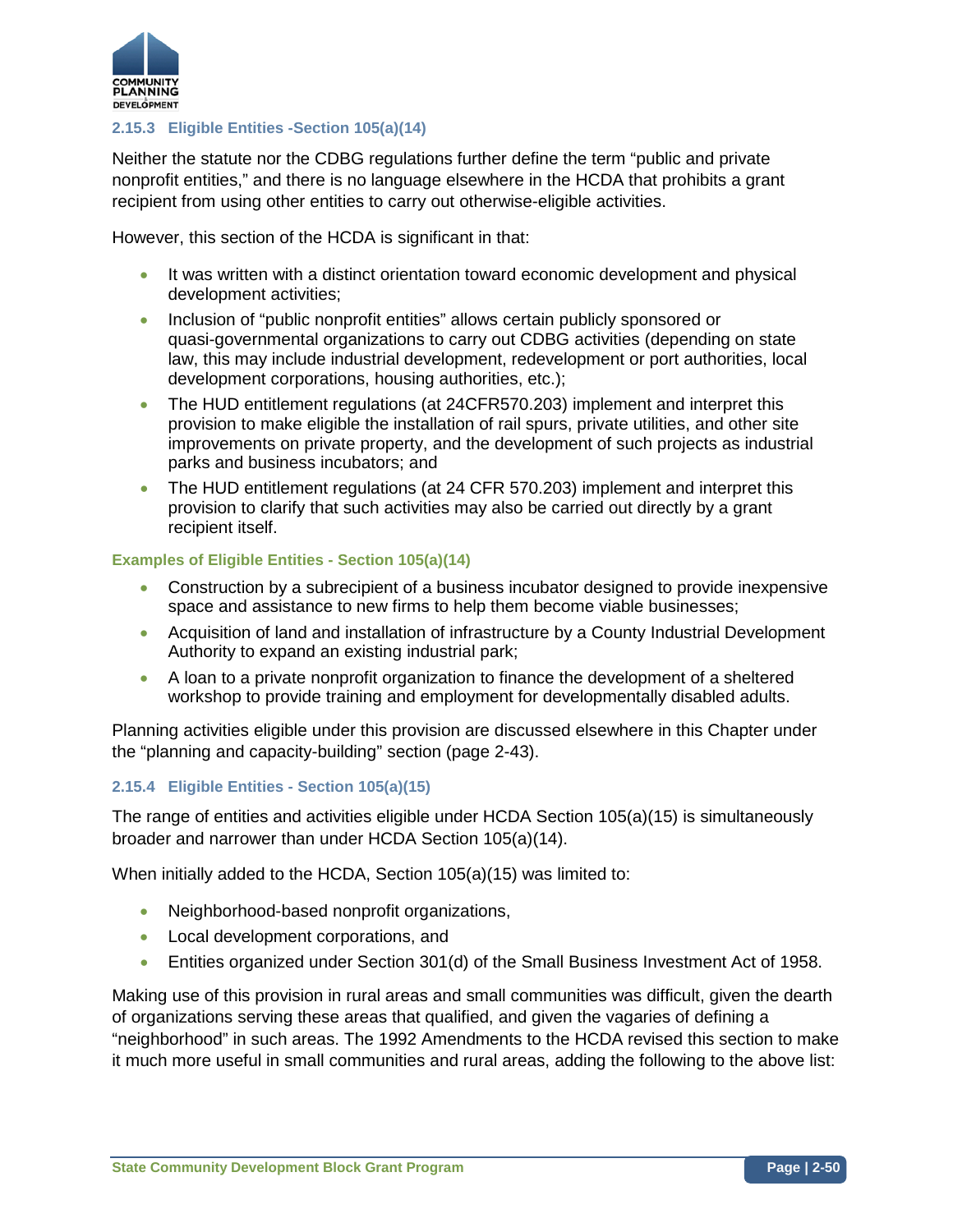

• Nonprofit organizations serving the development needs of the communities in nonentitlement areas.

HUD has chosen not to further define what constitutes a nonprofit organization serving the development needs of nonentitlement communities. (In the preamble to the 1995 CDBG Economic Development regulations, the Department suggested that such an organization should, at a minimum, meet the IRS definition of a nonprofit organization.) HUD also defers to states on what constitutes "the development needs" of nonentitlement communities. Nevertheless, this phrase should not be overlooked. In considering whether a given nonprofit organization qualifies under HCDA Section 105(a)(15), a state or a state grant recipient should make a determination that the nonprofit is organized under state or local law to carry out community development activities which address the development needs of the community in question.

In the entitlement regulations (24 CFR 570.204) there is a lengthy description of the criteria an organization must meet in order to qualify as a Community Based Development Organization (CBDO) under HCDA Section 105(a)(15). The term "community based development organization" is also occasionally used in the State CDBG program as a generic term. It is important for states and their grant recipients to understand that they are not bound by the Entitlement program's CBDO qualification requirements in 24 CFR 570.204. The language in HCDA Section 105(a)(15) allows a much broader range of nonprofit organizations to qualify under this provision in the State CDBG program than in the Entitlement program. There is nothing to prevent a regional or even a statewide entity from qualifying.

## **Examples of Eligible Entities - Section 105(a)(15)**

The following are examples of entities that may qualify as nonprofit development organizations under HCDA Section 105(a)(15). A state or state grant recipient should research any nonprofit under consideration to ensure that it meets the other requirements of HCDA Section 105(a)(15) discussed below:

- Small Business Investment Companies organized under 15 USC Section 681,
- SBA Section 504 Certified Development Companies,
- Community Action Agencies,
- Community Development Corporations,
- Local Development Corporations, and
- Community Housing Development Organizations (CHDOs) under the HOME program.

## **2.15.5 Eligible Activities & Projects - Section 105(a)(15)**

Concerning the activities eligible under HCDA Section 105(a)(15), the statutory language is similarly both expansive and limiting. This category authorizes a grant recipient to designate certain types of entities to carry out a range of activities, including activities the grant recipient may not otherwise carry out itself. While the "otherwise ineligible" activities covered by this authority may take many forms, the most frequent use of this provision in the CDBG program has been to carry out new construction of housing.

However, there are also other advantages of using a nonprofit development organization in the CDBG program: specifically, for the purpose of providing public services that in certain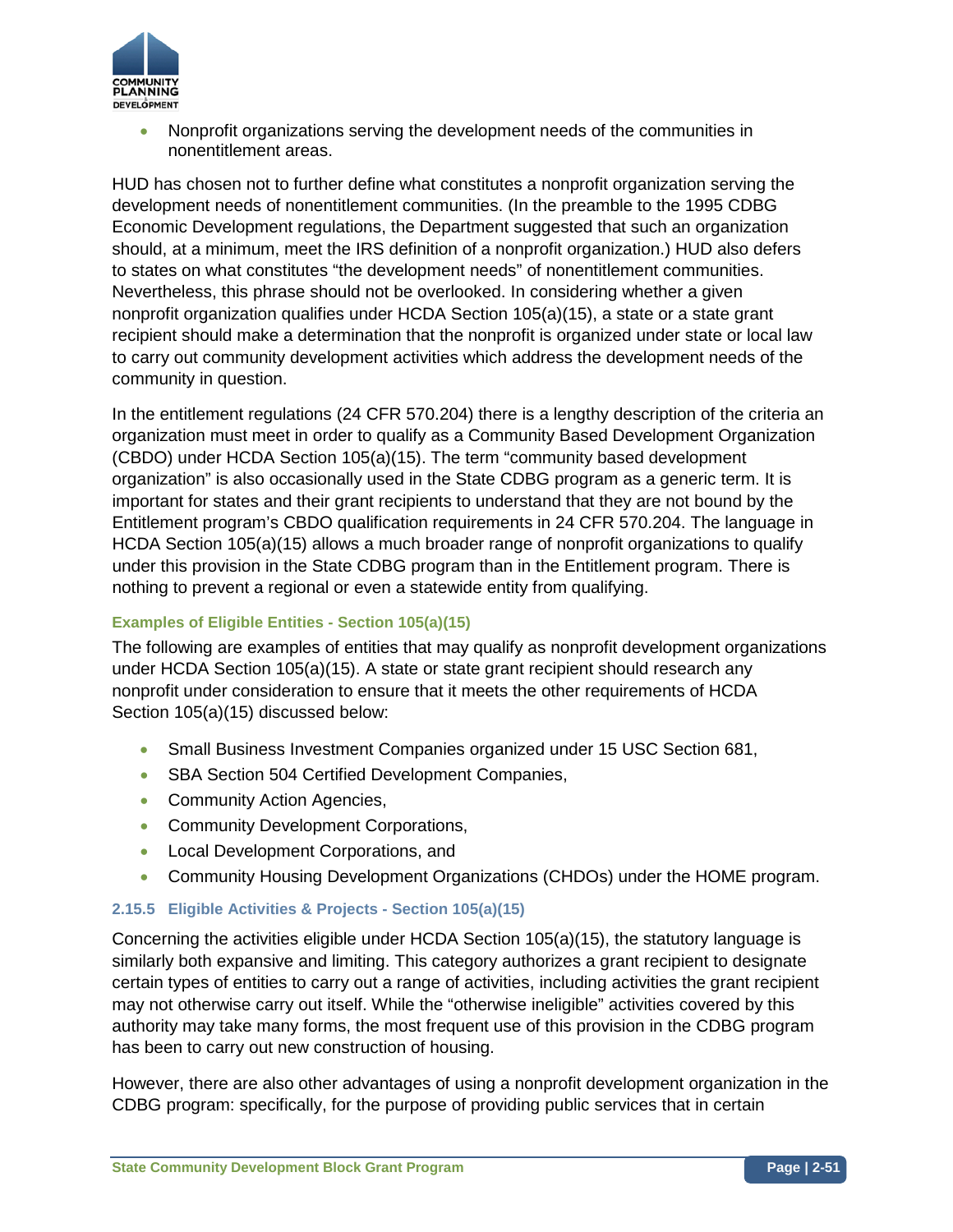

circumstances are not subject to the limitations on the use of funds for Public Services. (This exception is explained in more detail later in this subsection.)

Under the provisions of HCDA Section 105(a)(15), a qualified nonprofit development group may only carry out the following three types of projects:

- Neighborhood revitalization projects,
- Community economic development projects, and
- Energy conservation projects.

The following discussion of these terms appears in the CDBG Entitlement program regulations at 24 CFR 570.204; states are free to use this as interpretive guidance. HUD defers to states in interpreting what constitutes a "neighborhood" for purposes of this provision but suggests that a state's definition should be consistent with terminology used under its Community Revitalization Strategy process.

- **Neighborhood Revitalization:** Activities undertaken under this provision must be of sufficient size and scope to have an impact on the decline of a designated geographic location within the jurisdiction of the community (but not the entire jurisdiction of an entitlement community unless it has a population of 25,000 or less). The activities to be considered for this purpose are not limited to those funded (or to be funded) with CDBG assistance.
- **Community Economic Development:** This type of project must include activities that increase economic opportunity, principally for low- and moderate-income persons, or that are expected to create or retain businesses or permanent jobs within the community. Housing activities may be included within this project type if they can clearly link the need for affordable housing accessible to existing or planned jobs or otherwise address the Consolidated Plan's definition of "expanded economic opportunity" at 24 CFR Part 91.1(a)(1)(iii).
- **Energy Conservation:** Activities carried out under this provision are clearly designed to conserve energy for the benefit of residents within the grant recipient's jurisdiction. An example of this type of project may involve the construction of energy efficient housing where substantial savings in heating and/or cooling costs can expect to be realized.

The typical CDBG eligibility categories (for example, public facilities and improvements, public services, rehabilitation) may appear either singly or in virtually any combination under any one of these three types of projects. CDBG funds do not have to constitute the only source of funding in the project.

## **2.15.6 "Carry out" Section 105(a)(15) Activities**

The authority conveyed under this category requires that the nonprofit development group "carry out" the funded activities. This means that the nonprofit development group will undertake the activity directly or through contracts with an entity other than the state grant recipient. In any case where the nonprofit development group provides CDBG funds to another entity, it must be clear that the nonprofit development group has a direct and controlling interest in how and where the activities are undertaken. The purpose of this restriction is to ensure that the state grant recipient itself is not playing a major and controlling role.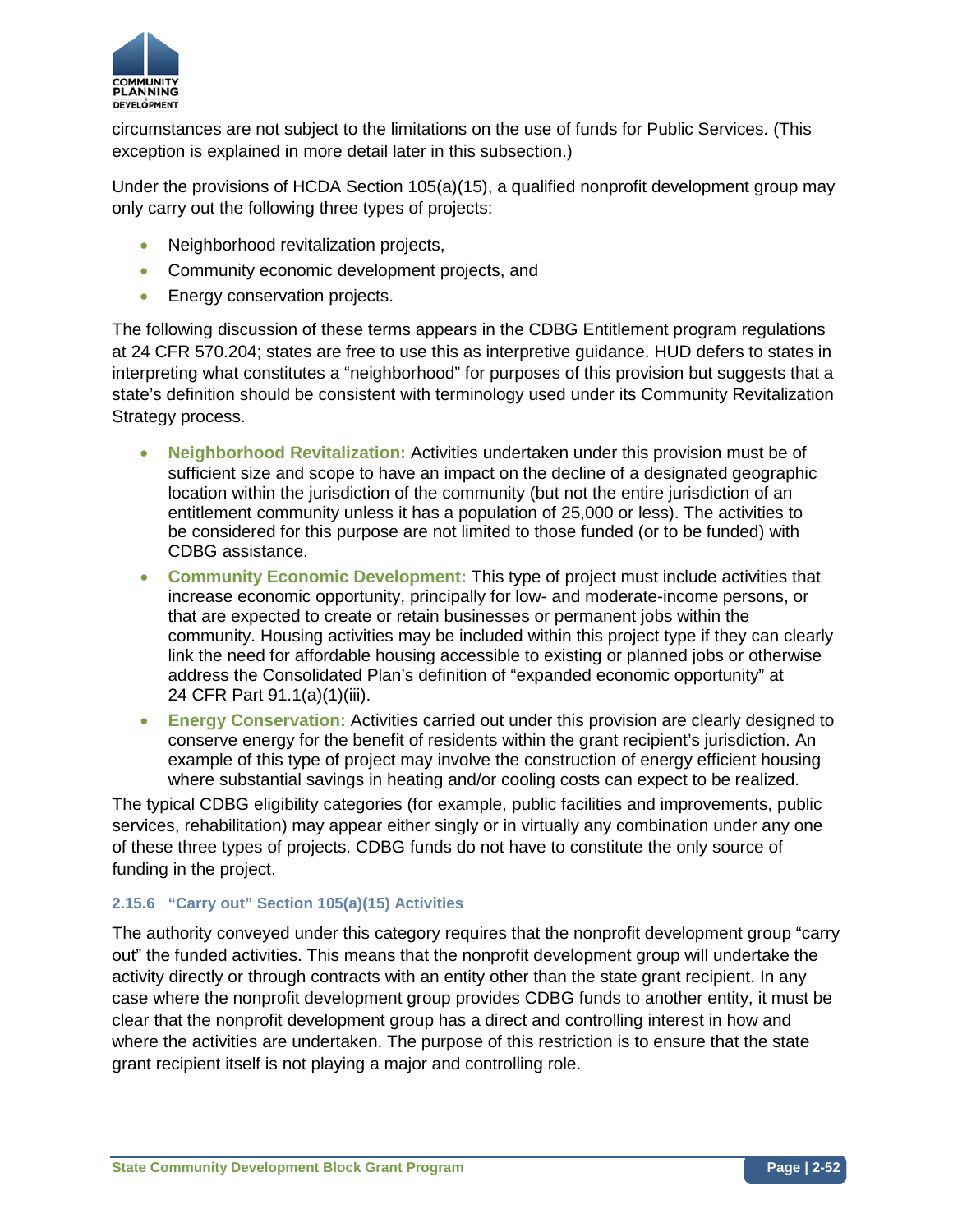

Nothing prevents a nonprofit development group from entering into a contract with another entity to assist in project implementation, so long as the contract provides the nonprofit development group with sufficient control over the project to ensure compliance with all program requirements. (For example, a nonprofit development group can contract with a developer to build housing and not have to use nonprofit development group staff to construct the units.)

Entities that do not meet the nonprofit development group requirements could establish a subsidiary organization to carry out an activity under this category, but the subsidiary organization in such case would need to be in control of itself and not be merely a "front" for the parent organization. Perhaps the "litmus test" which can be deduced from the above discussion is whether the entity has the authority, independent of the state grant recipient or other involved/related entities, to stop the project if something is going wrong.

If a state grant recipient intends to fund a nonprofit development group that lacks capacity to carry out complex development activities without substantial "hand-holding," careful consideration must be paid to the "carry out" aspect to ensure that program requirements are not violated. One solution may be to assist the nonprofit development group in hiring professionals, such as a more experienced nonprofit, a general contractor, or an architectural and engineering firm, to provide needed expertise to complete the project. The state or its grant recipients could also break a project into two parts and, in the first year, fund capacity building for the nonprofit development group before the nonprofit development group carries out the project.

Fundamentally, in order to use the authority provided under this category of activities by nonprofit development groups, the grant recipient must ensure that four key tests are met:

- (1) That the entity selected qualifies as a nonprofit development group under HCDA Section 105(a)(15);
- (2) That the project that the nonprofit development group will undertake qualifies under HCDA Section 105(a)(15);
- (3) That the nonprofit development group will be "carrying out" the activities; and
- (4) That the nonprofit development group is not carrying out an activity that is specifically ineligible under the CDBG program.

## **2.15.7 Additional Considerations**

When an activity is being carried out by a nonprofit development group under this category and the activity is of such nature that it would also qualify under the category of economic development assistance to a for-profit business (as specified in HCDA Section 105(a)(17)), that activity will be subject to the Public Benefit requirements described in Appendix C of this Guide, Public Benefit Standards. However, if the nonprofit development group is carrying out any such activities pursuant to a state-approved Community Revitalization Strategy (CRS), the state may allow the activities to be exempted from the aggregate public benefit standards. See Appendix E, Community Revitalization Strategy Areas, and Appendix C, Public Benefit Standards.

A further discussion of the eligibility or ineligibility of new housing construction appears in the "Other Provisions Relating to Eligible Activities" subsection near the end of this chapter.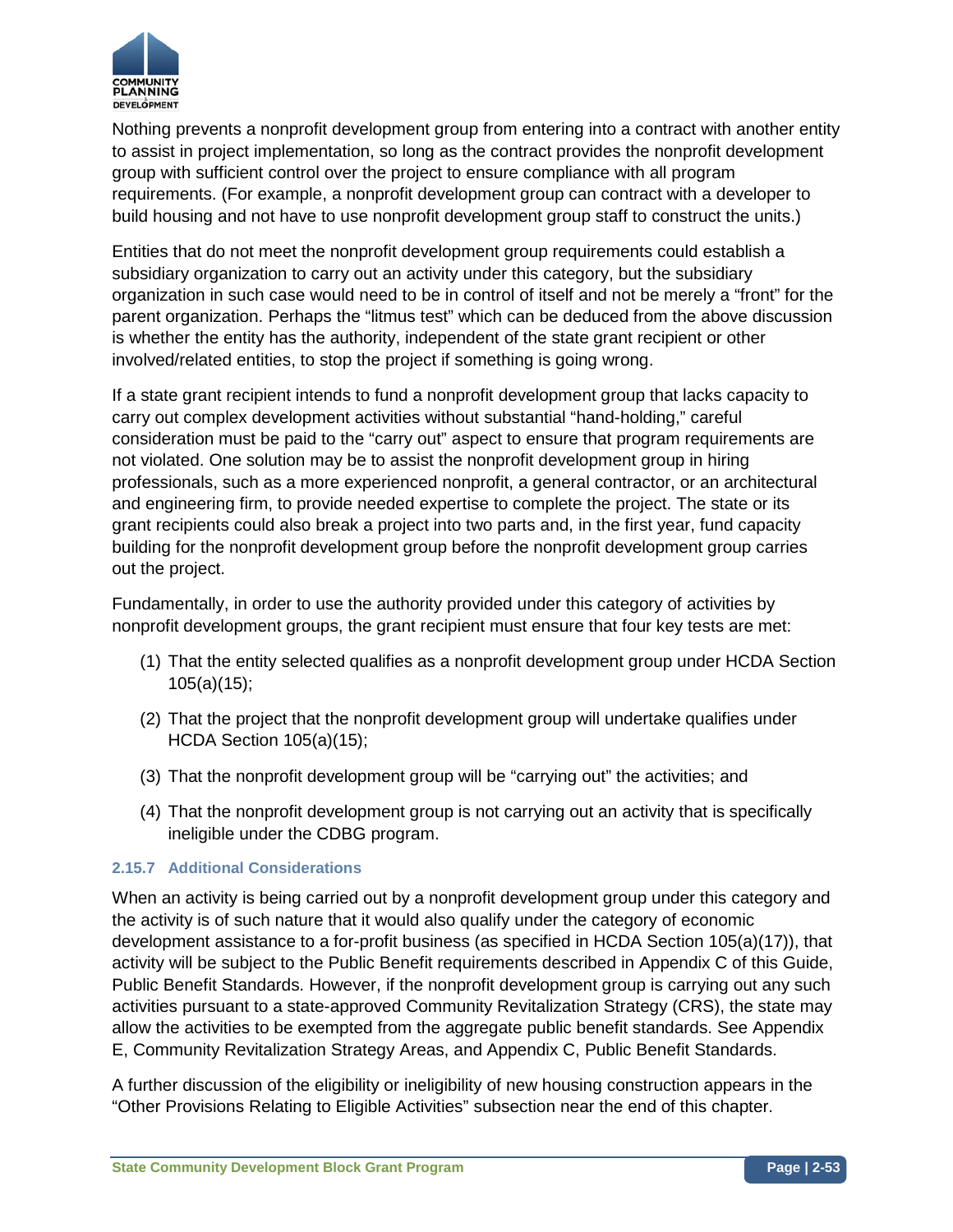

#### **Public services:**

There are two situations in which public services activities carried out by nonprofit development groups can be excluded from the limitations placed on public services expenditures (for example, the 15 percent cap):

- Any services provided by a nonprofit development group that are specifically designed to increase economic opportunities through job training and placement and other employment support services (for example, peer support programs, legal services to secure or retain employment, counseling, child care, transportation, and other similar services), and
- Services of any type being provided by a nonprofit development group pursuant to a state-approved Community Revitalization Strategy. (Reference: 24 CFR 91.315(g) and Appendix E, Community Revitalization Strategy Areas, for further information.)

## **Repayments and program income requirements:**

Any revenue (such as loan repayments) paid to a nonprofit development organization and generated by an activity carried out by that nonprofit under HCDA Section 105(a)(15) is not considered to be CDBG program income. The nonprofit organization would thus be free to use these repayments to carry out activities that would not be eligible under the CDBG program. If, for example, the organization administers a regional revolving loan fund, the repayments could be used to fund additional loans in communities other than the one to which the state's grant was awarded. Or, the funds could be lent to a high-technology business start-up project that could not meet the L/M Income Benefit national objective requirements. *Reference: 24 CFR 570.489(e)(2)(ii)*

This may be a way to carry out local economic development objectives that, while worthwhile, do not fit into the requirements of the CDBG program. This may also be a way to help a highperforming nonprofit development group secure ongoing funding to continue its mission following completion of the CDBG-funded project. However, states and their grant recipients should keep the following considerations in mind:

- Since such revenue is not program income, it cannot be included in the bases for calculating the public services or planning/administration caps.
- A state or a state grant recipient can override the provisions of 24 CFR 570.489(e)(2)(ii) and require that a nonprofit development organization re-use the repayments in accordance with any or all CDBG program requirements.
- When a state grant recipient provides funds to a nonprofit development group in the form of a loan, such as under the provisions of HCDA Section 105(a)(14), any payments made by the nonprofit development group to the state grant recipient on that loan would be CDBG program income.
- Any repayments that the state requires to be returned to the state are automatically CDBG program income.

## **2.15.8 Complying with National Objectives – Activities by Nonprofit Development Groups under Sections 105(a) (14) and (15)**

The majority of activities carried out by a nonprofit development group under this authority are also eligible under other categories covered in this Guide. The fact that they are carried out by a nonprofit organization does not affect how they can meet a national objective. Even for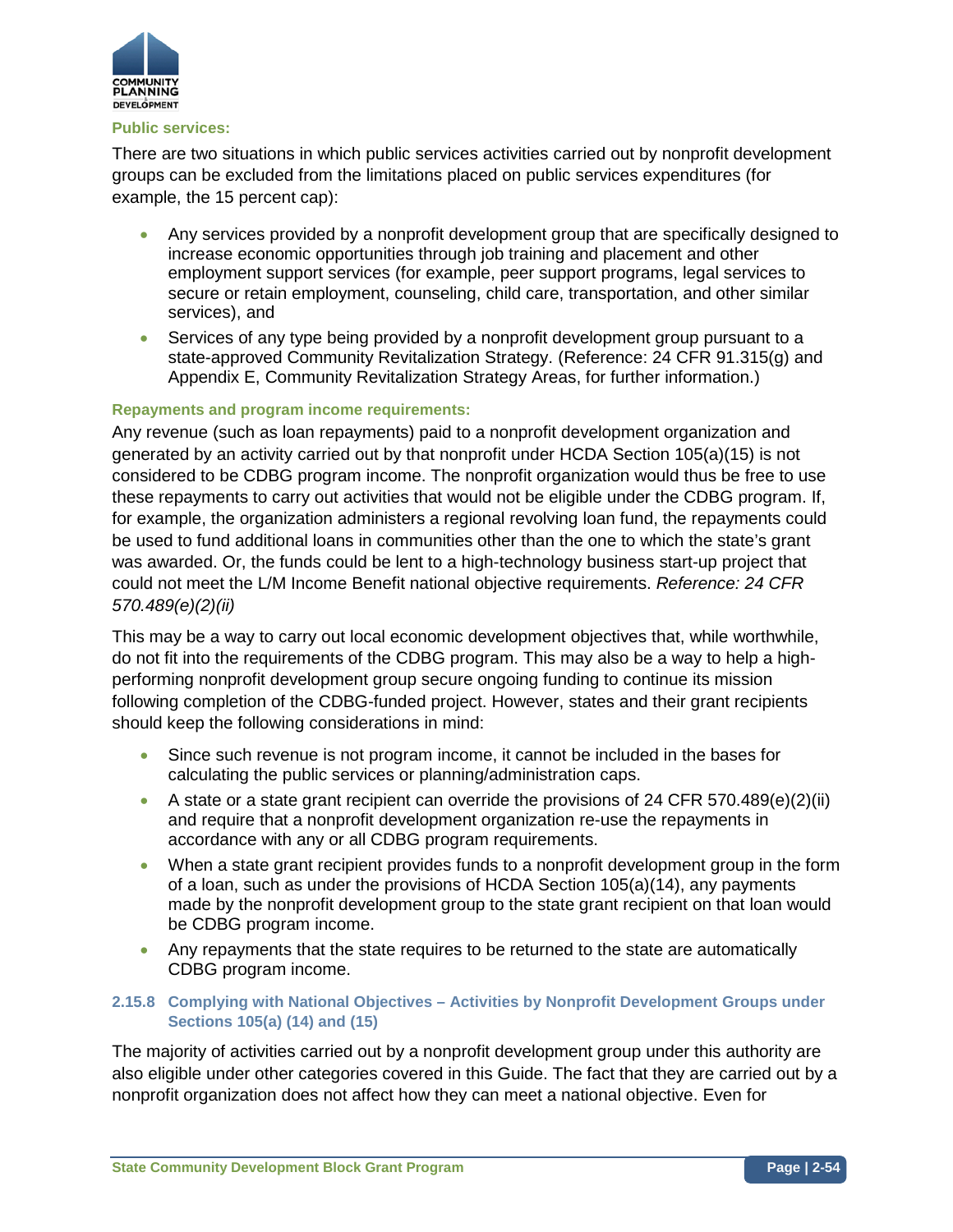

"otherwise ineligible activities" such as new housing construction, the parallels with requirements for similar eligible activities are fairly obvious. Readers can refer to the other relevant sections in this chapter concerning the considerations necessary to determine how to meet the CDBG national objectives. For reference, information on new housing construction by nonprofit development organizations is provided here.

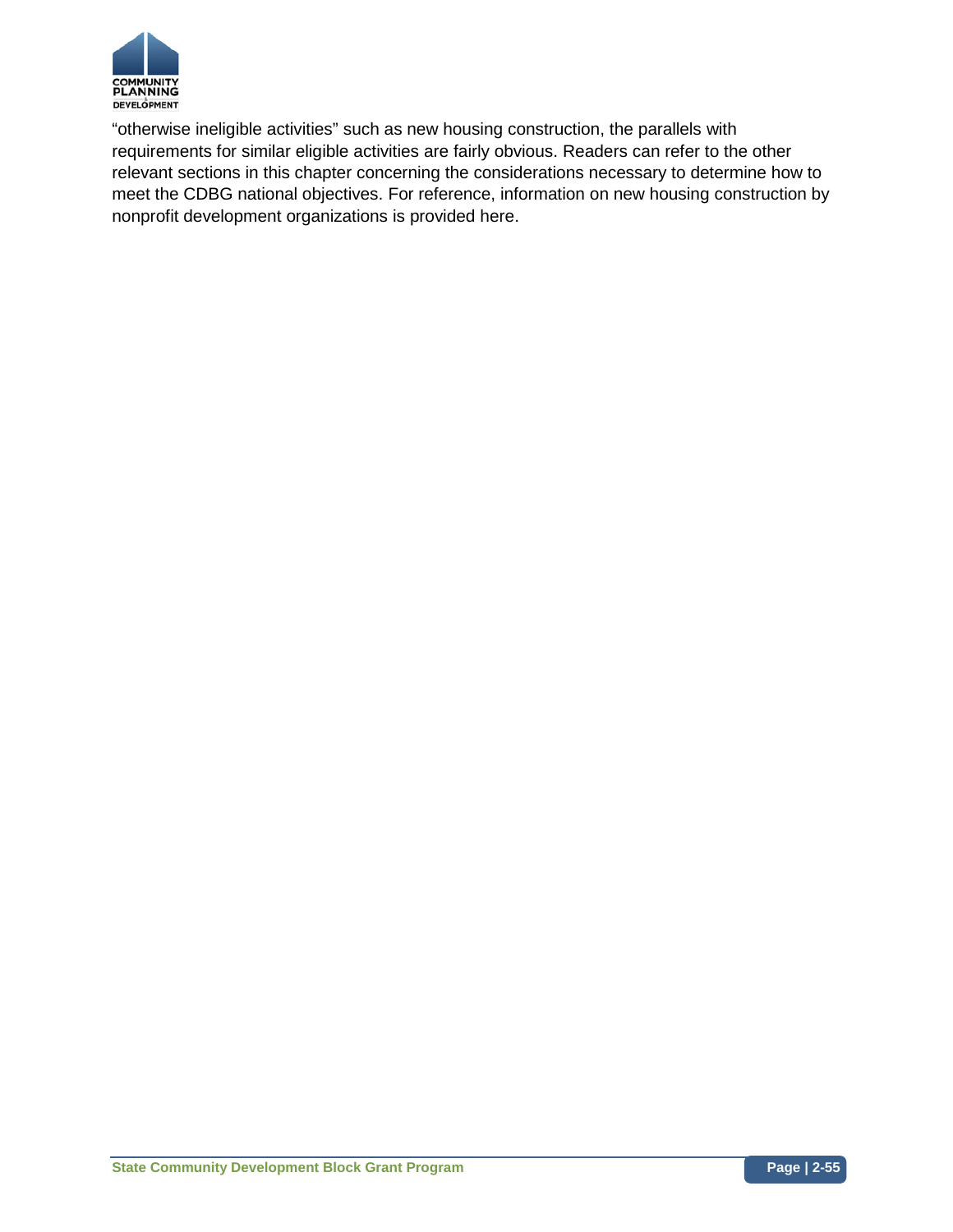

| NATIONAL OBJECTIVES - ACTIVITIES BY NONPROFIT DEVELOPMENT ORGANIZATIONS |                                                                                                                                                                    |                                                                                                                                                  |                                     |
|-------------------------------------------------------------------------|--------------------------------------------------------------------------------------------------------------------------------------------------------------------|--------------------------------------------------------------------------------------------------------------------------------------------------|-------------------------------------|
| <b>Objective</b>                                                        | <b>Qualifies If</b>                                                                                                                                                | <b>Example</b>                                                                                                                                   | <b>Additional Information</b>       |
| <b>L/M Income Housing</b>                                               | L/M income households will occupy<br>the new housing. Rental units must<br>be occupied at affordable rents.<br>New housing construction can only<br>be undertaken: | New construction of multi-family<br>(rental) apartment building for lower-<br>income households by a Community<br><b>Development Corporation</b> | For more information, see page 3-13 |
|                                                                         | By a non-profit development<br>organization pursuant to HCDA<br>Section 105(a)(15), or<br>Under the last resort housing<br>provisions in 49 CFR Part 24.           |                                                                                                                                                  |                                     |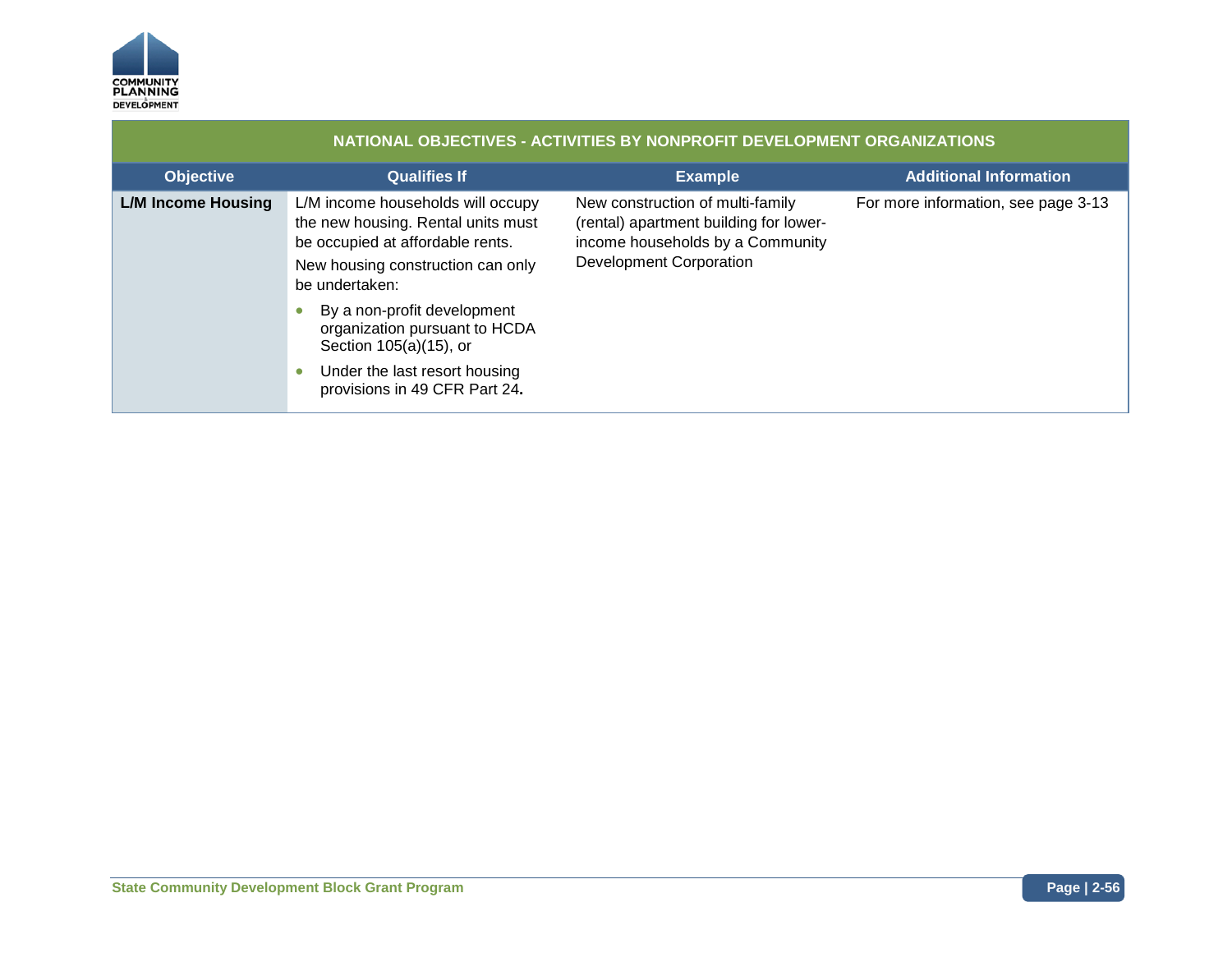

# **2.16 Economic Development Assistance to For-Profit Business**

#### **2.16.1 The HCDA**

## Section 105(a)(17)

- (a) Activities assisted under this title may include only
	- (17) provision of assistance to private, for-profit entities, when the assistance is appropriate to carry out an economic development project (that shall minimize, to the extent practicable, displacement of existing businesses and jobs in neighborhoods) that--
		- (A) creates or retains jobs for low- and moderate-income persons;
		- (B) prevents or eliminates slums and blight;
		- (C) meets urgent needs;
		- (D) creates or retains businesses owned by community residents;
		- (E) assists businesses that provide goods or services needed by, and affordable to, low- and moderate-income residents; or
		- (F) provides technical assistance to promote any of the activities under subparagraphs (A) through (E);

#### **Preface**

While this section of the statute deals exclusively with economic development activities, it is important to note that this is not the only section of the HCDA under which economic development activities may be undertaken. Indeed, the term "economic development" has different meanings to different people. At its broadest, the term can be interpreted to include all endeavors intended to sustain or increase the level of business activity. Remember, too, that not everything that might constitute "economic development" in its broadest sense is eligible in the CDBG program.

Providing direct financial assistance to a business may be the most common use of CDBG funds to promote economic development, but it certainly is not the only way. Land acquisition, clearance and disposition, provision of infrastructure, and microenterprise assistance are just a few of the other statutory eligibility categories under which economic development activities can be carried out. Even within the realm of direct financial assistance, there can be grants, loans, interest rate subsidies, loan loss reserve funds, credit enhancements, third-party guarantees, etc. A particular project utilizing any of these may be a stand-alone, single-user deal, or may be funded through a revolving loan fund.

For any given economic development project, the structure of the deal may be the biggest determinant of how the activity qualifies as eligible for CDBG funding. As discussed below, the structure of the deal, and the activity(ies) funded by CDBG affect whether or not the activity is subject to the Public Benefit Standards and Underwriting Guidelines.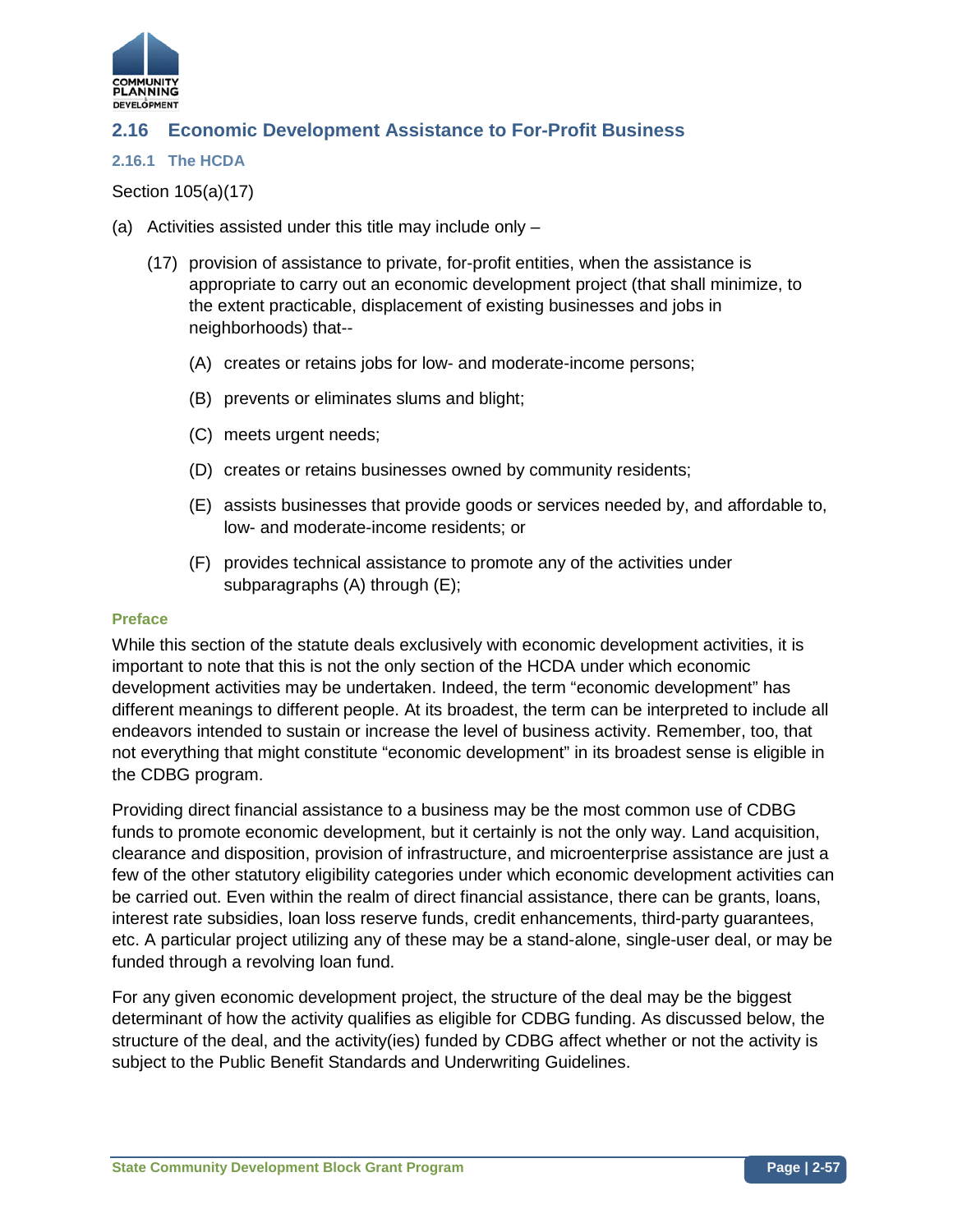

This section describes what is possible under the statute and the regulations. Not all states design their CDBG programs to encompass all possible activities. It is important for both states and state grant recipients to understand what is and is not allowed under the CDBG program, and to distinguish between federal program requirements and additional state-imposed requirements.

Each state takes a slightly different approach to economic development in its CDBG program, reflecting the unique needs and established priorities of that state. One state may choose to fund only single-user deals emphasizing manufacturing facilities which promote economic diversification; another may encourage regional revolving loan funds focusing on revitalizing small town business districts. A third state may be willing to assist any type of business so long as it agrees to meet "social goals," such as moving hard-to-employ people from public assistance into the labor force, paying higher-than-minimum wages, or providing health care benefits; yet another may limit its economic development assistance activities to job training and provision of infrastructure. Many states set maximum-assistance-per-job-created levels below those established under HUD's Public Benefit Standards.

## **2.16.2 Eligible Activities**

- Direct financial assistance to private for-profit entities for an activity determined by the grant recipient to be appropriate to carry out an economic development project. This may include, but is not limited to:
	- − grants,
	- − loans,
	- − loan guarantees,
	- − interest supplements, and
	- − any other form.
- Economic development services in connection with the above subcategories, including outreach efforts to market available forms of assistance; screening of applicants; reviewing and underwriting applications for assistance; preparation of agreements; management of assisted activities; and the screening, referral, and placement of applicants for employment opportunities generated by CDBG-eligible economic development activities. The costs of providing necessary job training for persons filling those positions may also be provided.
- Technical assistance to businesses, including assistance in the development of business plans or plans to reduce energy costs
- For activities funded under HCDA Section 105(a)(17), the statute requires that the state and its grant recipients shall minimize, to the extent practical, displacement of existing businesses and jobs in neighborhoods.

#### **Example**

Activities eligible under this section include:

• Loans, grants, or other direct financial assistance to pay for the expansion of a factory or commercial business, or the establishment of a new facility or business. Under this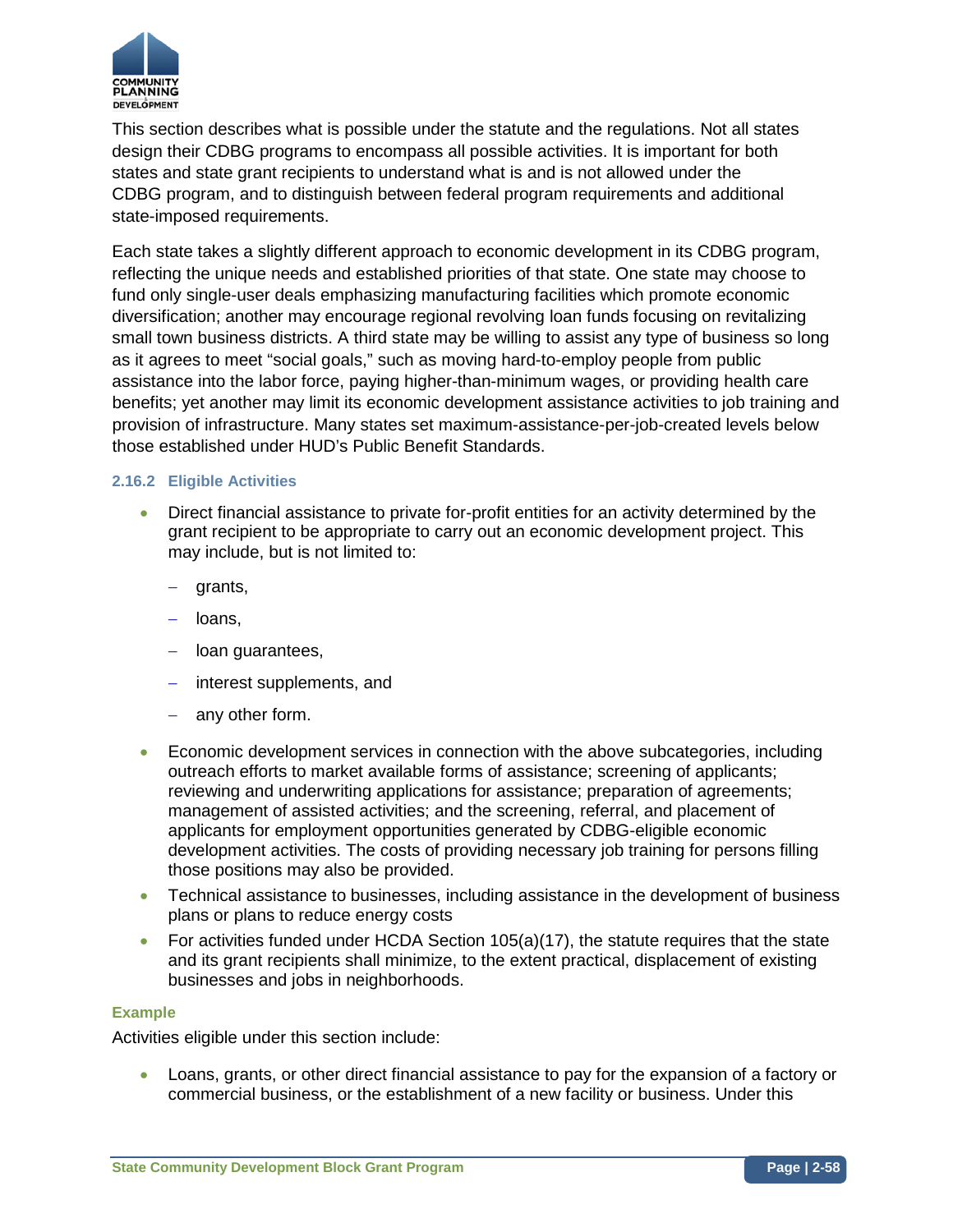

provision, there are no restrictions on how this financial assistance might be structured. For example, the CDBG funds could be provided to the for-profit company in order to:

- − Purchase land;
- − Construct a building or other improvements;
- − Renovate an existing building to accommodate the business;
- − Construct tenant improvements/finishes;
- − Lease space in or purchase an existing building;
- − Purchase capital equipment;
- − Purchase inventory;
- − Use as working capital;
- − Provide employees with higher wages or fringe benefits (such as health insurance) that the company would not otherwise provide; and
- − Provide job training to newly-hired employees who otherwise would not qualify for those jobs.
- Technical assistance to a business facing bankruptcy or otherwise at-risk.
- Providing services or benefits to newly-hired employees that allow them to hold the jobs, such as transportation to the jobsite or day care assistance. The company could provide subsidies or vouchers to employees to obtain such services on their own; or the company could provide these services directly for their employees (for example, operating an on-site day care center); or the company could contract with a third party to provide/operate these services (for example, contracting with a bus service to transport employees to work).
- Providing training needed by persons receiving public assistance to enable them to qualify for jobs created by CDBG-assisted special economic development activities.

## **Ineligible Activities**

## *Economic development activities eligible under HCDA Section 105(a)(17) do not include:*

- Assistance to a for-profit business in the form of lobbying or other political activities.
- Public facilities and improvements carried out to support or benefit a private for-profit business. These activities may, however, be eligible under the category of Public Facilities and Improvements.
- New Housing Construction. This activity may, however, be eligible under HCDA Section 105(a)(15) when undertaken by nonprofit development groups. When a project to be assisted includes new construction of housing as part of a commercial structure (for example, a "mixed use" project), those costs clearly attributable to the commercial portion of the project may be eligible as economic development assistance to a for-profit business.
- Planning for economic development projects, including conducting market surveys to determine an appropriate type of business to attempt to attract to a particular area, developing individual commercial or industrial project plans, and identifying actions to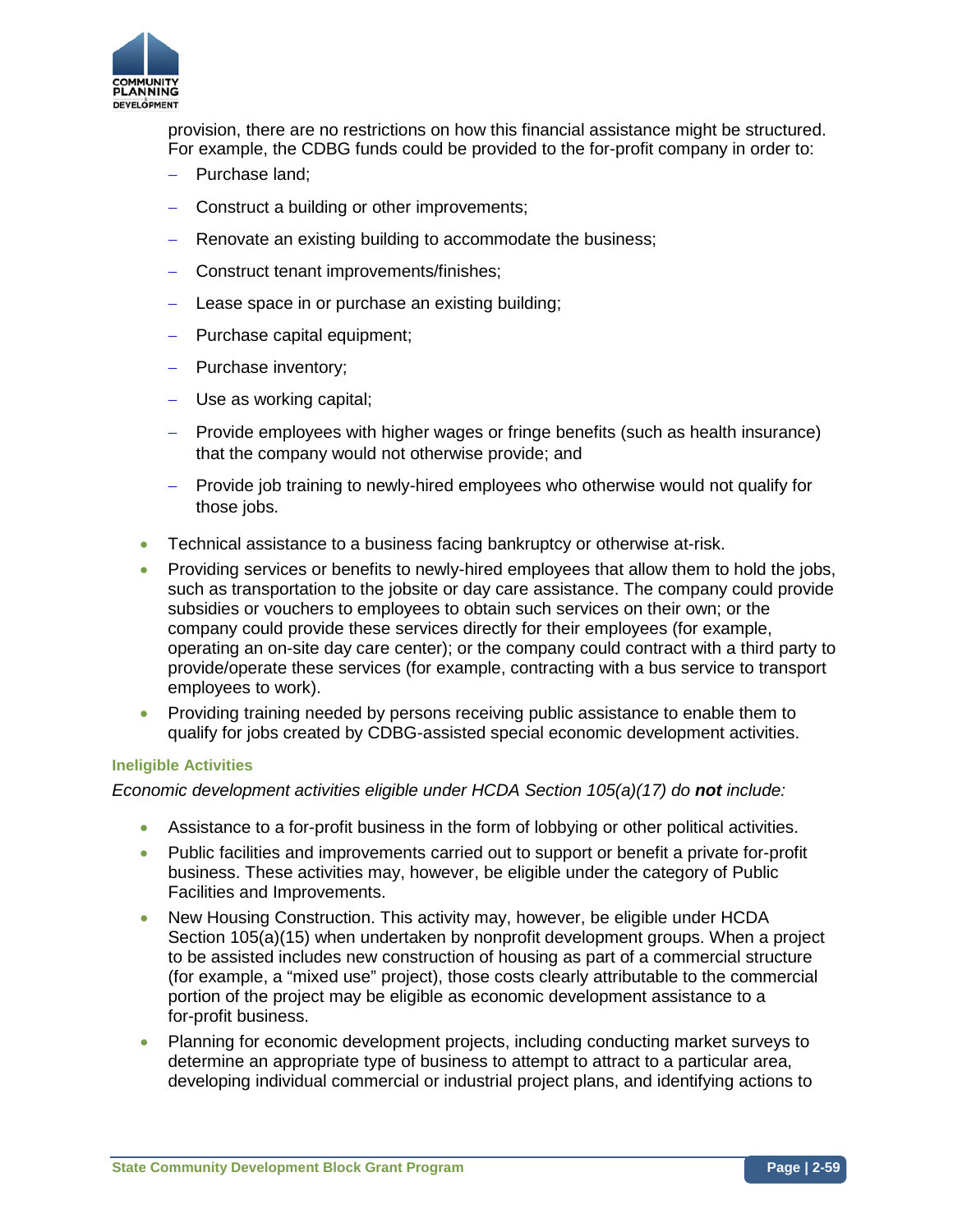

implement those plans. Such planning activities may be eligible under the category of Planning and Capacity Building.

- Assisting directly in the relocation of any industrial or commercial plant, facility, or operation from one area to another area, if the relocation is likely to result in a significant loss of employment in the labor market area from which the relocation occurs. (see 24 CFR 570.482(h))
- Job training that is not part of a CDBG-eligible economic development activity to create or retain permanent jobs.

There are important distinctions to be made by the state and its grant recipients between the types of job training eligible under this section and more generalized job training activities that may be eligible under the categories of Public Services or Activities by Nonprofit Development Groups. Examples of training activities eligible under this section include:

- Training unskilled, low-income persons for specific jobs for which they have been hired and which require skill levels beyond what they now have;
- Training a pool of low-income prospective employees for specific jobs being created as a result of a CDBG-funded industrial expansion, where the employer agrees to give first consideration to filling the new positions with people from this pool (for example, training of disabled workers for jobs in a new warehouse facility being assisted with CDBG funds);
- Re-training existing employees of a business as part of a project which qualifies as retaining jobs under the L/M Income Jobs national objective criterion. In contrast, the following are examples of training which would not qualify under HCDA Section 105(a)(17), but which could qualify under HCDA Section 105(a)(8) or (15):
- Providing generalized "how to find and keep a job" training to public assistance recipients who have never been in the labor force before;
- Providing specialized training to low-income high school dropouts so they are qualified to find jobs in some particular industry or employment field, such as information technology, in the absence of any linkage to specific positions at specific firms. (In other words, the job openings must come first; training residents in some field of endeavor in hopes of attracting businesses in that industry cannot qualify as providing assistance to a for-profit business.)

## **2.16.3 Complying with National Objectives – Economic Development Assistance to For-Profit Businesses**

Section 105(c)(1) of the HCDA specifies certain limitations on how activities under Section 105(a)(17) may meet the national objective of Benefit to L/M Income Persons. These limitations are reflected in the charts that follow which show how activities in this category may meet the CDBG national objectives.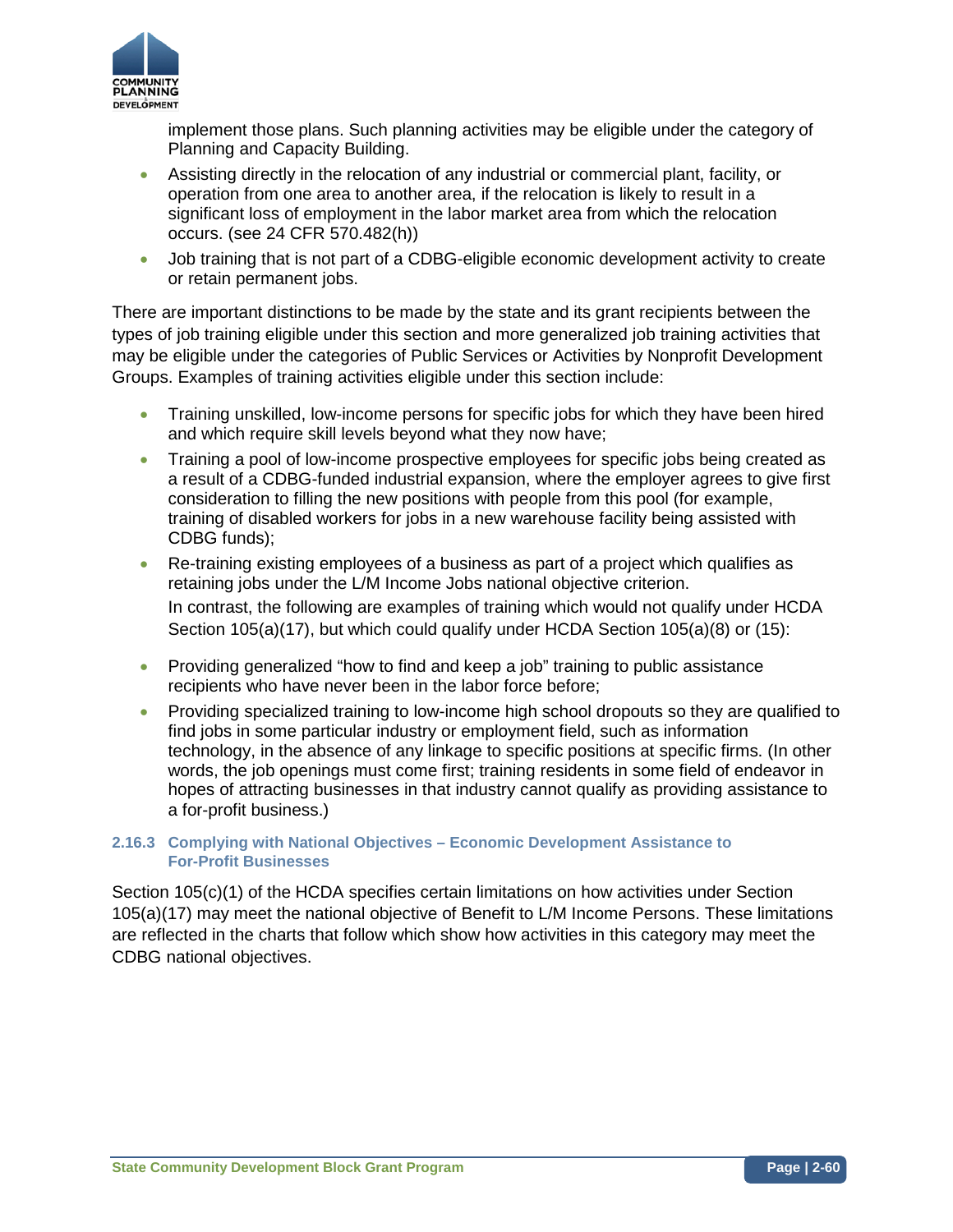

| NATIONAL OBJECTIVES - ECONOMIC DEVELOPMENT ASSISTANCE TO FOR-PROFIT BUSINESS |                                                                                                                                                                                                                                                                                                                                                                                             |                                                                                                                                                                                                                                                                                                                            |                                      |
|------------------------------------------------------------------------------|---------------------------------------------------------------------------------------------------------------------------------------------------------------------------------------------------------------------------------------------------------------------------------------------------------------------------------------------------------------------------------------------|----------------------------------------------------------------------------------------------------------------------------------------------------------------------------------------------------------------------------------------------------------------------------------------------------------------------------|--------------------------------------|
| <b>Objective</b>                                                             | <b>Qualifies If</b>                                                                                                                                                                                                                                                                                                                                                                         | <b>Example</b>                                                                                                                                                                                                                                                                                                             | <b>Additional Information</b>        |
| <b>L/M Income Area</b><br><b>Benefit</b>                                     | The assistance is to a business that<br>provides goods or services to residents<br>of an L/M income residential area.                                                                                                                                                                                                                                                                       | Working capital or expansion loan to a<br>neighborhood business such as a<br>grocery store or laundromat, serving a<br>neighborhood area with 62 percent L/M<br>income residents.                                                                                                                                          | For more information, see page 3-5.  |
| L/M Income<br><b>Limited Clientele</b>                                       | The only use of CDBG is to provide job<br>training or other employment support<br>services as part of a CDBG-eligible<br>economic development project, and the<br>percentage of total project cost<br>contributed by CDBG does not exceed<br>the percentage of all persons assisted<br>who are L/M income, but the<br>percentage of L/M income persons<br>assisted is less than 51 percent. | Training for 30 new employees, ten of<br>whom (30%) are L/M income, hired by<br>a manufacturer adding new machinery<br>to its plant where CDBG pays no more<br>than one-third (30%) of the total cost of<br>the project, including the training.<br>CDBG can also provide assistance for<br>the purchase of new machinery. | For more information, see page 3-10. |
| <b>L/M Income Jobs</b>                                                       | The assisted project involves the<br>creation or retention of jobs at least<br>51 percent of which benefit L/M income<br>persons.                                                                                                                                                                                                                                                           | Financial assistance to a manufacturer<br>for the expansion of its facilities,<br>through purchase of additional land or<br>building expansion or improvements,<br>where the expansion is expected to<br>create permanent jobs, at least 51<br>percent of which will be available to<br>L/M income persons.                | For more information, see page 3-16  |
| <b>Slum or Blighted</b><br>Area                                              | The assistance is to a business in a<br>designated slum or blighted area and<br>addresses one or more of the<br>conditions that contributed to the<br>deterioration of the area.                                                                                                                                                                                                            | A low-interest loan to a private<br>development company to acquire and<br>clear an abandoned rail yard complex<br>in a designated, blighted<br>redevelopment district so that the site<br>can be redeveloped as an industrial<br>park.                                                                                     | For more information, see page 3-26. |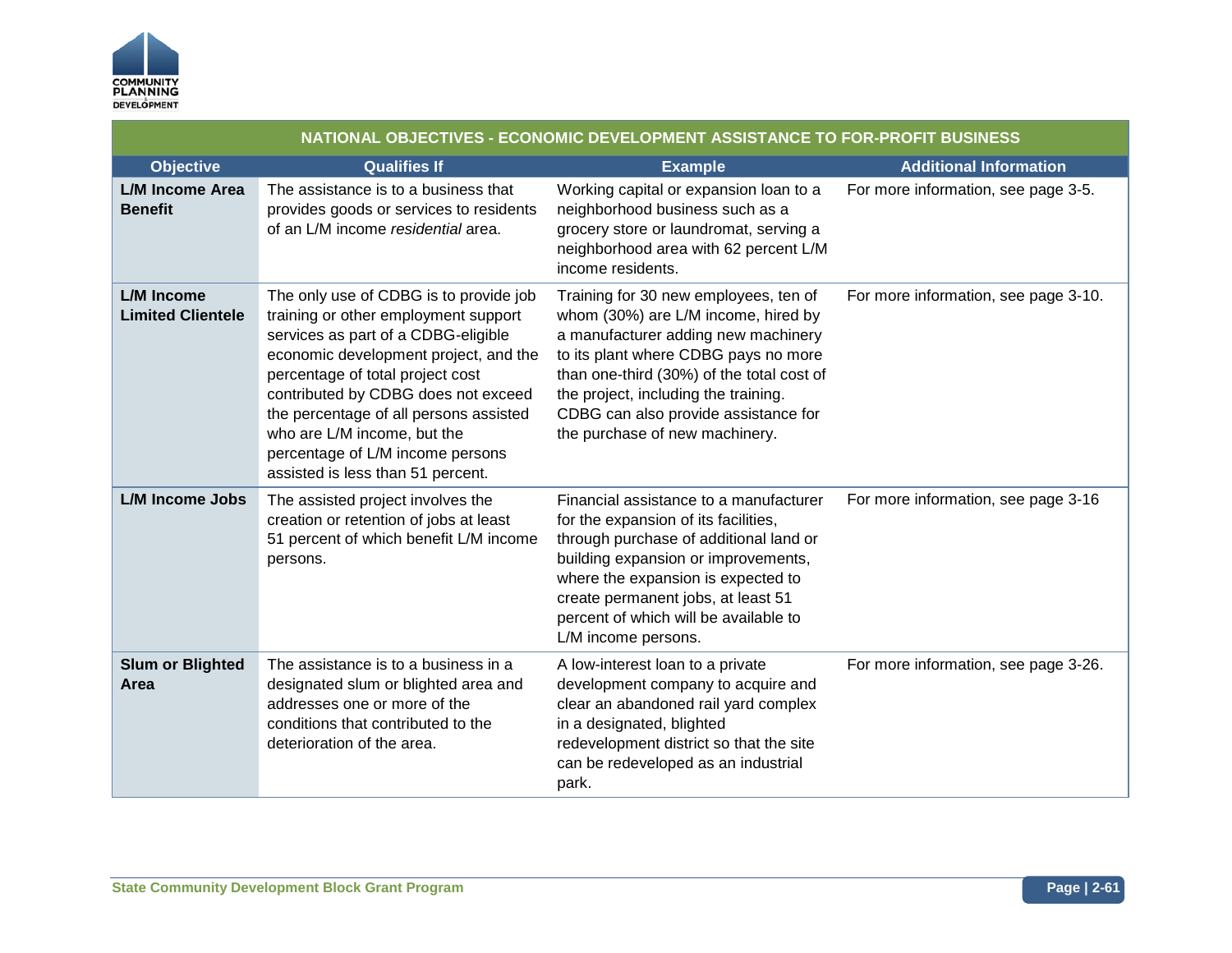

|                    | NATIONAL OBJECTIVES - ECONOMIC DEVELOPMENT ASSISTANCE TO FOR-PROFIT BUSINESS                                                                                                                                                                                                                                                                                                                                                                                                                                                           |                                                                                                                                                                                                    |                                      |
|--------------------|----------------------------------------------------------------------------------------------------------------------------------------------------------------------------------------------------------------------------------------------------------------------------------------------------------------------------------------------------------------------------------------------------------------------------------------------------------------------------------------------------------------------------------------|----------------------------------------------------------------------------------------------------------------------------------------------------------------------------------------------------|--------------------------------------|
| <b>Objective</b>   | <b>Qualifies If</b>                                                                                                                                                                                                                                                                                                                                                                                                                                                                                                                    | <b>Example</b>                                                                                                                                                                                     | <b>Additional Information</b>        |
| <b>Spot Blight</b> | The assistance is to a business located<br>outside of a designated slum or<br>blighted area where:<br>(1) The assistance is designed to<br>eliminate specific conditions of<br>blight or physical decay; and<br>(2) The assistance is limited to the<br>following activities:<br>acquisition,<br>clearance,<br>relocation,<br>historic preservation, and<br>building rehabilitation.<br>О<br>Rehabilitation must be limited to the<br>extent necessary to eliminate specific<br>conditions detrimental to public safety<br>and health. | Financial assistance to a business to<br>demolish a dilapidated structure it<br>owns and construct a new building on<br>the site.                                                                  | For more information, see page 3-28. |
| <b>Urgent Need</b> | The assistance to a commercial or<br>industrial business is designed to<br>alleviate existing conditions and the<br>grant recipient certifies that such<br>conditions pose a serious and<br>immediate threat to the health or<br>welfare of the community, they are<br>of recent origin or recently<br>became urgent, the grant recipient is<br>unable to finance the activity on its<br>own, and other sources of funds are<br>not available.                                                                                         | Provision of direct assistance to<br>reconstruct the only grocery store in a<br>small, remote town that was damaged<br>by a tornado, where no other funds are<br>available for the reconstruction. | For more information, see page 3-30. |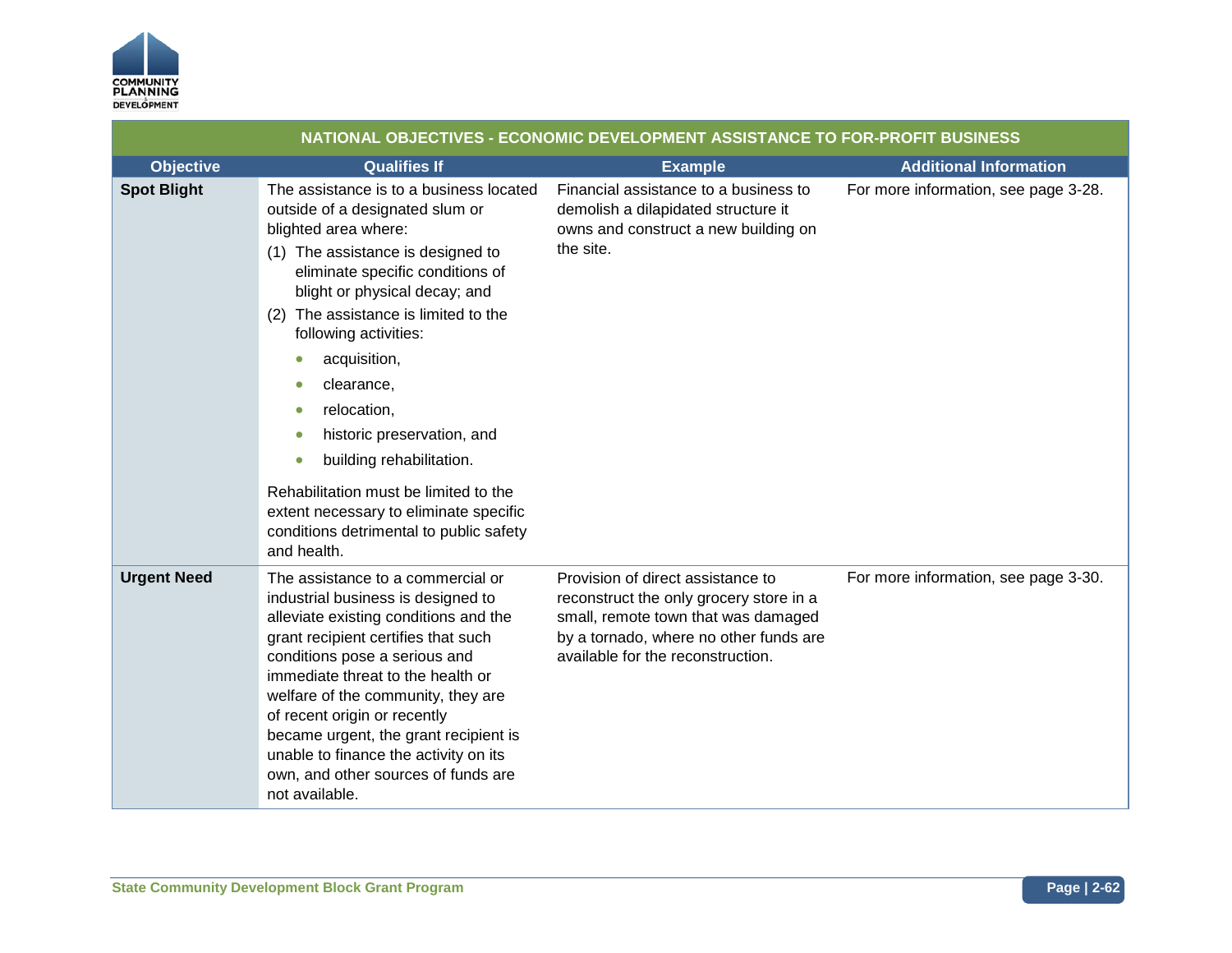

# **2.17 Additional Applicable Requirements - Activities Funded Under Section 105(a)(14), (15), and (17)**

## **2.17.1 The HDCA**

Section 105(e)

- (e) Guidelines for evaluating and selecting economic development projects
	- (1) Establishment

The Secretary shall establish, by regulation, guidelines to assist grant recipients under this title to evaluate and select activities described in subsection (a)(14), (15), and (17) for assistance with grant amounts. The Secretary shall not base a determination of eligibility of the use of funds under this title for such assistance solely on the basis that the recipient fails to achieve one or more of the guidelines' objectives as stated in paragraph (2).

(2) Project costs and financial requirements

The guidelines established under this subsection shall include the following objectives:

- (A) The project costs of such activities are reasonable.
- (B) To the extent practicable, reasonable financial support has been committed for such activities from non-Federal sources prior to disbursement of Federal funds.
- (C) To the extent practicable, any grant amounts to be provided for such activities do not substantially reduce the amount of non-Federal financial support for the activity.
- (D) Such activities are financially feasible.
- (E) To the extent practicable, such activities provide not more than a reasonable return on investment to the owner.
- (F) To the extent practicable, grant amounts used for the costs of such activities are disbursed on a pro rata basis with amounts from other sources.
- (3) Public benefit

The guidelines established under this subsection shall provide that the public benefit provided by the activity is appropriate relative to the amount of assistance provided with grant amounts under this title.

## **2.17.2 Public Benefit**

The 1992 Amendments to the HCDA added new requirements for economic development activities funded under HCDA Section 105(a)(14), (15), and (17). The previous requirement (that assistance to certain economic development activities be determined to be "appropriate") was replaced with a requirement that the level of public benefit to be derived from the activity must be appropriate given the amount of CDBG assistance being provided. HUD revised the CDBG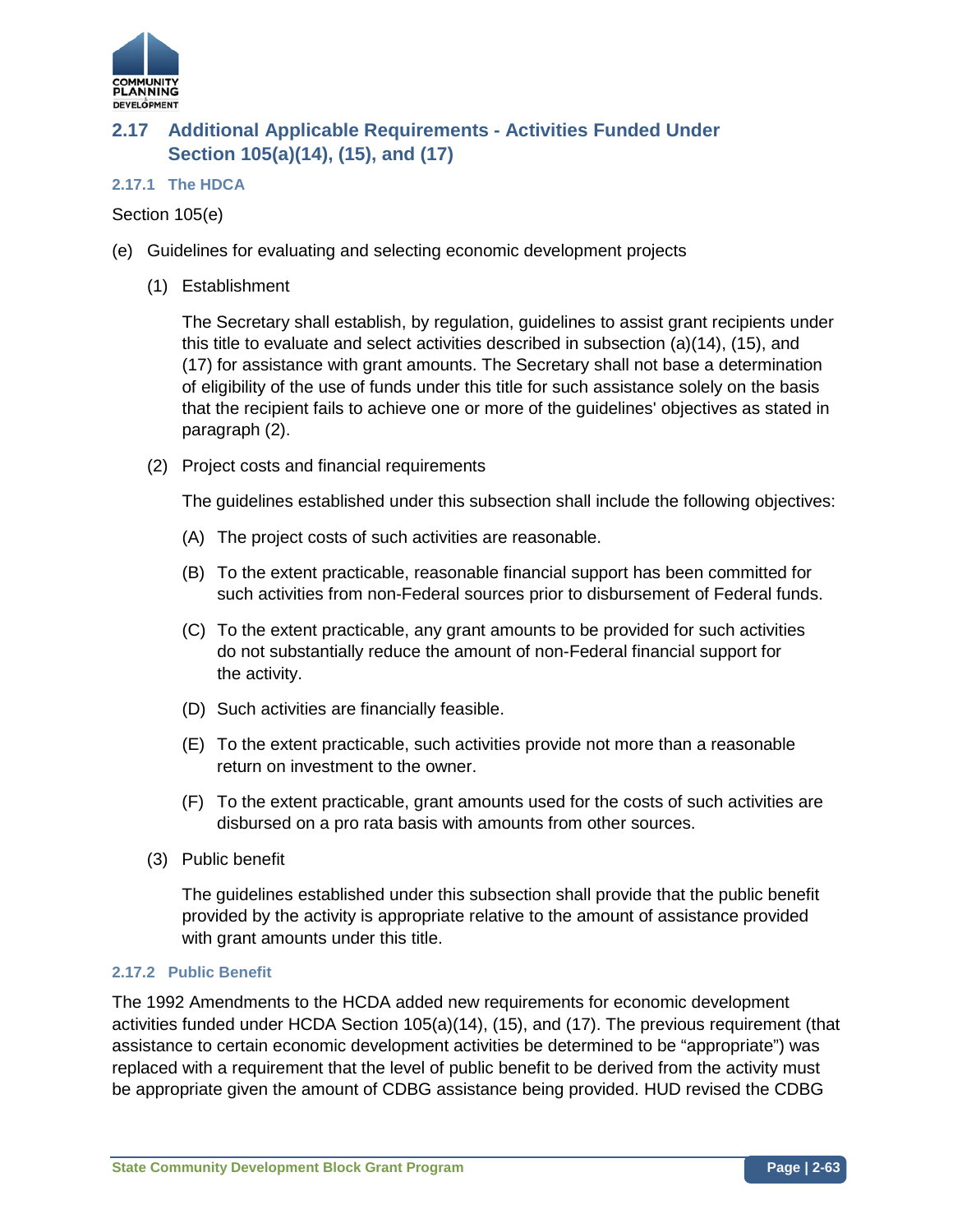

regulations in 1995 to implement this requirement through the addition of the Public Benefit Standards and Underwriting Guidelines. These requirements, found at 24 CFR 570.482(e) and (f) and are further discussed in Appendix C, Public Benefit Standards, apply to **all economic development** activities funded under HCDA Section 105(a)(14), (15), and (17). The regulations provide several avenues by which states and their grant recipients can demonstrate that reasonable public benefits are accruing from CDBG-assisted economic development activities.

Grant recipients are also expected to perform due diligence through financial underwriting of any assistance being provided to a for-profit business and HUD has developed guidelines that a grant recipient may use for this purpose. It is important to note, however, that grant recipients are not required to use the HUD-supplied underwriting guidelines. (See Appendix C, Public Benefit Standards.)

How the assistance to a given project is structured affects more than just the category under which the activity may be eligible; it affects the applicability of the public benefit standards and underwriting guidelines to the activity as well. The public benefit standards and underwriting guidelines do not apply to a number of other eligibility categories under which economic development activities could be carried out, such as:

- Microenterprise assistance activities funded under HCDA Section 105(a)(22),
- Acquisition funded under HCDA Section 105(a)(1),
- Rehabilitation or construction of buildings funded under HCDA Section 105(a)(4),
- Provision of public facilities under HCDA Section 105(a)(2), in most cases. (However, HUD has by regulation applied them to certain economic development infrastructure activities.)

The public benefit standards and underwriting guidelines do not apply to non-economic development activities (such as new housing construction) carried out by nonprofit organizations under HCDA Section 105(a)(15).

On the other hand, states and state grant recipients should be aware that the public benefit standards and underwriting guidelines do apply to job training and other economic development services activities funded under HCDA Section 105(a)(17), even though they may not involve direct financial assistance to a business. Furthermore, it is important to remember that the public benefit standards are part of the statutory eligibility requirements of the program. Their applicability is triggered by the eligibility category under which the activity is funded, not by what national objective the activity is designed to address.

## **2.17.3 Prohibition of Job Relocation**

It is common practice in the economic development field for communities to compete against one another to be the site of new commercial or industrial facilities. One of the more controversial aspects of this practice occurs when communities offer CDBG assistance to a business to induce the business to move its existing operations from another community. The gaining community seeks to provide new jobs for its residents, but those gains sometimes come at the expense of employees currently holding jobs with that business in another community, who are not in a position to follow their employer (and their job) to a new location. This practice has come to be known as "job relocation," or more commonly, "job piracy."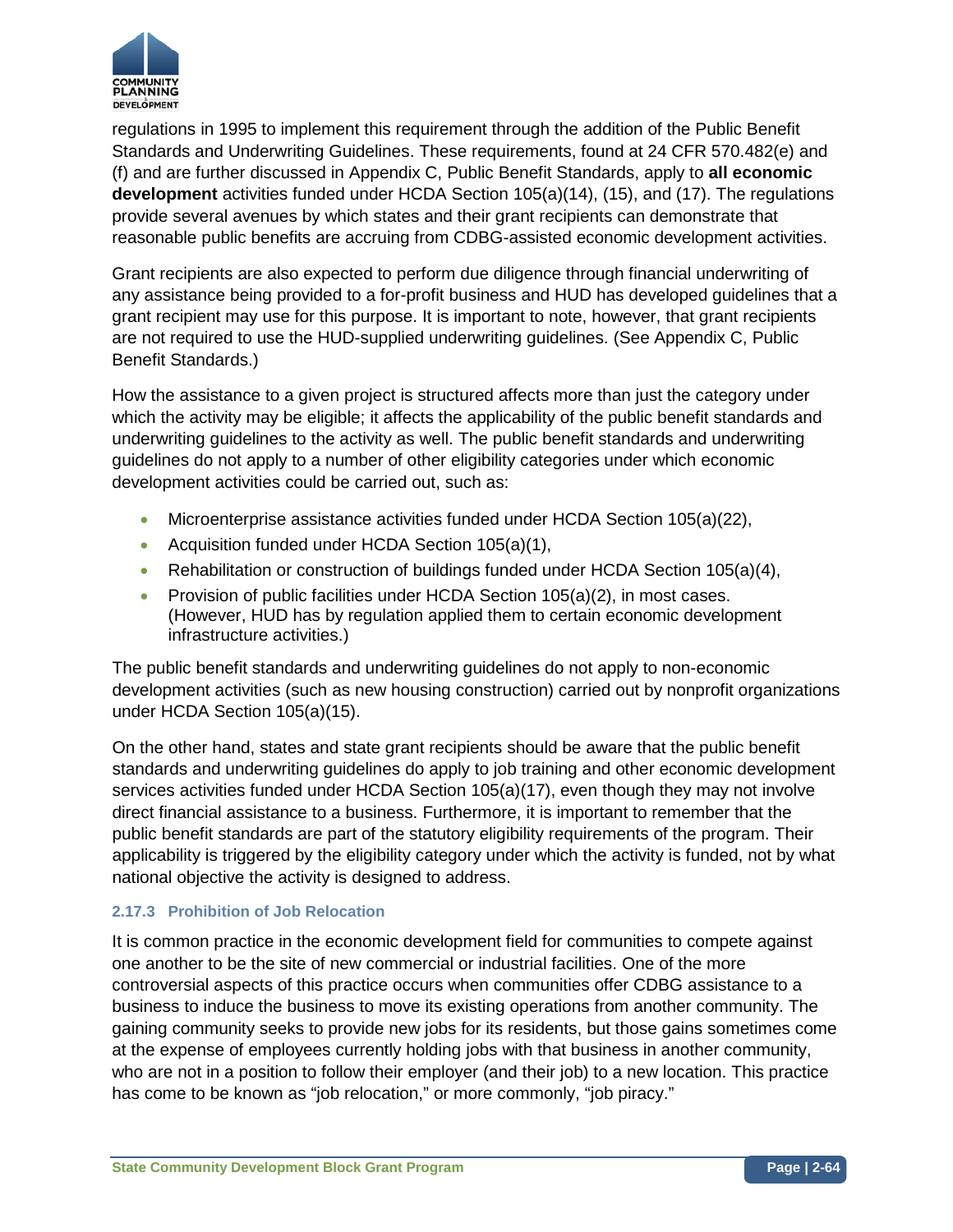

Section 588 of Public Law Section 105-276 (the FY 1999 HUD Appropriations Act) amended Section 105 of the HCDA to prohibit CDBG funds from being used "…to assist directly in the relocation of any industrial or commercial plant, facility, or operation, from (one) area to another, if the relocation is likely to result in a significant loss of employment in the labor market area from which the relocation occurs."

HUD issued the Prohibition on Use of CDBG Assistance for Job-Pirating Activities final rule on May 24, 2006, which finalized the interim rule published on December 23, 2005 clarifying the statute.

HUD urges states to collect and consider the following information regarding any proposed project that might fall under the purview of Section 588:

- Determine whether anti-pirating provisions apply to economic development activities and particularly those involving the relocation of jobs. Factors to consider include the labor market area where the company is currently located and the projected number of jobs that will be lost once the company vacates its current labor market and relocates to another.
- Determine whether any loss of employment is significant so that a determination can be made if the regulation applies. Section 588 of Public Law 105-276 sets parameters for whether the relocation from one LMA to another and the number of jobs being lost is significant enough to trigger the anti-pirating provisions. The loss of 25 of fewer jobs would not constitute a significant job loss, while the loss of 500 or more jobs would likely invoke the anti-job pirating rule. Job losses between 25 and 500 must be less than one tenth of one percent of the area's labor force to avoid being counted as significant.
- Any recipient of CDBG funds used to relocate a business must sign a written agreement including: a statement of intent of relocating from one labor market area to another and the number of jobs that will be relocated to each labor market area; a certification from the business that none of the relocations will result in a significant job loss; and a provision for reimbursement should the provided assistance result in a relocation prohibited by the regulation.
- All jobs targeted for transfer should be in place at the new location within three years.

## **2.17.4 Additional Considerations**

States and their grant recipients should take special precautions in the design and implementation of economic development assistance programs, particularly when providing assistance to a for-profit business. First, it should be evident that all business activity involves more than the average amount of risk, and it is possible that the contemplated results will not materialize. It is to be expected that businesses will focus heavily on their own interests; it should not be surprising if they show little interest in the fulfillment of the community's goals and objectives or in the particular requirements of the CDBG program. States and their grant recipients must therefore maintain proper documentation in the activity files and offer technical assistance to avoid non-compliance with program rules. Care should be taken to protect the community's interests in their dealings with those entities that work in the economic development sphere.

If a state grant recipient, subrecipient, or other nonprofit organization makes a number of CDBG loans for economic development, it will be important to take appropriate steps to manage the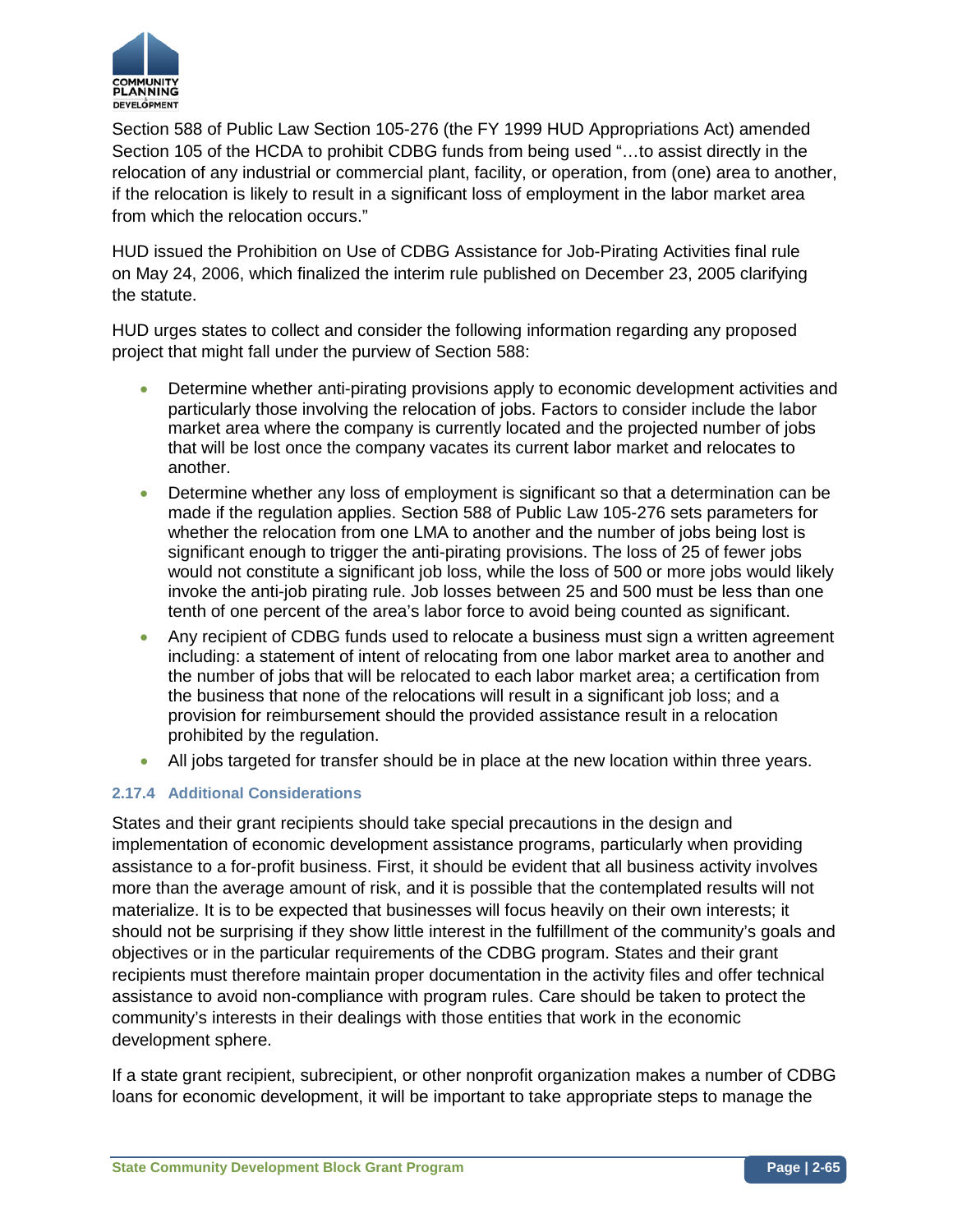

loan portfolio. Some guidance and advice concerning this matter may be found in Appendix H, Selling or Securitizing CDBG-funded Loans Using the Section 108 Program and Other Secondary Markets.

# **2.18 Technical Assistance**

## **2.18.1 The HCDA**

Section 105(a)(19)

- (a) Activities assisted under this title may include only
	- (19) provision of technical assistance to public or nonprofit entities to increase the capacity of such entities to carry out eligible neighborhood revitalization or economic development activities, which assistance shall not be considered a planning cost as defined in paragraph (12) or administrative cost as defined in paragraph (13);

Section 106(d)(5)

From the amounts received for distribution in nonentitlement areas, the state may deduct an amount, not to exceed one percent of the amount so received, to provide technical assistance to local governments and nonprofit program recipients.

## **2.18.2 Eligible Activities**

This provision makes eligible the use of CDBG funds to increase the capacity of public or nonprofit entities to carry out eligible neighborhood revitalization or economic development activities. (This could include the state grant recipient itself.) In order to use the funds under this authority, the state must determine, prior to providing the assistance, the eligibility of the activity for which capacity is to be built and that there is a reasonable expectation that a national objective can be met once the entity has received the technical assistance and undertakes the activity. It should be noted that, while building capacity of an entity under this authority provides an alternative to using the authority under the category of Planning and Capacity Building (and thus can help avoid a problem with exceeding the 20 percent cap), the category does not provide a presumption concerning national objective compliance. Thus, it is important that this be considered before charging costs under this category. Factors that should be considered in determining if a national objective can be met include the nature of the organization receiving the assistance, the type and eligibility of the activity to be carried out, the location of the activity, and the entity's expected (or traditional) clientele. Based on a review of these factors, the state should have a reasonable expectation that the activity to be undertaken by the entity would comply with a national objective before funding capacity building.

The 2004 Consolidated Appropriations Act amended Section 106(d) of the Act with respect to CDBG funds received on or after January 24, 2004. On October 17, 2008, HUD issued a proposed rule to reflect that statutory amendment. On April 23, 2012, HUD issued the final rule, "State CDBG Program: Administrative Rule Changes" which responded to comments and made the interim rule final. The rule allows states to use up to 3 percent of their allocations on administrative expenses, technical assistance, or a combination thereof, in addition to the \$100,000 base amount that states may use for administrative expenses. This change provides states with increased flexibility to allocate up to 3 percent of CDBG funds between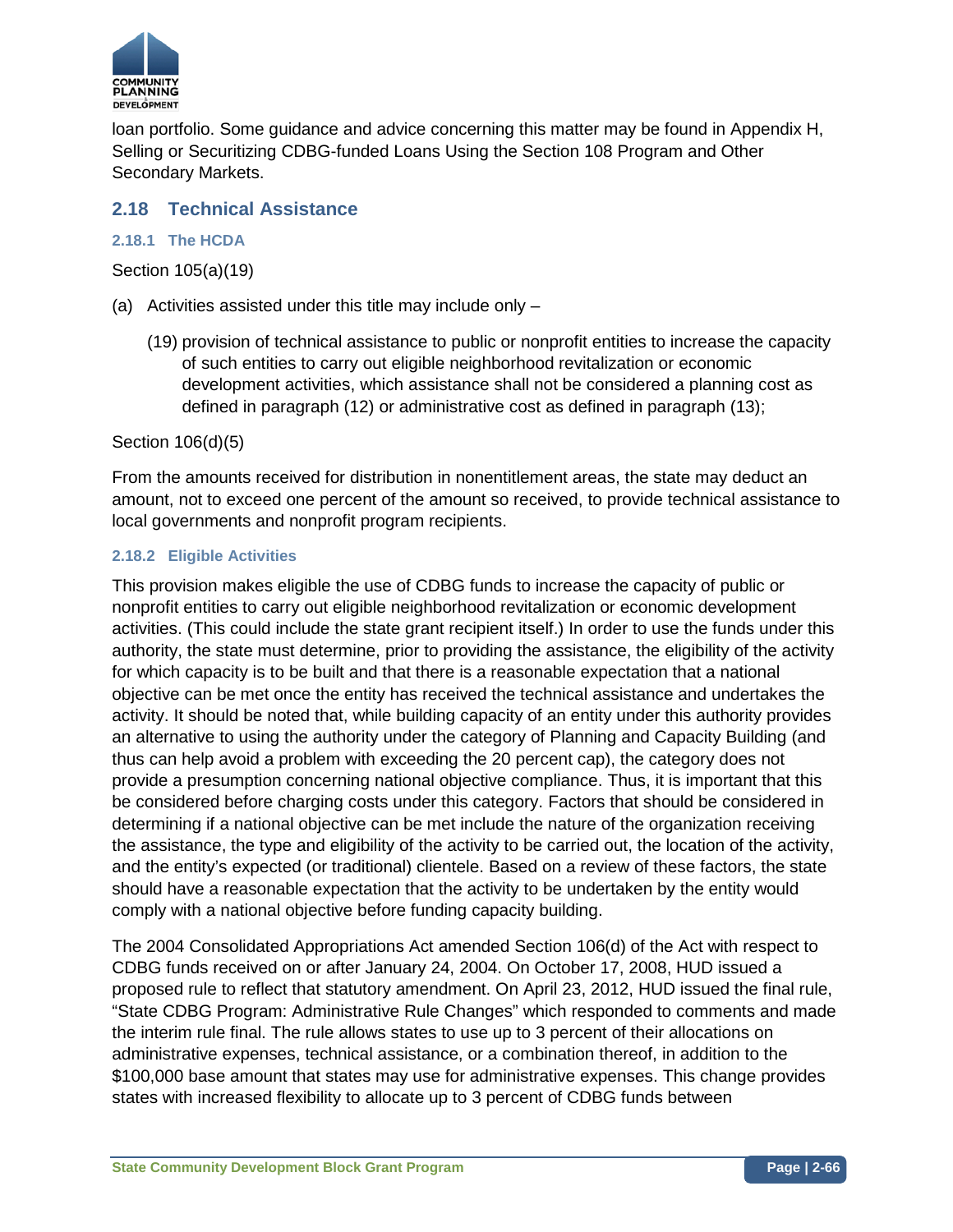

administrative expenses and technical assistance, according to the states' preferences. Amounts used for provision of technical assistance are not subject to a match requirement and are presumed to have met a national objective. Further information regarding this "mix and match" provision, can be found in Appendix G along with the original CPD Notice 99-09 which describes eligible uses of technical assistance funds and required documentation.

States may distribute technical assistance funds to ensure provision of technical assistance as follows:

- Provide the technical assistance directly, using state staff;
- Hire a contractor to provide the assistance:
- Grant the funds to sub recipients, such as Regional Planning Organizations to provide or secure the assistance;
- Allocate the funds to nonprofits or units of general local government (UGLGs) to secure or contract for the assistance;
- Pay for tuition, training and or travel for specific trainees from UGLGs or nonprofits;
- Transfer funds to another state agency to provide TA;
- Contract with institutions of higher education to provide assistance.
- The technical assistance does not have to be directly related to State CDBG-funded activities.

Some actions and expenses that a state undertakes in administering the CDBG program could be eligible as either state administrative costs or technical assistance costs. Examples of these include presenting workshops on applying for or implementing CDBG-funded activities or on-site technical assistance by state staff to grant recipients on improving some aspect of grant implementation.

There are several categories of activities which are ineligible for funding under the Technical Assistance category:

- General administrative activities of the state which are required aspects of their administration of the CDBG program, such as monitoring state grant recipients or developing the state's Consolidated Plan or Analysis of Impediments to Fair Housing;
- State grant recipients' general grant administrative costs, such as salaries for grant administrators;
- Local administrative expenses not related to community development, such as providing guidance on computerizing county personnel records;
- Training of state staff to perform required administrative functions, such as training state staff to conduct or review fiscal audits of local governments; and
- Training designed exclusively for entities other than local government and nonprofit program participants, such as lead paint abatement certification training for contractors. (Training of this sort may qualify as eligible under one of the HCDA Section 105(a) eligibility categories.)

Please note that some of these activities may be eligible under the Administrative Costs category.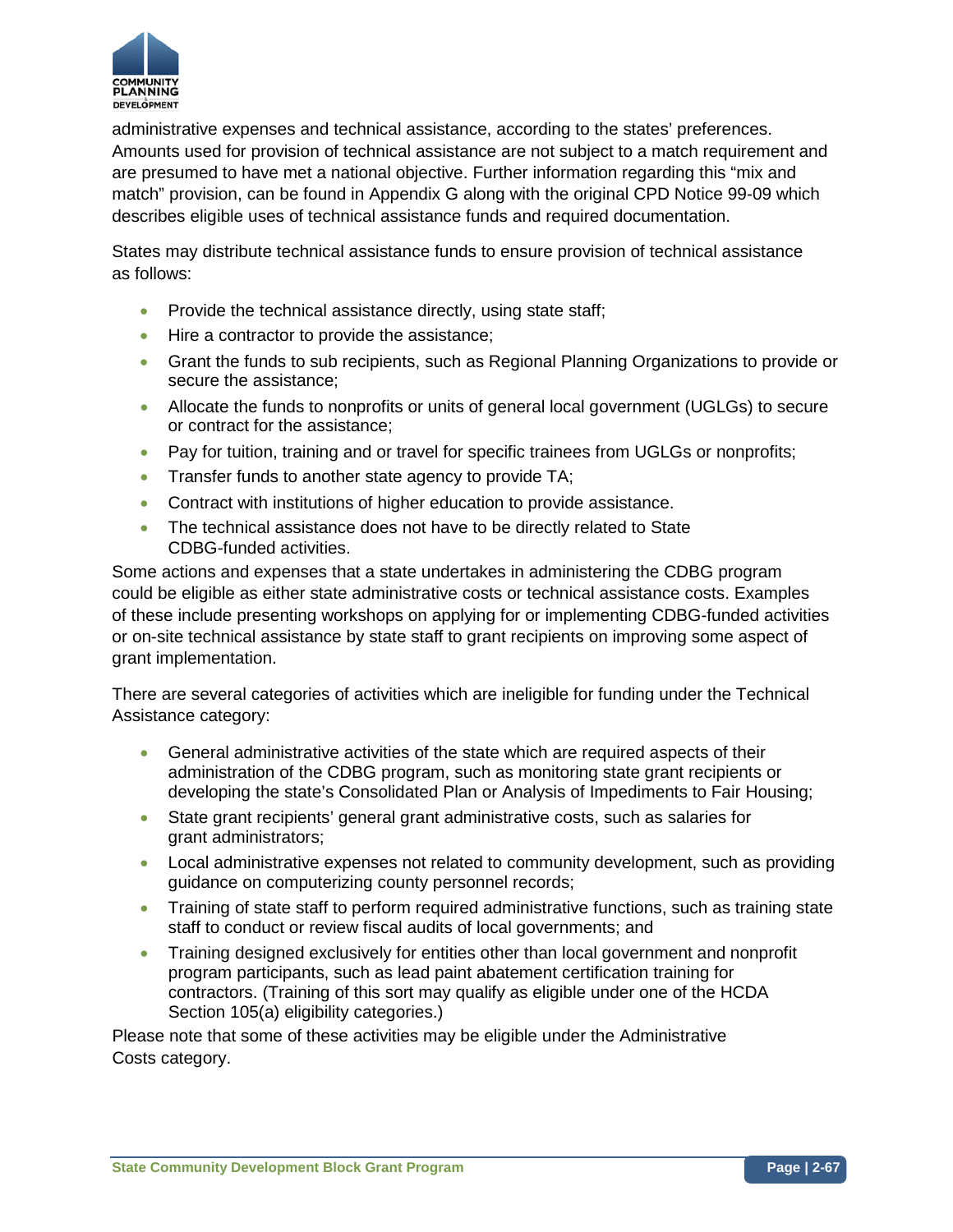

*Reference: HCDA Section 105(d)(5); Appendix G, Use of Funds for Program Administration and Technical Assistance*

## **2.18.3 Additional Considerations**

Activities funded under the Technical Assistance and Administrative costs categories are presumed to have met a national objective. These funds represent the only situation in which a state can directly carry out an activity using CDBG funds, if a state elects to directly provide the technical assistance itself. A state is required to include the proposed amount and use of technical assistance funds in its method-of-distribution contained in the state's annual Action Plan.

## **2.19 Housing Services**

## **2.19.1 The HCDA**

Section 105(a)(20)

- (a) Activities assisted under this title may include only
	- (20) housing services, such as housing counseling in connection with tenant-based rental assistance and affordable housing projects assisted under title II of the Cranston-Gonzalez National Affordable Housing Act, energy auditing, preparation of work specifications, loan processing, inspections, tenant selection, management of tenant-based rental assistance, and other services related to assisting owners, tenants, contractors, and other entities, participating or seeking to participate in housing activities assisted under title II of the Cranston-Gonzalez National Affordable Housing Act;

## **2.19.2 Eligible Activities**

HCDA Section 105(a)(20) provides that CDBG funds may be used to pay costs in support of activities eligible for funding under the HOME program. This includes services such as housing counseling in connection with tenant-based rental assistance and affordable housing projects, energy auditing, preparation of work specifications, loan processing, inspections, tenant selection, management of tenant-based rental assistance, and other services related to assisting owners, tenants, contractors, and other entities participating or seeking to participate in the HOME program. Since such assistance must also meet HOME income targeting requirements, see the discussion under L/M Income Housing in Chapter 3, Meeting a National Objective, to determine how these services can meet the CDBG national objectives.

(Note that activities funded under this provision are not prohibited from qualifying under other CDBG national objectives, but the requirement to comply with HOME criteria makes the L/M Income Housing Benefit the clear alternative for CDBG compliance.)

# **2.20 Assistance to Institutions of Higher Education**

## **2.20.1 The HCDA**

Section 105(a)(21)

(a) Activities assisted under this title may include only –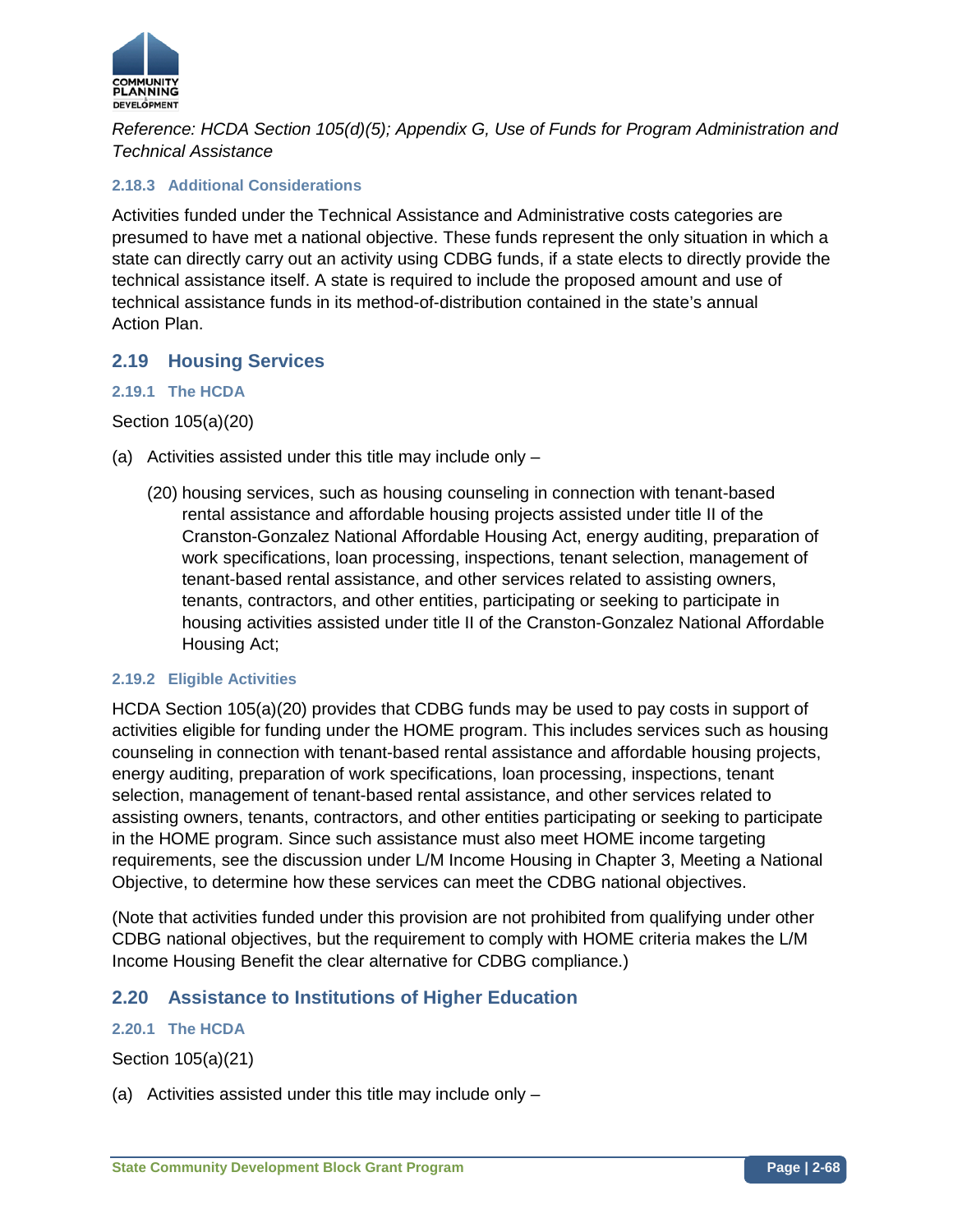

(21) provision of assistance by recipients under this title to institutions of higher education having a demonstrated capacity to carry out eligible activities under this subsection for carrying out such activities;

## **2.20.2 Eligible Activities**

This authority may be used by a grant recipient to provide assistance to an institution of higher education (for example, universities, community colleges, Historically Black Colleges) when the grant recipient determines that such an institution has demonstrated a capacity to carry out activities that fall under one or more of the basic eligibility categories under the CDBG program.

# **2.21 Microenterprise Assistance**

## **2.21.1 The HCDA**

## Section 105(a)(22)

- (a) Activities assisted under this title may include only
	- (22) provision of assistance to public and private organizations, agencies, and other entities (including nonprofit and for-profit entities) to enable such entities to facilitate economic development by--
		- (A) providing credit (including providing direct loans and loan guarantees, establishing revolving loan funds, and facilitating peer lending programs) for the establishment, stabilization, and expansion of microenterprises;
		- (B) providing technical assistance, advice, and business support services (including assistance, advice, and support relating to developing business plans, securing funding, conducting marketing, and otherwise engaging in microenterprise activities) to owners of microenterprises and persons developing microenterprises; and
		- (C) providing general support (such as peer support programs and counseling) to owners of microenterprises and persons developing microenterprises;

Section 102(a)(22)

- (a) Definitions
	- (22) The term "microenterprise" means a commercial enterprise that has 5 or fewer employees, 1 or more of whom owns the enterprise.

## **2.21.2 Eligible Activities**

Under this category, grant recipients and other public or private organizations may use CDBG funds to facilitate economic development through the establishment, stabilization, and expansion of microenterprises.

This category authorizes the use of CDBG funds to provide financial assistance of virtually any kind to an existing microenterprise or to assist in the establishment of a microenterprise. It also authorizes the provision of: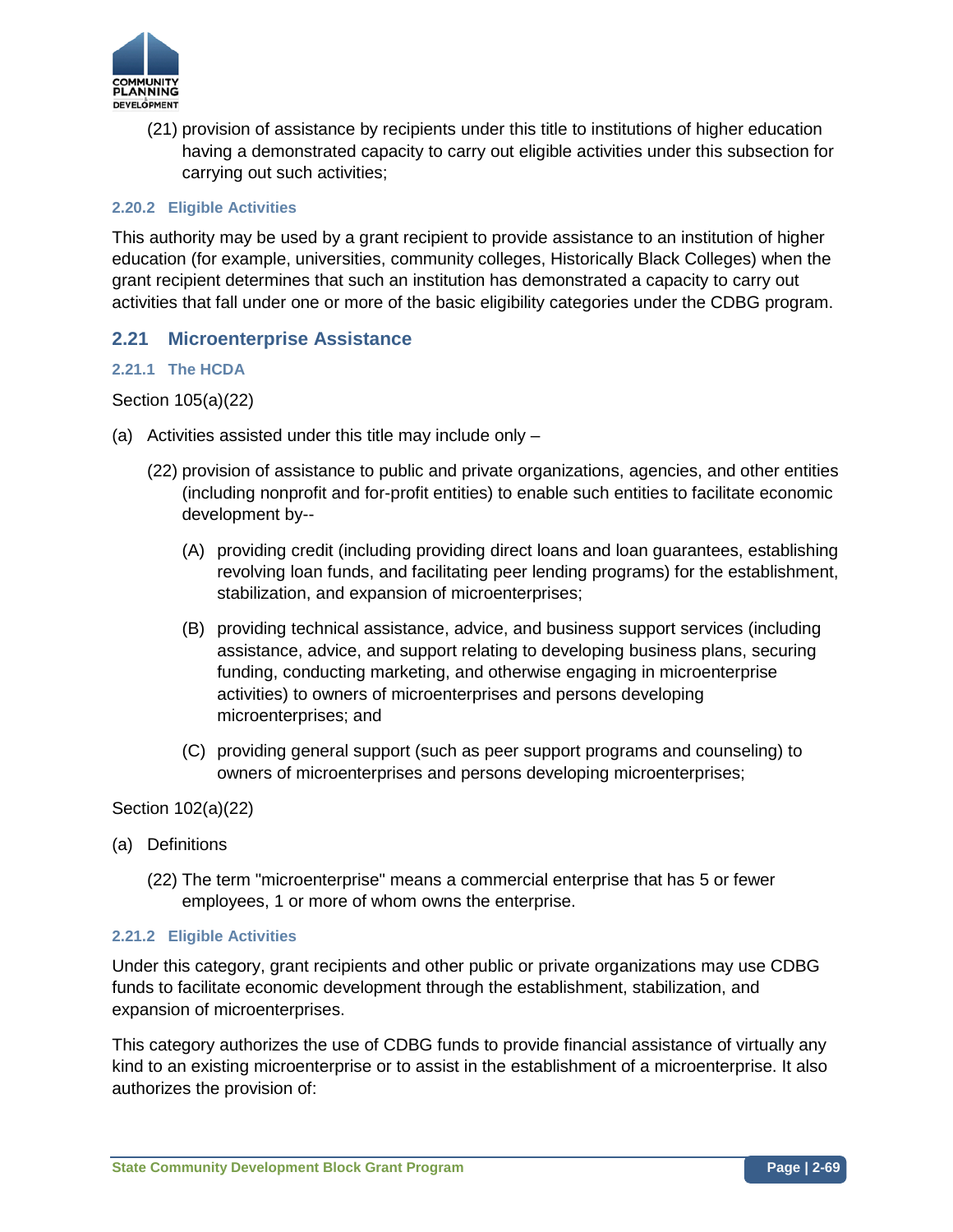

- Technical assistance to a new or existing microenterprise or to persons developing a microenterprise and
- General support to owners of microenterprises or to persons developing a microenterprise.

Technical assistance to microenterprises may include assistance in market analysis, development of business plans. Grantees (or sub grantees) often work with other entitles, such as technical colleges, in these endeavors.

Note that under the subcategory of "general support," CDBG funds may be used to provide services of any kind that may be needed by the owner of or person developing a microenterprise to enable the establishment, stabilization, or expansion of the business. This could include, for example, child care, transportation, counseling, and peer support programs. *Any such services provided under this authority are not subject to the cap on public services* regardless of the entity providing the service.

It should also be noted that financially or technically assisting a microenterprise may also be carried out under the provisions of HCDA Section 105(a)(15) [assistance to nonprofit organizations] and Section 105(a)(17) [assistance to for-profit businesses]. However, if carried out under either of those categories, such assistance would be subject to the requirements concerning Public Benefit (see Appendix C, Public Benefits Standards).

## **2.21.3 Complying with National Objectives – Microenterprise Assistance**

Because microenterprises are for-profit businesses, most of the guidelines for meeting national objectives under other economic development eligibility categories also apply here. There is one notable exception, however. A microenterprise assistance activity may qualify under the L/M Income Limited Clientele national objective criteria if it assists owners of and/or persons developing a microenterprise who are L/M income persons. If such assistance is provided to owners/persons developing a microenterprise who are not L/M income persons, it would not qualify under Limited Clientele, but would need to meet the requirements of other subcategories (for example, Area Benefit or Jobs). See the following chart for further elaboration on meeting the L/M Income Benefit national objective.

## **2.21.4 Additional Considerations**

In the Entitlement program regulations (24 CFR 570.201(o)), a "Person developing a microenterprise" means any person who has expressed an interest and who is, or after an initial screening is expected to be, actively working towards developing a business that is expected to be a microenterprise at the time it is formed.

Many communities have been assisting some microenterprises as part of their CDBG economic development programs. The creation of a separate eligibility category for this class of businesses does not mean that such grant recipients may no longer do so. First, it should be made clear that just because a business is small enough to meet the CDBG definition of a microenterprise, it is not precluded from being assisted under the category of Special Economic Development. However, when a state grant recipient provides assistance to such businesses under that category, all applicable requirements, including Public Benefit (see Appendix C, Public Benefits Standards), will apply. In order to take advantage of the special advantages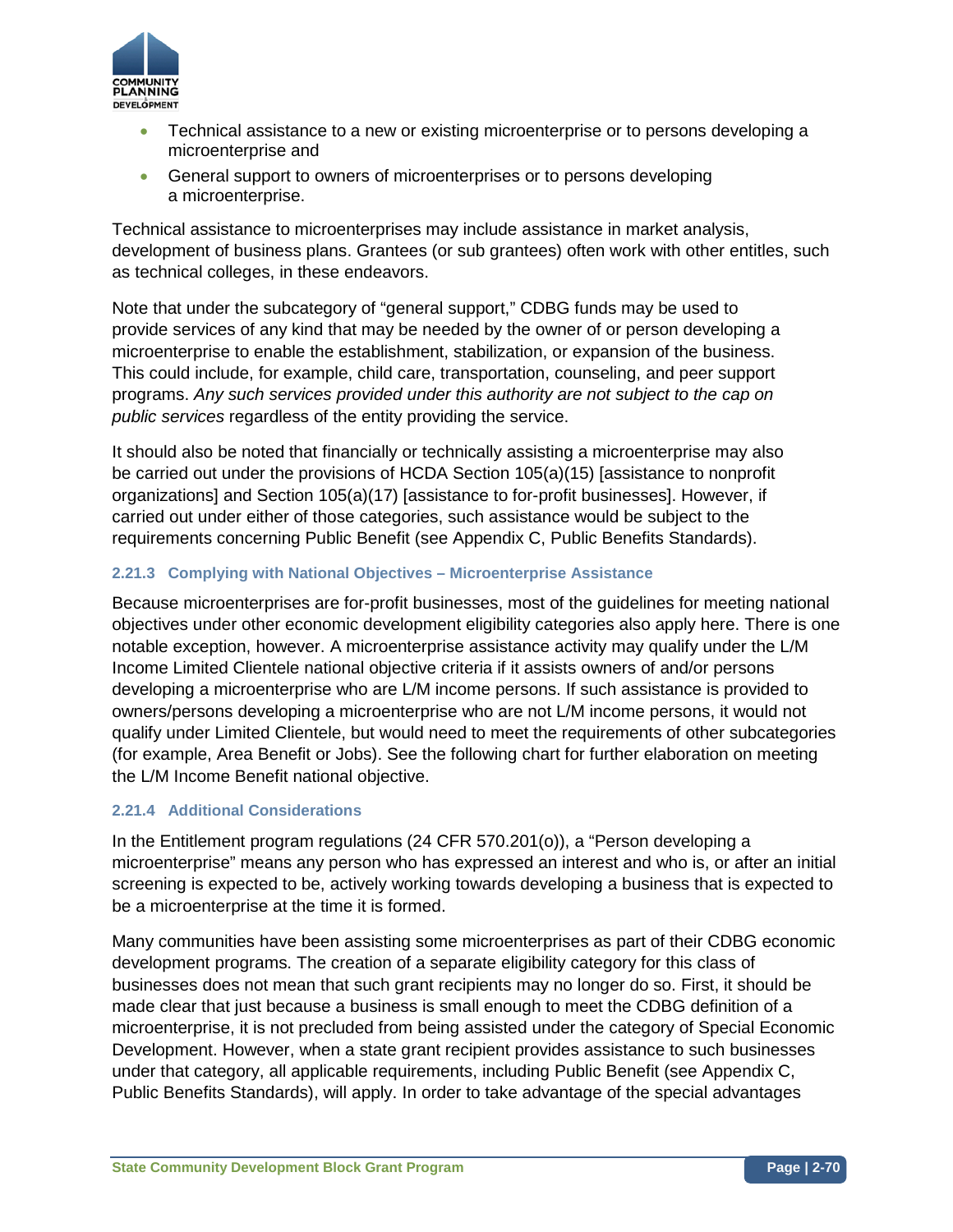

available under the Microenterprise Assistance category, the state grant recipient would need to establish an activity for providing such assistance separate from all other business assistance it might elect to provide. This is necessary to avoid the confusion that would result from mixing assistance under two categories having different requirements. Therefore, states and state grant recipients should design their CDBG economic development programs to clearly separate microenterprise assistance from all other forms.

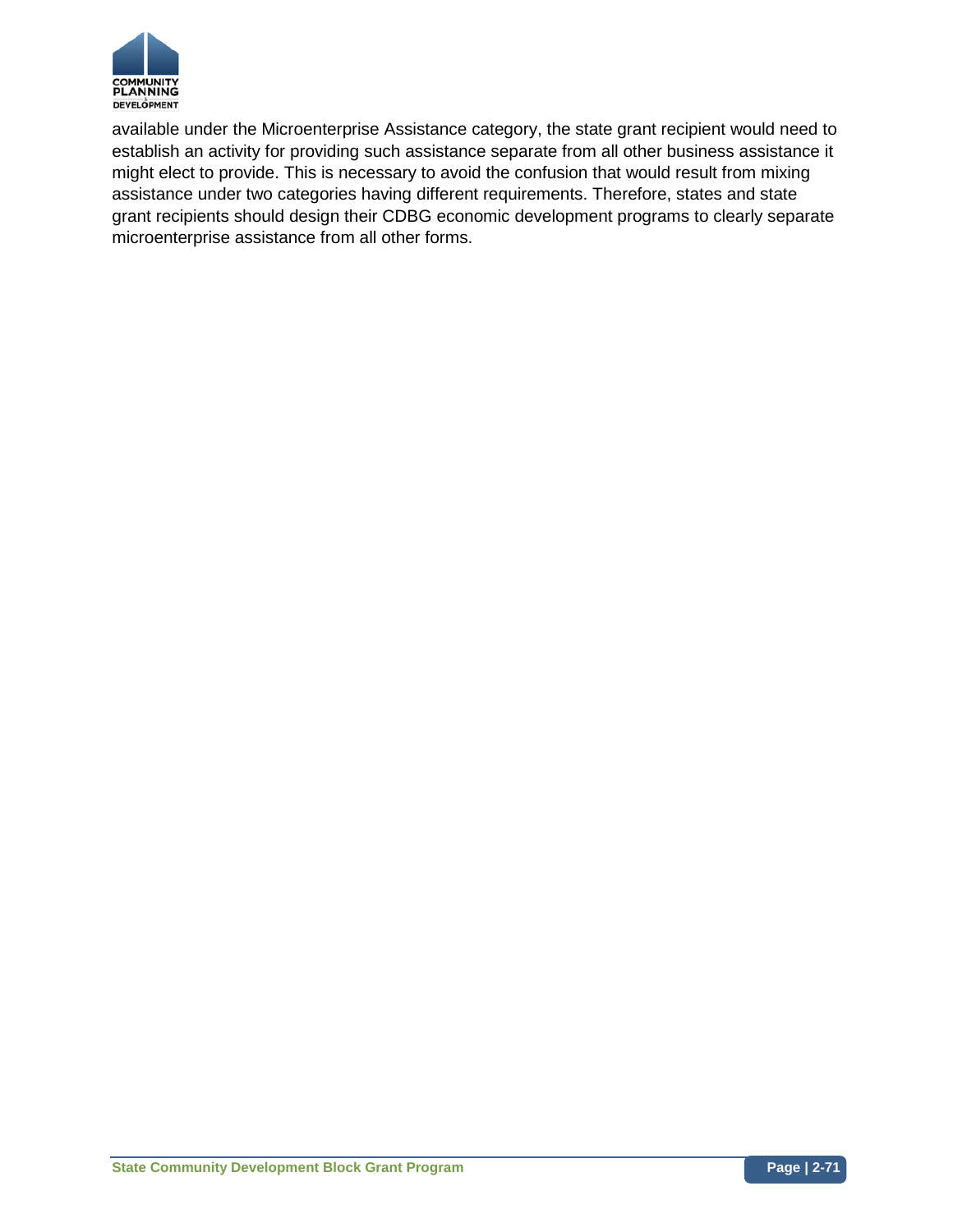

| <b>National Objectives - Microenterprise Assistance</b> |                                                                                                                                              |                                                                                                                                                                                                       |                                      |
|---------------------------------------------------------|----------------------------------------------------------------------------------------------------------------------------------------------|-------------------------------------------------------------------------------------------------------------------------------------------------------------------------------------------------------|--------------------------------------|
| <b>Objective</b>                                        | <b>Qualifies If</b>                                                                                                                          | <b>Example</b>                                                                                                                                                                                        | <b>Additional Information</b>        |
| L/M Income<br><b>Area Benefit</b>                       | The microenterprise assisted provides<br>services to a residential area that has a<br>sufficiently high percentage of L/M<br>income persons. | A small carry-out store (with no more<br>than 5 employees, including the owner)<br>in a neighborhood having more than 51<br>percent L/M income residents.                                             | For more information, see page 3-5.  |
| <b>L/M Income</b><br>Limited<br><b>Clientele</b>        | The microenterprise assistance is<br>provided to a L/M income person who<br>owns or is developing a<br>microenterprise.                      | Assisting a resident of public housing to<br>establish a business providing childcare<br>or providing assistance to an<br>owner/proprietor to purchase a tow<br>truck to establish a towing business. | For more information, see page 3-10. |
| L/M Income<br><b>Housing</b>                            | Not applicable                                                                                                                               | Not applicable                                                                                                                                                                                        | Not applicable                       |
| <b>L/M Income</b><br>Jobs                               | The microenterprise assisted will create<br>or retain jobs, 51 percent or more of<br>which will benefit L/M income persons.                  | Assisting in the expansion of a house<br>cleaning service with two employees<br>that agrees to hire an additional L/M<br>income person for the business.                                              | For more information, see page 3-16. |

For other national objective possibilities, see pages 2-61 through 2-62 (chart on Economic Development Assistance to For-Profit Business).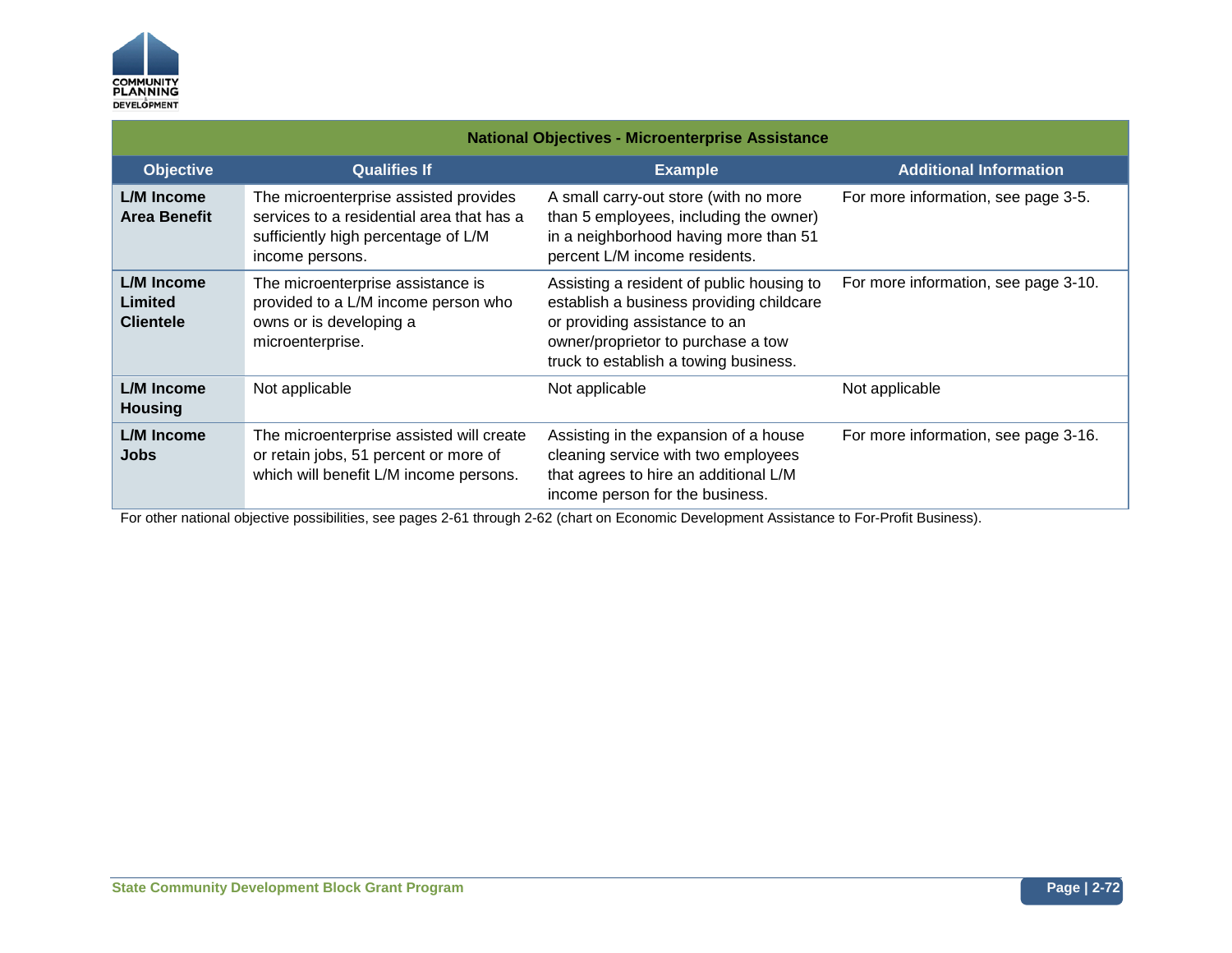

## **2.22 In Rem Housing**

### **2.22.1 The HCDA**

## Section 105(a)(23)

- (a) Activities assisted under this title may include only
	- (23) activities necessary to make essential repairs and to pay operating expenses necessary to maintain the habitability of housing units acquired through tax foreclosure proceedings in order to prevent abandonment and deterioration of such housing in primarily low- and moderate-income neighborhoods;

### **2.22.2 Eligible Activities**

Section 105(a)(23) of the HCDA, as added by Section 807 (a)(4) of the Housing and Community Development Act of 1992, provided a separate category of eligibility under the CDBG program regarding the provision of assistance to housing units acquired through tax foreclosure proceedings. Specifically, it authorizes activities necessary to make essential repairs and payment of operating expenses needed to maintain the habitability of housing units acquired through tax foreclosure proceedings in order to prevent abandonment and deterioration of such housing in primarily low- and moderate-income neighborhoods.

### **2.22.3 Complying with National Objectives**

Since these expenses are statutorily limited to housing located in primarily low- and moderateincome neighborhoods, the L/M Income Benefit national objective is to be met through the Area Benefit subcategory. This means that, even though these are housing activities, the usual requirement that occupancy by L/M income households must be demonstrated does not apply to activities carried out under this authority. Of course, the grant recipient could also claim such activities as qualifying under the Slums/Blight objective in particular circumstances where meeting the criteria for this objective could be demonstrated.

## **2.23 Homeownership Assistance**

### **2.23.1 The HCDA**

### Section 105(a)(24)

- (a) Activities assisted under this title may include only
	- (24) provision of direct assistance to facilitate and expand homeownership among persons of low and moderate income (except that such assistance shall not be considered a public service for purposes of paragraph (8)) by using such assistance to--
		- (A) subsidize interest rates and mortgage principal amounts for low- and moderateincome homebuyers;
		- (B) finance the acquisition by low- and moderate-income homebuyers of housing that is occupied by the homebuyers;
		- (C) acquire guarantees for mortgage financing obtained by low- and moderate-income homebuyers from private lenders (except that amounts received under this title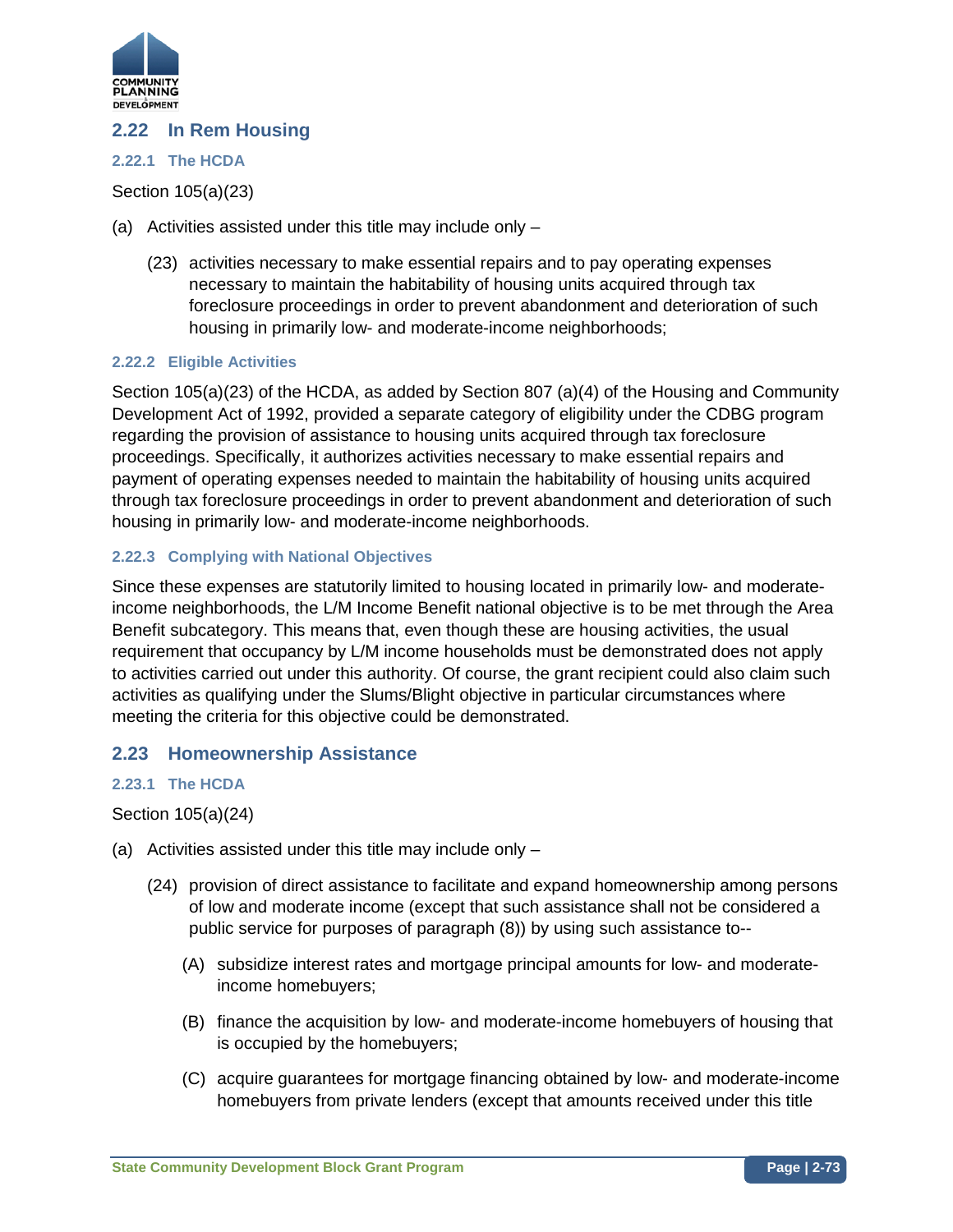

may not be used under this subparagraph to directly guarantee such mortgage financing and grantees under this title may not directly provide such guarantees);

- (D) provide up to 50 percent of any down payment required from low- or moderate-income homebuyer; or
- (E) pay reasonable closing costs (normally associated with the purchase of a home) incurred by low- or moderate-income homebuyers;

Such activities may be carried out by a state grant recipient or a subrecipient thereof.

### **2.23.2 Eligible Activities**

The specific purposes for which financial assistance using CDBG funds may be provided under this category are to:

- Subsidize interest rates and mortgage principal amounts, including making a grant to reduce the effective interest rate on the amount needed by the purchaser to an affordable level. (The funds granted would have to be applied towards the purchase price.) Alternatively, the grant recipient/subrecipient could make a subordinate loan for part of the purchase price, at little or no interest, for an amount of funds the payments on which, together with that required under the first mortgage, would be affordable to the purchaser.
- Finance the cost of acquiring property already occupied by the household at terms needed to make the purchase affordable.
- Pay all or part of the premium (on behalf of the purchaser) for mortgage insurance required up-front by a private mortgagee. (This would include the cost for private mortgage insurance.)
- Pay any or all of the reasonable closing costs associated with the home purchase on behalf of the purchaser.
- Pay up to 50 percent of the down payment required by the mortgagee for the purchase on behalf of the purchaser.

Note especially that the use of funds under this category is *specifically limited to assisting lowand moderate-income households.*

### **2.23.3 Complying with National Objectives – Homeownership Assistance**

Because the use of CDBG funds authorized under this category is limited to assisting low- and moderate-income households, any such use of funds must qualify under the national objective of benefit to low- and moderate-income persons-housing activities; no further consideration needs to be given here.

### **2.23.4 Additional Considerations**

Homeownership assistance may also be eligible under the categories of Public Services or assistance to nonprofit development groups (HCDA Section 105(a)(8) and (15)). While these categories do not have the same restrictions on the type of assistance that may be provided, they may have to comply with the public services cap. However, under these provisions, assistance is not specifically limited by HCDA to L/M income persons. Therefore, a state grant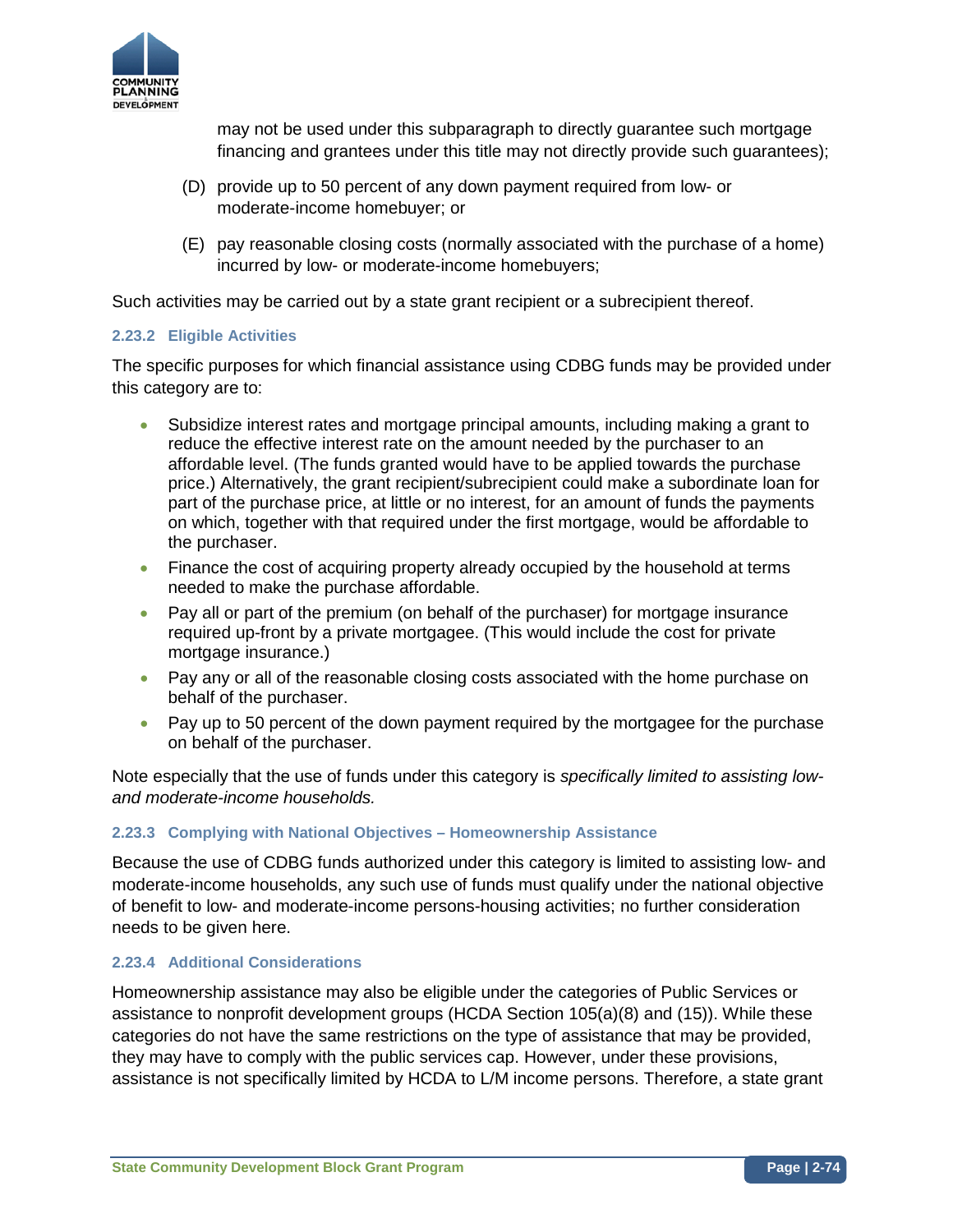

recipient should carefully consider its objectives against these factors and select the category that best fits those objectives in the context of its entire CDBG program.

In the case where a community submits (and a state approves) a Community Revitalization Strategy (CRS) which includes homeownership assistance, two further considerations should be given. First, if the state grant recipient elects to use a nonprofit development group to deliver services in the strategy area, any services provided by the nonprofit development group (including homeownership assistance) may be exempt from the expenditures cap on Public Services. Second, if the strategy involves assisting non-L/M income households to purchase houses in the area, CDBG assistance could not be provided under the Homeownership Assistance category (which is limited to assistance provided to L/M income households). The use of a nonprofit development group would be needed for this purpose. It should also be noted that where CDBG funds are provided to non-L/M income households in a CRS area, meeting the L/M Income Benefit national objective is made feasible by a special feature offered by a CRS. All housing units assisted in such an area may be considered to be part of a single structure for the purpose of meeting the 51 percent plus occupancy requirement. See Appendix E, Community Revitalization Strategy Areas that describes the CRS feature of the CDBG program in further detail.

# **2.24 Construction of Tornado-safe Shelters**

## **2.24.1 The HCDA**

## Section 105(a)(25)

The construction or improvement of tornado-safe shelters for residents of manufactured housing, and the provision of assistance (including loans and grants) to nonprofit and for-profit entities (including owners of manufactured housing parks) for such construction or improvement, except that -

- (A) A shelter assisted with amounts provided pursuant to this paragraph may be located only in a neighborhood (including a manufactured housing park) that—
	- (i) Contains not less than 20 manufactured housing units that are within such proximity to the shelter that the shelter is available to the residents of such units in the event of a tornado;
	- (ii) Consists predominantly of persons of low and moderate income; and
	- (iii) Is located within a State in which a tornado has occurred during the fiscal year for which the amounts to be used under this paragraph were made available for any of the 3 preceding fiscal years, as determined by the Secretary after consultation with the Administrator of the Federal Emergency Management Agency;
- (B) Such a shelter shall comply with standards for construction and safety as the Secretary, after consultation with the Administrator of the Federal Emergency Management Agency, shall provide to ensure protection from tornadoes;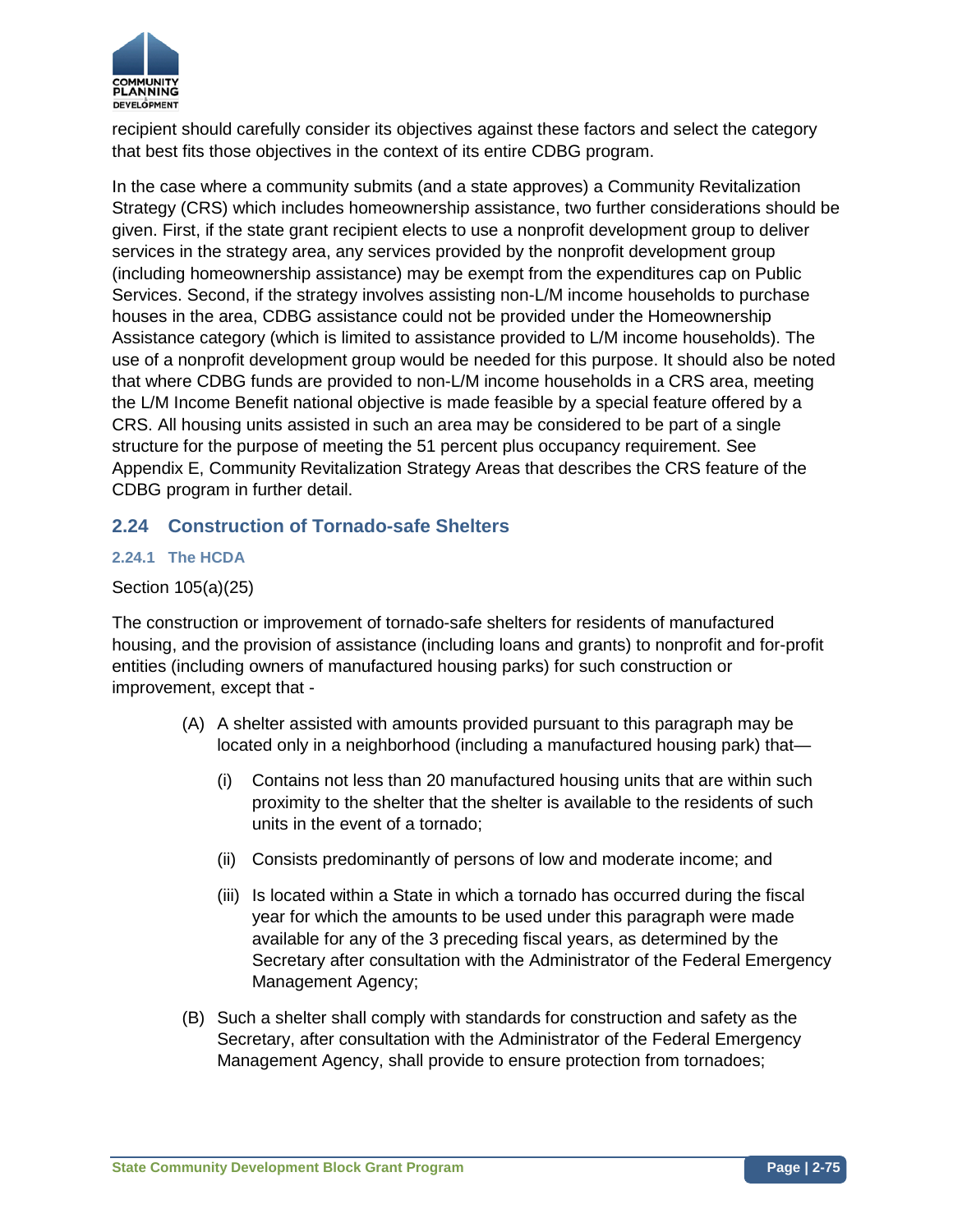

- (C) Such a shelter shall be of a size sufficient to accommodate, as a single time, all occupants of manufactured housing units located within the neighborhood in which the shelter is located; and
- (D) Amounts may not be used for a shelter as provided under this paragraph unless there is located, within the neighborhood in which the shelter is located (or, in the case of a shelter located in a manufactured housing park, within 1,500 feet of such park), a warning siren that is operated in accordance with such local, regional, or national disaster warning programs or systems as the Secretary, after consultation with the Administrator of the Federal Emergency Management Agency, considers appropriate to ensure adequate notice of occupants of manufactured housing located in such neighborhood or park of a tornado.

### **2.24.2 Eligible Activities**

Public Law 108-146, enacted December 3, 2003, otherwise known as the Tornado Shelters Act, amended Title I of the HCDA of 1974 to make CDBG eligible for the construction of tornado shelters in neighborhoods where there are residents of manufactured housing.

Grantees can provide assistance to nonprofit and for-profit entities (as loans or grants) for the purpose of constructing tornado-safe shelters. The construction of tornado shelters may be carried out in neighborhoods that may or may not contain a manufactured housing park, provided such a neighborhood contains not less than 20 manufactured housing units and the shelter is available to the manufactured housing residents. Furthermore, a neighborhood or manufactured housing park that receives assistance under this provision must meet the following criteria:

- (1) Consist predominantly of low- and moderate-income persons;
- (2) Be located in a state in which a tornado has occurred within the past three years;
- (3) Have a warning siren in the neighborhood where the shelter will be located or, if the shelter is located in a manufactured housing park, within 1,500 feet of the park;
- (4) Ensure the shelter is sufficient in size to accommodate all of the occupants of the manufactured housing units at the same time and be located in the neighborhood in which the shelter will be used; and
- (5) Comply with the standards for construction as identified by the Federal Emergency Management Agency (FEMA) in Publication FEMA 361, Design and Construction Guidance for Community Shelters. This publication is available on FEMA's website at http://www.fema.gov/library/viewRecord.do?id=1657

## **2.24.3 Complying with National Objectives: Tornado-Safe Shelters**

Because the statute requires that shelter-assisted neighborhoods be comprised of predominantly low- and moderate-income residents, any use of CDBG funds under this category must qualify under the national objective of benefit to low- and moderate-income persons. A grantee must be able to document that at least 51 percent of the residents of the tornado shelter service area are low- and moderate-income persons.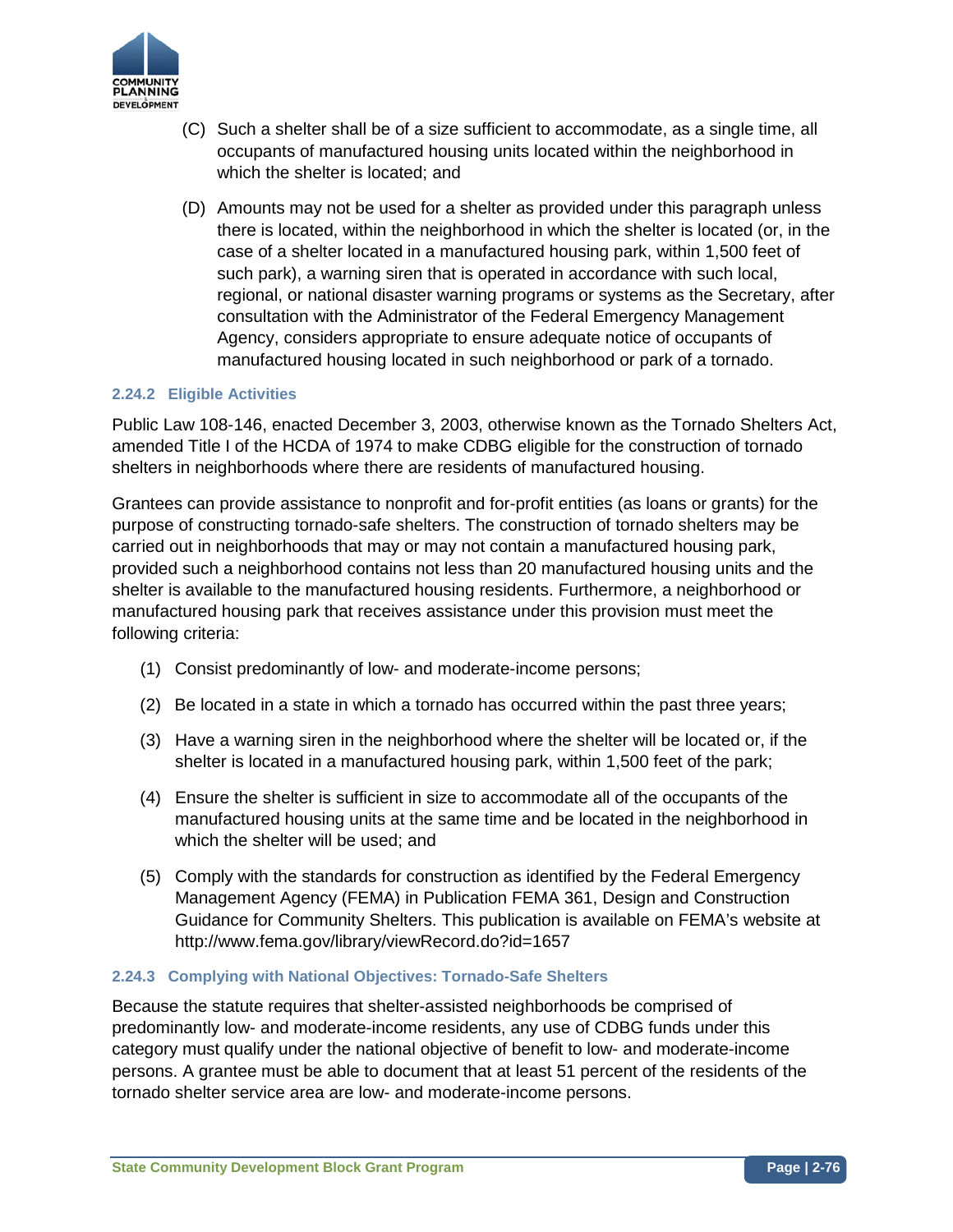

# **2.25 Lead-based Paint Hazard Evaluation and Reduction**

### **2.25.1 The HCDA**

Section 105(a)(26)

Lead-based paint hazard evaluation and reduction, as defined in Section 485(1)(b) of this title.

#### **2.25.2 Eligible Activities**

The costs associated with the evaluation and reduction of lead-based paint hazards are eligible expenses under CDBG whether undertaken alone or in conjunction with other rehabilitation. Lead-based paint evaluation and abatement can either be completed as its own activity or as part of a rehabilitation activity.

Typically these expenses might include:

- Inspecting buildings for possible lead-based paint hazards;
- Testing surfaces to see if they contain-lead based paint;
- The abatement of lead hazards; and
- Payment of temporary relocation costs to protect residents from hazards while abatement work is taking place.

#### **2.25.3 Complying with National Objectives**

Lead-based paint hazard evaluation and reduction activities may qualify under the Housing category of the LMI Benefit national objective.

In order to provide these activities for homeownership units, the residents of the units must be Low or Moderate Income (LMI).

For rental units the following conditions must be met:

- Rents must be set at levels which are affordable to LMI persons. Grantees must adopt standards for determining "affordable rents".
- The general rule is that 51 percent of the units in each assisted structure are to be occupied by LMI households.

Single unit properties must be occupied by a LMI household. In structures with two units, at least one must be occupied by a LMI household. For properties with three or more units, at least 51 percent must be occupied by LMI households.

If a lead-based paint activity does not directly benefit LMI persons, it may qualify under the Slum/Blight national objective. However, the use of this category should be limited due to the fact that grantees must ensure that 70 percent of CDBG expenditures benefit LMI persons.

- The requirements for meeting the Slum/Blight national objective under the Area Basis category include:
	- − The area delineated by the grantee in which the activity occurs must meet a definition of a slum, blighted, deteriorated, or deteriorating area under state or local law;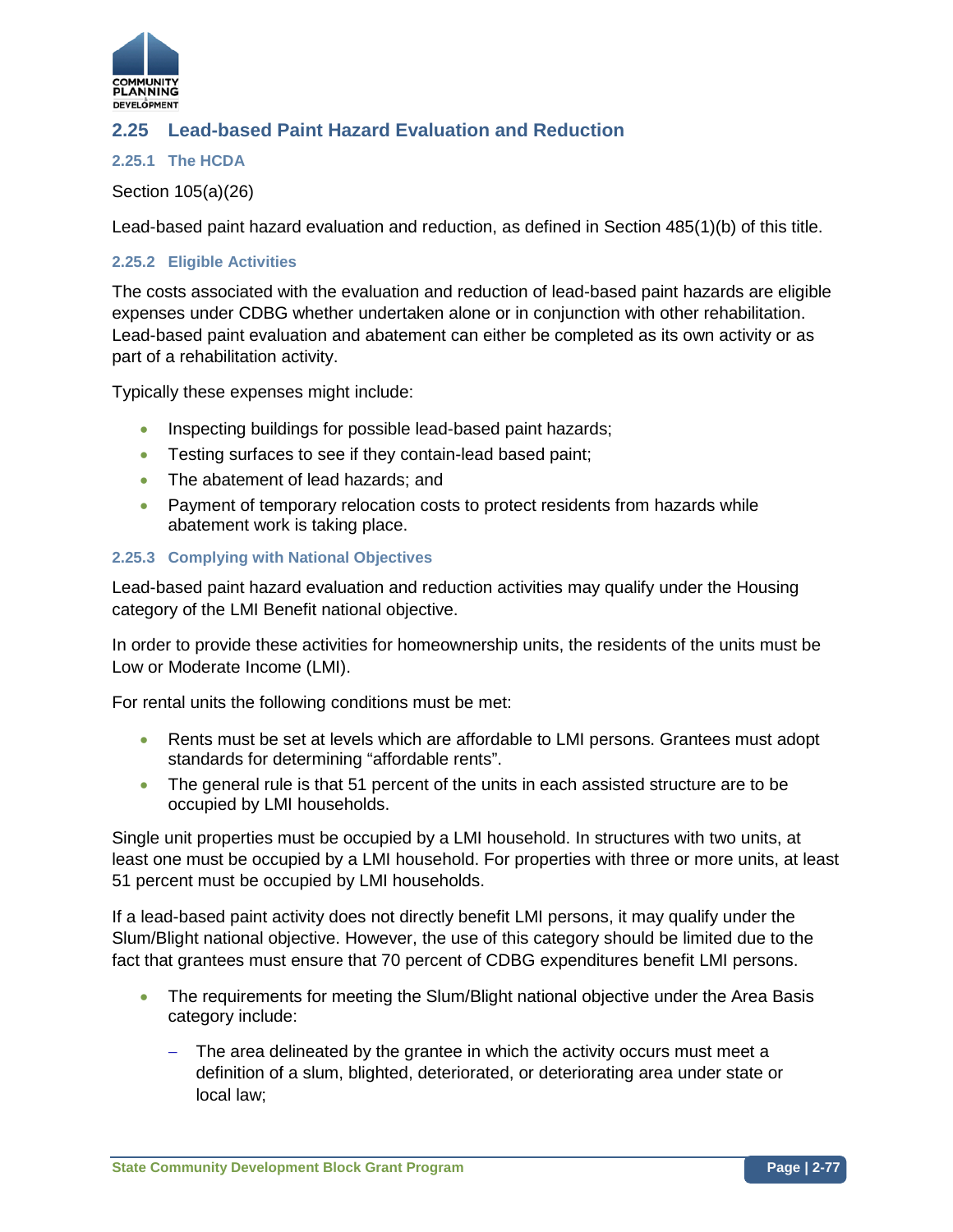

− In addition, at least 25 percent of properties throughout the area experience one or more conditions identified at § 570.208(b)(1)(ii)(A), and the activity must address one or more of the conditions which contributed to the deterioration of the area.

Caution: lead-based paint activity meets this requirement only if the building to be rehabilitated is considered substandard under local definition (at least Section 8 Housing Quality Standards). In addition, if non-critical items will be addressed through the rehabilitation, then all deficiencies making the building substandard must be eliminated. Thus, a program that involved only the evaluation and not the reduction of lead hazards would not qualify under the Area Slum/Blight category.

Lead-based paint activities must be undertaken as part of an eligible rehabilitation activity in order to qualify under the Spot Slum/Blight national objective (because only acquisition, clearance, rehabilitation, relocation, brownfields, and historic preservation are eligible under Spot Slum/Blight).

# **2.26 Other Provisions Relating to Eligible Activities**

## **2.26.1 New Housing Construction**

The construction of new permanent residential structures is ineligible in the State CDBG program *except* under two limited circumstances:

- Under the housing of last resort provisions of 49 CFR Part 24 (discussed below) and
- When undertaken by a nonprofit development organization which qualifies under HCDA Section 105(a)(15), and when undertaken as part of an eligible project under Section 105(a)(15).

It is important to note that several activities that support new housing may be carried out using CDBG funds even though other resources are supporting the actual housing construction costs. The following are examples of supportive activities:

- Acquisition of sites on which buildings will be constructed for use or resale as housing;
- Clearance of environmental contamination from sites to be used for the construction of new housing;
- Site improvements to publicly-owned land to enable the property to be used for the new construction of housing, provided the improvements are undertaken while the property is still in public ownership; and
- The cost of disposing of real property acquired with CDBG funds which will be used for the construction of new housing.

It should also be noted that the cost of converting an existing non-residential structure to residential use is generally not considered to constitute new construction under the CDBG program; it is thus covered under the basic category of Rehabilitation. However, in some cases, the conversion may involve construction that goes beyond the envelope of the non-residential structure; in other cases, a portion of the structure (or additions thereto) may be in such condition that it must be removed and reconstructed. State grant recipients should consult their state, and states should consult their HUD field office, to ensure that the extent of such construction would not violate the prohibition against new construction of housing.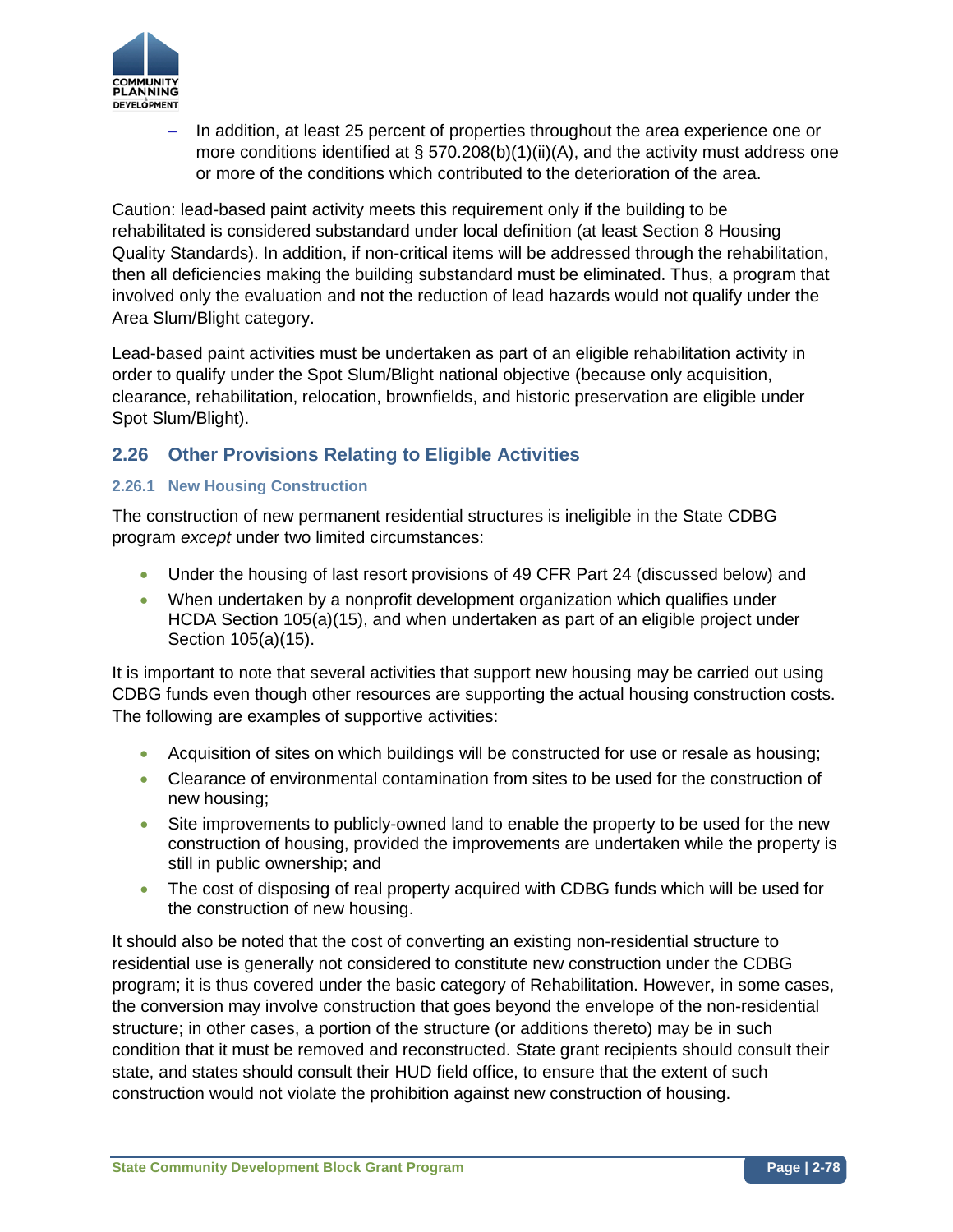

#### **2.26.2 Last Resort Housing**

The regulations implementing the Uniform Relocation Assistance and Real Property Acquisition Policies Act of 1970 (the "Uniform Act") are issued by the U.S. Department of Transportation, and are found at 49 CFR Part 24. In certain circumstances, 49 CFR 24.404(c)(1) authorizes the construction of new housing units as a last resort for providing replacement housing for persons displaced as a result of CDBG-assisted activities. (This is housing that the state or state grant recipient has determined must be constructed in order to provide suitable replacement housing for persons to be displaced by a contemplated CDBG project, subject to the Uniform Act, and where the project is prevented from proceeding because the required replacement housing is not available otherwise.)

The provision of last resort housing under the Uniform Act is not specifically listed in the categories of eligible activities in HCDA Section 105, though it is included in the Entitlement program eligibility regulations. New construction of last resort housing is eligible in the State CDBG program pursuant to 49 CFR 24.404, because the Uniform Act is one of the other applicable laws to which the State CDBG program is subject.

### **2.26.3 Brownfields Redevelopment Activities**

In the Fiscal Year 1999 (FY99) HUD Appropriations Act (PL Section 105-276), Congress explicitly stated the eligibility of environmental cleanup and economic development activities under the CDBG program. The corresponding regulation at 24 CFR 570.482 was revised by the Final Rule issued May 24, 2006, which incorporates the following under eligible activities:

(3) Environmental cleanup and economic development or redevelopment of contaminated properties. Remediation of known or suspected environmental contamination may be undertaken under the authority of section 205 of Public Law 105-276 and section 105(a)(4) of the Act. Economic development activities carried out under sections 105(a)(14), (a)(15), or (a)(17) of the Act may include costs associated with project-specific assessment or remediation of known or suspected environmental contamination.

The intent of the language, as worded, is to clarify that environmental remediation and development of environmentally contaminated sites are indeed eligible activities within the existing categories of eligible activities.

### **2.26.4 Interim Assistance**

HCDA Section 105 contains no discussion of "interim assistance" as a separate category of eligible activity. The CDBG Entitlement program regulations, at 24 CFR 570.201(f), have interpreted the HCDA as allowing CDBG funds to be used for certain activities on an interim basis, providing that the activities meet a national objective. The following Entitlement program policy information is provided as interpretive guidance that states may follow if they choose.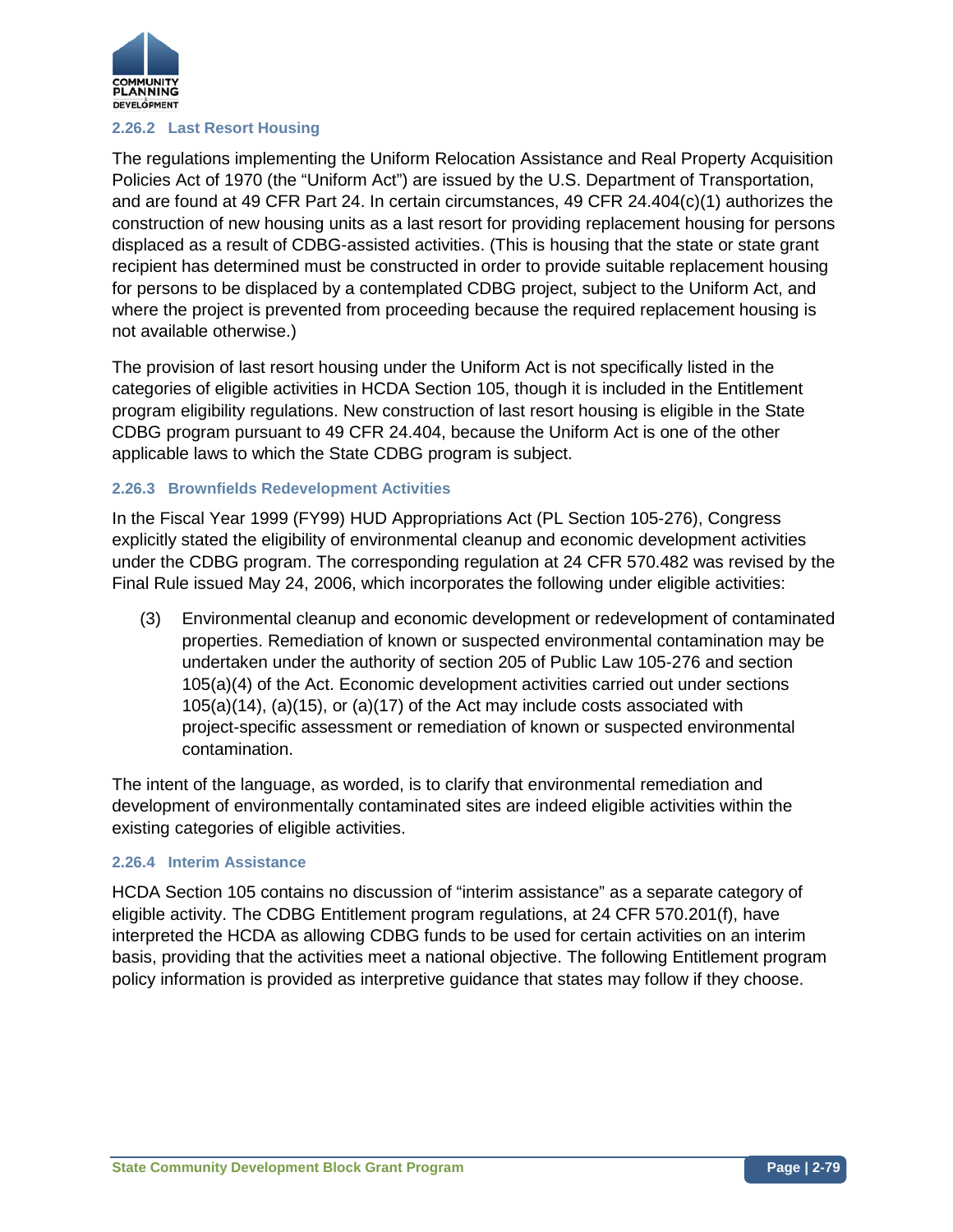

There are two subcategories of interim assistance activities:

- (1) The first subcategory covers limited improvements to a deteriorating area as a prelude to permanent improvements. To qualify under this subcategory:
	- The area must be exhibiting objectively determinable signs of physical deterioration.
	- The grant recipient must determine that immediate action is needed to arrest the deterioration and that permanent improvements will be undertaken as soon as practicable. Documentation of this determination must be maintained.

The activities that may be carried out with CDBG funds under this subcategory are limited to:

(A) The repair of:

- − streets,
- − sidewalks,
- − public buildings,
- − parks and playgrounds, and
- − publicly-owned utilities.
- (B) The execution of special (i.e., beyond that normally provided) garbage, trash and debris removal, including neighborhood cleanup campaigns.

References from Entitlement program regulations (to be used as interpretive guidance only): 24 CFR 570.201(f)(1) and 24 CFR 570.200(e)

- (2) The second subcategory covers activities to alleviate an emergency condition. To qualify under the second subcategory:
	- The grant recipient's chief executive officer must determine that emergency conditions threatening the public health and safety exist in the area and require immediate resolution. Documentation of that determination must be maintained.
	- The activities that may be carried out with CDBG funds under this subcategory are limited to:
		- $\circ$  Activities eligible under the first subcategory, except for the repair of parks and playgrounds;
		- o Clearance of streets, including snow removal and similar activities; and
		- o Improvements to private properties.

These activities may not exceed what is necessary to alleviate the emergency condition. *References from Entitlement program regulations (to be used as interpretive guidance only): 24 CFR 570.201(f)(2) and 24 CFR 570.200(e)*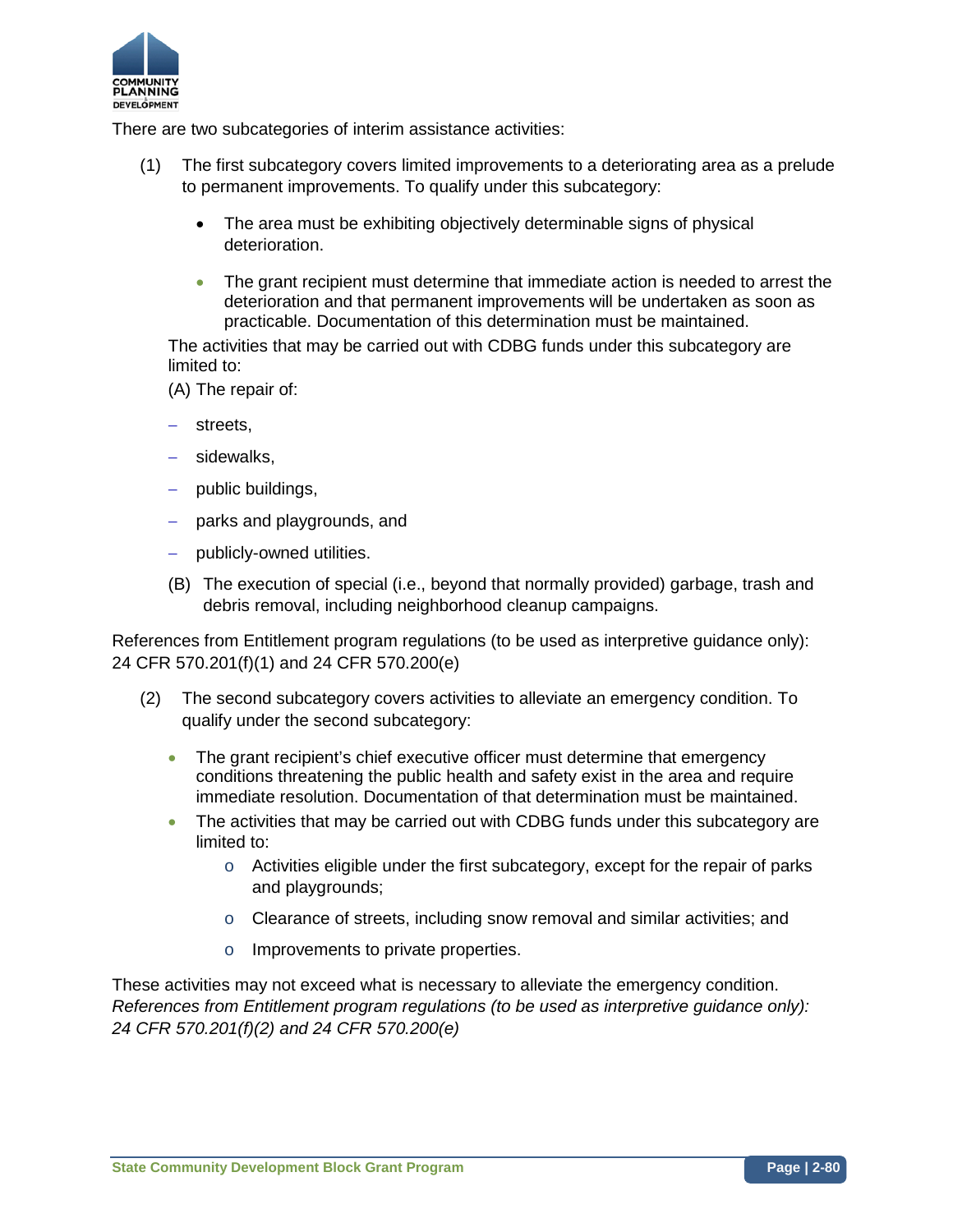

# **2.27 Activities Specified as Ineligible**

### **2.27.1 Ineligible Activities**

The general rule in the State CDBG program is that any activity that is not stated in the HCDA as eligible should be considered ineligible. However, through the Entitlement program regulations, HUD has interpreted some activities not specifically stated in the HCDA to fall under the HCDA categories of eligibility. These eligible activities are set forth in the preceding subsections of this chapter. The activities stated below have been determined to be ineligible under the HCDA.

### **2.27.2 Categorically Ineligible**

The following activities may not be assisted with CDBG funds under any circumstance:

- Buildings or portions thereof used for the general conduct of government as defined in HCDA Section 102(a)(21). This does not include, however, the removal of architectural barriers involving any such building, which may be assisted under the category of Public Facilities and Improvements. Also, where acquisition of real property includes a building or other improvement that to be used for the general conduct of government, the portion of the acquisition cost attributable to the land may be assisted under the category of Acquisition of Real Property
- General government expenses. Except as otherwise specifically authorized under OMB Circular A-87, expenses required to carry out the regular responsibilities of the unit of general local government are not eligible for assistance under this part.
- Political activities. CDBG funds may not be used to finance the use of facilities or equipment for political purposes or to engage in other partisan political activities, such as candidate forums, voter transportation, or voter registration. However, a facility originally assisted with CDBG funds may be used on an incidental basis to hold political meetings, candidate forums, or voter registration campaigns, provided that all parties and organizations have access to the facility on an equal basis, and are assessed equal rent or use charges, if any.

### **2.27.3 Generally Ineligible**

The following activities may not be assisted with CDBG funds unless undertaken either:

- As part of an activity providing economic development assistance to a for-profit business under HCDA Section 105(a)(17) or
- By an eligible nonprofit organization under HCDA Section 105(a)(15).

### **Purchase of equipment**

The purchase of equipment with CDBG funds is generally ineligible, with the following possible exceptions:

- **Construction equipment:** The purchase of construction equipment is ineligible. However, the purchase of construction equipment for use as part of a solid waste disposal facility is eligible under the category of Public Facilities and Improvements.
- **Fire protection equipment.** Fire protection equipment is considered for this purpose to be an integral part of a public facility. Thus, purchase of such equipment would be eligible under the category of Public Facilities and Improvements. This includes fire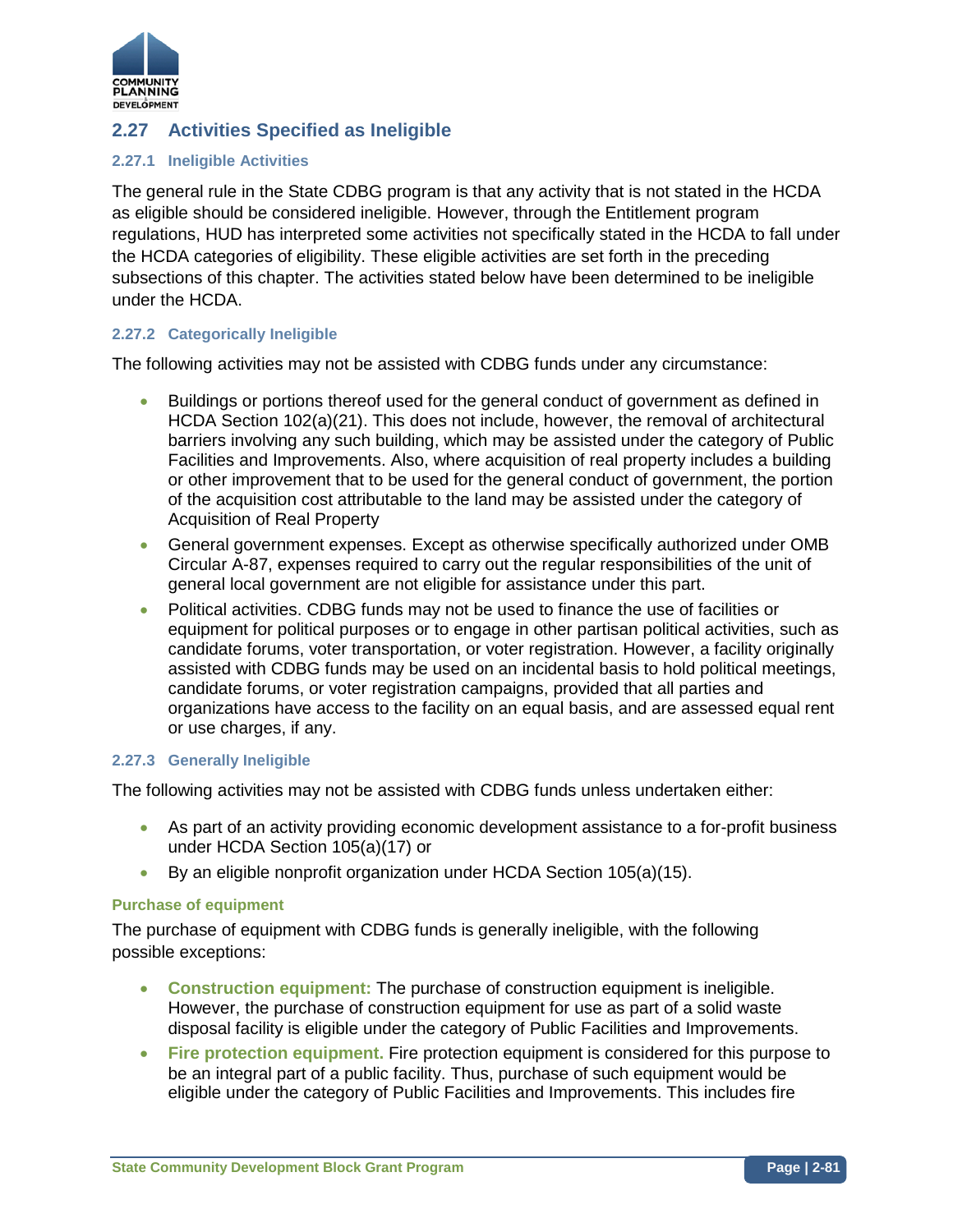

engines and specialized tools such as "jaws of life" and life-saving equipment as well as protective clothing worn by fire fighters.

• **Furnishings and personal property.** The purchase of equipment, fixtures, motor vehicles, furnishings, or other personal property not an integral structural fixture is generally ineligible, unless eligible as part of an administration or public service activity.

#### **Operating and maintenance expenses**

The general rule is that any expense associated with repairing, operating, or maintaining public facilities, improvements, and services is ineligible. Specific exceptions to this general rule are operating and maintenance expenses associated with public service activities, interim assistance, and office space for program staff employed in carrying out the CDBG program. For example, the use of CDBG funds to pay the allowable costs of operating and maintaining a facility used in providing a public service (for example, salaries, rent) would be eligible, even if no other costs of providing the service there are assisted with such funds. Examples of operating and maintenance expenses that are generally ineligible include:

- Maintenance and repair of publicly owned streets, parks, playgrounds, water and sewer facilities, neighborhood facilities, senior centers, centers for persons with disabilities, parking, and other public facilities and improvements. Examples of maintenance and repair activities for which CDBG funds may not be used include the filling of pot holes in streets, repairing of cracks in sidewalks, the mowing of grass in city or county parks, and the replacement of street light bulbs.
- Payment of salaries for staff, utility costs, and similar expenses necessary for the operation of public works and facilities.

### **New housing construction**

See the discussion of this activity type under the earlier sections of this chapter entitled Construction of Housing and Special Activities by nonprofit development groups.

#### **Income payments**

The general rule is that CDBG funds may not be used for income payments. For purposes of the CDBG program, "income payments" is defined as a *series of subsistence-type grant*  payments made to an individual or family for items such as food, clothing, housing (rent or mortgage), or utilities. However, 24 CFR 570.207(b)(4) of the Entitlement program regulations allows, as eligible, emergency grant payments made over a period of up to three consecutive months directly to the provider of such items or services on behalf of an individual or family. One-time grants, emergency type grants, or loans for such purposes may be authorized under the category of Public Services.

### **Other Limitations of the Eligibility of Activities**

Certain activities, even if they would otherwise be eligible under the category of Special Economic Development Activities, cannot be assisted with CDBG funds if they are specifically ineligible under the provisions of the Public Benefit standards. For example, assisting a business to create jobs that would cost more than \$50,000 in CDBG funds per job would be unallowable. Also, providing assistance to a professional sports team is not allowed. See Appendix C, Public Benefit Standards, for further details.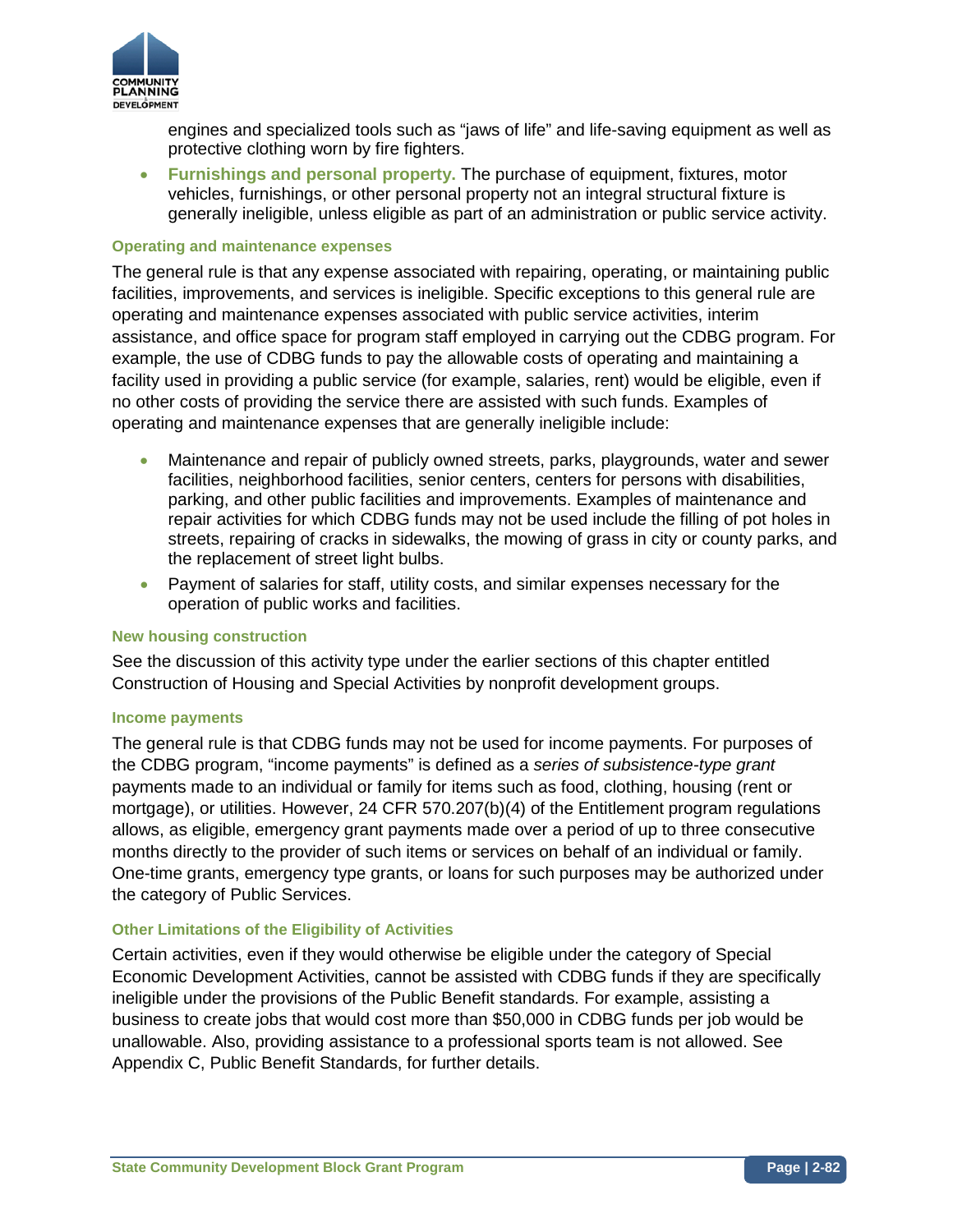

## **Statutory Provision Regarding "Job Pirating"**

Section 588 of Public Law Section 105-276 amended Section 105 of the Housing and Community Development Act of 1974 to prohibit CDBG funds from being used "…to assist directly in the relocation of any industrial or commercial plant, facility, or operation, from one area to another, if the relocation is likely to result in a significant loss of employment in the labor market area from which the relocation occurs."

States are encouraged to examine the following issues in considering whether this provision applies to an economic development assistance activity which may result in a shift in the company's operations from one labor market area (LMA) to another:

- Whether the provision of CDBG assistance to for-profit businesses and CBDOs for the relocation of a plant or facility results in a significant loss of jobs in the area from which the relocation occurs.
- States are required to define or reaffirm prior definitions of their LMAs on an annual basis and retain records to substantiate such areas prior to any business relocation that would be impacted by this provision. 24 CFR 570.482(h)(2)(ii).

The regulation establishes a de minimis definition of job loss – a loss of 25 or fewer jobs would not constitute a significant job loss. The loss of 500 jobs or more would constitute a significant job loss and would invoke the job anti-pirating rule. Job losses between 25-500 must be less than 0.1 percent of the area's labor force, (i.e., the area losing jobs) to avoid being counted as significant. See Section 2.17.3, Prohibition of Job Relocation, 24 CFR 570.482(h)(2)(iv) and 57 Federal Register 76362 (December 23, 2005).

### **Documenting Compliance**

This section of the chapter provides special guidance on the requirement under which the state and state grant recipient must document that each assisted activity falls within a specified category and that it meets the requirements that apply to that category. Both the state and the local grant recipient must maintain records related to the State CDBG grant. The state must also conduct reviews of recipients to ensure compliance with applicable laws.

HUD and states jointly developed record-keeping requirements in response to 24 CFR 570.490 of the State CDBG regulations that were issued in 1992. Several changes to the State CDBG regulations have since been issued, and HUD anticipates issuing further changes to the State CDBG regulations. The current Model Record-Keeping Requirements (included in Appendix I, Model Record-Keeping Requirements), therefore, have become outdated. At some future point, HUD and the states will update the record-keeping requirements. In the meantime, the Model Record-Keeping Requirements should be used for documenting compliance with State CDBG regulations.

The Model Record-Keeping Requirements identify the records that must be collected and maintained by states and local governments, as well as the state grant recipient, to establish:

- Each activity funded by state block grant money is eligible under HCDA Section 105(a) and
- Each activity meets one of the national objectives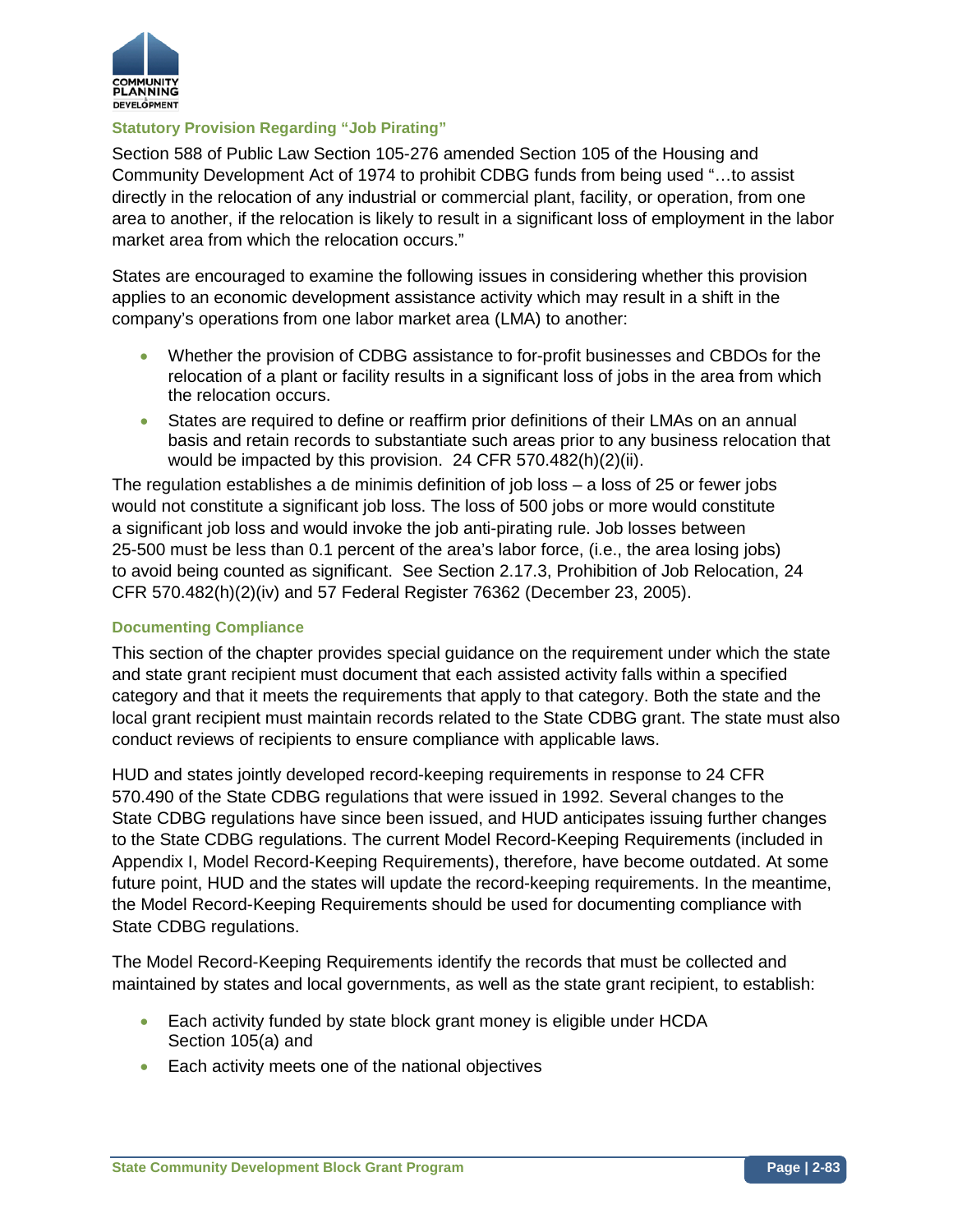

The Model Record-Keeping Requirements establish what documentation is required on the state and local level to demonstrate compliance with eligibility requirements. The Model Record-Keeping Requirements spell out a system for states to review state grant recipients. States are required to have a process to review state grant recipients to ensure compliance of state CDBG-funded activities. Refer to Appendix I, Model Record-Keeping Requirements.

# **2.28 Making the Best Choice**

This section of the chapter stresses the desirability of considering alternative categories of eligibility for certain types of activities. Several examples are provided for key program areas to illustrate possible alternatives that may be available and the considerations that should guide the state and state grant recipients in making the wisest choice among them.

The most common among these activity types and the requirements that the state and state grant recipients should consider are:

- Public services (public services cap),
- Commercial/industrial projects (for a discussion of public benefit requirements see Appendix C, Public Benefits Standards), and
- Planning and administration (planning/admin cap).
- The following discussion of these key areas is intended to assist states and state grant recipients in thinking through the alternatives that may be available, the factors that should be considered, and some ground rules that may be helpful in this process.

### **2.28.1 Public Services**

While the CDBG program was, from the onset, intended to be a physical development program, it was recognized that certain services could be very helpful to stabilize a community and to make for a sustainable redevelopment of areas needing revitalization. Therefore, the program authorizes the use of funds to provide services generally, but with a dollar limitation (usually no more than 15 percent of a state's yearly allocation of funds may be used for services). However, there are certain situations where the regulations provide that services are not subject to this dollar limitation.

The most notable types of services that are not subject to the cap are:

- Financial assistance for homeownership, when funded under the provisions of HCDA Section 105(a)(24);
- Employment services (including job training) related to employment opportunities generated by CDBG-eligible economic development activities (see 24 CFR 570.482(c)(2)(ii));
- Services provided by a nonprofit development organization that are specifically designed to increase economic opportunities through job training and placement and other related support services, such as child care and transportation (see 24 CFR 570.482 $(c)(2)(ii))$ ;
- Services of any kind that are provided by a nonprofit development group and that are carried out pursuant to a Community Revitalization Strategy approved by HUD under 24 CFR 91.315(e)(2) (see also Appendix E, Community Revitalization Strategy Areas, and 24 CFR 570.482(c)(2)(ii)); and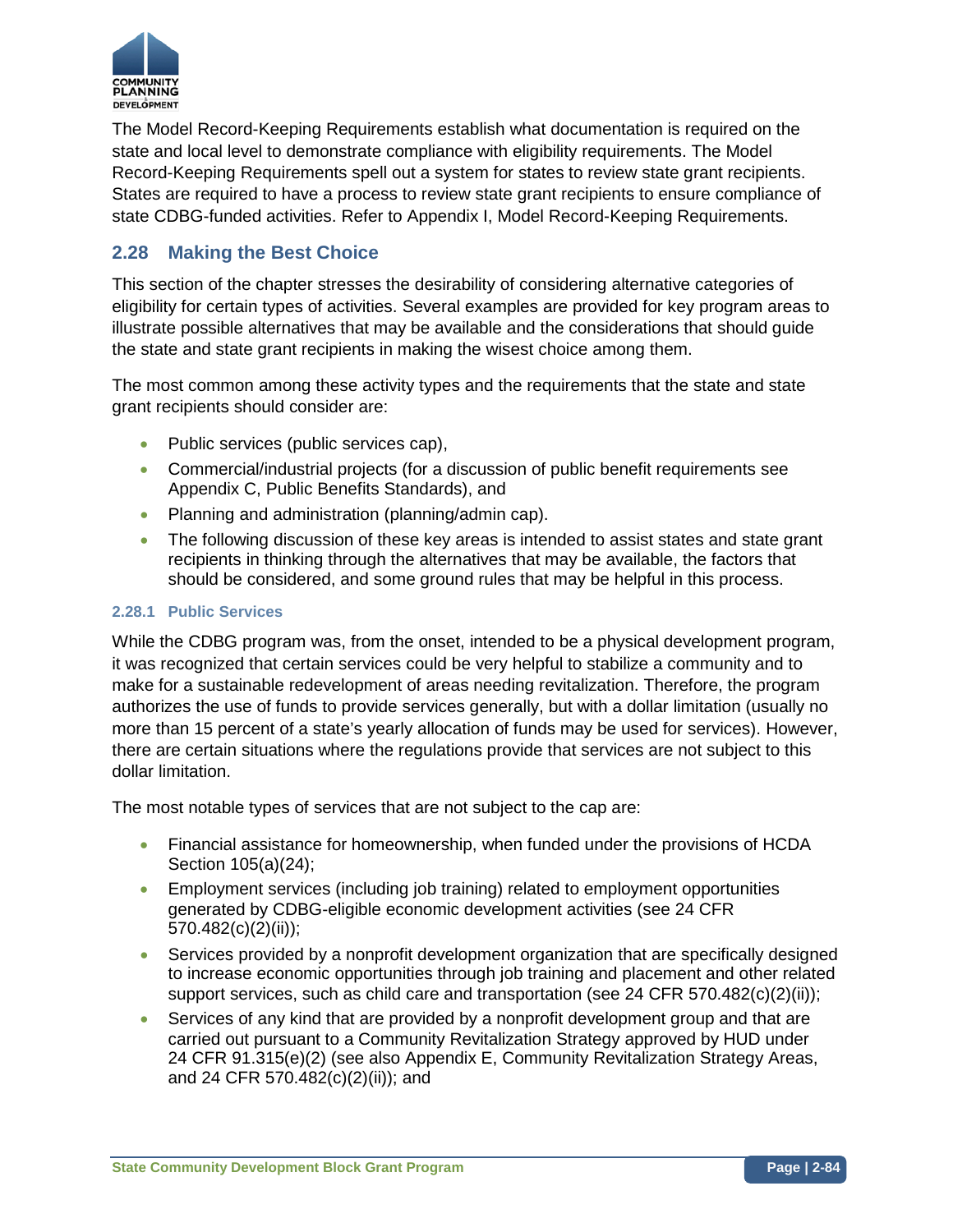

• General support services provided to owners of and/or persons developing microenterprises, under the provisions of HCDA Section 105(a)(22) and 24 CFR 570.482(c).

## **2.28.2 Commercial/Industrial Projects**

Usually, when a commercial or industrial project is provided assistance through a for-profit business under HCDA Section 105(a)(17), or when it is carried out through a nonprofit organization eligible under HCDA Section 105(a)(14) or (15), the assistance will be subject to the public benefit requirements, described in 24 CFR 570.482(f) of the State CDBG regulations (discussed further in Appendix C, Public Benefits Standards). In certain limited cases, provision of infrastructure to assist an economic development project may also trigger the requirements of the public benefit standards. While those requirements may not prevent the project from going forward as planned, it may nevertheless be useful to consider whether any other category could be used that may be more desirable.

The alternatives that should be considered in this regard are:

- Employment services that are also eligible under the Public Services category;
- Depending on the size of the business, assistance that is eligible may also be eligible under the Microenterprise Assistance category of HCDA Section 105(a)(22);
- Property acquisition undertaken by a nonprofit organization may also be eligible under the category of Acquisition of Real Property under HCDA Section 105(a)(1);
	- − Rehabilitation or reconstruction of a commercial or industrial property that is eligible under HCDA Section 105(a)(14), (15), or (17) may also be eligible, at least in part, under the category of Rehabilitation under HCDA Section 105(a)(4);
	- − Provision of one or more public improvements or utilities needed by the business may qualify under the category of Public Improvements under HCDA Section 105(a)(2).

Moreover, an economic development project often involves a number of different activities that could be assisted in lieu of the specific assistance requested by a business. Consider, for example, a business that wants to expand and has requested financial assistance to pay for the construction of a building. It may be that the business needs to purchase land for the expansion or might be planning to pay to have the street widened or otherwise improved to support truck traffic. Either of these needs could be met with CDBG funds, under other categories than the Economic Development Assistance, which might be more desirable for the grant recipient to provide in order to help the project go forward. This sort of assessment of alternative activities might also help determine whether Davis-Bacon would apply to the form of assistance being contemplated.

### **2.28.3 Planning/administration**

There are a few activities eligible under the categories of Planning and Capacity Building and Program Administrative costs that are also eligible under other eligibility categories. Such activities include: